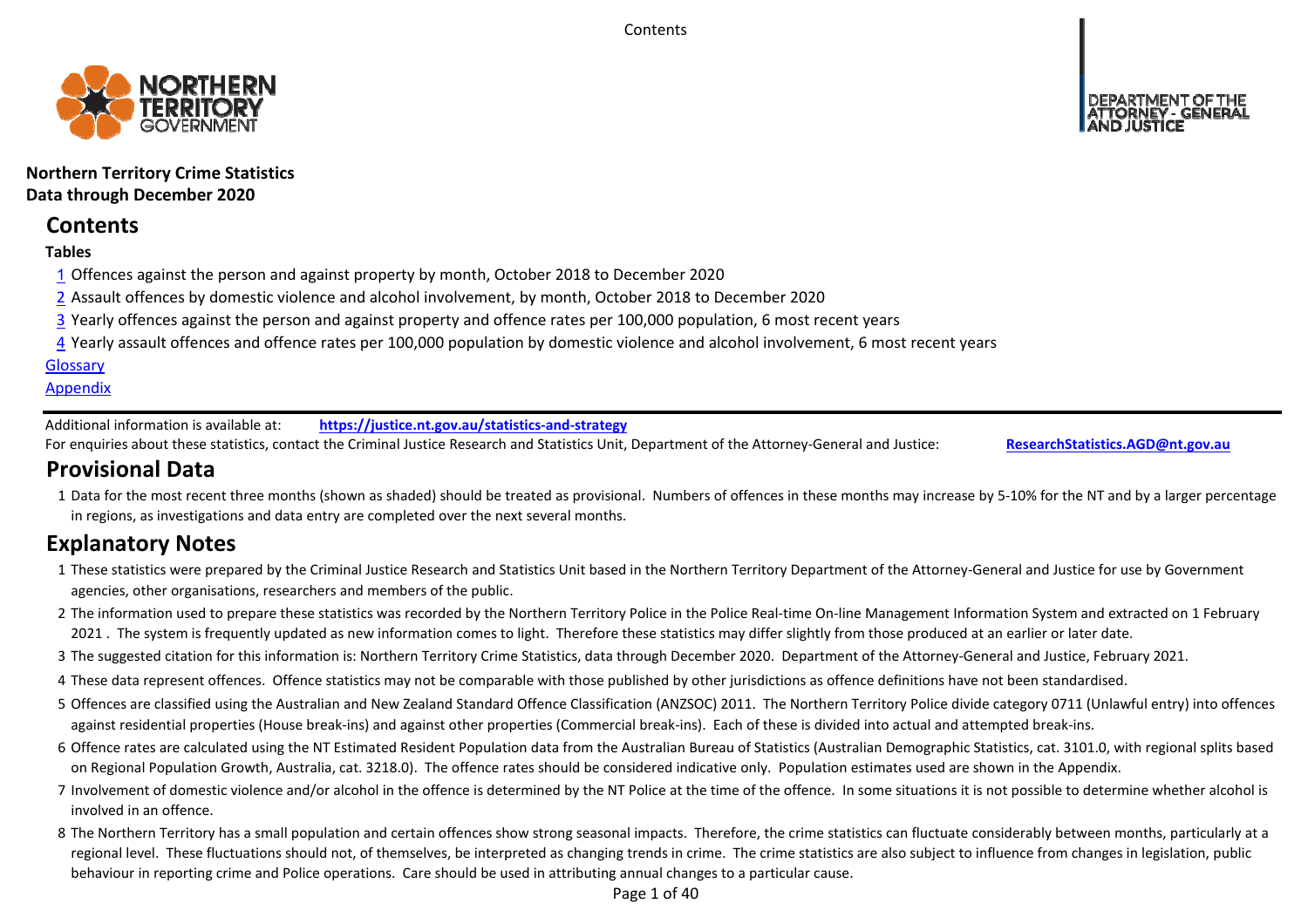

# **Northern Territory Crime Statistics**

**Data through December 2020**

| Number of offences                                        | Oct-18         | <b>Nov-18</b>  | <b>Dec-18</b>  | <b>Jan-19</b> | <b>Feb-19</b> | Mar-19         | Apr-19   | $May-19$    | <b>Jun-19</b>            | <b>Jul-19</b>  | <b>Aug-19</b> | Sep-19         |
|-----------------------------------------------------------|----------------|----------------|----------------|---------------|---------------|----------------|----------|-------------|--------------------------|----------------|---------------|----------------|
| 0111 Murder                                               | $\mathbf{1}$   | $\Omega$       | $\mathbf{1}$   | $\Omega$      | $\Omega$      | $\Omega$       | $\Omega$ | $\Omega$    | $\overline{2}$           | $\Omega$       | 0             | $\Omega$       |
| 0121 Attempted murder                                     | U              | $\overline{2}$ | $\Omega$       | n             | 1             | n              | $\Omega$ | ŋ           | $\Omega$                 | U              | U             |                |
| 0131 Manslaughter                                         | O              | O              | $\mathbf{1}$   | $\Omega$      | 0             | 0              | $\Omega$ | $\Omega$    | $\Omega$                 | $\Omega$       | 0             | $\Omega$       |
| 0132 Driving causing death                                | 1              | 0              | 0              | $\Omega$      | 0             | 0              | $\Omega$ | $\Omega$    | $\Omega$                 | $\Omega$       | 0             | 0              |
| 01 Homicide and related offences                          | $\overline{2}$ | $\overline{2}$ | $\overline{2}$ | 0             | $\mathbf{1}$  | 0              | 0        | $\mathbf 0$ | $\overline{2}$           | 0              | 0             | $\mathbf 0$    |
| 021 Assault                                               | 604            | 572            | 640            | 527           | 492           | 586            | 508      | 507         | 439                      | 531            | 543           | 537            |
| 029 Acts intended to cause injury - other                 | $\overline{2}$ | 3              | $\overline{2}$ | $\Omega$      | $\Omega$      | $\overline{2}$ | $\Omega$ | -1          | $\Omega$                 | $\overline{2}$ | 0             | $\overline{a}$ |
| 02 Acts intended to cause injury                          | 606            | 575            | 642            | 527           | 492           | 588            | 508      | 508         | 439                      | 533            | 543           | 539            |
| 031 Sexual assault                                        | 35             | 37             | 15             | 34            | 29            | 34             | 28       | 23          | 33                       | 28             | 30            | 32             |
| 032 Non-assaultive sexual offences                        | 4              | 6              | 0              | 6             | 3             | 5              | 3        | 6           | 3                        | 6              | 14            | 5              |
| 03 Sexual assault and related offences                    | 39             | 43             | 15             | 40            | 32            | 39             | 31       | 29          | 36                       | 34             | 44            | 37             |
| 049 Other dangerous or negligent acts endangering persons | 13             | 17             | 9              | 11            | 8             | 16             | 12       | 10          | 11                       | 12             | 11            | 9              |
| 0511 Abduction and kidnapping                             | $\Omega$       | $\mathbf 0$    | $\Omega$       | $\Omega$      | $\Omega$      | 0              | $\Omega$ | $\Omega$    | $\Omega$                 | $\Omega$       | $\Omega$      | $\Omega$       |
| 0521 Deprivation of liberty/false imprisonment            | 2              | $\overline{2}$ | 5              | $\Delta$      | ŋ             | 2              | З        |             | $\Omega$                 | 5              | 3             | $\overline{2}$ |
| 0531 Harassment and private nuisance                      | 10             | $\overline{2}$ | 5              | 3             | 6             | 5              | 8        |             | $\overline{7}$           | 3              | 3             | 3              |
| 0532 Threatening behaviour                                | 18             | 25             | 23             | 17            | 15            | 17             | 20       | 19          | 18                       | 18             | 18            | 12             |
| 05 Abduction, harassment and other offences               | 30             | 29             | 33             | 24            | 21            | 24             | 31       | 28          | 25                       | 26             | 24            | 17             |
| 061 Robberv                                               | 8              | 10             | 17             | 12            | 8             | 15             | 19       | 11          | $\overline{\phantom{a}}$ | 13             | 10            | 13             |
| 0621 Blackmail and extortion                              | 0              | 0              | $\mathbf 0$    | 0             | 0             | 0              | 0        | $\mathbf 0$ | $\Omega$                 | 0              | 0             | 0              |
| 06 Robbery, extortion and related offences                | 8              | 10             | 17             | 12            | 8             | 15             | 19       | 11          | $\overline{7}$           | 13             | 10            | 13             |
| Total offences against the person                         | 698            | 676            | 718            | 614           | 562           | 682            | 601      | 586         | 520                      | 618            | 632           | 615            |
| House break-ins, actual                                   | 184            | 190            | 188            | 260           | 196           | 182            | 166      | 182         | 146                      | 138            | 134           | 142            |
| House break-ins, attempted                                | 18             | 18             | 22             | 40            | 11            | 20             | 17       | 19          | 17                       | 12             | 9             | 10             |
| 0711 House break-ins                                      | 202            | 208            | 210            | 300           | 207           | 202            | 183      | 201         | 163                      | 150            | 143           | 152            |
| Commercial break-ins, actual                              | 154            | 158            | 212            | 286           | 196           | 251            | 207      | 200         | 114                      | 125            | 121           | 110            |
| Commercial break-ins, attempted                           | 18             | 26             | 23             | 30            | 23            | 16             | 17       | 19          | 8                        | 10             | 11            | 15             |
| 0711 Commercial break-ins                                 | 172            | 184            | 235            | 316           | 219           | 267            | 224      | 219         | 122                      | 135            | 132           | 125            |
| 0812 Illegal use of a motor vehicle                       | 83             | 68             | 67             | 112           | 72            | 89             | 65       | 66          | 53                       | 36             | 54            | 60             |
| 0813 Theft of motor vehicle parts or contents             | 94             | 72             | 58             | 77            | 71            | 87             | 74       | 79          | 85                       | 60             | 85            | 67             |
| 081 Motor vehicle theft and related offences              | 177            | 140            | 125            | 189           | 143           | 176            | 139      | 145         | 138                      | 96             | 139           | 127            |
| 08* Theft and related offences (other than MV)            | 631            | 634            | 668            | 723           | 597           | 650            | 615      | 659         | 518                      | 549            | 649           | 601            |
| 12 Property damage offences                               | 652            | 635            | 613            | 735           | 489           | 638            | 562      | 654         | 529                      | 513            | 570           | 533            |
| <b>Total property offences</b>                            | 1.834          | 1.801          | 1.851          | 2.263         | 1.655         | 1.933          | 1,723    | 1.878       | 1.470                    | 1.443          | 1.633         | 1,538          |

Data extracted from PROMIS on 01/02/2021

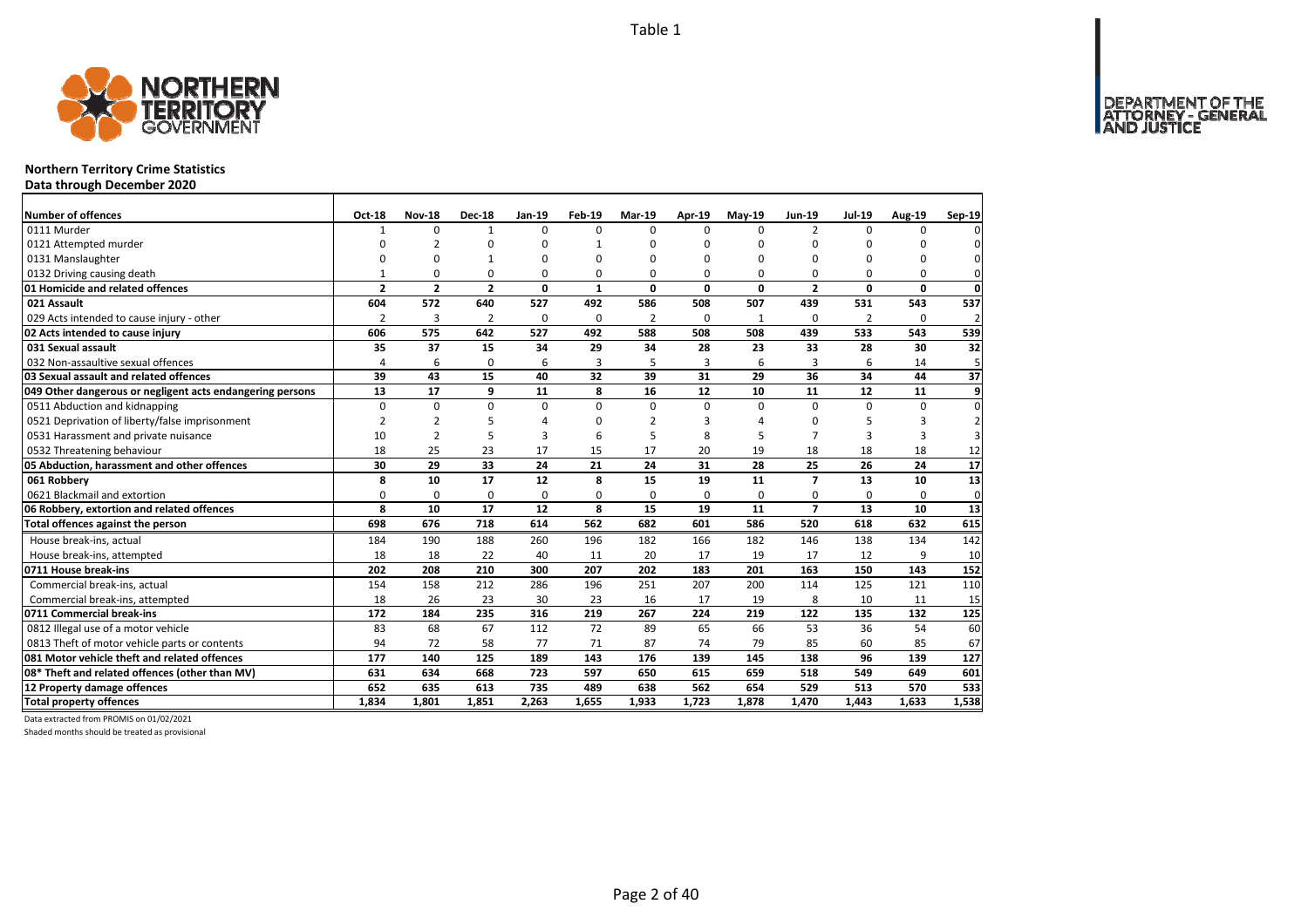

# **Northern Territory Crime Statistics**

**Data through December 2020**

| <b>Number of offences</b>                                 | Oct-19   | <b>Nov-19</b> | <b>Dec-19</b>           | Jan-20         | Feb-20   | Mar-20   | Apr-20         | <b>May-20</b>  | <b>Jun-20</b>  | <b>Jul-20</b>  | <b>Aug-20</b> | Sep-20         | <b>Oct-20</b> | <b>Nov-20</b> | <b>Dec-20</b>  |
|-----------------------------------------------------------|----------|---------------|-------------------------|----------------|----------|----------|----------------|----------------|----------------|----------------|---------------|----------------|---------------|---------------|----------------|
| 0111 Murder                                               | n        |               | $\mathcal{P}$           | $\Omega$       | $\Omega$ | $\Omega$ |                | $\mathbf{1}$   | $\mathbf{1}$   | 0              | $\Omega$      | $\Omega$       | $\Omega$      | $\Omega$      |                |
| 0121 Attempted murder                                     |          |               | n                       |                |          |          |                |                |                |                |               |                |               |               |                |
| 0131 Manslaughter                                         |          |               | U                       | ∩              |          |          |                | n              |                | -1             |               |                |               |               |                |
| 0132 Driving causing death                                |          |               | $\Omega$                |                | 0        |          | ი              | $\Omega$       | $\Omega$       | 0              |               |                | $\Omega$      |               |                |
| 01 Homicide and related offences                          |          | $\mathbf{1}$  | $\overline{\mathbf{z}}$ | $\overline{2}$ | 0        | $\Omega$ | $\overline{2}$ | 1              | $\overline{2}$ | $\mathbf{1}$   | $\Omega$      | $\mathbf{1}$   | $\Omega$      | $\Omega$      |                |
| 021 Assault                                               | 583      | 599           | 647                     | 589            | 623      | 654      | 481            | 494            | 558            | 636            | 701           | 775            | 755           | 838           | 799            |
| 029 Acts intended to cause injury - other                 |          | 1             | 3                       | $\overline{2}$ | 3        | $\Omega$ | 4              | $\overline{2}$ | $\overline{3}$ | 3              | 4             | $\overline{a}$ | 3             | 5             | $\overline{2}$ |
| 02 Acts intended to cause injury                          | 586      | 600           | 650                     | 591            | 626      | 654      | 485            | 496            | 561            | 639            | 705           | 779            | 758           | 843           | 801            |
| 031 Sexual assault                                        | 31       | 35            | 28                      | 40             | 25       | 24       | 22             | 33             | 34             | 34             | 32            | 32             | 32            | 32            | 23             |
| 032 Non-assaultive sexual offences                        | 8        | 5             | 6                       | 5              | 5        | 3        | $\overline{7}$ | 3              | 15             | 7              |               |                | 12            | 8             | $\overline{2}$ |
| 03 Sexual assault and related offences                    | 39       | 40            | 34                      | 45             | 30       | 27       | 29             | 36             | 49             | 41             | 39            | 39             | 44            | 40            | 25             |
| 049 Other dangerous or negligent acts endangering persons | 13       | 6             | q                       | 5              | 8        | 10       | 8              | Δ              | 8              | $\overline{7}$ | 10            | 4              | 19            | 16            | 11             |
| 0511 Abduction and kidnapping                             | $\Omega$ | $\Omega$      | $\Omega$                | $\Omega$       | $\Omega$ | $\Omega$ | $\Omega$       | $\Omega$       | $\Omega$       | $\mathbf{1}$   | $\Omega$      | O              | $\Omega$      | $\Omega$      | $\Omega$       |
| 0521 Deprivation of liberty/false imprisonment            |          |               |                         |                | q        |          |                | n              |                | З              | 2             |                |               |               |                |
| 0531 Harassment and private nuisance                      |          |               |                         |                | 6        |          | 11             |                | 8              | Δ              | 12            |                | 11            |               |                |
| 0532 Threatening behaviour                                | 18       | 19            | 15                      | 12             | 26       | 29       | 16             | 13             | 27             | 18             | 18            | 26             | 14            | 25            | 25             |
| 05 Abduction, harassment and other offences               | 29       | 23            | 25                      | 20             | 41       | 39       | 31             | 17             | 39             | 26             | 32            | 38             | 32            | 30            | 30             |
| 061 Robbery                                               | 14       | 20            | 14                      | 20             | 22       | 24       | 8              | Δ              | 10             | 14             | 9             | 9              | 18            | 13            | 13             |
| 0621 Blackmail and extortion                              |          |               | $\overline{2}$          | $\mathbf{1}$   | 0        |          | 0              | $\Omega$       | $\mathbf{1}$   | 0              | $\Omega$      | 0              | $\Omega$      | $\Omega$      | $\Omega$       |
| 06 Robbery, extortion and related offences                | 14       | 21            | 16                      | 21             | 22       | 25       | 8              | 4              | 11             | 14             | 9             | 9              | 18            | 13            | 13             |
| Total offences against the person                         | 682      | 691           | 736                     | 684            | 727      | 755      | 563            | 558            | 670            | 728            | 795           | 870            | 871           | 942           | 882            |
| House break-ins, actual                                   | 241      | 206           | 234                     | 295            | 242      | 240      | 121            | 80             | 60             | 63             | 52            | 120            | 167           | 161           | 186            |
| House break-ins, attempted                                | 19       | 28            | 23                      | 53             | 38       | 44       | 24             | 18             | 10             | 10             | 18            | 22             | 28            | 30            | 17             |
| 0711 House break-ins                                      | 260      | 234           | 257                     | 348            | 280      | 284      | 145            | 98             | 70             | 73             | 70            | 142            | 195           | 191           | 203            |
| Commercial break-ins, actual                              | 146      | 163           | 143                     | 222            | 211      | 196      | 98             | 65             | 51             | 38             | 79            | 104            | 122           | 148           | 139            |
| Commercial break-ins, attempted                           | 11       | 23            | 16                      | 37             | 19       | 23       | 12             | 11             | 12             | 5              | 10            | 10             | 23            | 18            | 23             |
| 0711 Commercial break-ins                                 | 157      | 186           | 159                     | 259            | 230      | 219      | 110            | 76             | 63             | 43             | 89            | 114            | 145           | 166           | 162            |
| 0812 Illegal use of a motor vehicle                       | 77       | 82            | 65                      | 76             | 69       | 56       | 36             | 43             | 27             | 18             | 26            | 59             | 77            | 59            | 63             |
| 0813 Theft of motor vehicle parts or contents             | 102      | 82            | 60                      | 72             | 107      | 124      | 65             | 41             | 26             | 29             | 30            | 45             | 69            | 56            | 57             |
| 081 Motor vehicle theft and related offences              | 179      | 164           | 125                     | 148            | 176      | 180      | 101            | 84             | 53             | 47             | 56            | 104            | 146           | 115           | 120            |
| 08* Theft and related offences (other than MV)            | 704      | 697           | 637                     | 735            | 747      | 752      | 403            | 331            | 315            | 296            | 342           | 410            | 619           | 593           | 544            |
| 12 Property damage offences                               | 662      | 633           | 710                     | 742            | 778      | 795      | 456            | 420            | 448            | 487            | 523           | 621            | 809           | 752           | 695            |
| <b>Total property offences</b>                            | 1.962    | 1.914         | 1.888                   | 2.232          | 2.211    | 2.230    | 1.215          | 1.009          | 949            | 946            | 1.080         | 1.391          | 1,914         | 1.817         | 1,724          |

Data extracted from PROMIS on 01/02/2021

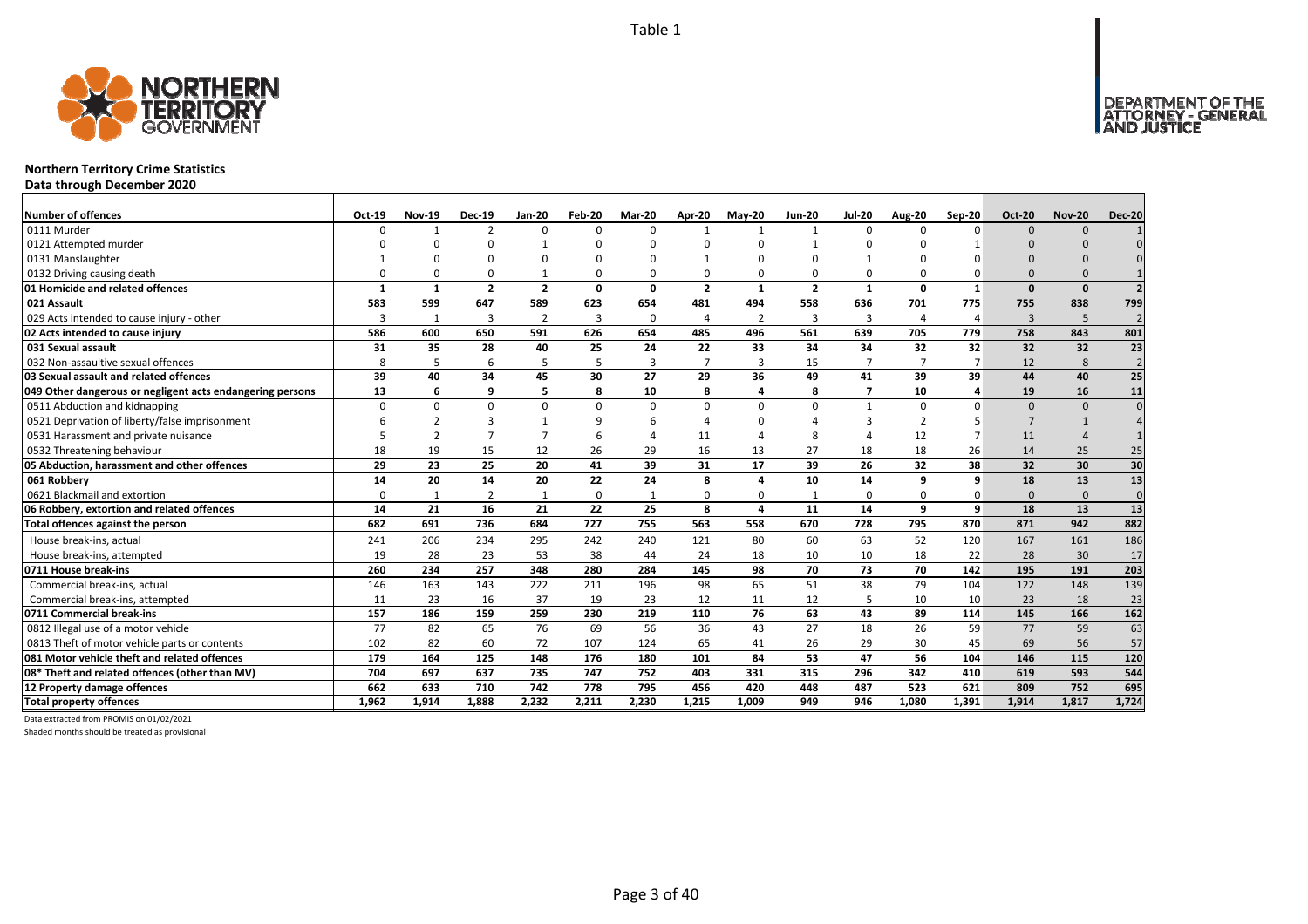

# **Darwin Crime Statistics**

**Data through December 2020**

| <b>Number of offences</b>                                 | <b>Oct-18</b>  | <b>Nov-18</b>  | <b>Dec-18</b>  | Jan-19                   | Feb-19   | <b>Mar-19</b> | Apr-19         | <b>May-19</b>  | <b>Jun-19</b>  | <b>Jul-19</b>  | Aug-19         | Sep-19         |
|-----------------------------------------------------------|----------------|----------------|----------------|--------------------------|----------|---------------|----------------|----------------|----------------|----------------|----------------|----------------|
| 0111 Murder                                               | $\Omega$       | 0              | $\Omega$       | $\Omega$                 | $\Omega$ | $\Omega$      | $\Omega$       | $\Omega$       | $\mathbf{1}$   | $\Omega$       | 0              |                |
| 0121 Attempted murder                                     | ŋ              |                | ŋ              | 0                        |          | O             | n              | ŋ              | O              |                | ŋ              |                |
| 0131 Manslaughter                                         | $\Omega$       | O              | $\Omega$       | $\Omega$                 |          | $\Omega$      | $\Omega$       | O              | $\Omega$       |                | $\Omega$       |                |
| 0132 Driving causing death                                | $\Omega$       | 0              | 0              | 0                        | 0        | 0             | 0              | 0              | 0              | O              | 0              | $\Omega$       |
| 01 Homicide and related offences                          | 0              | $\mathbf{1}$   | 0              | $\mathbf 0$              | 0        | 0             | 0              | 0              | $\mathbf{1}$   | $\mathbf{0}$   | 0              | $\mathbf 0$    |
| 021 Assault                                               | 158            | 145            | 155            | 144                      | 133      | 151           | 149            | 162            | 116            | 132            | 166            | 127            |
| 029 Acts intended to cause injury - other                 | $\Omega$       | 0              | 1              | $\mathbf 0$              | 0        | $\Omega$      | 0              | $\mathbf{1}$   | $\Omega$       | 2              | $\Omega$       | 1              |
| 02 Acts intended to cause injury                          | 158            | 145            | 156            | 144                      | 133      | 151           | 149            | 163            | 116            | 134            | 166            | 128            |
| 031 Sexual assault                                        | 8              | 13             | 6              | $\overline{\phantom{a}}$ | 16       | 8             | 12             | 10             | 14             | 15             | 13             | 10             |
| 032 Non-assaultive sexual offences                        | 4              | $\mathbf{1}$   | 0              | $\mathbf{1}$             | $\Omega$ | 3             | $\overline{2}$ | 1              |                |                | 4              | Δ              |
| 03 Sexual assault and related offences                    | 12             | 14             | 6              | 8                        | 16       | 11            | 14             | 11             | 15             | 16             | 17             | 14             |
| 049 Other dangerous or negligent acts endangering persons | 4              | 3              | $\overline{2}$ | $\mathbf 0$              | 1        | 3             | 4              | 1              | 4              | 1              | 3              | $\mathbf{1}$   |
| 0511 Abduction and kidnapping                             | $\Omega$       | 0              | 0              | $\mathbf 0$              | $\Omega$ | $\Omega$      | 0              | $\Omega$       | $\Omega$       | 0              | 0              | $\Omega$       |
| 0521 Deprivation of liberty/false imprisonment            | $\Omega$       | 0              | $\Omega$       | $\mathbf{1}$             | n        |               | 3              |                | $\Omega$       | 2              | 0              | 0              |
| 0531 Harassment and private nuisance                      | $\mathfrak{p}$ | $\overline{2}$ | 3              | $\mathbf{1}$             |          | з             | n              |                | $\Delta$       | $\Omega$       | $\overline{2}$ |                |
| 0532 Threatening behaviour                                | 5              | 6              | 5              | $\overline{3}$           | 6        | $\mathbf{1}$  | 3              | 5              | 4              | 5              | 2              | 3              |
| 05 Abduction, harassment and other offences               | $\overline{7}$ | 8              | 8              | 5                        | 8        | 5             | 6              | $\overline{7}$ | 8              | $\overline{z}$ | 4              | 4              |
| 061 Robbery                                               | 5              | 4              | 6              | 6                        | 4        | 9             | 13             | 5              | $\overline{a}$ | 6              | 4              |                |
| 0621 Blackmail and extortion                              | 0              | 0              | 0              | 0                        | 0        | 0             | 0              | 0              | $\Omega$       | $\Omega$       | 0              | $\Omega$       |
| 06 Robbery, extortion and related offences                | 5              | 4              | 6              | 6                        | 4        | 9             | 13             | 5              | $\overline{a}$ | 6              | 4              |                |
| Total offences against the person                         | 186            | 175            | 178            | 163                      | 162      | 179           | 186            | 187            | 148            | 164            | 194            | 152            |
| House break-ins, actual                                   | 52             | 39             | 38             | 57                       | 66       | 73            | 64             | 70             | 45             | 38             | 39             | 48             |
| House break-ins, attempted                                | 4              | $\mathbf{1}$   | $\overline{2}$ | 9                        | $\Delta$ | 6             | 6              | 5              | 6              |                | $\overline{2}$ | $\overline{2}$ |
| 0711 House break-ins                                      | 56             | 40             | 40             | 66                       | 70       | 79            | 70             | 75             | 51             | 39             | 41             | 50             |
| Commercial break-ins, actual                              | 33             | 41             | 51             | 60                       | 36       | 54            | 31             | 44             | 28             | 31             | 27             | 18             |
| Commercial break-ins, attempted                           | $\mathbf{1}$   | 0              | $\overline{2}$ | $\overline{2}$           | 0        | 2             | 0              | $\Omega$       | 3              | $\mathbf{1}$   | 3              | $\overline{2}$ |
| 0711 Commercial break-ins                                 | 34             | 41             | 53             | 62                       | 36       | 56            | 31             | 44             | 31             | 32             | 30             | 20             |
| 0812 Illegal use of a motor vehicle                       | 29             | 5              | 12             | 42                       | 34       | 38            | 29             | 20             | 16             | 16             | 24             | 25             |
| 0813 Theft of motor vehicle parts or contents             | 43             | 31             | 22             | 48                       | 44       | 38            | 27             | 40             | 43             | 27             | 40             | 38             |
| 081 Motor vehicle theft and related offences              | 72             | 36             | 34             | 90                       | 78       | 76            | 56             | 60             | 59             | 43             | 64             | 63             |
| 08* Theft and related offences (other than MV)            | 252            | 259            | 267            | 300                      | 271      | 287           | 243            | 278            | 221            | 223            | 258            | 257            |
| 12 Property damage offences                               | 184            | 161            | 143            | 223                      | 154      | 188           | 153            | 176            | 143            | 174            | 163            | 143            |
| <b>Total property offences</b>                            | 598            | 537            | 537            | 741                      | 609      | 686           | 553            | 633            | 505            | 511            | 556            | 533            |

Data extracted from PROMIS on 01/02/2021

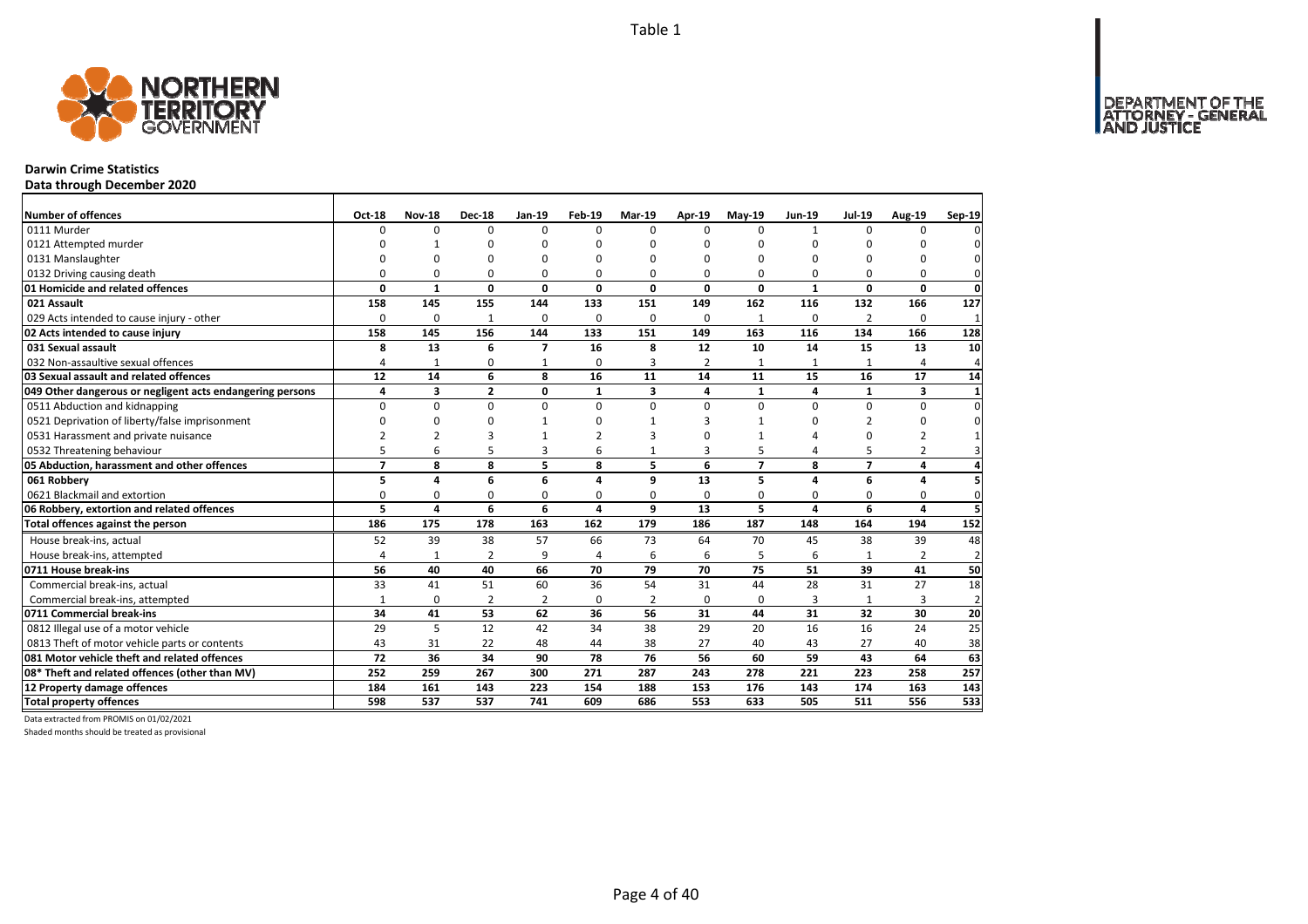

# **Darwin Crime Statistics**

**Data through December 2020**

| <b>Number of offences</b>                                 | Oct-19                   | <b>Nov-19</b>  | <b>Dec-19</b>           | Jan-20         | Feb-20         | Mar-20       | Apr-20                  | $Mav-20$                 | <b>Jun-20</b>           | <b>Jul-20</b>  | Aug-20         | Sep-20   | <b>Oct-20</b>           | <b>Nov-20</b>           | <b>Dec-20</b> |
|-----------------------------------------------------------|--------------------------|----------------|-------------------------|----------------|----------------|--------------|-------------------------|--------------------------|-------------------------|----------------|----------------|----------|-------------------------|-------------------------|---------------|
| 0111 Murder                                               | n                        | $\Omega$       |                         | $\Omega$       | $\Omega$       | n            | $\Omega$                |                          | $\Omega$                | $\Omega$       | $\Omega$       | $\Omega$ | $\Omega$                | $\Omega$                |               |
| 0121 Attempted murder                                     |                          |                | n                       |                | ŋ              |              |                         | n                        |                         | U              |                |          |                         |                         |               |
| 0131 Manslaughter                                         |                          |                |                         |                |                |              |                         |                          |                         |                |                |          |                         |                         |               |
| 0132 Driving causing death                                |                          |                | $\Omega$                | $\Omega$       | $\Omega$       |              |                         | O                        | $\Omega$                | 0              |                |          | $\Omega$                |                         |               |
| 01 Homicide and related offences                          | n                        | n              | $\mathbf{1}$            | $\mathbf{0}$   | $\mathbf{0}$   | $\Omega$     | $\mathbf{1}$            | $\mathbf{1}$             | $\mathbf{1}$            | $\mathbf{0}$   | $\Omega$       | $\Omega$ | $\Omega$                | $\Omega$                |               |
| 021 Assault                                               | 152                      | 136            | 173                     | 177            | 140            | 166          | 144                     | 118                      | 165                     | 178            | 164            | 202      | 217                     | 220                     | 212           |
| 029 Acts intended to cause injury - other                 | $\Omega$                 | $\Omega$       | $\Omega$                | 1              | $\mathbf{1}$   | 0            | -1                      | $\mathbf{1}$             | 1                       | $\overline{2}$ | 2              | $\Omega$ | $\overline{2}$          | 1                       |               |
| 02 Acts intended to cause injury                          | 152                      | 136            | 173                     | 178            | 141            | 166          | 145                     | 119                      | 166                     | 180            | 166            | 202      | 219                     | 221                     | 213           |
| 031 Sexual assault                                        | 8                        | 11             | 9                       | 14             | 9              | 10           | 5                       | 14                       | 10                      | 16             | 6              | 5        | 9                       | 11                      |               |
| 032 Non-assaultive sexual offences                        |                          |                | $\overline{3}$          | $\mathbf{1}$   | 4              |              | $\overline{2}$          | $\overline{3}$           | 6                       | 5              |                |          | 3                       | $\overline{z}$          |               |
| 03 Sexual assault and related offences                    | 13                       | 12             | 12                      | 15             | 13             | 11           | $\overline{7}$          | 17                       | 16                      | 21             | 6              | 6        | 12                      | 13                      |               |
| 049 Other dangerous or negligent acts endangering persons | $\mathbf{1}$             |                | $\overline{\mathbf{3}}$ | $\mathbf 0$    | $\mathbf{1}$   | $\mathbf{3}$ | $\mathbf{1}$            | 0                        | $\overline{\mathbf{3}}$ | 3              | $\Omega$       |          | $\overline{\mathbf{3}}$ | $\overline{\mathbf{3}}$ |               |
| 0511 Abduction and kidnapping                             | $\Omega$                 | U              | $\Omega$                | $\mathbf 0$    | $\Omega$       | U            | $\Omega$                | $\Omega$                 | $\Omega$                | $\Omega$       | $\Omega$       | $\Omega$ | $\Omega$                | $\Omega$                |               |
| 0521 Deprivation of liberty/false imprisonment            |                          |                |                         | $\Omega$       | 3              |              |                         | n                        |                         |                |                |          |                         |                         |               |
| 0531 Harassment and private nuisance                      |                          |                |                         |                |                |              |                         | $\Omega$                 |                         |                |                |          |                         |                         |               |
| 0532 Threatening behaviour                                |                          |                |                         |                | $\overline{1}$ |              |                         |                          | 10                      | 6              |                |          |                         |                         |               |
| 05 Abduction, harassment and other offences               | 5                        | $\overline{2}$ | 6                       | 5              | 5              | 8            | 5                       | $\overline{\phantom{a}}$ | 11                      | $\overline{7}$ | 4              | 9        | $\mathbf{8}$            | 8                       | 10            |
| 061 Robbery                                               | $\overline{\phantom{a}}$ | 10             | 3                       | 8              | 12             | 10           | 3                       | 3                        | 9                       | 11             | $\overline{ }$ |          | 6                       | -8                      |               |
| 0621 Blackmail and extortion                              |                          | O              | $\Omega$                | $\mathbf{1}$   | 0              |              |                         | O                        | $\Omega$                | 0              |                |          | $\Omega$                |                         |               |
| 06 Robbery, extortion and related offences                | $\overline{ }$           | 10             | $\overline{\mathbf{3}}$ | 9              | 12             | 11           | $\overline{\mathbf{3}}$ | 3                        | 9                       | 11             | $\overline{7}$ | Δ        | 6                       | 8                       |               |
| Total offences against the person                         | 178                      | 161            | 198                     | 207            | 172            | 199          | 162                     | 147                      | 206                     | 222            | 183            | 222      | 248                     | 253                     | 238           |
| House break-ins, actual                                   | 90                       | 65             | 70                      | 76             | 76             | 77           | 34                      | 27                       | 14                      | 20             | 11             | 25       | 21                      | 38                      | 45            |
| House break-ins, attempted                                | ₹                        | 8              | $\overline{7}$          | 17             | 16             | 14           | 11                      | 8                        | $\overline{2}$          | $\mathbf{1}$   |                | В        |                         | $\overline{3}$          | 5             |
| 0711 House break-ins                                      | 93                       | 73             | 77                      | 93             | 92             | 91           | 45                      | 35                       | 16                      | 21             | 16             | 28       | 25                      | 41                      | 50            |
| Commercial break-ins, actual                              | 19                       | 29             | 30                      | 35             | 28             | 23           | 25                      | 17                       | 10                      | 3              |                | 20       | 19                      | 25                      | 25            |
| Commercial break-ins, attempted                           |                          | -1             |                         | $\overline{2}$ | 5              | 3            |                         | 4                        | $\overline{2}$          | $\mathbf{1}$   | $\Omega$       |          | 3                       |                         | 5             |
| 0711 Commercial break-ins                                 | 20                       | 30             | 31                      | 37             | 33             | 26           | 29                      | 21                       | 12                      | 4              | 5              | 21       | 22                      | 29                      | 30            |
| 0812 Illegal use of a motor vehicle                       | 32                       | 27             | 15                      | 22             | 18             | 12           | 10                      | 15                       | 6                       | 5              | 6              | 14       | 15                      | 16                      | 17            |
| 0813 Theft of motor vehicle parts or contents             | 47                       | 38             | 29                      | 23             | 66             | 61           | 36                      | 27                       | 15                      | 11             | 11             | 16       | 23                      | 25                      | 24            |
| 081 Motor vehicle theft and related offences              | 79                       | 65             | 44                      | 45             | 84             | 73           | 46                      | 42                       | 21                      | 16             | 17             | 30       | 38                      | 41                      | 41            |
| 08* Theft and related offences (other than MV)            | 304                      | 294            | 278                     | 253            | 286            | 297          | 183                     | 135                      | 164                     | 133            | 149            | 138      | 240                     | 242                     | 203           |
| 12 Property damage offences                               | 191                      | 168            | 224                     | 183            | 200            | 208          | 131                     | 137                      | 155                     | 164            | 135            | 147      | 225                     | 254                     | 221           |
| <b>Total property offences</b>                            | 687                      | 630            | 654                     | 611            | 695            | 695          | 434                     | 370                      | 368                     | 338            | 322            | 364      | 550                     | 607                     | 545           |

Data extracted from PROMIS on 01/02/2021

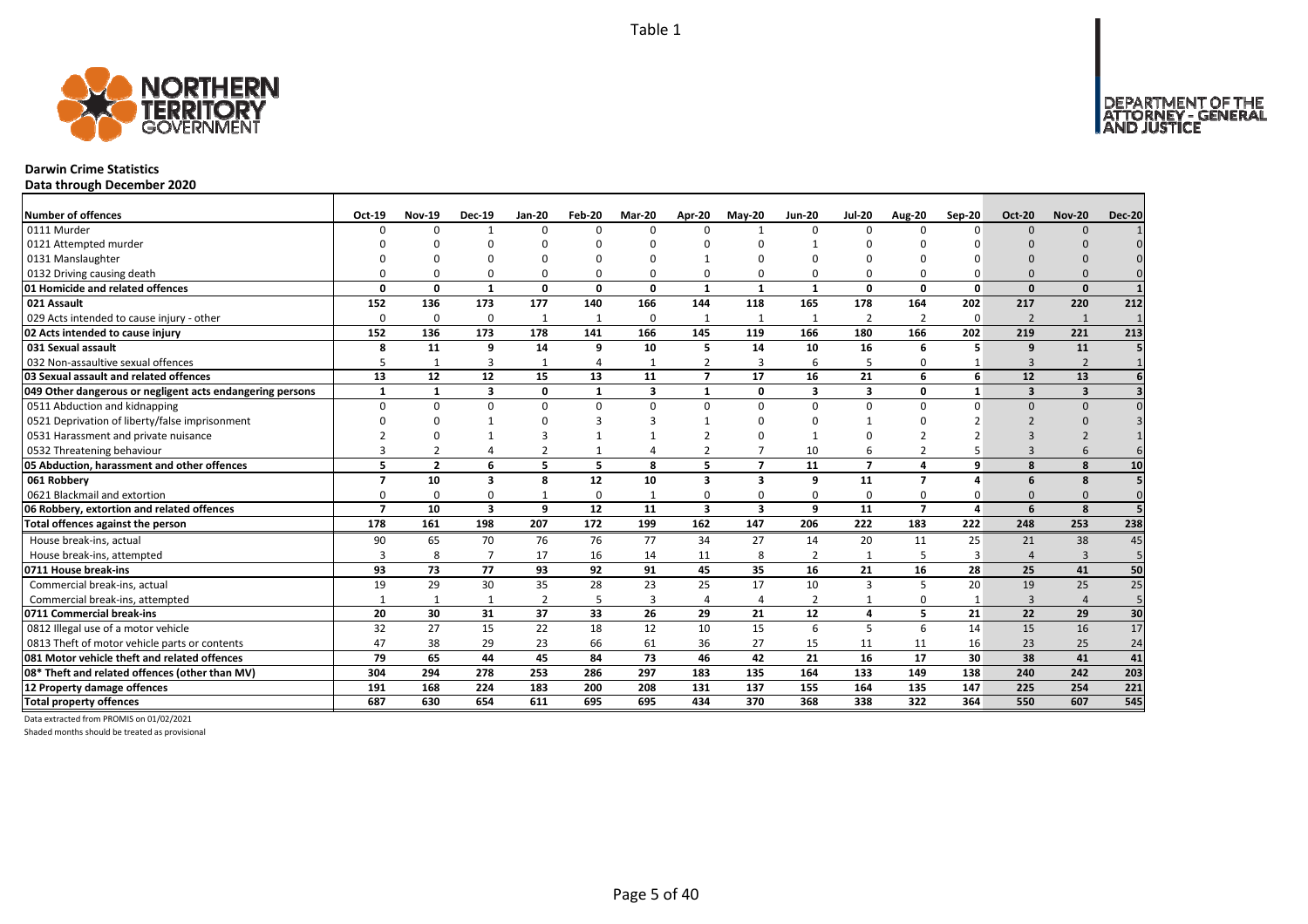

### **Palmerston Crime Statistics**

**Data through December 2020**

| <b>Number of offences</b>                                 | Oct-18                  | <b>Nov-18</b>           | <b>Dec-18</b>  | <b>Jan-19</b>  | <b>Feb-19</b> | <b>Mar-19</b>  | Apr-19                  | $May-19$       | <b>Jun-19</b>  | <b>Jul-19</b>  | <b>Aug-19</b>  | Sep-19                  |
|-----------------------------------------------------------|-------------------------|-------------------------|----------------|----------------|---------------|----------------|-------------------------|----------------|----------------|----------------|----------------|-------------------------|
| 0111 Murder                                               | 1                       | $\Omega$                | $\Omega$       | $\Omega$       | $\Omega$      | $\Omega$       | $\Omega$                | $\Omega$       | $\Omega$       | $\Omega$       | 0              |                         |
| 0121 Attempted murder                                     | n                       | n                       | ŋ              | C              |               | n              | n                       |                | $\Omega$       | ŋ              | n              |                         |
| 0131 Manslaughter                                         |                         | C                       | O              | C              | O             | n              | $\Omega$                |                | $\Omega$       | U              | 0              |                         |
| 0132 Driving causing death                                | O                       | $\Omega$                | 0              | $\Omega$       | O             | 0              | $\Omega$                | $\Omega$       | $\Omega$       | O              | 0              |                         |
| 01 Homicide and related offences                          | $\mathbf{1}$            | $\mathbf{0}$            | $\mathbf 0$    | $\mathbf{0}$   | $\mathbf{1}$  | $\Omega$       | $\mathbf{0}$            | $\mathbf 0$    | $\mathbf 0$    | 0              | $\mathbf{0}$   | 0                       |
| 021 Assault                                               | 51                      | 41                      | 44             | 53             | 58            | 64             | 54                      | 37             | 34             | 50             | 55             | 46                      |
| 029 Acts intended to cause injury - other                 | $\Omega$                | 0                       | 1              | $\Omega$       | $\Omega$      | 0              | $\Omega$                | $\Omega$       | $\Omega$       | $\Omega$       | 0              | $\mathbf 0$             |
| 02 Acts intended to cause injury                          | 51                      | 41                      | 45             | 53             | 58            | 64             | 54                      | 37             | 34             | 50             | 55             | 46                      |
| 031 Sexual assault                                        | 5                       | 6                       | $\overline{2}$ | $\overline{ }$ | 4             | 5              | 4                       | $\Delta$       | 5              | $\Omega$       | $\overline{2}$ | 5                       |
| 032 Non-assaultive sexual offences                        | 0                       | $\mathbf{1}$            | 0              | $\mathbf{1}$   | 1             | 0              | 0                       | $\mathbf 0$    | $\Omega$       | O              | 3              | $\Omega$                |
| 03 Sexual assault and related offences                    | 5                       | $\overline{7}$          | $\overline{2}$ | 8              | 5             | 5              | 4                       | 4              | 5              | 0              | 5              |                         |
| 049 Other dangerous or negligent acts endangering persons | $\mathbf{1}$            | $\mathbf{1}$            | 0              | 3              | $\mathbf{1}$  | $\overline{2}$ | 0                       | $\mathbf{1}$   | $\mathbf{1}$   | $\mathbf{1}$   | 0              |                         |
| 0511 Abduction and kidnapping                             | $\Omega$                | $\Omega$                | $\Omega$       | $\mathbf 0$    | $\Omega$      | $\Omega$       | $\Omega$                | $\Omega$       | $\Omega$       | $\Omega$       | $\Omega$       |                         |
| 0521 Deprivation of liberty/false imprisonment            | n                       | n                       | 0              | n              | n             | n              | ∩                       | n              | $\Omega$       | $\mathbf{1}$   | 0              |                         |
| 0531 Harassment and private nuisance                      |                         | O                       | $\Omega$       | $\Omega$       | ŋ             |                |                         |                | $\mathcal{P}$  | 3              | 0              |                         |
| 0532 Threatening behaviour                                | 3                       | 3                       | $\overline{2}$ | $\mathbf{1}$   | 1             | $\overline{2}$ | 3                       | $\overline{2}$ | $\overline{2}$ | 1              | 3              |                         |
| 05 Abduction, harassment and other offences               | $\overline{\mathbf{3}}$ | 3                       | $\overline{2}$ | $\mathbf{1}$   | $\mathbf{1}$  | 3              | 4                       | 3              | 4              | 5              | 3              |                         |
| 061 Robbery                                               | $\mathbf{1}$            | $\overline{\mathbf{3}}$ | 4              | 3              | $\mathbf{1}$  | $\Omega$       | 3                       | $\overline{2}$ | 0              | $\overline{2}$ | $\overline{2}$ |                         |
| 0621 Blackmail and extortion                              | 0                       | 0                       | 0              | 0              | $\Omega$      | 0              | 0                       | $\mathbf 0$    | $\Omega$       | 0              | 0              | $\Omega$                |
| 06 Robbery, extortion and related offences                | $\mathbf{1}$            | $\overline{\mathbf{3}}$ | 4              | 3              | $\mathbf{1}$  | 0              | $\overline{\mathbf{3}}$ | $\overline{2}$ | 0              | $\overline{2}$ | $\overline{2}$ | $\overline{2}$          |
| Total offences against the person                         | 62                      | 55                      | 53             | 68             | 67            | 74             | 65                      | 47             | 44             | 58             | 65             | 58                      |
| House break-ins, actual                                   | 31                      | 33                      | 26             | 30             | 30            | 24             | 24                      | 14             | 12             | 23             | 21             | 24                      |
| House break-ins, attempted                                | $\overline{2}$          | 1                       | $\overline{3}$ | 3              | 0             | 0              | 0                       | $\mathbf{1}$   | $\overline{2}$ | $\overline{1}$ |                | $\mathbf{1}$            |
| 0711 House break-ins                                      | 33                      | 34                      | 29             | 33             | 30            | 24             | 24                      | 15             | 14             | 24             | 22             | 25                      |
| Commercial break-ins, actual                              | 5                       | 11                      | 11             | 16             | 6             | 25             | 28                      | 12             | $\overline{2}$ | 9              | $\overline{a}$ | 3                       |
| Commercial break-ins, attempted                           | 0                       | $\mathbf 0$             | $\mathbf{1}$   | $\mathbf{1}$   | 0             | 1              | $\overline{2}$          | 1              | $\Omega$       | $\mathbf{1}$   | 0              | $\Omega$                |
| 0711 Commercial break-ins                                 | 5                       | 11                      | 12             | 17             | 6             | 26             | 30                      | 13             | $\overline{2}$ | 10             | 4              | $\overline{\mathbf{3}}$ |
| 0812 Illegal use of a motor vehicle                       | 9                       | 12                      | 10             | 8              | 6             | 19             | 13                      | 11             | $\Delta$       | 5              | 12             | 8                       |
| 0813 Theft of motor vehicle parts or contents             | 13                      | 5                       | 13             | 6              | 5             | 10             | 8                       | 11             | $\overline{7}$ | $\overline{2}$ | 10             | 10                      |
| 081 Motor vehicle theft and related offences              | 22                      | 17                      | 23             | 14             | 11            | 29             | 21                      | 22             | 11             | $\overline{7}$ | 22             | 18                      |
| 08* Theft and related offences (other than MV)            | 87                      | 90                      | 78             | 76             | 54            | 76             | 68                      | 52             | 48             | 55             | 74             | 65                      |
| 12 Property damage offences                               | 106                     | 101                     | 75             | 85             | 50            | 84             | 87                      | 81             | 70             | 67             | 67             | $\overline{73}$         |
| <b>Total property offences</b>                            | 253                     | 253                     | 217            | 225            | 151           | 239            | 230                     | 183            | 145            | 163            | 189            | 184                     |

Data extracted from PROMIS on 01/02/2021

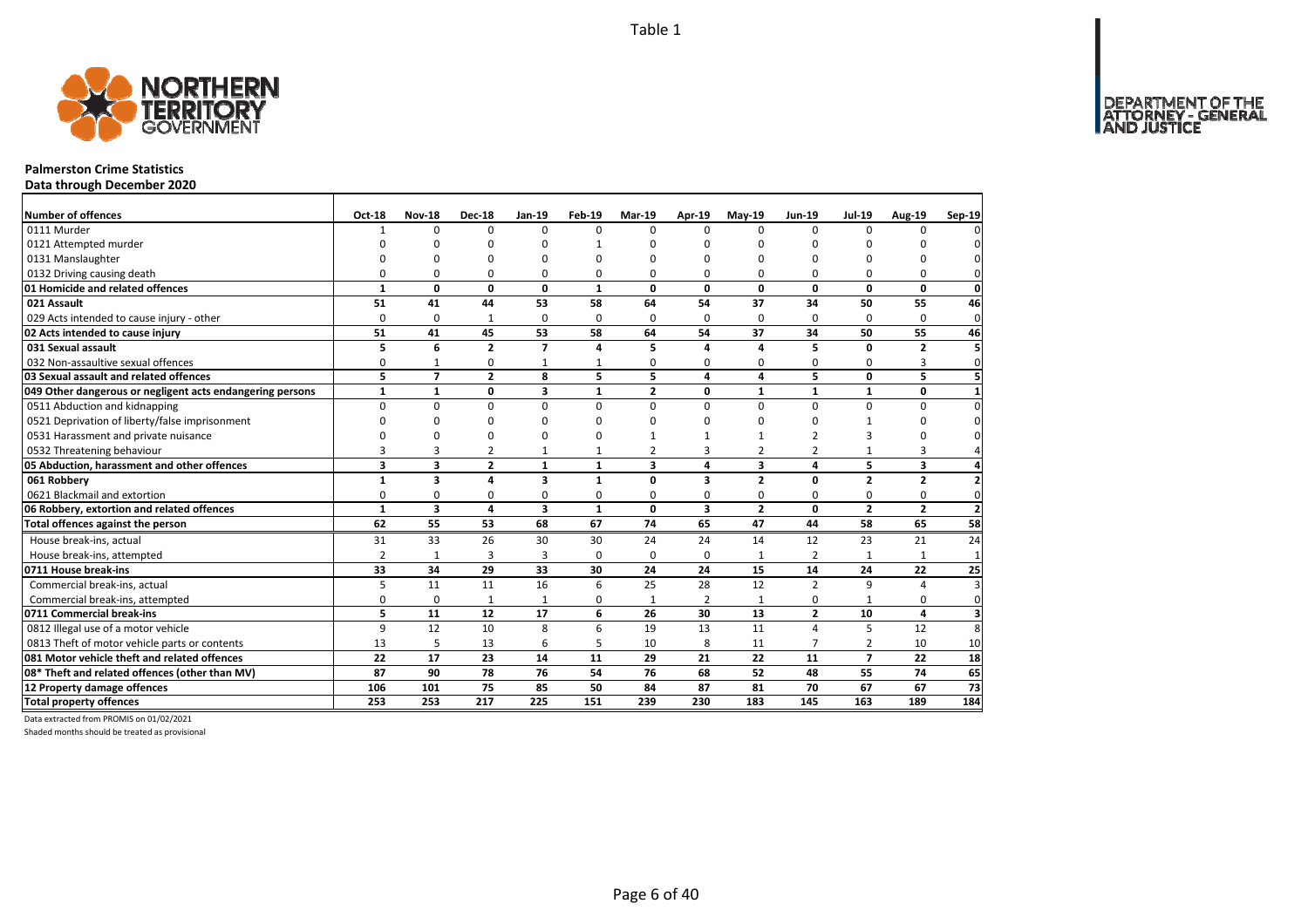

### **Palmerston Crime Statistics**

**Data through December 2020**

| <b>Number of offences</b>                                 | Oct-19         | <b>Nov-19</b> | <b>Dec-19</b>  | <b>Jan-20</b>  | Feb-20                  | Mar-20                  | Apr-20                  | $Mav-20$       | <b>Jun-20</b>  | <b>Jul-20</b>  | <b>Aug-20</b>           | Sep-20                  | <b>Oct-20</b>  | <b>Nov-20</b>           | <b>Dec-20</b>   |
|-----------------------------------------------------------|----------------|---------------|----------------|----------------|-------------------------|-------------------------|-------------------------|----------------|----------------|----------------|-------------------------|-------------------------|----------------|-------------------------|-----------------|
| 0111 Murder                                               |                | $\Omega$      |                | $\Omega$       | $\Omega$                | $\Omega$                | $\Omega$                | $\Omega$       | $\Omega$       | $\Omega$       | n                       | $\Omega$                | $\Omega$       | $\Omega$                |                 |
| 0121 Attempted murder                                     |                |               |                |                |                         |                         |                         |                |                |                |                         |                         |                |                         |                 |
| 0131 Manslaughter                                         |                |               | n              |                |                         |                         |                         |                |                |                |                         |                         |                |                         |                 |
| 0132 Driving causing death                                |                |               | $\Omega$       | 0              | 0                       |                         |                         | $\Omega$       |                | $\Omega$       |                         |                         |                |                         |                 |
| 01 Homicide and related offences                          | $\Omega$       | $\Omega$      | 1              | $\mathbf{0}$   | 0                       | $\Omega$                | 0                       | <sup>0</sup>   | $\Omega$       | 0              | 0                       | 0                       | <sup>n</sup>   | $\Omega$                | $\Omega$        |
| 021 Assault                                               | 50             | 38            | 39             | 42             | 42                      | 60                      | 45                      | 62             | 60             | 66             | 51                      | 58                      | 58             | 70                      | 103             |
| 029 Acts intended to cause injury - other                 |                | -1            | $\Omega$       | $\mathbf{1}$   | 0                       | $\Omega$                | $\overline{2}$          | $\Omega$       | $\Omega$       | 0              |                         | 0                       | $\Omega$       | $\mathbf{1}$            | $\Omega$        |
| 02 Acts intended to cause injury                          | 51             | 39            | 39             | 43             | 42                      | 60                      | 47                      | 62             | 60             | 66             | 52                      | 58                      | 58             | 71                      | 103             |
| 031 Sexual assault                                        | 3              | 5             | 4              | 8              | $\overline{2}$          | $\overline{2}$          | $\overline{ }$          | 6              | 5              | 5              | $\overline{\mathbf{a}}$ |                         |                | $\Delta$                |                 |
| 032 Non-assaultive sexual offences                        |                |               | 1              | $\overline{1}$ | $\mathbf{1}$            | 2                       | $\overline{2}$          | $\Omega$       | $\mathbf{1}$   | 1              | 3                       | O                       | $\overline{2}$ | $\overline{3}$          |                 |
| 03 Sexual assault and related offences                    | $\mathbf{3}$   | 8             | 5.             | 9              | $\overline{\mathbf{3}}$ | 4                       | 9                       | 6              | 6              | 6              | 6                       | $\Delta$                | 6              | $\overline{7}$          |                 |
| 049 Other dangerous or negligent acts endangering persons | $\mathbf{1}$   | 0             | 0              | $\mathbf{1}$   | 1                       | $\overline{2}$          | $\mathbf{1}$            | $\overline{2}$ | $\mathbf{1}$   | 0              | 0                       | 0                       | 3              | $\overline{\mathbf{z}}$ |                 |
| 0511 Abduction and kidnapping                             |                | ŋ             | $\Omega$       | $\Omega$       | 0                       | $\Omega$                | $\Omega$                | $\Omega$       | $\Omega$       | $\Omega$       | $\Omega$                | $\Omega$                | $\Omega$       | $\Omega$                |                 |
| 0521 Deprivation of liberty/false imprisonment            |                |               | U              | $\cap$         | 2                       |                         |                         |                |                |                |                         |                         |                |                         |                 |
| 0531 Harassment and private nuisance                      |                |               |                |                | O                       |                         |                         | n              |                |                |                         |                         |                |                         |                 |
| 0532 Threatening behaviour                                |                |               |                |                | $\overline{2}$          |                         |                         |                | 3              | 0              | $\Omega$                |                         |                |                         |                 |
| 05 Abduction, harassment and other offences               | $\overline{2}$ | 5             | $\overline{2}$ | $\overline{2}$ | 4                       | $\overline{\mathbf{3}}$ | $\overline{2}$          | $\mathbf{1}$   | 4              | $\overline{2}$ | $\mathbf{1}$            | 3                       | <sup>n</sup>   | $\mathbf{1}$            |                 |
| 061 Robbery                                               | $\overline{2}$ | Δ             | 5              | $\Delta$       | 3                       | 4                       | $\overline{\mathbf{3}}$ | n              | 1              | $\overline{2}$ | 0                       | $\overline{\mathbf{3}}$ |                | $\overline{2}$          |                 |
| 0621 Blackmail and extortion                              |                | ი             | $\Omega$       | $\Omega$       | 0                       |                         | 0                       | $\Omega$       | $\Omega$       | $\Omega$       | $\Omega$                |                         | $\Omega$       |                         |                 |
| 06 Robbery, extortion and related offences                | $\overline{2}$ | $\Delta$      | 5              | $\overline{a}$ | $\overline{\mathbf{3}}$ | 4                       | $\overline{\mathbf{3}}$ | $\Omega$       | $\mathbf{1}$   | $\overline{2}$ | $\mathbf{0}$            | $\overline{\mathbf{3}}$ | 6              | $\overline{2}$          |                 |
| Total offences against the person                         | 59             | 56            | 52             | 59             | 53                      | 73                      | 62                      | 71             | 72             | 76             | 59                      | 68                      | 73             | 83                      | $\frac{112}{2}$ |
| House break-ins, actual                                   | 30             | 37            | 36             | 42             | 27                      | 49                      | 23                      | 18             | 19             | 13             | 5                       | 5                       | 13             | 40                      | 29              |
| House break-ins, attempted                                | $\overline{2}$ | 3             | $\overline{2}$ | $\overline{7}$ | $\overline{2}$          | 11                      | $\overline{4}$          | 3              | 5              | 1              | $\mathbf{1}$            | $\Omega$                | $\Omega$       | 10                      | $\overline{1}$  |
| 0711 House break-ins                                      | 32             | 40            | 38             | 49             | 29                      | 60                      | 27                      | 21             | 24             | 14             | 6                       | 5                       | 13             | 50                      | 30              |
| Commercial break-ins, actual                              | 10             | 5             | 11             | 13             | 15                      | 16                      | 12                      | 5              | $\overline{3}$ | $\overline{3}$ | 3                       |                         | 8              | 18                      | 13              |
| Commercial break-ins, attempted                           |                |               | 0              | $\overline{2}$ | $\overline{2}$          | 2                       |                         |                | -1             | 0              | $\Omega$                |                         |                | 1                       | $\overline{2}$  |
| 0711 Commercial break-ins                                 | 11             | 6             | 11             | 15             | 17                      | 18                      | 13                      | 6              | 4              | 3              | $\overline{\mathbf{3}}$ |                         | 9              | 19                      | 15              |
| 0812 Illegal use of a motor vehicle                       | 8              | 14            | 9              | 8              | 11                      | 9                       | 8                       | 3              | 5              | $\mathbf{1}$   | 3                       | ς                       | $\overline{2}$ | 13                      | 10              |
| 0813 Theft of motor vehicle parts or contents             | 17             | 14            | 11             | 19             | 5                       | 27                      | 11                      | $\overline{7}$ | $\overline{2}$ | 4              |                         |                         |                | 10                      | 9               |
| 081 Motor vehicle theft and related offences              | 25             | 28            | 20             | 27             | 16                      | 36                      | 19                      | 10             | $\overline{7}$ | 5              | 8                       | 10                      | 8              | 23                      | 19              |
| 08* Theft and related offences (other than MV)            | 86             | 93            | 61             | 120            | 89                      | 108                     | 63                      | 55             | 37             | 31             | 32                      | 31                      | 53             | 73                      | 70              |
| 12 Property damage offences                               | 82             | 62            | 82             | 102            | 88                      | 144                     | 77                      | 65             | 59             | 64             | 39                      | 59                      | 62             | 94                      | 96              |
| <b>Total property offences</b>                            | 236            | 229           | 212            | 313            | 239                     | 366                     | 199                     | 157            | 131            | 117            | 88                      | 110                     | 145            | 259                     | 230             |

Data extracted from PROMIS on 01/02/2021

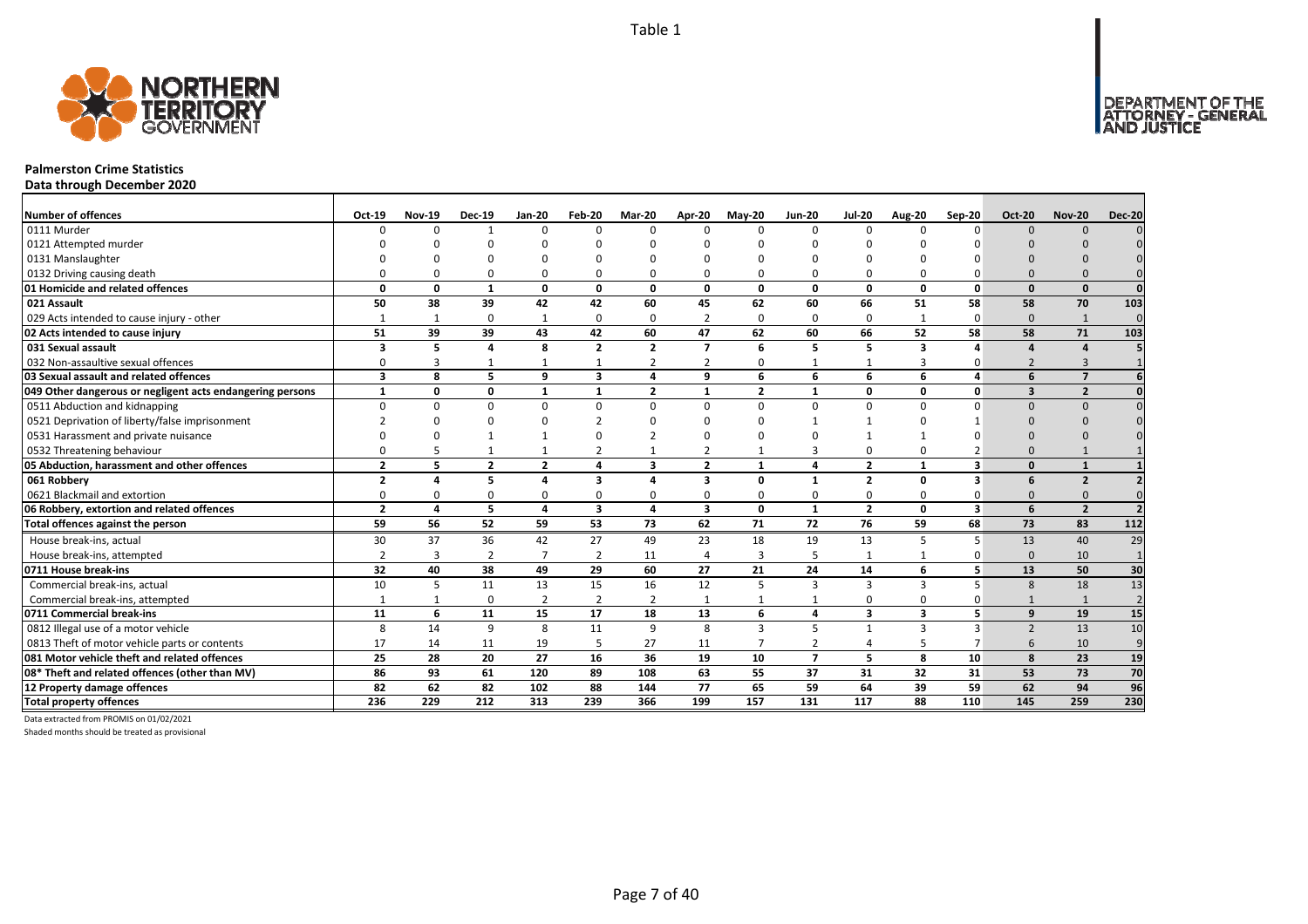

# **Alice Springs Crime Statistics**

**Data through December 2020**

| Number of offences                                        | <b>Oct-18</b>  | <b>Nov-18</b>  | <b>Dec-18</b>  | Jan-19         | Feb-19         | Mar-19         | Apr-19                  | $May-19$       | <b>Jun-19</b>  | <b>Jul-19</b>           | <b>Aug-19</b>  | Sep-19                  |
|-----------------------------------------------------------|----------------|----------------|----------------|----------------|----------------|----------------|-------------------------|----------------|----------------|-------------------------|----------------|-------------------------|
| 0111 Murder                                               | $\Omega$       | 0              | $\Omega$       | $\Omega$       | $\Omega$       | $\Omega$       | $\Omega$                | $\Omega$       | $\Omega$       | $\Omega$                | O              |                         |
| 0121 Attempted murder                                     | U              | n              | ŋ              | $\Omega$       | ŋ              | U              | n                       | n              | 0              | O                       | ŋ              |                         |
| 0131 Manslaughter                                         |                | $\Omega$       | 0              | $\Omega$       | O              | ŋ              | $\Omega$                | $\Omega$       | $\Omega$       | $\Omega$                | 0              |                         |
| 0132 Driving causing death                                |                | 0              | 0              | 0              | O              | O              | 0                       | $\Omega$       | $\Omega$       | $\Omega$                | 0              | $\Omega$                |
| 01 Homicide and related offences                          | 1              | 0              | 0              | $\mathbf 0$    | 0              | 0              | 0                       | 0              | $\mathbf 0$    | 0                       | 0              | 0                       |
| 021 Assault                                               | 108            | 121            | 154            | 109            | 103            | 128            | 101                     | 107            | 100            | 143                     | 105            | 125                     |
| 029 Acts intended to cause injury - other                 | $\Omega$       | $\mathbf{1}$   | 0              | 0              | 0              | 2              | $\Omega$                | $\Omega$       | $\Omega$       | $\Omega$                | 0              | 0                       |
| 02 Acts intended to cause injury                          | 108            | 122            | 154            | 109            | 103            | 130            | 101                     | 107            | 100            | 143                     | 105            | 125                     |
| 031 Sexual assault                                        | 6              | 6              | 4              | $\overline{7}$ | 3              | 4              | 6                       | 5              | Δ              | 3                       | 8              | 6                       |
| 032 Non-assaultive sexual offences                        | 0              | $\mathbf{1}$   | 0              | $\Omega$       |                | 2              | $\Omega$                |                | 0              | 0                       | 4              |                         |
| 03 Sexual assault and related offences                    | 6              | $\overline{7}$ | 4              | $\overline{7}$ | 4              | 6              | 6                       | 9              | 4              | $\overline{\mathbf{3}}$ | 12             | 7                       |
| 049 Other dangerous or negligent acts endangering persons | 0              | 4              | $\mathbf{1}$   | $\mathbf{1}$   | 5              | 1              | 5                       | $\overline{2}$ | 5              | 5                       | 3              | $\overline{\mathbf{z}}$ |
| 0511 Abduction and kidnapping                             | 0              | 0              | 0              | $\mathbf 0$    | $\Omega$       | 0              | $\Omega$                | $\Omega$       | $\Omega$       | 0                       | 0              | $\Omega$                |
| 0521 Deprivation of liberty/false imprisonment            | $\Omega$       | <sup>0</sup>   |                |                | ŋ              | U              | $\Omega$                |                | $\Omega$       | $\Omega$                |                |                         |
| 0531 Harassment and private nuisance                      |                | ŋ              |                | $\Omega$       |                |                | O                       | n              | $\Omega$       | O                       |                |                         |
| 0532 Threatening behaviour                                | $\overline{2}$ | 6              | 5              | $\overline{7}$ | $\Omega$       | 5              | 3                       | $\overline{7}$ | 8              | 6                       | 4              |                         |
| 05 Abduction, harassment and other offences               | 4              | 6              | $\overline{7}$ | 8              | $\overline{2}$ | 6              | $\overline{\mathbf{3}}$ | 8              | 8              | 6                       | 6              |                         |
| 061 Robbery                                               | $\mathbf{1}$   | $\overline{2}$ | 5              | $\overline{2}$ | $\mathbf{1}$   | $\overline{2}$ | $\overline{\mathbf{3}}$ | 4              | $\overline{2}$ | 3                       | $\mathbf{1}$   |                         |
| 0621 Blackmail and extortion                              | $\Omega$       | 0              | 0              | $\Omega$       | 0              | 0              | $\Omega$                | $\Omega$       | $\Omega$       | $\Omega$                | 0              | $\Omega$                |
| 06 Robbery, extortion and related offences                | $\mathbf{1}$   | $\overline{2}$ | 5              | $\overline{2}$ | 1              | $\mathbf{z}$   | $\overline{\mathbf{3}}$ | 4              | $\overline{2}$ | 3                       | $\mathbf{1}$   | з                       |
| Total offences against the person                         | 120            | 141            | 171            | 127            | 115            | 145            | 118                     | 130            | 119            | 160                     | 127            | 142                     |
| House break-ins, actual                                   | 43             | 81             | 58             | 53             | 39             | 47             | 21                      | 27             | 35             | 26                      | 26             | 18                      |
| House break-ins, attempted                                | 3              | 11             | 6              | $\overline{7}$ | 5              | 8              | $\mathbf{1}$            | $\overline{7}$ | 5              | 5                       | 5              | $\overline{2}$          |
| 0711 House break-ins                                      | 46             | 92             | 64             | 60             | 44             | 55             | 22                      | 34             | 40             | 31                      | 31             | 20                      |
| Commercial break-ins, actual                              | 22             | 29             | 31             | 21             | 17             | 19             | 20                      | 41             | 19             | 6                       | 10             | 23                      |
| Commercial break-ins, attempted                           | $\Omega$       | 13             | 6              | 5              | 8              | 5              | 3                       | 2              | $\Omega$       | 4                       |                | 4                       |
| 0711 Commercial break-ins                                 | 22             | 42             | 37             | 26             | 25             | 24             | 23                      | 43             | 19             | 10                      | 11             | 27                      |
| 0812 Illegal use of a motor vehicle                       | 21             | 34             | 24             | 15             | 14             | 14             | $\overline{a}$          | 13             | 12             | 6                       | $\overline{7}$ | 11                      |
| 0813 Theft of motor vehicle parts or contents             | 25             | 23             | 16             | 10             | 13             | 19             | 26                      | 21             | 26             | 19                      | 24             | 9                       |
| 081 Motor vehicle theft and related offences              | 46             | 57             | 40             | 25             | 27             | 33             | 30                      | 34             | 38             | 25                      | 31             | 20                      |
| 08* Theft and related offences (other than MV)            | 120            | 155            | 152            | 107            | 123            | 108            | 141                     | 146            | 101            | 123                     | 145            | 124                     |
| 12 Property damage offences                               | 137            | 163            | 166            | 113            | 91             | 126            | 118                     | 181            | 169            | 116                     | 176            | 124                     |
| <b>Total property offences</b>                            | 371            | 509            | 459            | 331            | 310            | 346            | 334                     | 438            | 367            | 305                     | 394            | 315                     |

Data extracted from PROMIS on 01/02/2021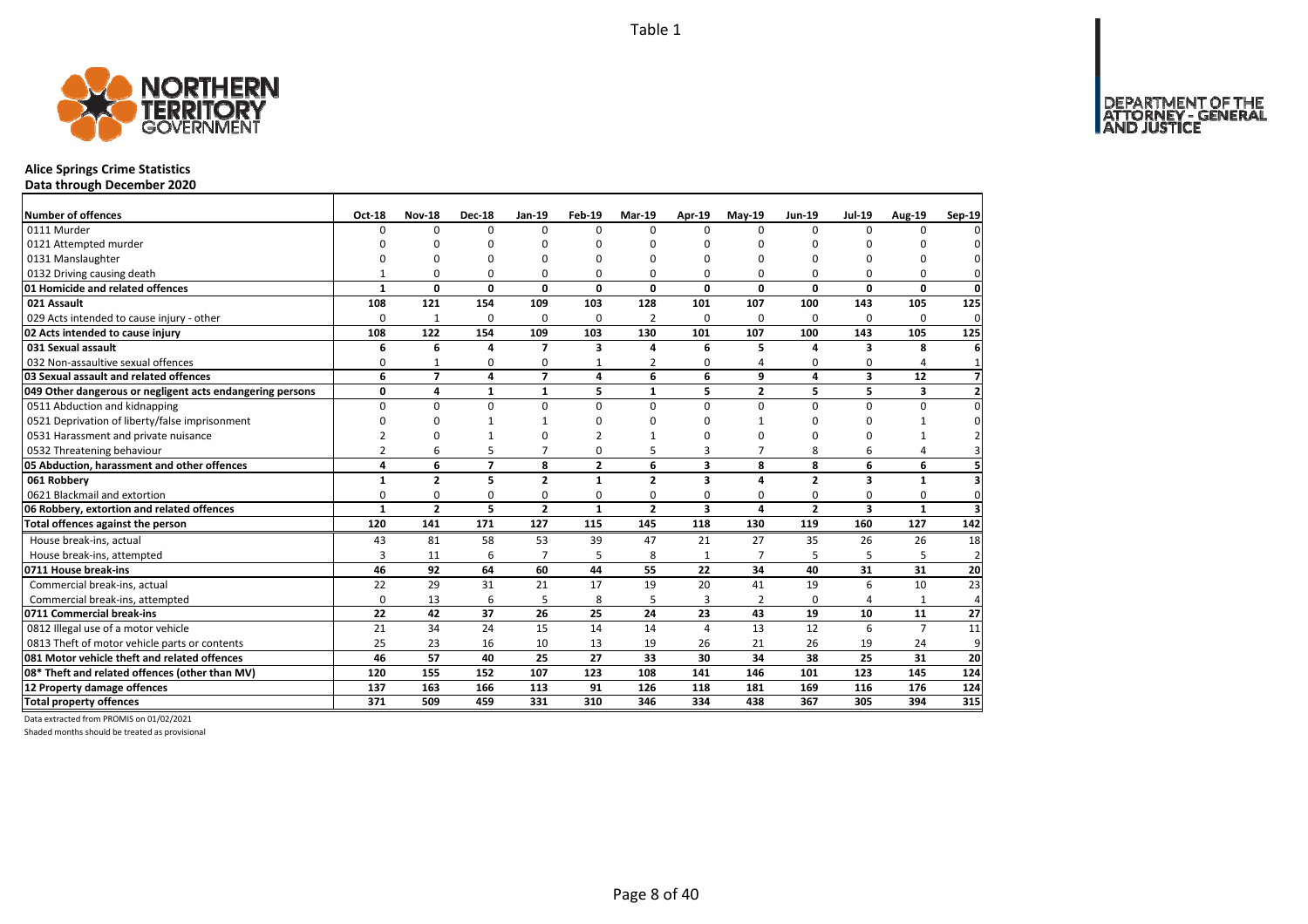

# **Alice Springs Crime Statistics**

**Data through December 2020**

| Number of offences                                        | Oct-19   | <b>Nov-19</b> | <b>Dec-19</b>            | Jan-20                  | Feb-20         | Mar-20                  | Apr-20         | $May-20$       | <b>Jun-20</b>           | <b>Jul-20</b>           | <b>Aug-20</b> | Sep-20       | <b>Oct-20</b>           | <b>Nov-20</b>           | <b>Dec-20</b>           |
|-----------------------------------------------------------|----------|---------------|--------------------------|-------------------------|----------------|-------------------------|----------------|----------------|-------------------------|-------------------------|---------------|--------------|-------------------------|-------------------------|-------------------------|
| 0111 Murder                                               |          | U             | $\Omega$                 | $\Omega$                | $\Omega$       |                         |                | $\Omega$       | $\mathbf{1}$            | $\Omega$                |               | $\Omega$     | $\Omega$                | $\Omega$                |                         |
| 0121 Attempted murder                                     |          |               |                          |                         |                |                         |                |                |                         |                         |               |              |                         |                         |                         |
| 0131 Manslaughter                                         |          |               |                          |                         |                |                         |                |                |                         |                         |               |              |                         |                         |                         |
| 0132 Driving causing death                                |          |               | $\Omega$                 | $\Omega$                | O              |                         |                | O              | $\Omega$                | O                       |               |              |                         |                         |                         |
| 01 Homicide and related offences                          | O        | O             | 0                        | $\mathbf{0}$            | $\mathbf{0}$   | $\Omega$                | $\mathbf{1}$   | $\Omega$       | $\mathbf{1}$            | 0                       | $\Omega$      | $\mathbf{1}$ | $\Omega$                | $\Omega$                | $\Omega$                |
| 021 Assault                                               | 148      | 149           | 162                      | 137                     | 163            | 154                     | 101            | 115            | 105                     | 130                     | 163           | 193          | 159                     | 195                     | 176                     |
| 029 Acts intended to cause injury - other                 |          | 0             | $\overline{2}$           | $\mathbf 0$             | 0              | $\Omega$                |                | $\Omega$       | 1                       | $\mathbf{1}$            |               |              | 1                       | 1                       |                         |
| 02 Acts intended to cause injury                          | 149      | 149           | 164                      | 137                     | 163            | 154                     | 102            | 115            | 106                     | 131                     | 164           | 194          | 160                     | 196                     | 177                     |
| 031 Sexual assault                                        | 6        | 9             | $\mathbf{A}$             | 11                      | $\overline{ }$ | $\overline{\mathbf{3}}$ | 3              | 3              | $\overline{\mathbf{3}}$ | $\overline{\mathbf{3}}$ | 10            | 9            | 8                       | 10                      |                         |
| 032 Non-assaultive sexual offences                        |          |               | $\Omega$                 | $\mathbf{1}$            | 0              | 0                       |                | $\Omega$       |                         | 0                       |               |              | $\overline{2}$          | $\Omega$                |                         |
| 03 Sexual assault and related offences                    | 8        | q             | 4                        | 12                      | $\overline{z}$ | $\overline{\mathbf{3}}$ | Δ              | 3              | $\overline{\mathbf{A}}$ | 3                       | 12            | 10           | 10                      | 10                      |                         |
| 049 Other dangerous or negligent acts endangering persons | Δ        | 3             | 4                        | $\overline{\mathbf{2}}$ | 3              | $\overline{2}$          | $\overline{2}$ | $\mathbf{1}$   | 0                       | 0                       | -1            | $\mathbf 0$  | $\overline{2}$          | $\Delta$                |                         |
| 0511 Abduction and kidnapping                             | $\Omega$ | $\Omega$      | $\Omega$                 | $\mathbf 0$             | $\Omega$       | $\Omega$                | $\Omega$       | $\Omega$       | $\Omega$                | 0                       | $\Omega$      | $\Omega$     | $\Omega$                | $\Omega$                |                         |
| 0521 Deprivation of liberty/false imprisonment            |          |               |                          | $\Omega$                |                |                         |                | n              |                         |                         |               |              |                         |                         |                         |
| 0531 Harassment and private nuisance                      |          |               |                          |                         | ຳ              |                         |                |                |                         |                         |               |              |                         |                         |                         |
| 0532 Threatening behaviour                                |          |               |                          | 5                       | 6              | 12                      |                | 3              | 8                       | 4                       | 10            |              |                         |                         | 10                      |
| 05 Abduction, harassment and other offences               | 6        | 3             | $\overline{\phantom{a}}$ | 5                       | 10             | 14                      | 6              | 5              | 11                      | 5                       | 13            | 12           | 8                       | $\overline{ }$          | 11                      |
| 061 Robbery                                               | 3        | 3             | $\mathbf{A}$             | 6                       | 3              | q                       | $\overline{2}$ | 0              | 0                       | 0                       | $\mathbf{1}$  | $\Omega$     | $\overline{\mathbf{3}}$ | $\overline{2}$          |                         |
| 0621 Blackmail and extortion                              |          |               | 2                        | 0                       | 0              | $\Omega$                | 0              | $\Omega$       | $\Omega$                | 0                       | $\Omega$      |              | $\Omega$                | $\Omega$                |                         |
| 06 Robbery, extortion and related offences                | 3        | 3             | 6                        | 6                       | 3              | 9                       | $\overline{2}$ | 0              | $\mathbf{0}$            | 0                       | $\mathbf{1}$  | 0            | $\overline{\mathbf{3}}$ | $\overline{\mathbf{z}}$ | $\overline{\mathbf{z}}$ |
| Total offences against the person                         | 170      | 167           | 185                      | 162                     | 186            | 182                     | 117            | 124            | 122                     | 139                     | 191           | 217          | 183                     | 219                     | 198                     |
| House break-ins, actual                                   | 61       | 36            | 45                       | 66                      | 59             | 50                      | 37             | 20             | 14                      | 12                      | 18            | 59           | 88                      | 42                      | 36                      |
| House break-ins, attempted                                |          | 3             | 8                        | 13                      | 12             | 11                      | 4              | 5              | $\mathbf{1}$            | 5                       |               | 17           | 23                      | 10                      | $\overline{7}$          |
| 0711 House break-ins                                      | 68       | 39            | 53                       | 79                      | 71             | 61                      | 41             | 25             | 15                      | 17                      | 26            | 76           | 111                     | 52                      | 43                      |
| Commercial break-ins, actual                              | 35       | 38            | 27                       | 38                      | 28             | 26                      | 16             | 8              | 15                      | 9                       | 24            | 19           | 34                      | 24                      | 17                      |
| Commercial break-ins, attempted                           |          | 8             | 4                        | 14                      | 3              |                         | 3              |                | 3                       | 0                       | 3             | 3            | 6                       | $\Delta$                | 6                       |
| 0711 Commercial break-ins                                 | 38       | 46            | 31                       | 52                      | 31             | 31                      | 19             | 12             | 18                      | 9                       | 27            | 22           | 40                      | 28                      | 23                      |
| 0812 Illegal use of a motor vehicle                       | 23       | 15            | 20                       | 27                      | 15             | $\overline{7}$          | 5              | 10             | 12                      | 4                       | 3             | 30           | 42                      | 9                       | $\overline{12}$         |
| 0813 Theft of motor vehicle parts or contents             | 21       | 10            | 13                       | 21                      | 21             | 15                      |                | $\overline{2}$ | 6                       | 5                       |               | 9            | 23                      | $\overline{7}$          | 15                      |
| 081 Motor vehicle theft and related offences              | 44       | 25            | 33                       | 48                      | 36             | 22                      | q              | 12             | 18                      | 9                       | 11            | 39           | 65                      | 16                      | 27                      |
| 08* Theft and related offences (other than MV)            | 168      | 139           | 170                      | 161                     | 158            | 140                     | 70             | 56             | 59                      | 55                      | 80            | 143          | 209                     | 139                     | 135                     |
| 12 Property damage offences                               | 199      | 156           | 177                      | 218                     | 217            | 175                     | 100            | 79             | 91                      | 89                      | 142           | 202          | 291                     | 164                     | 134                     |
| <b>Total property offences</b>                            | 517      | 405           | 464                      | 558                     | 513            | 429                     | 239            | 184            | 201                     | 179                     | 286           | 482          | 716                     | 399                     | 362                     |

Data extracted from PROMIS on 01/02/2021

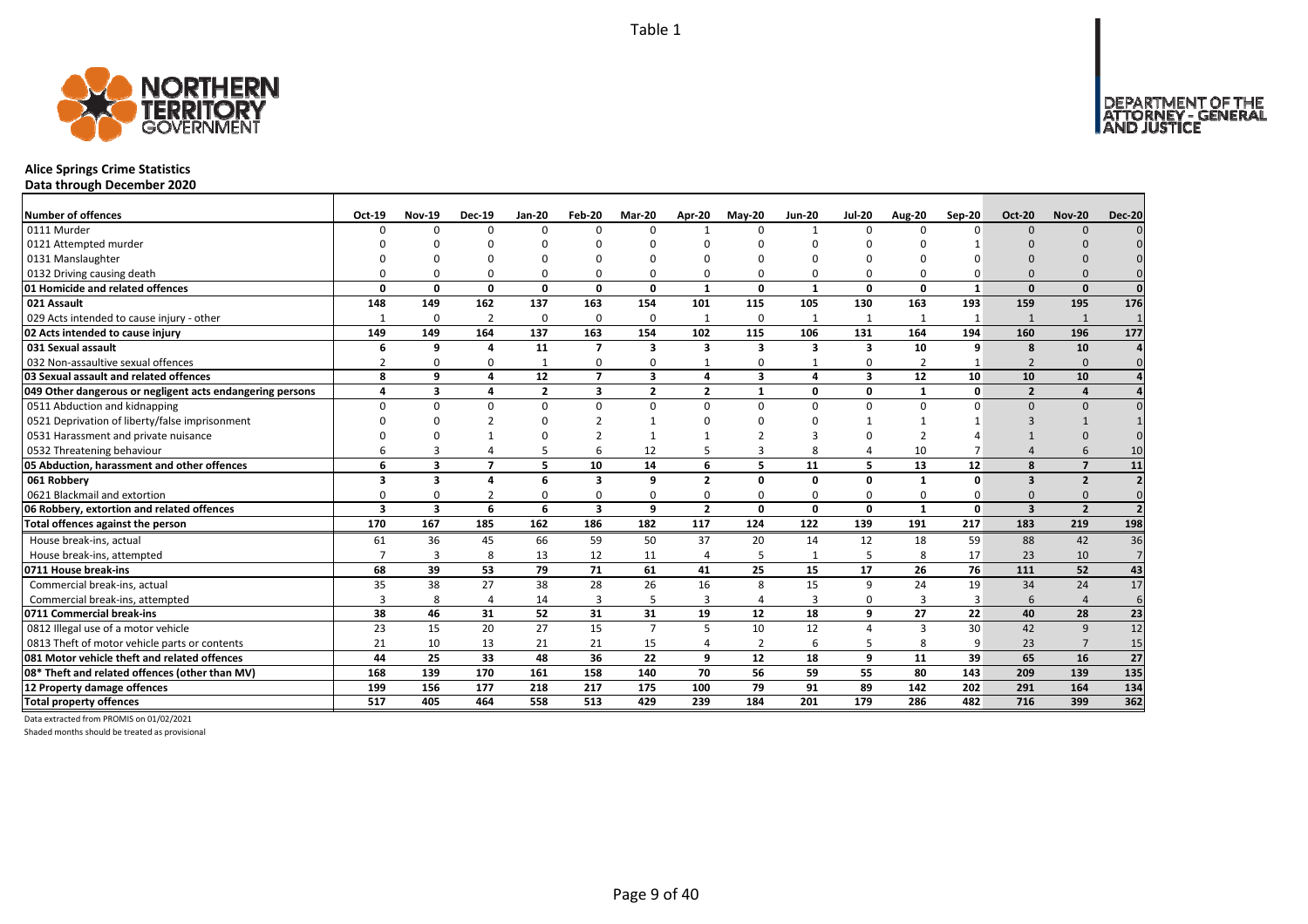

### **Katherine Crime Statistics**

**Data through December 2020**

| Number of offences                                        | Oct-18                  | <b>Nov-18</b>  | <b>Dec-18</b>  | Jan-19                  | Feb-19         | <b>Mar-19</b>  | Apr-19         | $May-19$       | <b>Jun-19</b>  | <b>Jul-19</b>  | <b>Aug-19</b> | Sep-19          |
|-----------------------------------------------------------|-------------------------|----------------|----------------|-------------------------|----------------|----------------|----------------|----------------|----------------|----------------|---------------|-----------------|
| 0111 Murder                                               | 0                       | $\Omega$       | $\Omega$       | $\Omega$                | $\Omega$       | $\Omega$       | $\Omega$       | $\Omega$       | $\mathbf{1}$   | $\Omega$       | $\Omega$      |                 |
| 0121 Attempted murder                                     | n                       | $\Omega$       |                | ŋ                       | n              | n              | n              | n              | $\Omega$       |                |               |                 |
| 0131 Manslaughter                                         | ი                       | $\Omega$       |                | $\Omega$                | n              | ŋ              | n              | $\Omega$       | $\Omega$       | ŋ              |               |                 |
| 0132 Driving causing death                                | 0                       | $\Omega$       | 0              | $\Omega$                | $\Omega$       | 0              | $\Omega$       | $\Omega$       | $\Omega$       | $\Omega$       | $\Omega$      |                 |
| 01 Homicide and related offences                          | 0                       | $\mathbf 0$    | $\mathbf 0$    | $\mathbf{0}$            | $\mathbf{0}$   | 0              | $\mathbf{0}$   | $\mathbf{0}$   | $\mathbf{1}$   | $\mathbf 0$    | $\mathbf{0}$  | 0               |
| 021 Assault                                               | 66                      | 47             | 50             | 44                      | 28             | 49             | 37             | 35             | 39             | 36             | 33            | 32              |
| 029 Acts intended to cause injury - other                 | 1                       | 0              | 0              | $\mathbf 0$             | $\Omega$       | 0              | $\Omega$       | 0              | $\Omega$       | $\Omega$       | $\Omega$      | $\mathbf 0$     |
| 02 Acts intended to cause injury                          | 67                      | 47             | 50             | 44                      | 28             | 49             | 37             | 35             | 39             | 36             | 33            | $\overline{32}$ |
| 031 Sexual assault                                        | 4                       | 3              | 0              | $\overline{2}$          | $\overline{2}$ | 6              | $\Omega$       | $\Omega$       | 3              | $\overline{2}$ | 0             |                 |
| 032 Non-assaultive sexual offences                        | 0                       | $\mathbf{1}$   | 0              | $\mathbf{1}$            | 0              | 0              | 0              | 0              | $\overline{2}$ | 3              | 0             | $\Omega$        |
| 03 Sexual assault and related offences                    | 4                       | 4              | 0              | $\overline{\mathbf{3}}$ | $\overline{2}$ | 6              | 0              | 0              | 5              | 5              | 0             |                 |
| 049 Other dangerous or negligent acts endangering persons | 0                       | 0              | 0              | $\overline{\mathbf{2}}$ | 0              | $\overline{2}$ | $\mathbf 0$    | 0              | 0              | 0              | 0             |                 |
| 0511 Abduction and kidnapping                             | 0                       | $\Omega$       | $\Omega$       | $\Omega$                | $\Omega$       | $\Omega$       | $\Omega$       | $\Omega$       | $\Omega$       | $\Omega$       | $\Omega$      |                 |
| 0521 Deprivation of liberty/false imprisonment            | ŋ                       | $\Omega$       | -1             | $\Omega$                | ŋ              | n              | n              |                | O              | <sup>0</sup>   | ŋ             |                 |
| 0531 Harassment and private nuisance                      | n                       | $\Omega$       | $\Omega$       | $\Omega$                | ŋ              | n              |                | $\Omega$       | 1              | $\Omega$       | $\Omega$      |                 |
| 0532 Threatening behaviour                                |                         | $\mathbf{1}$   | 1              | $\mathbf{1}$            | 0              | $\overline{2}$ | $\Omega$       | $\mathbf{1}$   | 0              | $\mathbf{1}$   | 0             |                 |
| 05 Abduction, harassment and other offences               | $\mathbf{1}$            | $\mathbf{1}$   | $\mathbf{2}$   | $\mathbf{1}$            | 0              | $\overline{2}$ | $\mathbf{1}$   | $\mathbf{1}$   | $\mathbf{1}$   | $\mathbf{1}$   | 0             |                 |
| 061 Robbery                                               | 0                       | 0              | $\overline{2}$ | 0                       | $\mathbf{1}$   | 3              | 0              | 0              | $\mathbf{1}$   | $\mathbf{1}$   | 0             |                 |
| 0621 Blackmail and extortion                              | 0                       | 0              | 0              | 0                       | 0              | 0              | $\mathbf 0$    | 0              | 0              | 0              | 0             |                 |
| 06 Robbery, extortion and related offences                | 0                       | $\mathbf{0}$   | $\overline{2}$ | 0                       | $\mathbf{1}$   | 3              | $\mathbf 0$    | 0              | $\mathbf{1}$   | $\mathbf{1}$   | $\mathbf{0}$  |                 |
| Total offences against the person                         | 72                      | 52             | 54             | 50                      | 31             | 62             | 38             | 36             | 47             | 43             | 33            | 39              |
| House break-ins, actual                                   | 12                      | 10             | 12             | 25                      | 6              | 6              | 3              | $\overline{7}$ | З              | $\Omega$       | 5             |                 |
| House break-ins, attempted                                | $\mathbf{1}$            | $\mathbf{1}$   | $\overline{2}$ | 3                       | 0              | $\mathbf{1}$   | $\mathbf{1}$   | 1              | $\mathbf{1}$   | 0              | 0             |                 |
| 0711 House break-ins                                      | 13                      | 11             | 14             | 28                      | 6              | $\overline{ }$ | 4              | 8              | 4              | 0              | 5             |                 |
| Commercial break-ins, actual                              | 33                      | 22             | 38             | 40                      | 27             | 35             | 13             | 10             | $\overline{7}$ | 10             | 11            |                 |
| Commercial break-ins, attempted                           | $\overline{2}$          | $\overline{2}$ | 3              | $\overline{2}$          | 0              | 3              | 3              | 4              | 0              | $\overline{2}$ | $\Omega$      |                 |
| 0711 Commercial break-ins                                 | 35                      | 24             | 41             | 42                      | 27             | 38             | 16             | 14             | $\overline{7}$ | 12             | 11            |                 |
| 0812 Illegal use of a motor vehicle                       | $\overline{2}$          | $\overline{3}$ | 5              | 13                      | 6              | $\overline{2}$ | $\overline{2}$ | 6              | 4              | $\mathbf{1}$   | $\mathbf{1}$  |                 |
| 0813 Theft of motor vehicle parts or contents             | $\mathbf{1}$            | $\overline{7}$ | 3              | $\overline{4}$          | $\overline{2}$ | 6              | 0              | 0              | 2              | $\mathbf 0$    | 0             | $\Omega$        |
| 081 Motor vehicle theft and related offences              | $\overline{\mathbf{3}}$ | 10             | 8              | 17                      | 8              | 8              | $\overline{2}$ | 6              | 6              | $\mathbf{1}$   | $\mathbf{1}$  |                 |
| 08* Theft and related offences (other than MV)            | 45                      | 30             | 47             | 56                      | 27             | 37             | 23             | 34             | 28             | 28             | 41            | 21              |
| 12 Property damage offences                               | 35                      | 31             | 35             | 60                      | 28             | 47             | 28             | 28             | 24             | 22             | 16            | 34              |
| <b>Total property offences</b>                            | 131                     | 106            | 145            | 203                     | 96             | 137            | 73             | 90             | 69             | 63             | 74            | $\overline{73}$ |

Data extracted from PROMIS on 01/02/2021

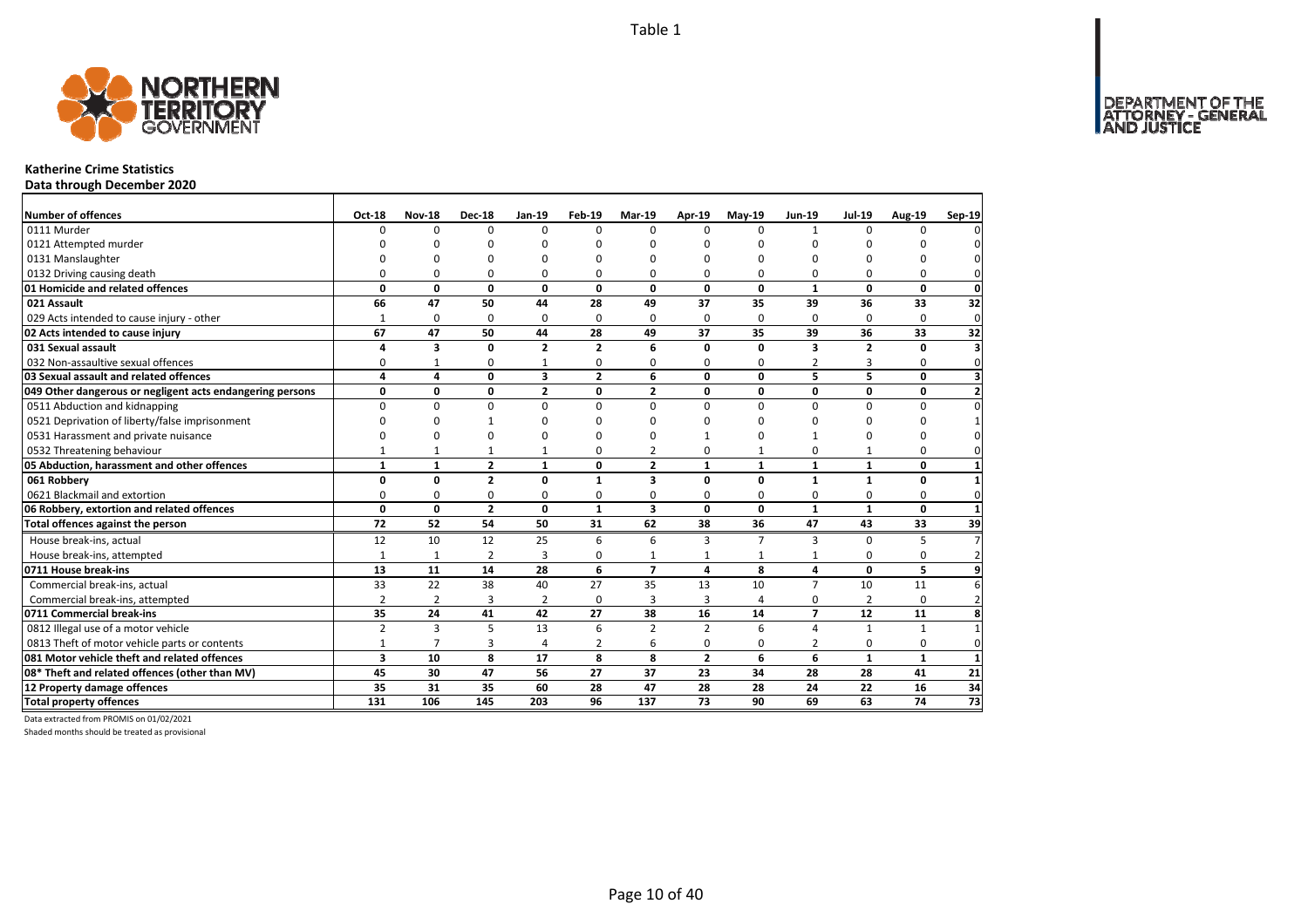

### **Katherine Crime Statistics**

**Data through December 2020**

| <b>Number of offences</b>                                 | Oct-19         | <b>Nov-19</b>           | <b>Dec-19</b>  | Jan-20                  | Feb-20           | Mar-20         | Apr-20                  | $Mav-20$       | <b>Jun-20</b>          | <b>Jul-20</b>           | <b>Aug-20</b> | Sep-20                   | <b>Oct-20</b>            | <b>Nov-20</b>           | <b>Dec-20</b>   |
|-----------------------------------------------------------|----------------|-------------------------|----------------|-------------------------|------------------|----------------|-------------------------|----------------|------------------------|-------------------------|---------------|--------------------------|--------------------------|-------------------------|-----------------|
| 0111 Murder                                               | n              | $\Omega$                | $\Omega$       | $\Omega$                | $\Omega$         | n              | $\Omega$                | $\Omega$       | $\Omega$               | $\Omega$                | $\Omega$      | $\Omega$                 | $\Omega$                 | $\Omega$                |                 |
| 0121 Attempted murder                                     |                |                         |                |                         |                  |                |                         |                |                        |                         |               |                          |                          |                         |                 |
| 0131 Manslaughter                                         |                |                         |                |                         |                  |                |                         |                |                        |                         |               |                          |                          |                         |                 |
| 0132 Driving causing death                                |                |                         | $\Omega$       | $\Omega$                | $\Omega$         |                |                         | O              | $\Omega$               | 0                       |               |                          | $\Omega$                 |                         |                 |
| 01 Homicide and related offences                          | O              | n                       | $\Omega$       | $\mathbf{0}$            | $\mathbf{0}$     | $\Omega$       | $\Omega$                | $\Omega$       | $\mathbf{0}$           | $\mathbf{1}$            | $\Omega$      | $\Omega$                 | $\Omega$                 | $\Omega$                |                 |
| 021 Assault                                               | 40             | 56                      | 53             | 36                      | 58               | 41             | 38                      | 45             | 63                     | 54                      | 55            | 66                       | 59                       | 62                      | 48              |
| 029 Acts intended to cause injury - other                 | O              | 0                       | $\Omega$       | $\Omega$                | 0                | $\Omega$       | $\Omega$                | $\Omega$       | $\Omega$               | 0                       | $\Omega$      | $\Omega$                 | $\Omega$                 | $\mathbf{1}$            | $\Omega$        |
| 02 Acts intended to cause injury                          | 40             | 56                      | 53             | 36                      | 58               | 41             | 38                      | 45             | 63                     | 54                      | 55            | 66                       | 59                       | 63                      | 48              |
| 031 Sexual assault                                        | $\overline{2}$ | $\overline{\mathbf{z}}$ | $\mathbf{A}$   | $\mathbf{1}$            | $\mathbf{1}$     | $\overline{2}$ | $\overline{2}$          | $\overline{2}$ | $\boldsymbol{\Lambda}$ | 0                       | $\mathbf{A}$  | $\overline{\phantom{a}}$ | 5                        | $\overline{\mathbf{3}}$ |                 |
| 032 Non-assaultive sexual offences                        | $\Omega$       |                         | $\Omega$       | $\mathbf 0$             | 0                | O              | O                       | $\Omega$       | $\Omega$               | 0                       | $\Omega$      |                          |                          | $\Omega$                |                 |
| 03 Sexual assault and related offences                    | $\overline{2}$ | $\overline{2}$          | 4              | $\mathbf{1}$            | $\mathbf{1}$     | $\overline{2}$ | $\overline{2}$          | $\overline{2}$ | $\Delta$               | 0                       | $\Delta$      | $\overline{2}$           | 6                        | $\overline{\mathbf{3}}$ |                 |
| 049 Other dangerous or negligent acts endangering persons | $\overline{2}$ |                         | 0              | $\mathbf{1}$            | 0                | $\Omega$       | O                       | $\Omega$       | $\mathbf{0}$           | $\overline{2}$          | $\Omega$      | $\mathbf{0}$             | $\Omega$                 | $\Omega$                |                 |
| 0511 Abduction and kidnapping                             | n              |                         | $\Omega$       | $\Omega$                | $\Omega$         |                | $\Omega$                | $\Omega$       | $\Omega$               | $\Omega$                | $\Omega$      |                          | $\Omega$                 | $\Omega$                |                 |
| 0521 Deprivation of liberty/false imprisonment            |                |                         | $\Omega$       |                         |                  |                |                         | n              |                        |                         |               |                          |                          |                         |                 |
| 0531 Harassment and private nuisance                      |                |                         |                |                         |                  |                |                         | n              |                        |                         |               |                          |                          |                         |                 |
| 0532 Threatening behaviour                                |                |                         |                | $\Omega$                | 0                |                |                         |                | $\Omega$               | $\mathbf{1}$            |               |                          |                          |                         |                 |
| 05 Abduction, harassment and other offences               | $\mathbf{1}$   | O                       | 1              | $\mathbf{1}$            | $\mathbf{1}$     | $\Omega$       | $\overline{2}$          | 1              | $\mathbf 0$            | $\mathbf{1}$            | $\mathbf{1}$  | $\Omega$                 | $\Omega$                 | $\Omega$                |                 |
| 061 Robbery                                               |                | n                       | $\Omega$       | $\mathbf 0$             | $\mathbf{1}$     | <sup>0</sup>   | 0                       | $\mathbf 1$    | 0                      | 0                       |               | $\Omega$                 |                          | $\Omega$                |                 |
| 0621 Blackmail and extortion                              |                |                         | $\Omega$       | $\Omega$                | 0                |                |                         | O              | $\Omega$               | 0                       |               |                          | $\Omega$                 |                         |                 |
| 06 Robbery, extortion and related offences                | $\Omega$       | 0                       | 0              | $\mathbf{0}$            | $\mathbf{1}$     | 0              | 0                       | $\mathbf{1}$   | $\mathbf{0}$           | 0                       | $\mathbf{1}$  | $\mathbf{0}$             | $\mathbf{1}$             | $\Omega$                |                 |
| Total offences against the person                         | 45             | 59                      | 58             | 39                      | 61               | 43             | 42                      | 49             | 67                     | 58                      | 61            | 68                       | 66                       | 66                      | 54              |
| House break-ins, actual                                   | 10             | 18                      | 14             | 18                      | 13               | 13             | 10                      | $\overline{3}$ | 5                      | $\mathbf{1}$            |               | $\overline{2}$           | 6                        |                         |                 |
| House break-ins, attempted                                | $\Omega$       | $\overline{2}$          |                | $\overline{2}$          | $\overline{2}$   | $\mathcal{P}$  | $\Omega$                | $\Omega$       | 0                      | 0                       |               |                          | $\Omega$                 |                         |                 |
| 0711 House break-ins                                      | 10             | 20                      | 15             | 20                      | 15               | 15             | 10                      | 3              | 5                      | $\mathbf{1}$            | 5             | $\overline{2}$           | 6                        | $\overline{\mathbf{3}}$ |                 |
| Commercial break-ins, actual                              |                | 11                      | 8              | 20                      | 25               | $\overline{7}$ | 3                       | $\Omega$       | $\overline{2}$         | 3                       |               | 12                       | $\mathbf{q}$             | 6                       |                 |
| Commercial break-ins, attempted                           |                | 2                       |                | 1                       | $\overline{2}$   | $\Omega$       |                         | $\Omega$       |                        | $\mathbf{1}$            | $\Omega$      | $\Omega$                 | 6                        |                         |                 |
| 0711 Commercial break-ins                                 | $\overline{ }$ | 13                      | 9              | 21                      | 27               | $\overline{7}$ | $\overline{\mathbf{3}}$ | 0              | 3                      | 4                       | 5             | 12                       | 15                       | $\overline{7}$          |                 |
| 0812 Illegal use of a motor vehicle                       | $\overline{2}$ | 3                       | 3              | $\overline{3}$          | 3                | $\overline{2}$ | $\Omega$                | $\overline{2}$ | $\mathbf{1}$           | $\overline{2}$          | $\Omega$      | $\Omega$                 | $\overline{\phantom{0}}$ |                         |                 |
| 0813 Theft of motor vehicle parts or contents             |                |                         | $\overline{2}$ | $\Omega$                | 4                | 2              |                         | $\mathbf{1}$   | 0                      | 1                       |               |                          | $\mathcal{P}$            | $\Omega$                |                 |
| 081 Motor vehicle theft and related offences              | Δ              | 6                       | 5              | $\overline{\mathbf{3}}$ | $\overline{7}$   | 4              | $\mathbf{1}$            | 3              | $\mathbf{1}$           | $\overline{\mathbf{3}}$ | $\mathbf{1}$  | $\overline{\mathbf{3}}$  | $\mathbf{A}$             | $\mathbf{1}$            |                 |
| 08* Theft and related offences (other than MV)            | 30             | 50                      | 28             | 50                      | 44               | 49             | 19                      | 13             | 9                      | 18                      | 16            | 16                       | 22                       | 28                      | 22              |
| 12 Property damage offences                               | 31             | 45                      | 33             | 43                      | 35               | 35             | 13                      | 23             | 25                     | 23                      | 29            | 42                       | 39                       | 29                      | 32              |
| <b>Total property offences</b>                            | 82             | 134                     | 90             | $\frac{137}{2}$         | $\overline{128}$ | 110            | 46                      | 42             | 43                     | 49                      | 56            | 75                       | 86                       | 68                      | $\overline{72}$ |

Data extracted from PROMIS on 01/02/2021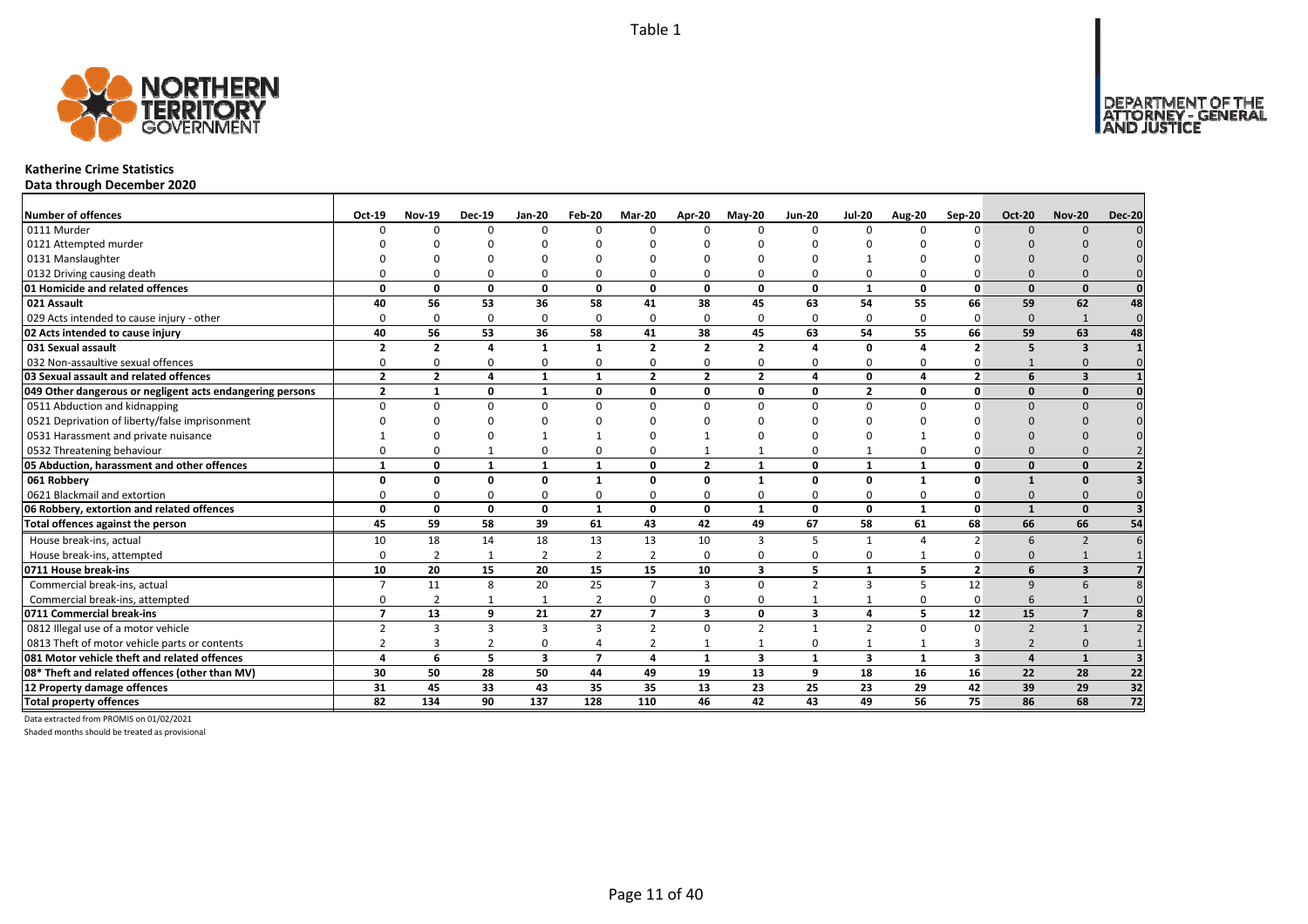

## **Tennant Creek Crime Statistics**

**Data through December 2020**

| Number of offences                                        | Oct-18         | <b>Nov-18</b>  | <b>Dec-18</b> | <b>Jan-19</b>  | Feb-19       | Mar-19         | Apr-19         | $May-19$       | <b>Jun-19</b>  | <b>Jul-19</b>  | Aug-19                  | Sep-19          |
|-----------------------------------------------------------|----------------|----------------|---------------|----------------|--------------|----------------|----------------|----------------|----------------|----------------|-------------------------|-----------------|
| 0111 Murder                                               | $\Omega$       | $\Omega$       | $\Omega$      | $\Omega$       | $\Omega$     | $\Omega$       | $\Omega$       | $\Omega$       | $\Omega$       | $\Omega$       | $\Omega$                |                 |
| 0121 Attempted murder                                     |                | ŋ              | U             | c              |              | n              | n              | ი              |                |                |                         |                 |
| 0131 Manslaughter                                         |                | $\Omega$       | 0             | $\Omega$       |              | O              | O              | ŋ              | O              |                | ŋ                       |                 |
| 0132 Driving causing death                                | $\Omega$       | $\Omega$       | 0             | $\Omega$       | O            | 0              | 0              | 0              | $\Omega$       |                | $\Omega$                |                 |
| 01 Homicide and related offences                          | $\mathbf 0$    | $\mathbf{0}$   | 0             | 0              | 0            | $\mathbf{0}$   | 0              | $\mathbf{0}$   | $\mathbf 0$    | $\mathbf 0$    | $\mathbf{0}$            | $\mathbf 0$     |
| 021 Assault                                               | 25             | 33             | 27            | 27             | 21           | 16             | 19             | 16             | 18             | 20             | 29                      | 37              |
| 029 Acts intended to cause injury - other                 | $\Omega$       | $\mathbf{1}$   | $\mathbf 0$   | $\mathbf 0$    | $\Omega$     | 0              | 0              | $\Omega$       | $\Omega$       | $\Omega$       | $\Omega$                | $\mathbf 0$     |
| 02 Acts intended to cause injury                          | 25             | 34             | 27            | 27             | 21           | 16             | 19             | 16             | 18             | 20             | 29                      | 37              |
| 031 Sexual assault                                        | $\mathbf{1}$   | $\overline{2}$ | 0             | $\overline{2}$ | O            | $\overline{2}$ | 0              | 0              | $\mathbf 0$    | n              | 3                       | $\mathbf{0}$    |
| 032 Non-assaultive sexual offences                        | 0              | 0              | 0             | $\Omega$       | $\Omega$     | $\Omega$       | 0              | 0              | $\Omega$       | $\Omega$       | $\Omega$                | 0               |
| 03 Sexual assault and related offences                    | $\mathbf{1}$   | $\overline{2}$ | $\mathbf{0}$  | $\overline{2}$ | 0            | $\overline{2}$ | $\mathbf{0}$   | $\mathbf{0}$   | $\mathbf{0}$   | 0              | $\overline{\mathbf{3}}$ | $\mathbf{0}$    |
| 049 Other dangerous or negligent acts endangering persons | $\mathbf{1}$   | 0              | $\pmb{0}$     | $\mathbf 0$    | $\mathbf{0}$ | 1              | 0              | $\mathbf{2}$   | $\mathbf 0$    | 0              | $\mathbf{0}$            | $\mathbf 0$     |
| 0511 Abduction and kidnapping                             | $\Omega$       | $\Omega$       | $\mathbf 0$   | $\Omega$       | $\Omega$     | $\Omega$       | 0              | $\Omega$       | $\Omega$       | $\Omega$       | 0                       | $\mathbf{0}$    |
| 0521 Deprivation of liberty/false imprisonment            | $\Omega$       | $\Omega$       | $\Omega$      | $\Omega$       |              | ŋ              | n              | ŋ              | O              |                | 0                       | $\Omega$        |
| 0531 Harassment and private nuisance                      | n              | 0              | 0             | $\Omega$       |              | ŋ              | n              | ŋ              | O              |                | O                       |                 |
| 0532 Threatening behaviour                                | $\Omega$       | 0              | 0             | $\Omega$       |              |                | 0              | 0              | $\mathbf{1}$   | $\Omega$       | $\Omega$                | 0               |
| 05 Abduction, harassment and other offences               | 0              | 0              | 0             | 0              | $\mathbf{1}$ | $\mathbf{1}$   | 0              | 0              | $\mathbf{1}$   | 0              | 0                       | 0               |
| 061 Robbery                                               | 0              | $\mathbf{1}$   | $\mathbf{0}$  | $\mathbf{1}$   | $\Omega$     | 1              | 0              | 0              | $\mathbf{0}$   | $\Omega$       | 0                       |                 |
| 0621 Blackmail and extortion                              | 0              | 0              | 0             | 0              | $\Omega$     | 0              | 0              | 0              | 0              | 0              | 0                       | $\mathbf{0}$    |
| 06 Robbery, extortion and related offences                | $\mathbf{0}$   | $\mathbf{1}$   | $\mathbf{0}$  | $\mathbf{1}$   | 0            | $\mathbf{1}$   | 0              | 0              | $\mathbf{0}$   | 0              | $\mathbf{0}$            | $\mathbf{1}$    |
| Total offences against the person                         | 27             | 37             | 27            | 30             | 22           | 21             | 19             | 18             | 19             | 20             | 32                      | 38              |
| House break-ins, actual                                   | 21             | 13             | 5             | 12             | 13           | $\Delta$       | 8              | 10             | 13             | 15             | 19                      | 18              |
| House break-ins, attempted                                | $\mathbf{1}$   | $\overline{2}$ | 0             | $\overline{2}$ | $\Omega$     | 1              | 1              | 1              | $\mathbf{1}$   | 3              |                         | $\mathbf 0$     |
| 0711 House break-ins                                      | 22             | 15             | 5             | 14             | 13           | 5              | 9              | 11             | 14             | 18             | 20                      | 18              |
| Commercial break-ins, actual                              | $\overline{7}$ | $\overline{2}$ | 5             | 10             | 9            | 15             | 24             | $\overline{7}$ | 6              | 8              | 12                      | 6               |
| Commercial break-ins, attempted                           | 4              | $\mathbf{1}$   | 0             | $\overline{3}$ | $\mathbf{1}$ | $\mathbf{1}$   | $\mathbf{1}$   | 1              | $\Omega$       | $\Omega$       | $\Omega$                | $\overline{2}$  |
| 0711 Commercial break-ins                                 | 11             | 3              | 5             | 13             | 10           | 16             | 25             | 8              | 6              | 8              | 12                      | 8               |
| 0812 Illegal use of a motor vehicle                       | $\overline{2}$ | $\Omega$       | 3             | 5              | $\Omega$     | 3              | $\overline{2}$ | $\mathbf{1}$   | $\Omega$       | $\Omega$       | $\Omega$                |                 |
| 0813 Theft of motor vehicle parts or contents             | 0              | 0              | $\mathbf{1}$  | $\overline{3}$ | 1            | 3              | $\overline{2}$ | 0              | $\overline{2}$ | $\overline{2}$ | $\mathbf{1}$            | $\mathbf 1$     |
| 081 Motor vehicle theft and related offences              | $\overline{2}$ | 0              | 4             | 8              | $\mathbf{1}$ | 6              | 4              | $\mathbf{1}$   | $\overline{2}$ | $\overline{2}$ | $\mathbf{1}$            | $\overline{2}$  |
| 08* Theft and related offences (other than MV)            | 19             | 19             | 13            | 18             | 15           | 17             | 23             | 24             | 21             | 18             | 27                      | 24              |
| 12 Property damage offences                               | 20             | 23             | 27            | 26             | 24           | 38             | 43             | 26             | 17             | 35             | 29                      | 35              |
| <b>Total property offences</b>                            | 74             | 60             | 54            | 79             | 63           | 82             | 104            | 70             | 60             | 81             | 89                      | $\overline{87}$ |

Data extracted from PROMIS on 01/02/2021

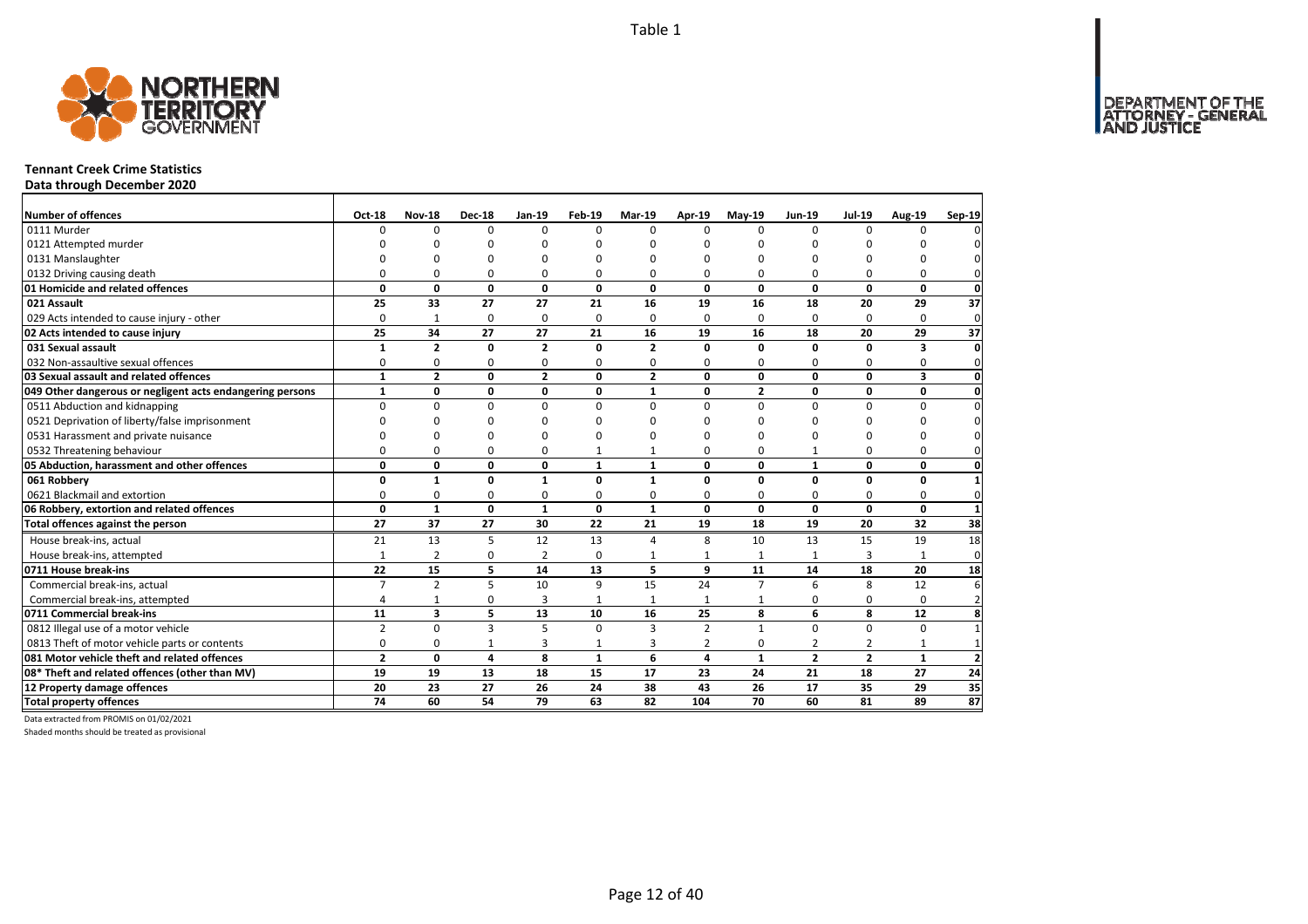DEPARTMENT OF THE<br>ATTORNEY - GENERAL



# **Tennant Creek Crime Statistics**

**Data through December 2020**

| <b>Number of offences</b>                                 | Oct-19                   | <b>Nov-19</b>   | <b>Dec-19</b> | <b>Jan-20</b>           | Feb-20                  | Mar-20         | Apr-20         | $May-20$       | <b>Jun-20</b>  | <b>Jul-20</b>   | <b>Aug-20</b>           | Sep-20         | <b>Oct-20</b>            | <b>Nov-20</b>  | <b>Dec-20</b>   |
|-----------------------------------------------------------|--------------------------|-----------------|---------------|-------------------------|-------------------------|----------------|----------------|----------------|----------------|-----------------|-------------------------|----------------|--------------------------|----------------|-----------------|
| 0111 Murder                                               | $\Omega$                 | $\Omega$        | $\Omega$      | $\Omega$                | $\Omega$                | $\Omega$       | $\Omega$       | $\Omega$       | $\Omega$       | $\Omega$        | $\Omega$                | $\Omega$       | $\Omega$                 | $\Omega$       |                 |
| 0121 Attempted murder                                     |                          |                 |               |                         | n                       |                |                |                |                |                 |                         |                |                          |                |                 |
| 0131 Manslaughter                                         |                          |                 |               |                         |                         |                |                |                |                |                 |                         |                |                          |                |                 |
| 0132 Driving causing death                                |                          |                 |               | $\Omega$                | $\Omega$                |                |                | $\Omega$       | $\Omega$       | $\Omega$        |                         |                |                          |                |                 |
| 01 Homicide and related offences                          | $\Omega$                 | 0               | $\Omega$      | $\mathbf{0}$            | $\mathbf{0}$            | $\mathbf{0}$   | $\Omega$       | $\Omega$       | $\mathbf{0}$   | $\mathbf{0}$    | $\Omega$                | $\Omega$       | $\Omega$                 | $\Omega$       |                 |
| 021 Assault                                               | 26                       | 27              | 22            | 17                      | 29                      | 28             | 21             | 34             | 18             | 28              | 40                      | 36             | 39                       | 40             | 32              |
| 029 Acts intended to cause injury - other                 | $\Omega$                 | 0               | $\Omega$      | 0                       | $\mathbf{1}$            | $\Omega$       | $\Omega$       | $\Omega$       | $\Omega$       | 0               | $\Omega$                | $\Omega$       | $\Omega$                 | $\Omega$       | $\mathbf 0$     |
| 02 Acts intended to cause injury                          | 26                       | 27              | 22            | 17                      | 30                      | 28             | 21             | 34             | 18             | 28              | 40                      | 36             | 39                       | 40             | $\overline{32}$ |
| 031 Sexual assault                                        | $\overline{\phantom{a}}$ | 0               | <sup>0</sup>  | $\mathbf{0}$            | 0                       | $\mathbf{1}$   | $\mathbf{1}$   | $\mathbf{1}$   | $\overline{2}$ | $\mathbf{1}$    | $\Omega$                | $\mathbf{1}$   | $\mathbf{1}$             | $\Omega$       |                 |
| 032 Non-assaultive sexual offences                        | n                        | O               | $\Omega$      | $\Omega$                | $\mathbf 0$             | $\Omega$       | $\Omega$       | $\Omega$       | 5              | 0               |                         | 0              | $\Omega$                 | $\Omega$       |                 |
| 03 Sexual assault and related offences                    | $\overline{2}$           | 0               | $\Omega$      | $\mathbf 0$             | 0                       | $\mathbf{1}$   | $\mathbf{1}$   | $\mathbf{1}$   | $\overline{7}$ | $\mathbf{1}$    | $\mathbf{1}$            | 1              | $\mathbf{1}$             | $\Omega$       |                 |
| 049 Other dangerous or negligent acts endangering persons |                          | $\Omega$        | $\Omega$      | $\mathbf 0$             | 0                       | $\Omega$       | <sup>0</sup>   | 0              | $\mathbf 0$    | 0               | $\overline{2}$          |                | $\overline{\phantom{a}}$ |                |                 |
| 0511 Abduction and kidnapping                             | $\Omega$                 |                 |               | $\Omega$                | $\Omega$                | $\Omega$       | n              | $\Omega$       | $\Omega$       | $\mathbf{1}$    | n                       |                | $\Omega$                 | $\Omega$       |                 |
| 0521 Deprivation of liberty/false imprisonment            |                          |                 |               |                         | ŋ                       |                |                |                |                |                 |                         |                |                          |                |                 |
| 0531 Harassment and private nuisance                      |                          |                 |               |                         | n                       |                |                |                |                |                 |                         |                |                          |                |                 |
| 0532 Threatening behaviour                                |                          |                 |               | $\Omega$                | $\mathbf{1}$            |                |                | $\Omega$       |                | $\mathbf{1}$    |                         |                |                          |                |                 |
| 05 Abduction, harassment and other offences               |                          | $\Omega$        | $\Omega$      | $\mathbf{0}$            | $\mathbf{1}$            | $\Omega$       | $\mathbf{1}$   | $\Omega$       | $\mathbf{1}$   | $\overline{2}$  | $\mathbf{1}$            | $\mathbf{1}$   | $\overline{2}$           | $\mathbf{1}$   |                 |
| 061 Robbery                                               |                          | $\overline{2}$  | n             | 0                       | $\overline{2}$          | $\Omega$       | O              | $\Omega$       | 0              | 0               | $\Omega$                | $\mathbf{1}$   |                          | $\Omega$       |                 |
| 0621 Blackmail and extortion                              |                          |                 | $\Omega$      | $\Omega$                | 0                       |                |                | $\Omega$       | $\Omega$       | 0               |                         |                | $\Omega$                 |                |                 |
| 06 Robbery, extortion and related offences                | $\mathbf{1}$             | $\overline{2}$  | 0             | $\mathbf{0}$            | $\overline{2}$          | $\mathbf{0}$   | 0              | 0              | $\mathbf{0}$   | $\mathbf{0}$    | 0                       | $\mathbf{1}$   | $\mathbf{1}$             | $\Omega$       |                 |
| Total offences against the person                         | 34                       | $\overline{29}$ | 22            | 17                      | $\overline{33}$         | 29             | 23             | 35             | 26             | $\overline{31}$ | 44                      | 40             | 45                       | 42             | 36              |
| House break-ins, actual                                   | 16                       | 18              | 11            | 15                      | 21                      | 17             | $\overline{2}$ | 3              | $\mathbf{1}$   | $\overline{2}$  | -1                      | $\overline{7}$ | $\mathbf{3}$             | 5              | 16              |
| House break-ins, attempted                                |                          | $\overline{2}$  |               | $\overline{1}$          | $\mathbf 0$             | $\Omega$       | U              | $\Omega$       | 0              | 0               | $\Omega$                |                | $\Omega$                 | $\Omega$       | $\Omega$        |
| 0711 House break-ins                                      | 20                       | 20              | 12            | 16                      | 21                      | 17             | $\overline{2}$ | 3              | $\mathbf{1}$   | $\overline{2}$  |                         | 8              | $\overline{\mathbf{z}}$  |                | 16              |
| Commercial break-ins, actual                              | 15                       | 23              | 10            | 8                       | 10                      | 9              | $\Delta$       | $\overline{2}$ | $\mathbf{1}$   | 6               | 19                      | 6              | 5                        | 6              |                 |
| Commercial break-ins, attempted                           | $\Omega$                 | $\Omega$        |               | $\mathbf{1}$            | $\mathbf{1}$            |                |                | $\Omega$       | 0              | 0               | $\overline{2}$          |                |                          |                |                 |
| 0711 Commercial break-ins                                 | 15                       | 23              | 11            | 9                       | 11                      | 10             | 5              | $\overline{2}$ | $\mathbf{1}$   | 6               | 21                      | $\overline{7}$ | 6                        | $\overline{7}$ |                 |
| 0812 Illegal use of a motor vehicle                       | $\overline{2}$           | 3               | $\Omega$      | $\mathbf{3}$            | 3                       | $\overline{2}$ | $\Omega$       | $\Omega$       | $\Omega$       | 0               | $\mathbf{1}$            |                | $\Omega$                 |                |                 |
| 0813 Theft of motor vehicle parts or contents             | 3                        |                 |               | $\Omega$                | 0                       | $\overline{2}$ | 2              |                | 1              | 1               | $\overline{2}$          |                | $\mathbf{3}$             |                |                 |
| 081 Motor vehicle theft and related offences              | 5                        | 4               | $\mathbf{1}$  | $\overline{\mathbf{3}}$ | $\overline{\mathbf{3}}$ | 4              | $\overline{2}$ | $\mathbf{1}$   | $\mathbf{1}$   | $\mathbf{1}$    | $\overline{\mathbf{3}}$ | 5              | $\overline{3}$           | 5              |                 |
| 08* Theft and related offences (other than MV)            | 30                       | 31              | 18            | 23                      | 53                      | 34             | 10             | 10             | 11             | 11              | 17                      | 21             | 19                       | 19             | 25              |
| 12 Property damage offences                               | 44                       | 51              | 39            | 31                      | 44                      | 47             | 26             | 22             | 12             | 37              | 44                      | 35             | 23                       | 41             | 31              |
| <b>Total property offences</b>                            | 114                      | 129             | 81            | 82                      | 132                     | 112            | 45             | 38             | 26             | 57              | 86                      | 76             | 54                       | 77             | 79              |

Data extracted from PROMIS on 01/02/2021

Shaded months should be treated as provisional

Page 13 of 40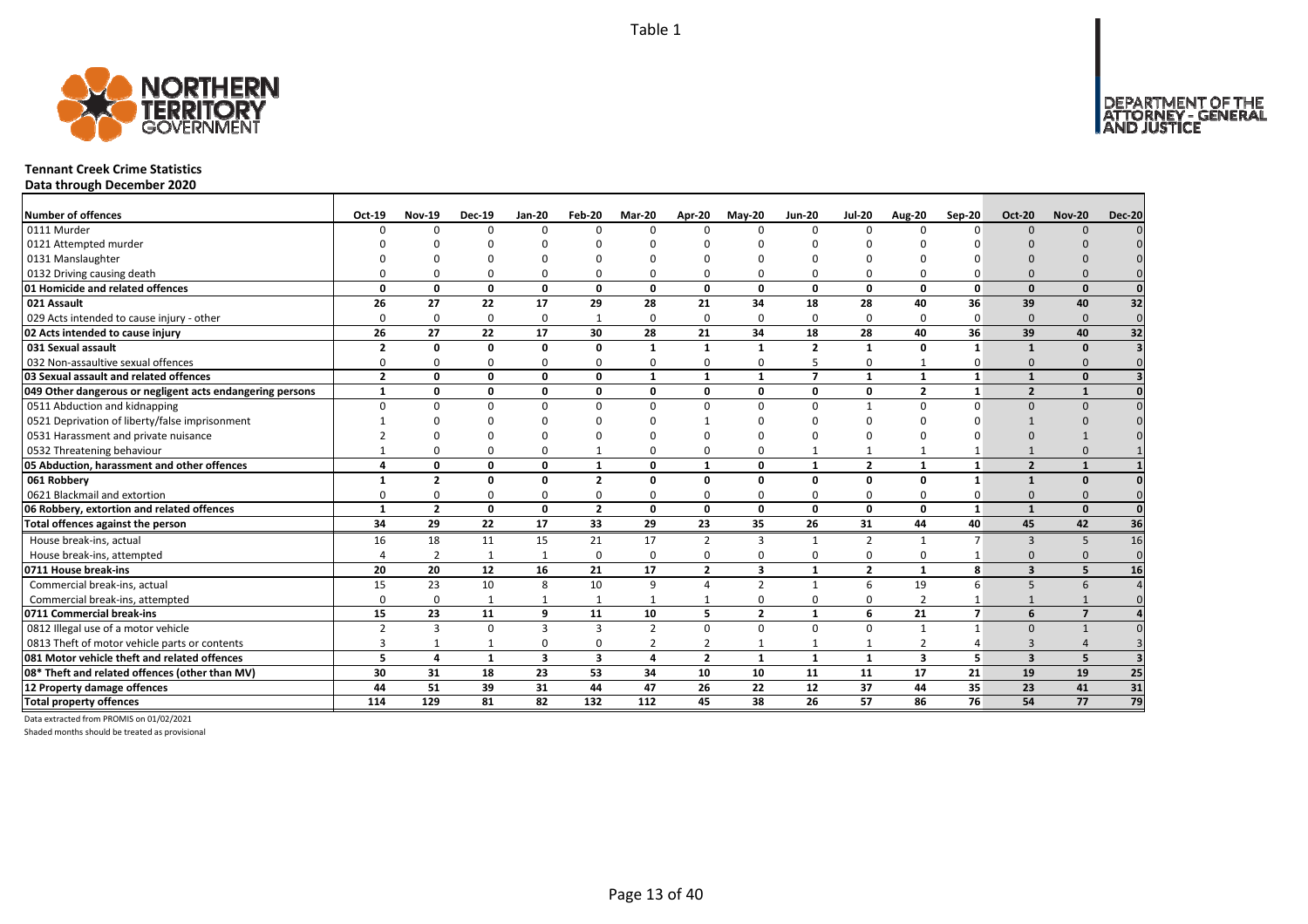

# **Nhulunbuy Crime Statistics**

**Data through December 2020**

| Number of offences                                        | Oct-18       | <b>Nov-18</b>  | <b>Dec-18</b> | <b>Jan-19</b>  | <b>Feb-19</b> | Mar-19         | Apr-19         | $May-19$       | <b>Jun-19</b>  | <b>Jul-19</b>  | <b>Aug-19</b>  | Sep-19 |
|-----------------------------------------------------------|--------------|----------------|---------------|----------------|---------------|----------------|----------------|----------------|----------------|----------------|----------------|--------|
| 0111 Murder                                               | 0            | $\Omega$       | $\Omega$      | $\Omega$       | $\Omega$      | $\Omega$       | $\Omega$       | $\Omega$       | $\Omega$       | $\Omega$       | $\Omega$       |        |
| 0121 Attempted murder                                     |              |                |               | ŋ              |               | n              |                |                | U              |                |                |        |
| 0131 Manslaughter                                         |              |                |               | $\Omega$       | n             | n              | n              |                | $\Omega$       |                |                |        |
| 0132 Driving causing death                                | O            | $\Omega$       | 0             | $\Omega$       | 0             | 0              | $\Omega$       | $\Omega$       | U              | ŋ              | 0              |        |
| 01 Homicide and related offences                          | 0            | 0              | 0             | 0              | $\mathbf{0}$  | 0              | 0              | 0              | 0              | 0              | 0              |        |
| 021 Assault                                               | 10           | $\overline{7}$ | 5             | 3              | 5             | 8              | 4              | 5              | 4              | 5              | $\overline{a}$ |        |
| 029 Acts intended to cause injury - other                 | 0            | 0              | 0             | 0              | 0             | 0              | $\Omega$       | 0              | $\Omega$       | 0              | 0              |        |
| 02 Acts intended to cause injury                          | 10           | $\overline{7}$ | 5             | 3              | 5             | 8              | $\overline{a}$ | 5              | 4              | 5              | 4              |        |
| 031 Sexual assault                                        | 0            | $\overline{2}$ | 0             | $\mathbf 0$    | 0             | 1              | $\Omega$       | O              | $\mathbf{1}$   | 0              | 1              |        |
| 032 Non-assaultive sexual offences                        | 0            | $\mathbf 0$    | 0             | 0              | 0             | 0              | $\Omega$       | 0              | O              | $\Omega$       | 0              |        |
| 03 Sexual assault and related offences                    | $\mathbf{0}$ | $\overline{2}$ | $\mathbf 0$   | 0              | $\Omega$      | $\mathbf{1}$   | $\mathbf{0}$   | $\mathbf{0}$   | $\mathbf{1}$   | $\Omega$       | $\mathbf{1}$   |        |
| 049 Other dangerous or negligent acts endangering persons | 0            | 0              | 0             | 0              | 0             | 0              | 0              | 0              | 0              | 0              | 0              |        |
| 0511 Abduction and kidnapping                             | 0            | $\mathbf 0$    | $\Omega$      | 0              | $\Omega$      | 0              | $\Omega$       | $\Omega$       | $\Omega$       | $\Omega$       | $\Omega$       |        |
| 0521 Deprivation of liberty/false imprisonment            | n            | $\Omega$       |               | ŋ              | n             | n              | n              | n              | O              | ŋ              |                |        |
| 0531 Harassment and private nuisance                      | ი            | O              |               | ŋ              |               | n              |                |                | U              | ŋ              |                |        |
| 0532 Threatening behaviour                                | 0            | $\mathbf 0$    | 0             | $\Omega$       | 0             | 0              | $\Omega$       | $\Omega$       | O              | $\Omega$       | $\Omega$       |        |
| 05 Abduction, harassment and other offences               | 0            | 0              | 0             | 0              | $\Omega$      | 0              | $\mathbf 0$    | 0              | 0              | 0              | 0              |        |
| 061 Robbery                                               | 0            | $\mathbf{0}$   | $\mathbf{0}$  | 0              | $\Omega$      | 0              | $\Omega$       | $\Omega$       | 0              | $\Omega$       | $\mathbf{1}$   |        |
| 0621 Blackmail and extortion                              | 0            | 0              | 0             | 0              | 0             | 0              | $\Omega$       | 0              | $\Omega$       | 0              | 0              |        |
| 06 Robbery, extortion and related offences                | 0            | $\mathbf 0$    | 0             | 0              | 0             | 0              | $\mathbf{0}$   | 0              | 0              | 0              | $\mathbf{1}$   |        |
| Total offences against the person                         | 10           | 9              | 5             | 3              | 5             | 9              | 4              | 5              | 5              | 5              | 6              |        |
| House break-ins, actual                                   |              | $\mathbf 0$    | $\mathbf{1}$  | $\mathbf{1}$   | $\mathbf{1}$  |                | $\Omega$       | 6              | $\overline{2}$ | $\mathbf{1}$   | $\overline{2}$ |        |
| House break-ins, attempted                                | 0            | $\mathbf 0$    | $\mathbf 0$   | 1              | 0             | 0              | $\mathbf{1}$   | $\Omega$       | 0              | $\Omega$       | 0              |        |
| 0711 House break-ins                                      | $\mathbf{1}$ | 0              | $\mathbf{1}$  | $\overline{2}$ | $\mathbf{1}$  | $\mathbf{1}$   | $\mathbf{1}$   | 6              | $\overline{2}$ | $\mathbf{1}$   | $\overline{2}$ |        |
| Commercial break-ins, actual                              | $\Omega$     | $\mathbf{0}$   | $\mathbf{1}$  | 6              | 3             | 1              | $\overline{2}$ | 3              | $\mathbf{1}$   | $\Omega$       | $\mathbf{1}$   |        |
| Commercial break-ins, attempted                           | 0            | 0              | 0             | 0              | $\mathbf{1}$  | 0              | $\Omega$       | 0              | $\mathbf{1}$   | 0              | 0              |        |
| 0711 Commercial break-ins                                 | 0            | 0              | $\mathbf{1}$  | 6              | 4             | 1              | $\mathbf{2}$   | 3              | $\mathbf{2}$   | 0              | 1              |        |
| 0812 Illegal use of a motor vehicle                       | 0            | 3              | $\mathbf{1}$  | 3              | $\Omega$      | $\Omega$       | $\overline{2}$ | $\Omega$       | $\Omega$       | $\overline{1}$ | $\Omega$       |        |
| 0813 Theft of motor vehicle parts or contents             | 0            | $\mathbf{1}$   | 0             | 3              | 0             | 0              | 0              | 0              | $\mathbf{1}$   | 0              | $\mathbf{1}$   |        |
| 081 Motor vehicle theft and related offences              | 0            | 4              | $\mathbf{1}$  | 6              | $\Omega$      | 0              | $\overline{2}$ | 0              | $\mathbf{1}$   | $\mathbf{1}$   | $\mathbf{1}$   |        |
| 08* Theft and related offences (other than MV)            | $\mathbf{1}$ | 0              | 5             | 12             | 10            | 6              | 11             | $\overline{7}$ | 3              | 6              | 4              |        |
| 12 Property damage offences                               | 4            | $\overline{7}$ | 4             | 19             | 5             | $\overline{ }$ | $\overline{7}$ | 9              | 4              | $\overline{2}$ | 3              |        |
| <b>Total property offences</b>                            | 6            | 11             | 12            | 45             | 20            | 15             | 23             | 25             | 12             | 10             | 11             | 10     |

Data extracted from PROMIS on 01/02/2021

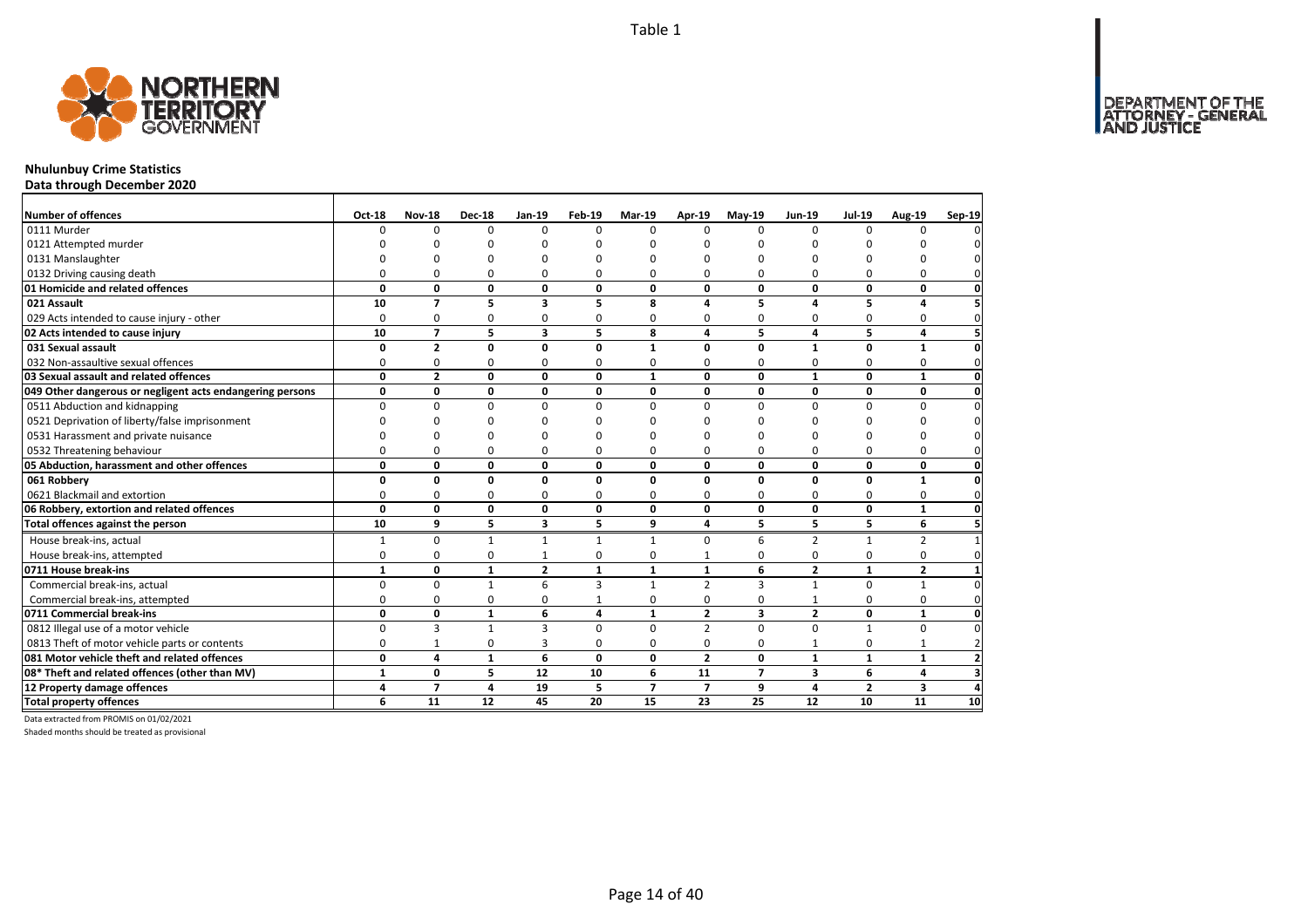

# **Nhulunbuy Crime Statistics**

**Data through December 2020**

| <b>Number of offences</b>                                 | Oct-19       | <b>Nov-19</b>            | <b>Dec-19</b>            | <b>Jan-20</b>  | Feb-20         | Mar-20                  | Apr-20         | $Mav-20$     | <b>Jun-20</b>  | <b>Jul-20</b>  | <b>Aug-20</b>  | Sep-20                  | <b>Oct-20</b>           | <b>Nov-20</b>            | <b>Dec-20</b>   |
|-----------------------------------------------------------|--------------|--------------------------|--------------------------|----------------|----------------|-------------------------|----------------|--------------|----------------|----------------|----------------|-------------------------|-------------------------|--------------------------|-----------------|
| 0111 Murder                                               |              | <sup>n</sup>             | $\Omega$                 | $\Omega$       | $\Omega$       | n                       | n              | $\Omega$     | $\Omega$       | $\Omega$       |                | $\Omega$                | $\Omega$                | $\Omega$                 |                 |
| 0121 Attempted murder                                     |              |                          |                          |                |                |                         |                |              |                |                |                |                         |                         |                          |                 |
| 0131 Manslaughter                                         |              |                          |                          |                |                |                         |                |              |                |                |                |                         |                         |                          |                 |
| 0132 Driving causing death                                |              |                          | $\Omega$                 | $\Omega$       | 0              |                         |                | O            | ∩              | 0              |                |                         |                         |                          |                 |
| 01 Homicide and related offences                          | O            | 0                        | 0                        | $\mathbf 0$    | 0              | $\mathbf 0$             | 0              | 0            | $\mathbf 0$    | 0              | 0              | $\mathbf{0}$            | $\Omega$                | $\Omega$                 |                 |
| 021 Assault                                               | 8            | $\overline{\phantom{a}}$ | $\mathbf{A}$             | $\overline{2}$ | 3              | 11                      | $\overline{2}$ | $\mathbf{1}$ | 6              | 6              | 8              | 5                       | 3                       | 11                       |                 |
| 029 Acts intended to cause injury - other                 |              | n                        | $\Omega$                 | 0              | 0              | $\Omega$                | 0              | O            | $\Omega$       | 0              | $\Omega$       |                         | $\Omega$                | $\Omega$                 |                 |
| 02 Acts intended to cause injury                          | 8            | $\overline{ }$           | 4                        | $\overline{2}$ | 3              | 11                      | $\overline{2}$ | $\mathbf{1}$ | 6              | 6              | 8              | 5                       | $\overline{\mathbf{3}}$ | 11                       |                 |
| 031 Sexual assault                                        |              | O                        | $\mathbf{1}$             | $\Omega$       | $\mathbf{1}$   | $\Omega$                | $\Omega$       | 3            | $\mathbf{1}$   | $\mathbf{2}$   | $\Omega$       |                         | $\Omega$                | $\Omega$                 |                 |
| 032 Non-assaultive sexual offences                        |              |                          | $\Omega$                 | $\Omega$       | 0              |                         | O              | $\Omega$     | $\Omega$       | 0              | $\Omega$       |                         | $\Omega$                |                          |                 |
| 03 Sexual assault and related offences                    | $\Omega$     | 0                        | $\mathbf{1}$             | $\mathbf{0}$   | $\mathbf{1}$   | $\Omega$                | 0              | 3            | $\mathbf{1}$   | $\overline{2}$ | 0              | $\mathbf{1}$            | $\Omega$                | $\Omega$                 |                 |
| 049 Other dangerous or negligent acts endangering persons | $\Omega$     | O                        | 0                        | $\mathbf{0}$   | 0              | 0                       | 0              | 0            | $\mathbf{0}$   | 0              | 0              | $\mathbf{0}$            | $\Omega$                | $\Omega$                 |                 |
| 0511 Abduction and kidnapping                             | $\Omega$     |                          | $\Omega$                 | $\mathbf 0$    | 0              | $\Omega$                | U              | $\Omega$     | $\Omega$       | 0              | $\Omega$       | ŋ                       | $\Omega$                | $\Omega$                 |                 |
| 0521 Deprivation of liberty/false imprisonment            |              |                          |                          |                | ŋ              |                         |                | n            |                | U              |                |                         |                         |                          |                 |
| 0531 Harassment and private nuisance                      |              |                          |                          |                |                |                         |                |              |                |                |                |                         |                         |                          |                 |
| 0532 Threatening behaviour                                |              |                          | $\Omega$                 | $\Omega$       | 0              |                         |                | $\Omega$     | $\Omega$       | 0              |                |                         |                         |                          |                 |
| 05 Abduction, harassment and other offences               | O            | n                        | $\Omega$                 | $\mathbf{0}$   | 0              | $\Omega$                | O              | 0            | $\mathbf{1}$   | 0              | $\Omega$       | $\mathbf{1}$            | $\Omega$                | $\Omega$                 |                 |
| 061 Robbery                                               |              | n                        | 0                        | $\mathbf{1}$   | $\mathbf{0}$   | <sup>0</sup>            | O              | 0            | 0              | $\mathbf{1}$   | $\Omega$       | $\mathbf{0}$            | $\Omega$                | $\Omega$                 |                 |
| 0621 Blackmail and extortion                              |              |                          | $\Omega$                 | $\Omega$       | $\Omega$       |                         | ŋ              | 0            | $\Omega$       | 0              | $\Omega$       |                         | $\Omega$                | $\Omega$                 |                 |
| 06 Robbery, extortion and related offences                | 1            | O                        | 0                        | $\mathbf{1}$   | $\mathbf{0}$   | $\mathbf 0$             | 0              | 0            | $\mathbf{0}$   | $\mathbf{1}$   | 0              | $\mathbf{0}$            | $\Omega$                | $\Omega$                 |                 |
| Total offences against the person                         | q            | $\overline{7}$           | 5                        | 3              | 4              | 11                      | $\overline{2}$ | 4            | 8              | 9              | 8              | $\overline{7}$          | 3                       | 11                       |                 |
| House break-ins, actual                                   |              | $\mathbf{1}$             | 3                        | $\Omega$       | 4              | $\Omega$                | $\Omega$       | $\mathbf{1}$ | $\overline{2}$ | $\Delta$       | $\Omega$       | $\mathbf{1}$            | 8                       | $\Omega$                 |                 |
| House break-ins, attempted                                |              |                          | $\Omega$                 | $\Omega$       | 0              | ŋ                       | O              | $\Omega$     | $\Omega$       | 0              |                |                         | $\Omega$                |                          |                 |
| 0711 House break-ins                                      |              |                          | 3                        | $\mathbf 0$    | 4              | $\Omega$                | 0              | $\mathbf{1}$ | $\overline{2}$ | 4              | $\mathbf{1}$   |                         | $\mathbf{8}$            | $\Omega$                 |                 |
| Commercial break-ins, actual                              |              | $\mathbf{1}$             |                          | $\mathbf 0$    | 3              | 3                       | $\Omega$       | $\Omega$     | $\mathbf{1}$   | $\overline{2}$ |                | 3                       | $\mathbf{q}$            |                          |                 |
| Commercial break-ins, attempted                           |              |                          | $\Omega$                 | $\Omega$       | 0              |                         |                | O            |                | 0              |                |                         | $\Omega$                |                          |                 |
| 0711 Commercial break-ins                                 | $\mathbf{1}$ | $\mathbf{1}$             | 1                        | $\mathbf{0}$   | 3              | $\overline{\mathbf{3}}$ | 0              | 0            | $\overline{2}$ | $\overline{2}$ | 4              | $\overline{\mathbf{3}}$ | $\mathbf{q}$            | 5                        |                 |
| 0812 Illegal use of a motor vehicle                       |              | $\mathbf{1}$             | $\Omega$                 | $\Omega$       | $\mathbf{1}$   | $\mathbf{1}$            | $\Omega$       | $\Omega$     | $\Omega$       | $\Omega$       | 3              | $\Omega$                | 5                       | $\overline{\phantom{0}}$ |                 |
| 0813 Theft of motor vehicle parts or contents             | $\Omega$     | U                        | 0                        | $\mathbf 0$    | 0              | $\Omega$                | 0              | 0            | $\mathbf 0$    | 0              |                | 0                       | $\Omega$                | $\Omega$                 |                 |
| 081 Motor vehicle theft and related offences              | $\mathbf{1}$ | $\mathbf{1}$             | 0                        | 0              | $\mathbf{1}$   | $\mathbf{1}$            | 0              | 0            | $\mathbf 0$    | 0              | 4              | $\mathbf{0}$            | 5                       | $\overline{2}$           |                 |
| 08* Theft and related offences (other than MV)            | 6            | 3                        | $\overline{\phantom{a}}$ | 5              | $\overline{ }$ | $\overline{2}$          | 0              | 6            | 5              | 6              | 4              | 3                       | 13                      | $\mathbf{1}$             |                 |
| 12 Property damage offences                               | 7            | 3                        | $\overline{7}$           | $\overline{4}$ | 5              | 6                       | $\overline{2}$ | 2            | 5              | 12             | $\overline{ }$ | 6                       | 16                      | $\overline{7}$           | 10              |
| <b>Total property offences</b>                            | 19           | 9                        | 18                       | 9              | 20             | 12                      | $\overline{2}$ | 9            | 14             | 24             | 20             | 13                      | 51                      | 15                       | $\overline{26}$ |

Data extracted from PROMIS on 01/02/2021

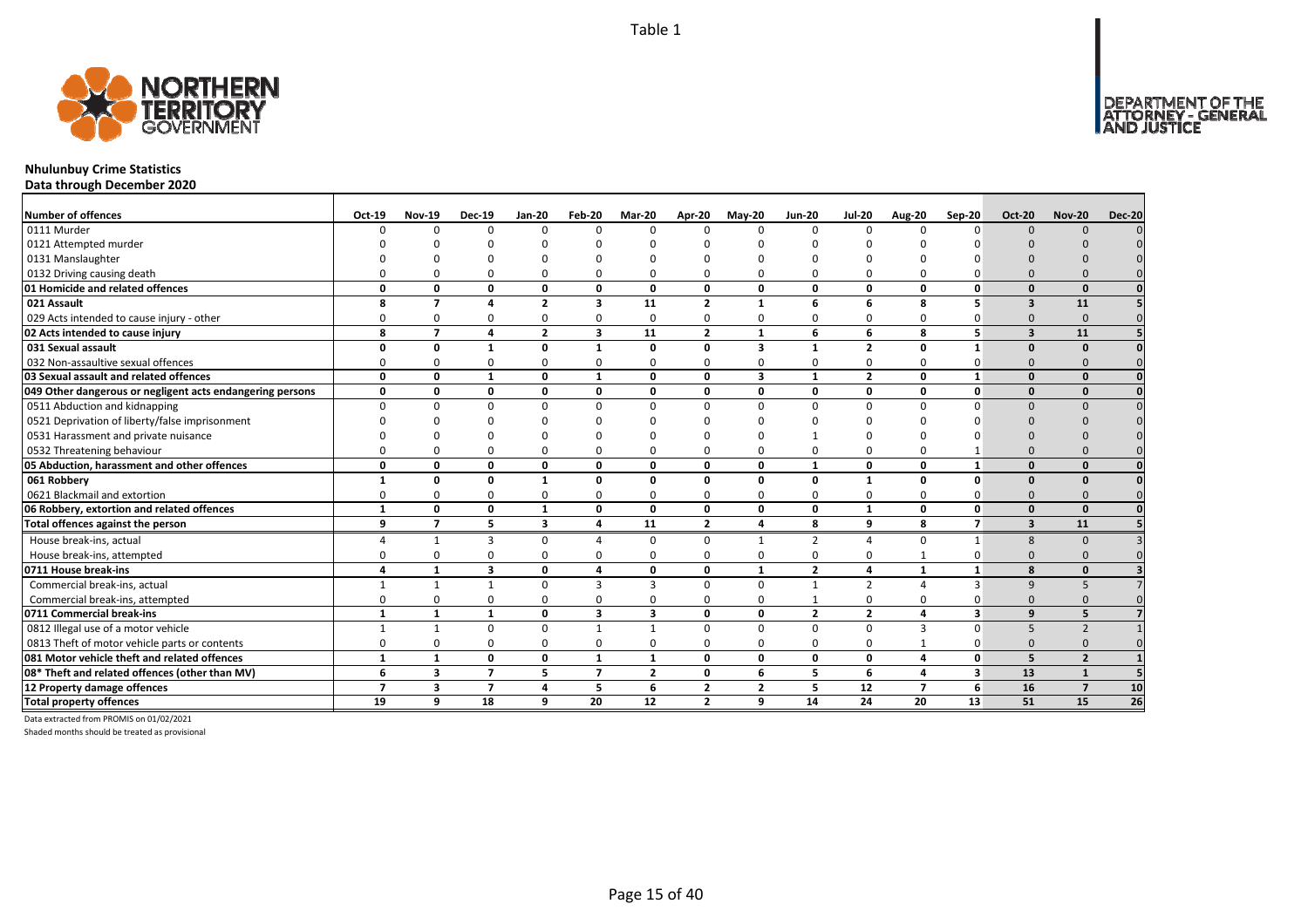

### **NT Balance Crime Statistics**

**Data through December 2020**

| Number of offences                                        | Oct-18         | <b>Nov-18</b>  | <b>Dec-18</b>           | Jan-19                   | Feb-19         | <b>Mar-19</b>            | Apr-19         | $May-19$       | <b>Jun-19</b>           | <b>Jul-19</b>  | <b>Aug-19</b>  | Sep-19         |
|-----------------------------------------------------------|----------------|----------------|-------------------------|--------------------------|----------------|--------------------------|----------------|----------------|-------------------------|----------------|----------------|----------------|
| 0111 Murder                                               | 0              | $\Omega$       | 1                       | $\Omega$                 | $\Omega$       | $\Omega$                 | $\Omega$       | $\Omega$       | $\Omega$                | $\Omega$       | $\Omega$       |                |
| 0121 Attempted murder                                     | $\Omega$       | $\mathbf{1}$   | $\Omega$                | $\Omega$                 | ŋ              | n                        | $\cap$         | n              | $\Omega$                | ŋ              | <sup>0</sup>   |                |
| 0131 Manslaughter                                         | O              | $\Omega$       |                         | ŋ                        | ŋ              | ŋ                        | $\Omega$       | n              | O                       | ŋ              | n              |                |
| 0132 Driving causing death                                | 0              | $\Omega$       | 0                       | 0                        | 0              | 0                        | $\Omega$       | $\Omega$       | 0                       | $\Omega$       | $\Omega$       |                |
| 01 Homicide and related offences                          | O.             | $\mathbf{1}$   | $\overline{2}$          | 0                        | $\Omega$       | $\mathbf{0}$             | $\Omega$       | $\Omega$       | O                       | $\Omega$       | $\Omega$       | $\Omega$       |
| 021 Assault                                               | 186            | 178            | 205                     | 147                      | 144            | 170                      | 144            | 145            | 128                     | 145            | 151            | 165            |
| 029 Acts intended to cause injury - other                 | 1              | $\mathbf{1}$   | $\Omega$                | $\Omega$                 | $\Omega$       | 0                        | $\Omega$       | 0              | $\Omega$                | $\Omega$       | $\Omega$       |                |
| 02 Acts intended to cause injury                          | 187            | 179            | 205                     | 147                      | 144            | 170                      | 144            | 145            | 128                     | 145            | 151            | 166            |
| 031 Sexual assault                                        | 11             | 5              | $\overline{\mathbf{3}}$ | 9                        | 4              | 8                        | 6              | 4              | 6                       | 8              | 3              | 8              |
| 032 Non-assaultive sexual offences                        | 0              | $\overline{2}$ | $\mathbf 0$             | 3                        | $\mathbf{1}$   | 0                        | $\mathbf{1}$   | $\mathbf{1}$   | 0                       | $\overline{2}$ | 3              | $\mathbf 0$    |
| 03 Sexual assault and related offences                    | 11             | $\overline{7}$ | 3                       | 12                       | 5              | 8                        | $\overline{7}$ | 5              | 6                       | 10             | 6              | 8              |
| 049 Other dangerous or negligent acts endangering persons | $\overline{7}$ | 9              | 6                       | 5                        | $\mathbf{1}$   | $\overline{\phantom{a}}$ | 3              | 4              | $\mathbf{1}$            | 5              | 5              |                |
| 0511 Abduction and kidnapping                             | 0              | $\mathbf 0$    | $\mathbf 0$             | 0                        | $\Omega$       | 0                        | $\Omega$       | $\Omega$       | $\Omega$                | $\Omega$       | 0              |                |
| 0521 Deprivation of liberty/false imprisonment            | $\overline{2}$ | $\overline{2}$ | 3                       | $\overline{2}$           | ŋ              |                          | $\Omega$       | $\mathcal{P}$  | $\Omega$                | $\overline{2}$ | 2              |                |
| 0531 Harassment and private nuisance                      | 6              | $\mathbf 0$    | $\mathbf{1}$            | $\overline{\phantom{a}}$ | $\mathcal{P}$  | ŋ                        | 6              | 3              | O                       | $\Omega$       | $\Omega$       |                |
| 0532 Threatening behaviour                                | $\overline{7}$ | 9              | 10                      | 5                        | $\overline{7}$ | 6                        | 11             | 4              | 3                       | 5              | 9              |                |
| 05 Abduction, harassment and other offences               | 15             | 11             | 14                      | 9                        | 9              | $\overline{ }$           | 17             | 9              | $\overline{\mathbf{3}}$ | $\overline{7}$ | 11             |                |
| 061 Robbery                                               | 1              | $\mathbf{0}$   | 0                       | 0                        | $\mathbf{1}$   | 0                        | $\mathbf 0$    | 0              | 0                       | $\mathbf{1}$   | $\overline{2}$ |                |
| 0621 Blackmail and extortion                              | 0              | $\mathbf 0$    | $\mathbf 0$             | $\Omega$                 | 0              | 0                        | $\Omega$       | 0              | O                       | 0              | 0              | $\Omega$       |
| 06 Robbery, extortion and related offences                | $\mathbf{1}$   | $\mathbf{0}$   | 0                       | 0                        | $\mathbf{1}$   | 0                        | $\mathbf 0$    | 0              | 0                       | $\mathbf{1}$   | $\overline{2}$ |                |
| Total offences against the person                         | 221            | 207            | 230                     | 173                      | 160            | 192                      | 171            | 163            | 138                     | 168            | 175            | 181            |
| House break-ins, actual                                   | 24             | 14             | 48                      | 82                       | 41             | 27                       | 46             | 48             | 36                      | 35             | 22             | 26             |
| House break-ins, attempted                                | $\overline{7}$ | $\overline{2}$ | 9                       | 15                       | $\overline{2}$ | $\Delta$                 | $\overline{7}$ | 4              | $\overline{2}$          | $\overline{2}$ | $\Omega$       | 3              |
| 0711 House break-ins                                      | 31             | 16             | 57                      | 97                       | 43             | 31                       | 53             | 52             | 38                      | 37             | 22             | 29             |
| Commercial break-ins, actual                              | 54             | 53             | 75                      | 133                      | 98             | 102                      | 89             | 83             | 51                      | 61             | 56             | 54             |
| Commercial break-ins, attempted                           | 11             | 10             | 11                      | 17                       | 13             | 4                        | 8              | 11             | 4                       | $\overline{2}$ | $\overline{7}$ | 5              |
| 0711 Commercial break-ins                                 | 65             | 63             | 86                      | 150                      | 111            | 106                      | 97             | 94             | 55                      | 63             | 63             | 59             |
| 0812 Illegal use of a motor vehicle                       | 20             | 11             | 12                      | 26                       | 12             | 13                       | 13             | 15             | 17                      | $\overline{7}$ | 10             | 14             |
| 0813 Theft of motor vehicle parts or contents             | 12             | 5              | 3                       | 3                        | 6              | 11                       | 11             | $\overline{7}$ | 4                       | 10             | 9              | $\overline{7}$ |
| 081 Motor vehicle theft and related offences              | 32             | 16             | 15                      | 29                       | 18             | 24                       | 24             | 22             | 21                      | 17             | 19             | 21             |
| 08* Theft and related offences (other than MV)            | 107            | 81             | 106                     | 154                      | 97             | 119                      | 106            | 118            | 96                      | 96             | 100            | 107            |
| 12 Property damage offences                               | 166            | 149            | 163                     | 209                      | 137            | 148                      | 126            | 153            | 102                     | 97             | 116            | 120            |
| <b>Total property offences</b>                            | 401            | 325            | 427                     | 639                      | 406            | 428                      | 406            | 439            | 312                     | 310            | 320            | 336            |

Data extracted from PROMIS on 01/02/2021

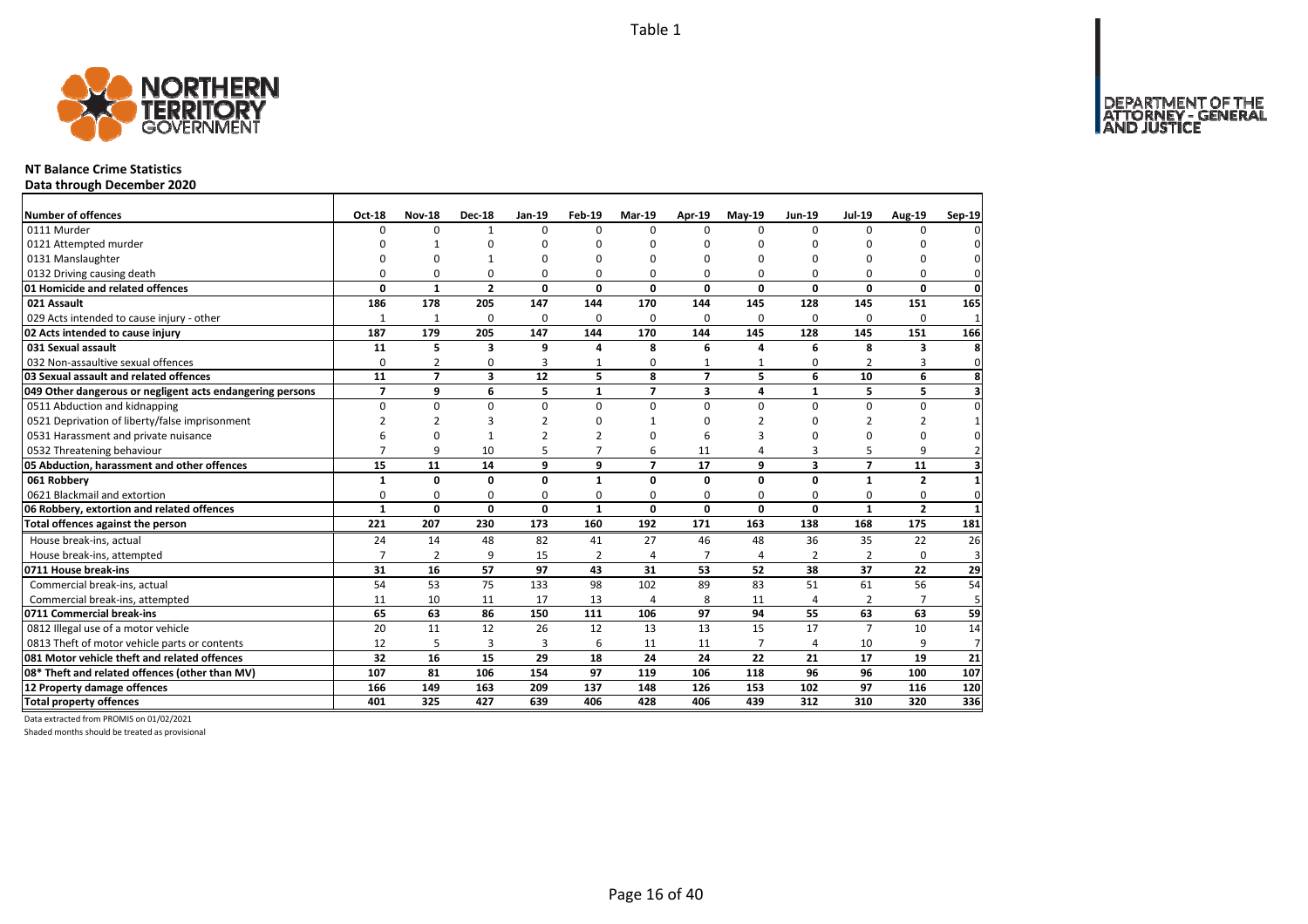

### **NT Balance Crime Statistics**

**Data through December 2020**

| <b>Number of offences</b>                                 | Oct-19       | <b>Nov-19</b>  | <b>Dec-19</b>           | <b>Jan-20</b>  | Feb-20       | Mar-20                  | Apr-20       | <b>May-20</b>  | <b>Jun-20</b>  | <b>Jul-20</b>  | <b>Aug-20</b>  | Sep-20         | <b>Oct-20</b> | <b>Nov-20</b>  | <b>Dec-20</b>   |
|-----------------------------------------------------------|--------------|----------------|-------------------------|----------------|--------------|-------------------------|--------------|----------------|----------------|----------------|----------------|----------------|---------------|----------------|-----------------|
| 0111 Murder                                               |              |                | $\Omega$                | $\Omega$       | $\Omega$     | $\Omega$                | $\Omega$     | $\Omega$       | $\Omega$       | $\Omega$       | n              | $\Omega$       | $\Omega$      | $\Omega$       |                 |
| 0121 Attempted murder                                     |              |                |                         |                |              |                         |              |                |                |                |                |                |               |                |                 |
| 0131 Manslaughter                                         |              |                | n                       |                |              |                         |              |                |                |                |                |                |               |                |                 |
| 0132 Driving causing death                                |              |                | $\Omega$                |                | 0            |                         |              | $\Omega$       |                | $\Omega$       |                |                |               |                |                 |
| 01 Homicide and related offences                          |              | $\mathbf{1}$   | 0                       | $\overline{2}$ | 0            | $\Omega$                | $\Omega$     | n              | $\Omega$       | 0              | 0              | 0              | $\Omega$      | $\Omega$       |                 |
| 021 Assault                                               | 159          | 186            | 194                     | 178            | 188          | 194                     | 130          | 119            | 141            | 174            | 220            | 215            | 220           | 240            | 223             |
| 029 Acts intended to cause injury - other                 |              | $\Omega$       | $\mathbf{1}$            | $\mathbf 0$    | $\mathbf{1}$ | $\Omega$                | 0            | $\mathbf{1}$   | 1              | 0              | $\Omega$       | 3              | $\Omega$      | $\mathbf{1}$   | $\Omega$        |
| 02 Acts intended to cause injury                          | 160          | 186            | 195                     | 178            | 189          | 194                     | 130          | 120            | 142            | 174            | 220            | 218            | 220           | 241            | 223             |
| 031 Sexual assault                                        | 10           | 8              | 6                       | 6              | 5            | 6                       | Δ            | Δ              | 9              | $\overline{7}$ | 9              | 10             | 5             | $\overline{a}$ |                 |
| 032 Non-assaultive sexual offences                        |              |                | $\overline{2}$          | $\overline{2}$ | 0            | O                       |              | $\Omega$       | $\overline{2}$ | $\mathbf{1}$   |                |                | Δ             | 3              | $\Omega$        |
| 03 Sexual assault and related offences                    | 11           | 9              | 8                       | 8              | 5            | 6                       | 6            | Δ              | 11             | 8              | 10             | 15             | 9             | $\overline{7}$ |                 |
| 049 Other dangerous or negligent acts endangering persons | 4            | $\mathbf{1}$   | $\overline{2}$          | $\mathbf{1}$   | 3            | $\overline{\mathbf{3}}$ | 4            | $\mathbf 1$    | 4              | $\overline{2}$ | $\overline{ }$ | $\overline{2}$ | q             | 6              |                 |
| 0511 Abduction and kidnapping                             |              | O              | $\Omega$                | $\Omega$       | 0            | $\Omega$                | 0            | $\Omega$       | $\Omega$       | 0              | 0              | $\Omega$       | $\Omega$      | $\Omega$       |                 |
| 0521 Deprivation of liberty/false imprisonment            |              |                | O                       |                | 2            | 2                       |              |                |                | n              |                |                |               |                |                 |
| 0531 Harassment and private nuisance                      |              |                |                         |                |              |                         |              |                |                |                |                |                |               |                |                 |
| 0532 Threatening behaviour                                |              |                |                         |                | 16           | 12                      |              |                |                | 6              |                | 10             |               | 12             |                 |
| 05 Abduction, harassment and other offences               | 11           | 13             | 9                       | $\overline{7}$ | 20           | 14                      | 15           | 3              | 11             | 9              | 12             | 12             | 14            | 13             |                 |
| 061 Robbery                                               |              |                | $\overline{\mathbf{z}}$ | -1             | $\mathbf{1}$ |                         | $\Omega$     | n              | $\Omega$       | 0              | $\Omega$       | $\mathbf{1}$   |               | $\mathbf{1}$   |                 |
| 0621 Blackmail and extortion                              |              |                | $\Omega$                | $\Omega$       | $\Omega$     |                         | 0            | $\Omega$       |                | $\Omega$       | $\Omega$       |                | $\Omega$      |                |                 |
| 06 Robbery, extortion and related offences                | $\Omega$     | $\overline{2}$ | $\overline{2}$          | $\mathbf{1}$   | $\mathbf{1}$ | $\mathbf{1}$            | $\mathbf{0}$ | $\Omega$       | $\mathbf{1}$   | $\mathbf{0}$   | $\mathbf{0}$   | $\mathbf{1}$   | $\mathbf{1}$  | $\mathbf{1}$   |                 |
| Total offences against the person                         | 187          | 212            | 216                     | 197            | 218          | 218                     | 155          | 128            | 169            | 193            | 249            | 248            | 253           | 268            | 239             |
| House break-ins, actual                                   | 30           | 31             | 55                      | 78             | 42           | 34                      | 15           | 8              | 5              | 11             | 13             | 21             | 28            | 34             | 51              |
| House break-ins, attempted                                |              | 10             | 4                       | 13             | 6            | 6                       | 5            | $\overline{2}$ | 2              | 3              | $\overline{2}$ | $\mathbf{1}$   | $\mathbf{1}$  | 6              | $\overline{3}$  |
| 0711 House break-ins                                      | 33           | 41             | 59                      | 91             | 48           | 40                      | 20           | 10             | $\overline{7}$ | 14             | 15             | 22             | 29            | 40             | 54              |
| Commercial break-ins, actual                              | 59           | 56             | 56                      | 108            | 102          | 112                     | 38           | 33             | 19             | 12             | 19             | 39             | 38            | 64             | 65              |
| Commercial break-ins, attempted                           |              | 11             | 9                       | 17             | 6            | 12                      | 3            | $\overline{2}$ | $\Delta$       | 3              |                |                | 6             | $\overline{7}$ | 10              |
| 0711 Commercial break-ins                                 | 65           | 67             | 65                      | 125            | 108          | 124                     | 41           | 35             | 23             | 15             | 24             | 44             | 44            | 71             | 75              |
| 0812 Illegal use of a motor vehicle                       | $\mathbf{q}$ | 19             | 18                      | 13             | 18           | 23                      | 13           | 13             | $\overline{3}$ | 6              | 10             | 11             | 11            | 17             | 21              |
| 0813 Theft of motor vehicle parts or contents             | 12           | 16             | 4                       | 9              | 11           | 17                      | 11           | 3              | $\overline{2}$ | $\overline{7}$ | $\overline{2}$ | 6              | 12            | 10             | 5               |
| 081 Motor vehicle theft and related offences              | 21           | 35             | 22                      | 22             | 29           | 40                      | 24           | 16             | 5              | 13             | 12             | 17             | 23            | 27             | $\overline{26}$ |
| 08* Theft and related offences (other than MV)            | 80           | 87             | 75                      | 123            | 110          | 122                     | 58           | 56             | 30             | 42             | 44             | 58             | 63            | 91             | 84              |
| 12 Property damage offences                               | 108          | 148            | 148                     | 161            | 189          | 180                     | 107          | 92             | 101            | 98             | 127            | 130            | 153           | 163            | 171             |
| <b>Total property offences</b>                            | 307          | 378            | 369                     | 522            | 484          | 506                     | 250          | 209            | 166            | 182            | 222            | 271            | 312           | 392            | 410             |

Data extracted from PROMIS on 01/02/2021

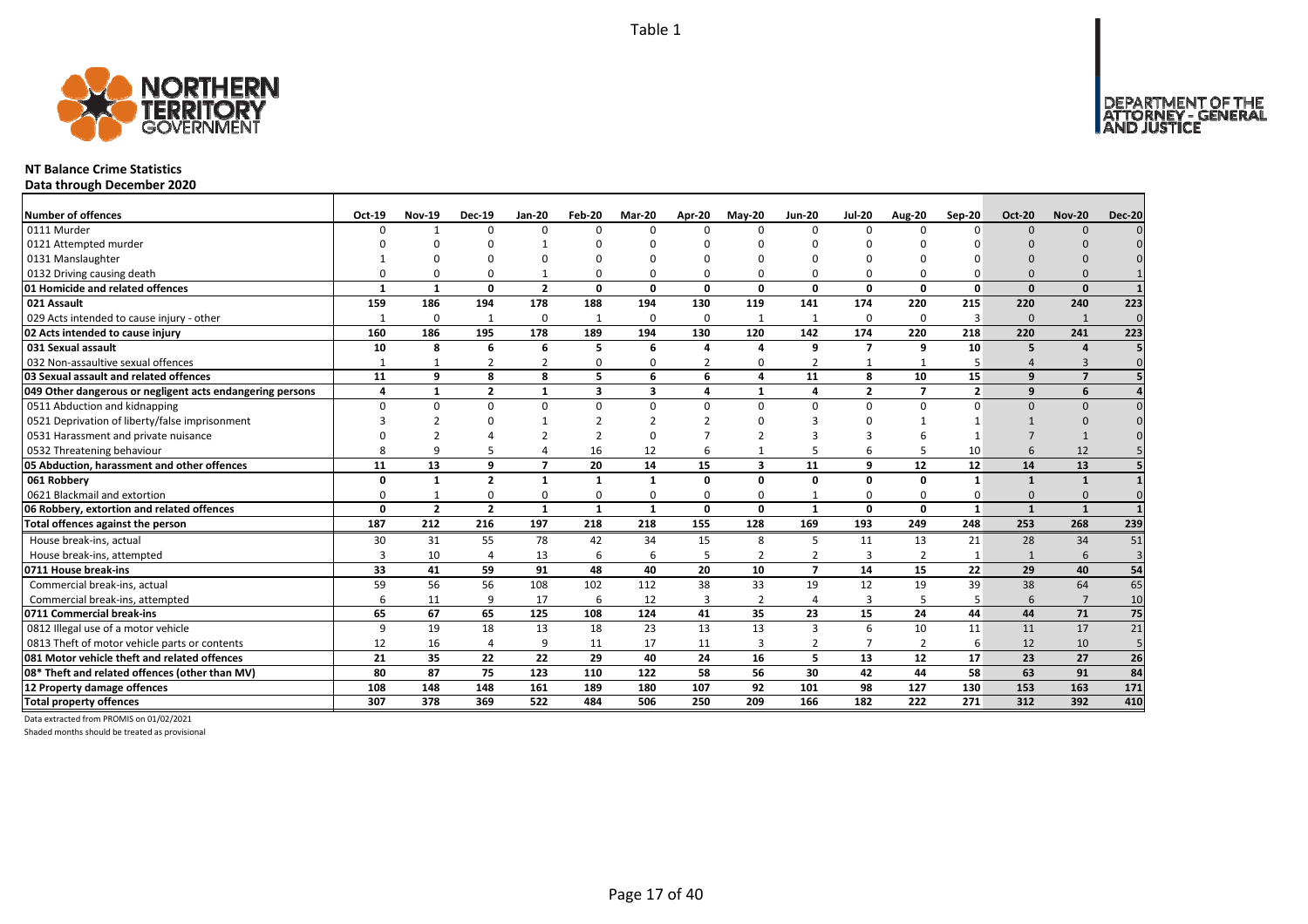

# **Northern Territory Assault Statistics Data through December 2020**

| <b>IDomestic violence</b>             | Alcohol involvement                              | <b>Oct-18</b> | <b>Nov-18</b> | <b>Dec-18</b> | Jan-19 | Feb-19 | <b>Mar-19</b> | Apr-19 | $M$ ay-19 | <b>Jun-19</b> | <b>Jul-19</b> | Aug-19 | Sep-19 | Oct-19 |
|---------------------------------------|--------------------------------------------------|---------------|---------------|---------------|--------|--------|---------------|--------|-----------|---------------|---------------|--------|--------|--------|
| DV involved                           | Alcohol involved                                 | 200           | 197           | 233           | 175    | 133    | 179           | 160    | 179       | 147           | 177           | 174    | 179    | 188    |
|                                       | No alcohol involved                              | 104           | 97            | 111           | 85     | 112    | 101           | 99     | 89        | 74            | 102           | 90     | 100    | 85     |
|                                       | Not known                                        | 62            | 65            | 65            | 45     | 40     | 53            | 45     | 42        | 39            | 45            | 50     | 46     | 61     |
| <b>DV</b> involved Total              |                                                  | 366           | 359           | 409           | 305    | 285    | 333           | 304    | 310       | 260           | 324           | 314    | 325    | 334    |
| DV not involved                       | Alcohol involved                                 | 95            | 77            | 110           | 87     | 80     | 98            | 90     | 75        | 60            | 76            | 78     | 68     | 104    |
|                                       | No alcohol involved                              | 78            | 70            | 64            | 73     | 58     | 94            | 64     | 68        | 73            | 58            | 80     | 71     | 84     |
|                                       | Not known                                        | 65            | 66            | 57            | 62     | 69     | 61            | 50     | 54        | 46            | 73            | 71     | 73     | 61     |
| <b>IDV</b> not involved Total         |                                                  | 238           | 213           | 231           | 222    | 207    | 253           | 204    | 197       | 179           | 207           | 229    | 212    | 249    |
| <b>Total assaults</b>                 |                                                  | 604           | 572           | 640           | 527    | 492    | 586           | 508    | 507       | 439           | 531           | 543    | 537    | 583    |
| Assaults with alcohol involved        |                                                  | 295           | 274           | 343           | 262    | 213    | 277           | 250    | 254       | 207           | 253           | 252    | 247    | 292    |
| Assaults with no alcohol involved     |                                                  | 182           | 167           | 175           | 158    | 170    | 195           | 163    | 157       | 147           | 160           | 170    | 171    | 169    |
|                                       | Assaults with alcohol involvement unknown        | 127           | 131           | 122           | 107    | 109    | 114           | 95     | 96        | 85            | 118           | 121    | 119    | 122    |
|                                       | 1% of assaults associated with domestic violence | 60.6%         | 62.8%         | 63.9%         | 57.9%  | 57.9%  | 56.8%         | 59.8%  | 61.1%     | 59.2%         | 61.0%         | 57.8%  | 60.5%  | 57.3%  |
| % of assaults associated with alcohol |                                                  | 48.8%         | 47.9%         | 53.6%         | 49.7%  | 43.3%  | 47.3%         | 49.2%  | 50.1%     | 47.2%         | 47.6%         | 46.4%  | 46.0%  | 50.1%  |

Data extracted from PROMIS on 01/02/2021

Shaded months should be treated as provisional

### **Darwin Assault Statistics Data through December 2020**

| Domestic violence                     | <b>Alcohol involvement</b>                      | Oct-18 | <b>Nov-18</b> | <b>Dec-18</b> | Jan-19 | Feb-19 | <b>Mar-19</b> | <b>Apr-19</b> | $Mav-19$ | <b>Jun-19</b> | <b>Jul-19</b> | <b>Aug-19</b> | $Sep-19$ | Oct-19 |
|---------------------------------------|-------------------------------------------------|--------|---------------|---------------|--------|--------|---------------|---------------|----------|---------------|---------------|---------------|----------|--------|
| DV involved                           | Alcohol involved                                | 46     | 39            | 44            | 43     | 30     | 46            | 37            | 50       | 33            | 51            | 56            | 39       | 44     |
|                                       | No alcohol involved                             | 16     | 11            | 17            | ٩      | 12     | 8             | 12            | 17       |               |               | 13            | 14       | 11     |
|                                       | Not known                                       | 12     | 14            | 13            |        |        | 11            | 13            |          |               | 8             | 6             | 8        | 12     |
| <b>DV</b> involved Total              |                                                 | 74     | 64            | 74            | 59     | 49     | 65            | 62            | 74       | 47            | 66            | 75            | 61       | 67     |
| DV not involved                       | Alcohol involved                                | 34     | 35            | 51            | 34     | 36     | 43            | 42            | 40       | 32            | 28            | 40            | 22       | 41     |
|                                       | No alcohol involved                             | 24     | 24            | 13            | 21     | 18     | 16            | 25            | 19       | 17            | 10            | 21            | 18       | 22     |
|                                       | Not known                                       | 26     | 22            | 17            | 30     | 30     | 27            | 20            | 29       | 20            | 28            | 30            | 26       | 22     |
| DV not involved Total                 |                                                 | 84     | 81            | 81            | 85     | 84     | 86            | 87            | 88       | 69            | 66            | 91            | 66       | 85     |
| <b>Total assaults</b>                 |                                                 | 158    | 145           | 155           | 144    | 133    | 151           | 149           | 162      | 116           | 132           | 166           | 127      | 152    |
| Assaults with alcohol involved        |                                                 | 80     | 74            | 95            | 77     | 66     | 89            | 79            | 90       | 65            | 79            | 96            | 61       | 85     |
| Assaults with no alcohol involved     |                                                 | 40     | 35            | 30            | 30     | 30     | 24            | 37            | 36       | 24            | 17            | 34            | 32       | 33     |
|                                       | Assaults with alcohol involvement unknown       | 38     | 36            | 30            | 37     | 37     | 38            | 33            | 36       | 27            | 36            | 36            | 34       | 34     |
|                                       | % of assaults associated with domestic violence | 46.8%  | 44.1%         | 47.7%         | 41.0%  | 36.8%  | 43.0%         | 41.6%         | 45.7%    | 40.5%         | 50.0%         | 45.2%         | 48.0%    | 44.1%  |
| % of assaults associated with alcohol |                                                 | 50.6%  | 51.0%         | 61.3%         | 53.5%  | 49.6%  | 58.9%         | 53.0%         | 55.6%    | 56.0%         | 59.8%         | 57.8%         | 48.0%    | 55.9%  |
|                                       |                                                 |        |               |               |        |        |               |               |          |               |               |               |          |        |

Data extracted from PROMIS on 01/02/2021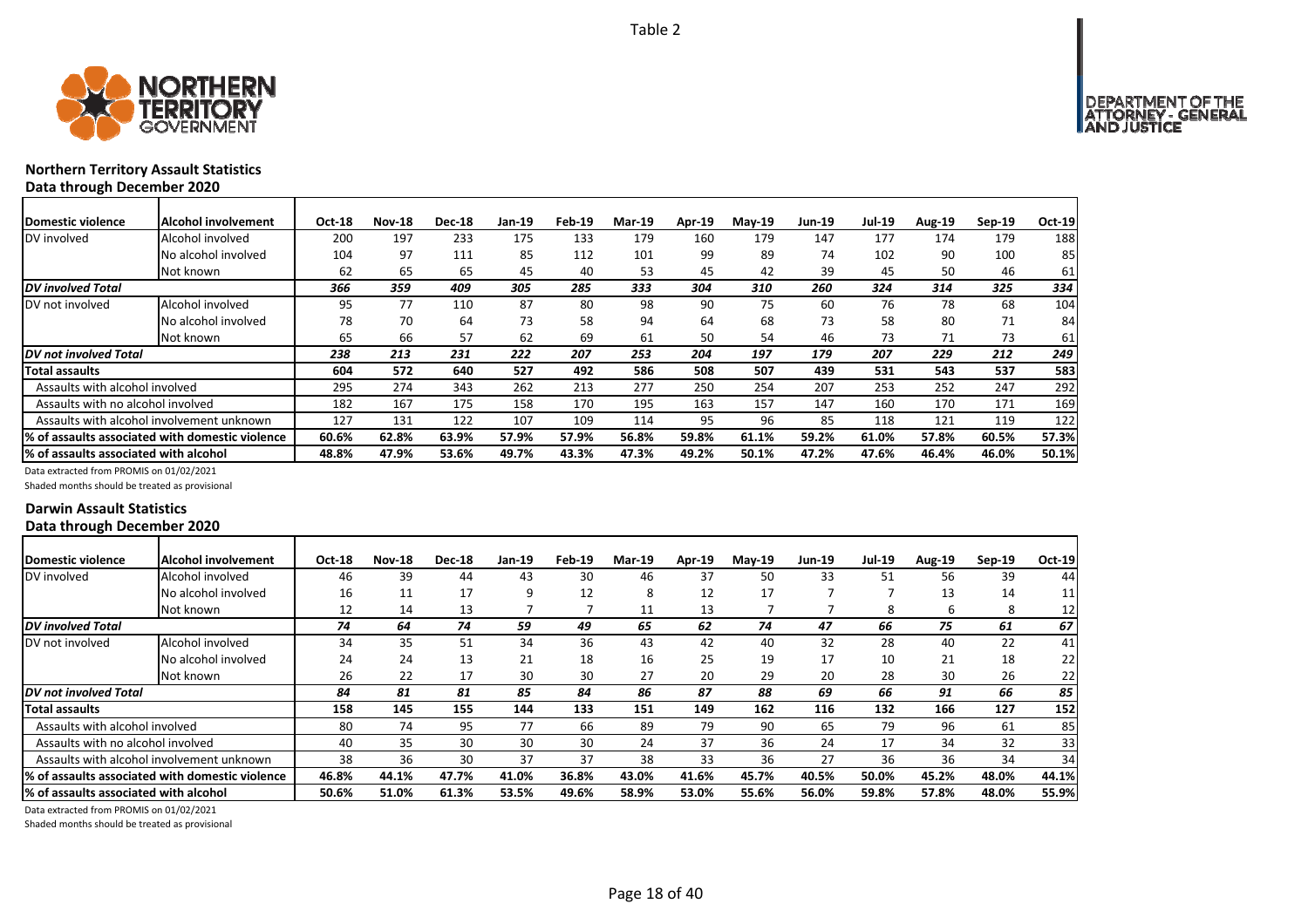



# **Northern Territory Assault Statistics Data through December 2020**

| Domestic violence | Alcohol involvement |  |
|-------------------|---------------------|--|

| Domestic violence                     | Alcohol involvement                              | <b>Nov-19</b> | <b>Dec-19</b> | <b>Jan-20</b> | Feb-20 | <b>Mar-20</b> | Apr-20 | $M$ ay-20 | <b>Jun-20</b> | <b>Jul-20</b> | <b>Aug-20</b> | Sep-20 | <b>Oct-20</b> | <b>Nov-20</b> | <b>Dec-20</b> |
|---------------------------------------|--------------------------------------------------|---------------|---------------|---------------|--------|---------------|--------|-----------|---------------|---------------|---------------|--------|---------------|---------------|---------------|
| DV involved                           | Alcohol involved                                 | 211           | 232           | 179           | 188    | 199           | 165    | 177       | 209           | 275           | 278           | 291    | 260           | 263           | 306           |
|                                       | No alcohol involved                              | 112           | 109           | 131           | 125    | 140           | 99     | 77        | 84            | 78            | 107           | 130    | 141           | 184           | 120           |
|                                       | Not known                                        | 54            | 58            | 55            | 59     | 48            | 33     | 36        | 32            | 34            | 68            | 87     | 85            | 81            | 97            |
| <b>DV</b> involved Total              |                                                  | 377           | 399           | 365           | 372    | 387           | 297    | 290       | 325           | 387           | 453           | 508    | 486           | 528           | 523           |
| DV not involved                       | Alcohol involved                                 | 98            | 102           | 87            | 93     | 93            | 63     | 98        | 114           | 111           | 111           | 109    | 114           | 131           | 104           |
|                                       | No alcohol involved                              |               | 65            | 69            | 82     | 103           | 67     | 64        | 60            | 58            | 80            | 70     | 64            | 87            | 79            |
|                                       | Not known                                        | 53            | 81            | 68            | 76     | 71            | 54     | 42        | 59            | 80            | 57            | 88     | 91            | 92            | 93            |
| <b>DV</b> not involved Total          |                                                  | 222           | 248           | 224           | 251    | 267           | 184    | 204       | 233           | 249           | 248           | 267    | 269           | 310           | 276           |
| <b>Total assaults</b>                 |                                                  | 599           | 647           | 589           | 623    | 654           | 481    | 494       | 558           | 636           | 701           | 775    | 755           | 838           | 799           |
| Assaults with alcohol involved        |                                                  | 309           | 334           | 266           | 281    | 292           | 228    | 275       | 323           | 386           | 389           | 400    | 374           | 394           | 410           |
| Assaults with no alcohol involved     |                                                  | 183           | 174           | 200           | 207    | 243           | 166    | 141       | 144           | 136           | 187           | 200    | 205           | 271           | 199           |
|                                       | Assaults with alcohol involvement unknown        | 107           | 139           | 123           | 135    | 119           | 87     | 78        | 91            | 114           | 125           | 175    | 176           | 173           | 190           |
|                                       | l% of assaults associated with domestic violence | 62.9%         | 61.7%         | 62.0%         | 59.7%  | 59.2%         | 61.7%  | 58.7%     | 58.2%         | 60.8%         | 64.6%         | 65.5%  | 64.4%         | 63.0%         | 65.5%         |
| % of assaults associated with alcohol |                                                  | 51.6%         | 51.6%         | 45.2%         | 45.1%  | 44.6%         | 47.4%  | 55.7%     | 57.9%         | 60.7%         | 55.5%         | 51.6%  | 49.5%         | 47.0%         | 51.3%         |

Data extracted from PROMIS on 01/02/2021

Shaded months should be treated as provisional

### **Darwin Assault Statistics Data through December 2020**

| <b>IDomestic violence</b>             | Alcohol involvement                              | <b>Nov-19</b> | <b>Dec-19</b> | Jan-20 | Feb-20 | <b>Mar-20</b> | Apr-20 | $M$ ay-20 | <b>Jun-20</b> | <b>Jul-20</b> | Aug-20 | $Sep-20$ | <b>Oct-20</b> | <b>Nov-20</b> | <b>Dec-20</b>   |
|---------------------------------------|--------------------------------------------------|---------------|---------------|--------|--------|---------------|--------|-----------|---------------|---------------|--------|----------|---------------|---------------|-----------------|
| DV involved                           | Alcohol involved                                 | 46            | 59            | 59     | 37     | 41            | 48     | 32        | 45            | 54            | 48     | 66       | 59            | 64            | 83              |
|                                       | No alcohol involved                              |               | 14            | 18     | 13     | 11            | 14     |           | ь             |               | 15     | 28       | 21            | 24            | 14              |
|                                       | Not known                                        |               | 15            |        | 12     | 12            |        | 8         |               | 13            |        | 14       | 20            | 18            | 15 <sub>l</sub> |
| <b>DV</b> involved Total              |                                                  | 60            | 88            | 84     | 62     | 64            | 67     | 44        | 60            | 74            | 68     | 108      | 100           | 106           | 112             |
| DV not involved                       | Alcohol involved                                 | 38            | 46            | 45     | 38     | 35            | 30     | 45        | 58            | 52            | 47     | 41       | 69            | 64            | 42              |
|                                       | No alcohol involved                              | 17            | 10            | 23     | 12     | 28            | 19     | 15        | 15            | 24            | 28     | 29       | 19            | 22            | 25              |
|                                       | Not known                                        | 21            | 29            | 25     | 28     | 39            | 28     | 14        | 32            | 28            | 21     | 24       | 29            | 28            | 33              |
| <b>DV</b> not involved Total          |                                                  | 76            | 85            | 93     | 78     | 102           | 77     | 74        | 105           | 104           | 96     | 94       | 117           | 114           | 100             |
| Total assaults                        |                                                  | 136           | 173           | 177    | 140    | 166           | 144    | 118       | 165           | 178           | 164    | 202      | 217           | 220           | 212             |
| Assaults with alcohol involved        |                                                  | 84            | 105           | 104    | 75     | 76            | 78     | 77        | 103           | 106           | 95     | 107      | 128           | 128           | 125             |
| Assaults with no alcohol involved     |                                                  | 26            | 24            | 41     | 25     | 39            | 33     | 19        | 21            | 31            | 43     | 57       | 40            | 46            | 39              |
|                                       | Assaults with alcohol involvement unknown        | 26            | 44            | 32     | 40     | 51            | 33     | 22        | 41            | 41            | 26     | 38       | 49            | 46            | 48              |
|                                       | 1% of assaults associated with domestic violence | 44.1%         | 50.9%         | 47.5%  | 44.3%  | 38.6%         | 46.5%  | 37.3%     | 36.4%         | 41.6%         | 41.5%  | 53.5%    | 46.1%         | 48.2%         | 52.8%           |
| % of assaults associated with alcohol |                                                  | 61.8%         | 60.7%         | 58.8%  | 53.6%  | 45.8%         | 54.2%  | 65.3%     | 62.4%         | 59.6%         | 57.9%  | 53.0%    | 59.0%         | 58.2%         | 59.0%           |

Data extracted from PROMIS on 01/02/2021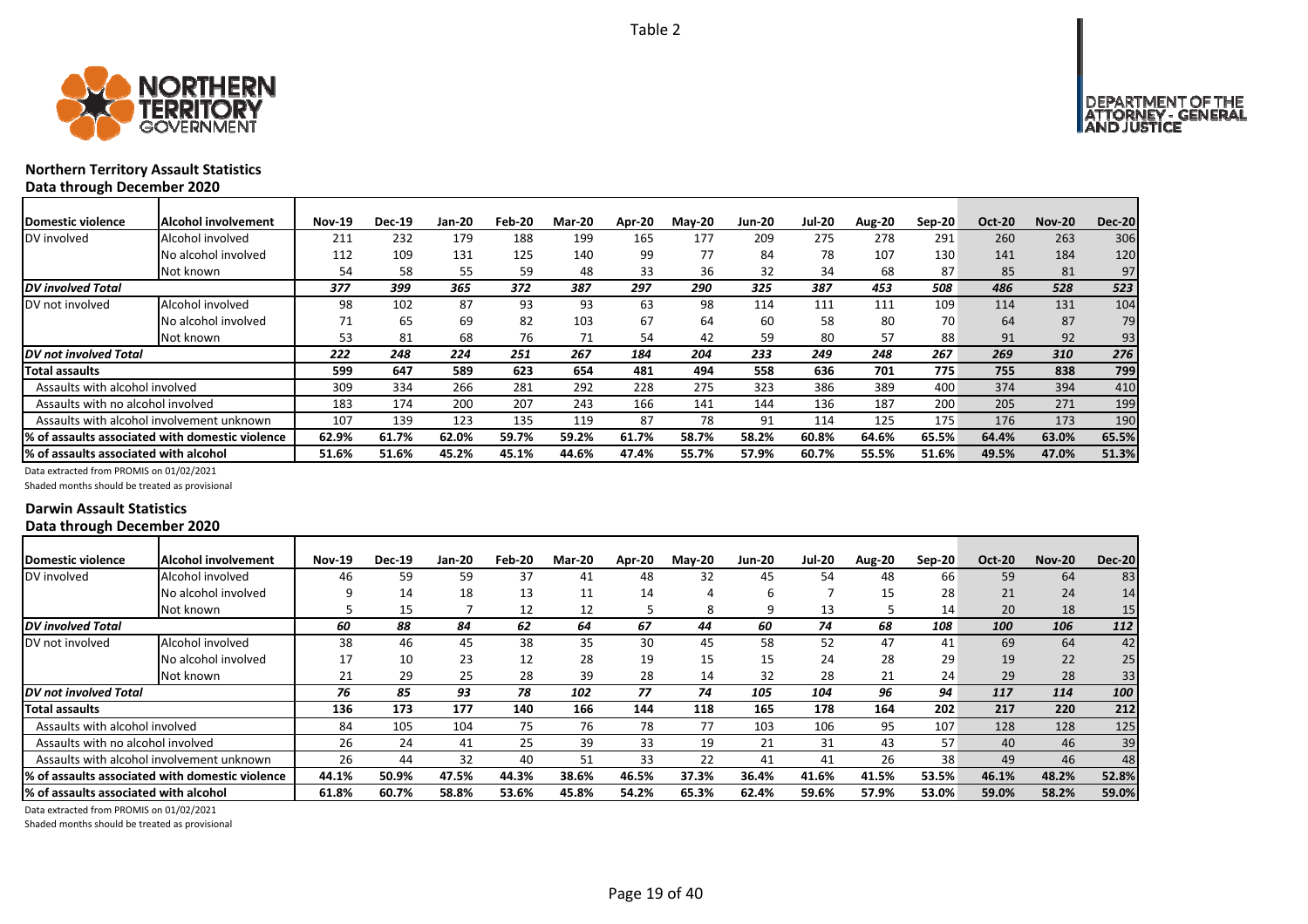

# **Palmerston Assault Statistics**

**Data through December 2020**

| Domestic violence                     | <b>Alcohol involvement</b>                       | Oct-18 | <b>Nov-18</b> | <b>Dec-18</b> | Jan-19 | Feb-19 | <b>Mar-19</b> | Apr-19 | $Mav-19$ | Jun-19 | <b>Jul-19</b> | Aug-19 | $Sep-19$ | Oct-19    |
|---------------------------------------|--------------------------------------------------|--------|---------------|---------------|--------|--------|---------------|--------|----------|--------|---------------|--------|----------|-----------|
| DV involved                           | Alcohol involved                                 | 16     | 16            | 18            | 12     | 9      | 20            | 16     | 12       | 10     | 14            | 11     | 15       | 14        |
|                                       | No alcohol involved                              | h      |               |               | ٩      | 9      | 12            | 14     | n        |        | 10            | 12     | b        |           |
|                                       | Not known                                        |        |               |               |        |        | b             |        |          |        |               |        |          | 51        |
| <b>DV</b> involved Total              |                                                  | 29     | 21            | 24            | 24     | 25     | 38            | 33     | 21       | 14     | 25            | 28     | 25       | <b>26</b> |
| DV not involved                       | Alcohol involved                                 |        | 10            |               | 14     | 12     | 9             |        |          |        | 8             | 10     |          | 61        |
|                                       | No alcohol involved                              | 10     |               | h             | 9      |        | 12            | 9      |          | 11     | 10            | 12     |          | 91        |
|                                       | Not known                                        |        |               | 11            | h      | 14     | 5             |        |          | h      |               |        | 9        | 91        |
| <b>DV</b> not involved Total          |                                                  | 22     | 20            | 20            | 29     | 33     | 26            | 21     | 16       | 20     | 25            | 27     | 21       | 24        |
| <b>Total assaults</b>                 |                                                  | 51     | 41            | 44            | 53     | 58     | 64            | 54     | 37       | 34     | 50            | 55     | 46       | 50        |
| Assaults with alcohol involved        |                                                  | 23     | 26            | 21            | 26     | 21     | 29            | 21     | 17       | 13     | 22            | 21     | 18       | 20        |
| Assaults with no alcohol involved     |                                                  | 16     | 8             | 11            | 18     | 16     | 24            | 23     | 15       | 12     | 20            | 24     | 15       | 16        |
|                                       | Assaults with alcohol involvement unknown        | 12     |               | 12            | 9      | 21     | 11            | 10     |          | ٩      | 8             | 10     | 13       | 14        |
|                                       | I% of assaults associated with domestic violence | 56.9%  | 51.2%         | 54.5%         | 45.3%  | 43.1%  | 59.4%         | 61.1%  | 56.8%    | 41.2%  | 50.0%         | 50.9%  | 54.3%    | 52.0%     |
| % of assaults associated with alcohol |                                                  | 45.1%  | 63.4%         | 47.7%         | 49.1%  | 36.2%  | 45.3%         | 38.9%  | 45.9%    | 38.2%  | 44.0%         | 38.2%  | 39.1%    | 40.0%     |

Data extracted from PROMIS on 01/02/2021

Shaded months should be treated as provisional

# **Alice Springs Assault Statistics Data through December 2020**

| Domestic violence                     | Alcohol involvement                              | <b>Oct-18</b> | <b>Nov-18</b> | <b>Dec-18</b> | Jan-19 | Feb-19 | <b>Mar-19</b> | Apr-19 | <b>Mav-19</b> | <b>Jun-19</b> | <b>Jul-19</b> | <b>Aug-19</b> | $Sep-19$ | $Oct-19$ |
|---------------------------------------|--------------------------------------------------|---------------|---------------|---------------|--------|--------|---------------|--------|---------------|---------------|---------------|---------------|----------|----------|
| DV involved                           | Alcohol involved                                 | 41            | 47            | 49            | 37     | 37     | 44            | 38     | 42            | 41            | 52            | 35            | 52       | 49       |
|                                       | No alcohol involved                              | 12            | 10            | 11            | 10     | 14     | 11            | 10     |               | 10            | 19            | 10            | 8        | 14       |
|                                       | Not known                                        | h             | 15            | 20            | 11     | 12     | 19            | 10     |               | 12            | 17            | 10            | 12       | 15       |
| <b>DV</b> involved Total              |                                                  | 59            | 72            | 80            | 58     | 63     | 74            | 58     | 58            | 63            | 88            | 55            | 72       | 78       |
| DV not involved                       | Alcohol involved                                 | 16            | 18            | 30            | 15     | 15     | 21            | 23     | 17            | 11            | 20            |               | 24       | 30       |
|                                       | No alcohol involved                              | 16            | 12            | 23            | 23     | 12     | 17            | 6      | 16            | 17            | 14            | 20            | 11       | 17       |
|                                       | Not known                                        | 17            | 19            | 21            | 13     | 13     | 16            | 14     | 16            |               | 21            | 23            | 18       | 23       |
| DV not involved Total                 |                                                  | 49            | 49            | 74            | 51     | 40     | 54            | 43     | 49            | 37            | 55            | 50            | 53       | 70 I     |
| Total assaults                        |                                                  | 108           | 121           | 154           | 109    | 103    | 128           | 101    | 107           | 100           | 143           | 105           | 125      | 148      |
| Assaults with alcohol involved        |                                                  | 57            | 65            | 79            | 52     | 52     | 65            | 61     | 59            | 52            | 72            | 42            | 76       | 79       |
| Assaults with no alcohol involved     |                                                  | 28            | 22            | 34            | 33     | 26     | 28            | 16     | 23            | 27            | 33            | 30            | 19       | 31       |
|                                       | Assaults with alcohol involvement unknown        | 23            | 34            | 41            | 24     | 25     | 35            | 24     | 25            | 21            | 38            | 33            | 30       | 38       |
|                                       | I% of assaults associated with domestic violence | 54.6%         | 59.5%         | 51.9%         | 53.2%  | 61.2%  | 57.8%         | 57.4%  | 54.2%         | 63.0%         | 61.5%         | 52.4%         | 57.6%    | 52.7%    |
| % of assaults associated with alcohol |                                                  | 52.8%         | 53.7%         | 51.3%         | 47.7%  | 50.5%  | 50.8%         | 60.4%  | 55.1%         | 52.0%         | 50.3%         | 40.0%         | 60.8%    | 53.4%    |

Data extracted from PROMIS on 01/02/2021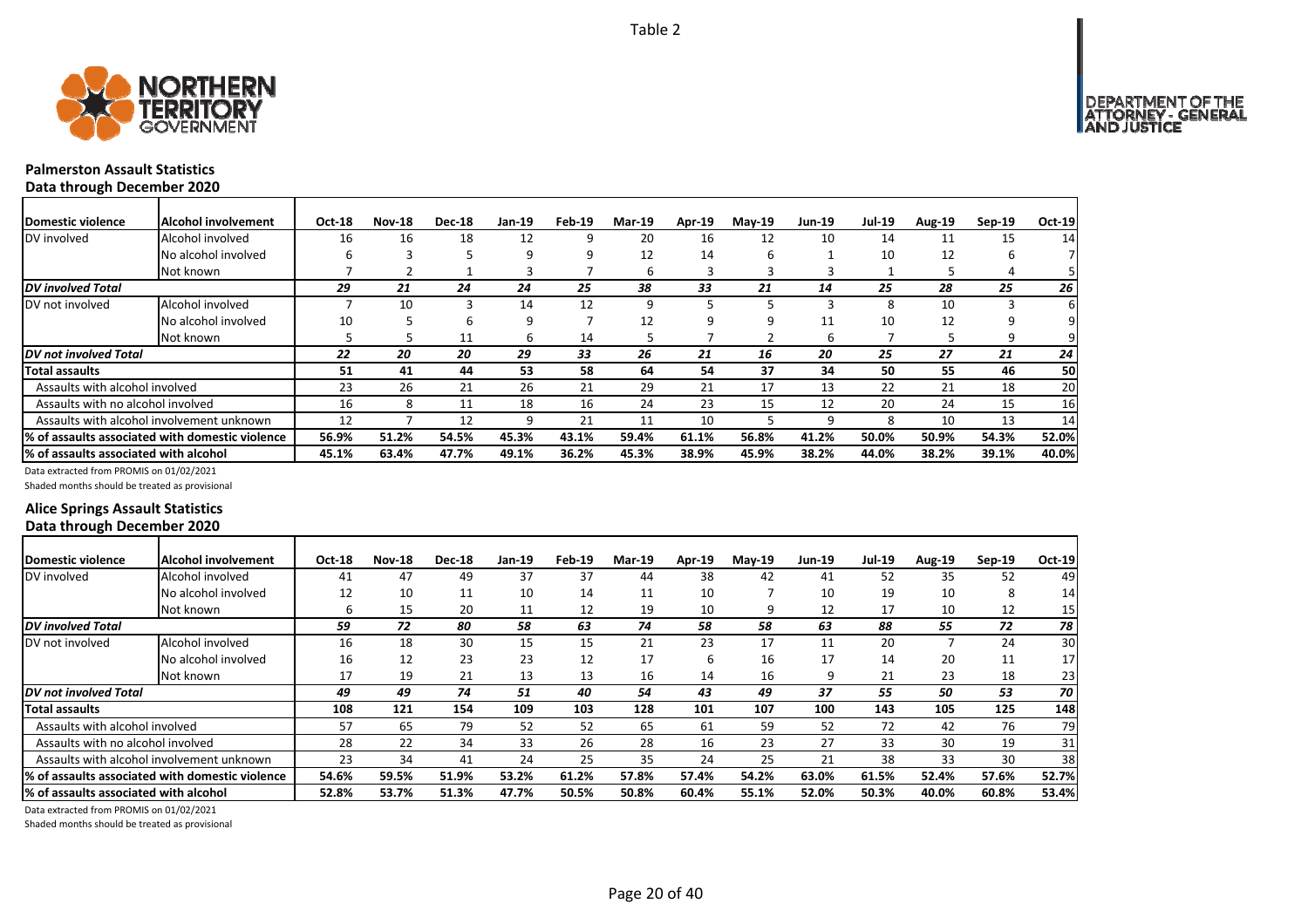

┓

# **Palmerston Assault Statistics**

**Data through December 2020**

| <b>IDomestic violence</b>             | Alcohol involvement                              | <b>Nov-19</b> | <b>Dec-19</b> | <b>Jan-20</b> | Feb-20 | <b>Mar-20</b> | Apr-20 | <b>May-20</b> | <b>Jun-20</b> | <b>Jul-20</b> | Aug-20 | Sep-20 | <b>Oct-20</b> | <b>Nov-20</b>         | <b>Dec-20</b> |
|---------------------------------------|--------------------------------------------------|---------------|---------------|---------------|--------|---------------|--------|---------------|---------------|---------------|--------|--------|---------------|-----------------------|---------------|
| DV involved                           | Alcohol involved                                 | 15            | 12            | 18            | 10     | 17            | 24     | 23            | 18            | 26            | 20     | 13     | 22            | 18                    | 49            |
|                                       | No alcohol involved                              | h             | σ.            |               | h      | 10            |        |               | q             |               | 13     | õ      | 8             | 11                    |               |
|                                       | Not known                                        |               |               |               |        |               |        |               |               | ъ             |        |        | 8             | 8                     | 8             |
| DV involved Total                     |                                                  | 26            | 24            | 24            | 19     | 28            | 32     | 33            | 32            | 33            | 35     | 24     | 38            | 37                    | 63            |
| DV not involved                       | Alcohol involved                                 |               |               | 8             |        | 10            |        | 11            | 13            | 17            |        | 14     | 4             | 16                    | 11            |
|                                       | No alcohol involved                              |               |               |               | 8      | 14            |        | 13            | q             | ь             |        | 11     |               | $\mathsf{\mathsf{R}}$ | 12            |
|                                       | Not known                                        |               |               |               | 8      | 8             |        |               | ь             | 10            |        | 9      | 9             | 9                     | 17            |
| <b>DV</b> not involved Total          |                                                  | 12            | 15            | 18            | 23     | 32            | 13     | 29            | 28            | 33            | 16     | 34     | 20            | 33                    | 40            |
| <b>Total assaults</b>                 |                                                  | 38            | 39            | 42            | 42     | 60            | 45     | 62            | 60            | 66            | 51     | 58     | 58            | 70                    | 103           |
| Assaults with alcohol involved        |                                                  | 23            | 17            | 26            | 17     | 27            | 29     | 34            | 31            | 43            | 27     | 27     | 26            | 34                    | 60            |
| Assaults with no alcohol involved     |                                                  | 8             | 13            | 10            | 14     | 24            | 11     | 20            | 18            | 10            | 21     | 19     | 15            | 19                    | 18            |
|                                       | Assaults with alcohol involvement unknown        |               |               | h             | 11     | q             |        | я             | 11            | 13            |        | 12     | 17            | 17                    | 25            |
|                                       | 1% of assaults associated with domestic violence | 68.4%         | 61.5%         | 57.1%         | 45.2%  | 46.7%         | 71.1%  | 53.2%         | 53.3%         | 50.0%         | 68.6%  | 41.4%  | 65.5%         | 52.9%                 | 61.2%         |
| % of assaults associated with alcohol |                                                  | 60.5%         | 43.6%         | 61.9%         | 40.5%  | 45.0%         | 64.4%  | 54.8%         | 51.7%         | 65.2%         | 52.9%  | 46.6%  | 44.8%         | 48.6%                 | 58.3%         |

Data extracted from PROMIS on 01/02/2021

Shaded months should be treated as provisional

# **Alice Springs Assault Statistics Data through December 2020**

| Domestic violence                      | <b>Alcohol involvement</b>                       | <b>Nov-19</b> | <b>Dec-19</b> | Jan-20 | Feb-20 | Mar-20 | Apr-20 | <b>Mav-20</b> | <b>Jun-20</b> | Jul-20 | Aug-20 | $Sep-20$ | <b>Oct-20</b> | <b>Nov-20</b> | <b>Dec-20</b> |
|----------------------------------------|--------------------------------------------------|---------------|---------------|--------|--------|--------|--------|---------------|---------------|--------|--------|----------|---------------|---------------|---------------|
| DV involved                            | Alcohol involved                                 | 62            | 52            | 45     | 60     | 60     | 44     | 50            | 37            | 60     | 60     | 72       | 55            | 58            | 65            |
|                                        | No alcohol involved                              | 12            | 18            | 17     | 16     | 28     | 14     | 12            | 12            | 11     | 12     | 20       | 17            | 26            | 17            |
|                                        | Not known                                        | 14            | 20            | 18     | 19     | 10     |        | 12            | 11            | 8      | 36     | 32       | 26            | 30            | 34            |
| <b>DV</b> involved Total               |                                                  | 88            | 90            | 80     | 95     | 98     | 67     | 74            | 60            | 79     | 108    | 124      | 98            | 114           | 116           |
| DV not involved                        | Alcohol involved                                 | 26            | 22            | 16     | 28     | 23     | 12     | 17            | 24            | 12     | 23     | 22       | 18            | 21            | 24            |
|                                        | No alcohol involved                              | 24            | 15            | 19     | 23     | 22     | q      | 12            | 13            | 16     | 11     | 14       | 18            | 27            | 18            |
|                                        | Not known                                        | 11            | 35            | 22     | 17     | 11     | 13     | 12            | 8             | 23     | 21     | 33       | 25            | 33            | 18            |
| <b>DV</b> not involved Total           |                                                  | 61            | 72            | 57     | 68     | 56     | 34     | 41            | 45            | 51     | 55     | 69       | 61            | 81            | 60            |
| Total assaults                         |                                                  | 149           | 162           | 137    | 163    | 154    | 101    | 115           | 105           | 130    | 163    | 193      | 159           | 195           | 176           |
| Assaults with alcohol involved         |                                                  | 88            | 74            | 61     | 88     | 83     | 56     | 67            | 61            | 72     | 83     | 94       | 73            | 79            | 89            |
| Assaults with no alcohol involved      |                                                  | 36            | 33            | 36     | 39     | 50     | 23     | 24            | 25            | 27     | 23     | 34       | 35            | 53            | 35            |
|                                        | Assaults with alcohol involvement unknown        | 25            | 55            | 40     | 36     | 21     | 22     | 24            | 19            | 31     | 57     | 65       | 51            | 63            | 52            |
|                                        | 1% of assaults associated with domestic violence | 59.1%         | 55.6%         | 58.4%  | 58.3%  | 63.6%  | 66.3%  | 64.3%         | 57.1%         | 60.8%  | 66.3%  | 64.2%    | 61.6%         | 58.5%         | 65.9%         |
| 1% of assaults associated with alcohol |                                                  | 59.1%         | 45.7%         | 44.5%  | 54.0%  | 53.9%  | 55.4%  | 58.3%         | 58.1%         | 55.4%  | 50.9%  | 48.7%    | 45.9%         | 40.5%         | 50.6%         |

Data extracted from PROMIS on 01/02/2021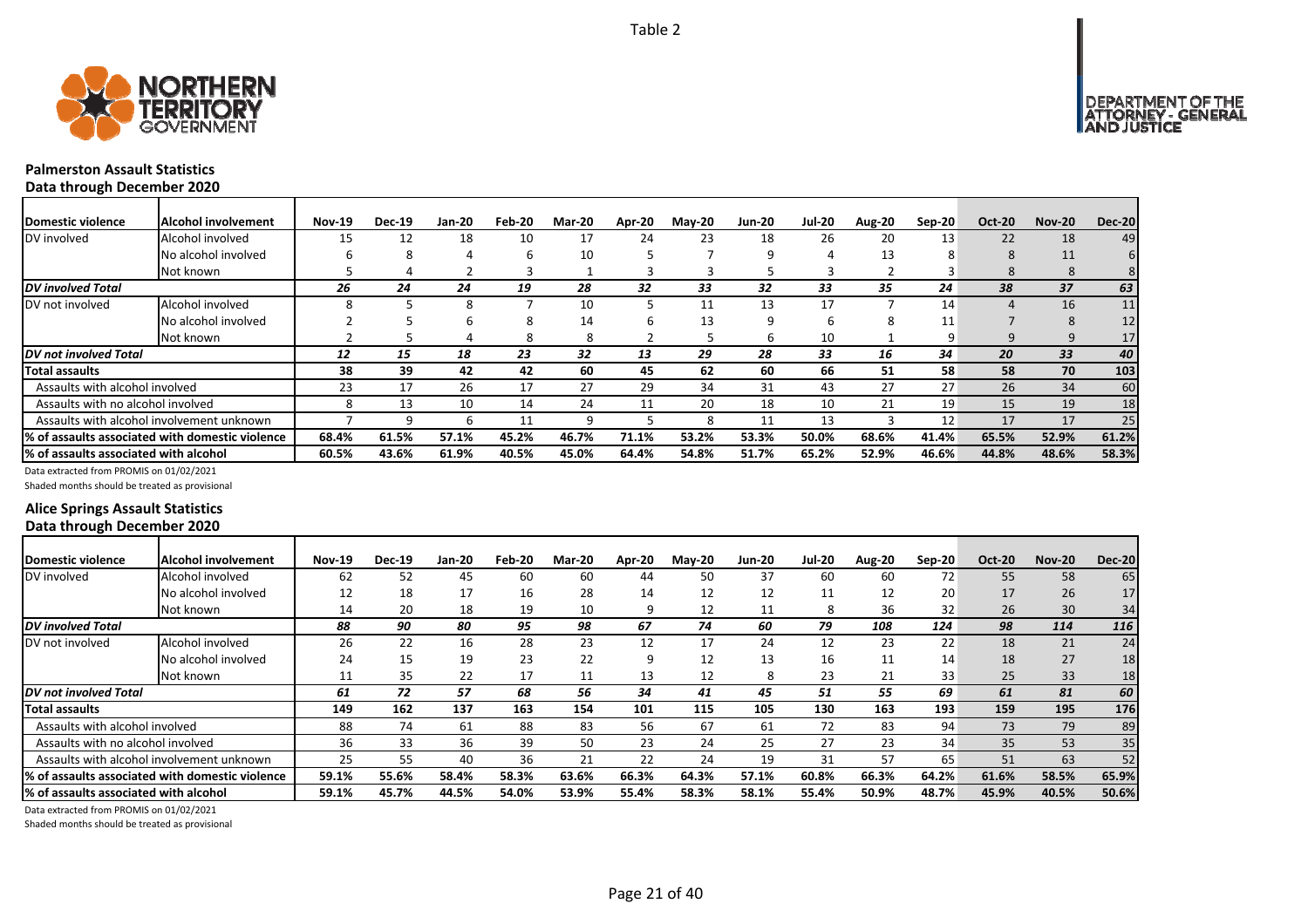

### **Katherine Assault Statistics Data through December 2020**

| Domestic violence                     | Alcohol involvement                             | Oct-18 | <b>Nov-18</b> | <b>Dec-18</b> | Jan-19 | Feb-19 | <b>Mar-19</b> | Apr-19 | $Mav-19$ | <b>Jun-19</b> | <b>Jul-19</b> | <b>Aug-19</b> | $Sep-19$ | Oct-19 |
|---------------------------------------|-------------------------------------------------|--------|---------------|---------------|--------|--------|---------------|--------|----------|---------------|---------------|---------------|----------|--------|
| DV involved                           | Alcohol involved                                | 31     | 29            | 32            | 28     | 15     | 22            | 18     | 21       | 18            | 16            | 17            | 17       | 15     |
|                                       | No alcohol involved                             |        |               | 3             |        | 4      | 6             |        |          |               | 9             |               |          |        |
|                                       | Not known                                       |        |               |               |        | 3      | 4             |        | h        |               |               |               | 0        |        |
| <b>DV</b> involved Total              |                                                 | 44     | 35            | 40            | 33     | 22     | 32            | 27     | 30       | 28            | 26            | 25            | 19       | 23     |
| DV not involved                       | Alcohol involved                                | 10     | 6             |               | 6      | Δ      | 9             |        |          |               |               | ₹             |          | 10     |
|                                       | No alcohol involved                             |        |               |               |        |        |               |        |          |               |               |               | 8        |        |
|                                       | Not known                                       |        |               |               |        | 0      |               |        |          |               | O             |               |          |        |
| DV not involved Total                 |                                                 | 22     | 12            | 10            | 11     | 6      | 17            | 10     |          | 11            | 10            | 8             | 13       | 17     |
| Total assaults                        |                                                 | 66     | 47            | 50            | 44     | 28     | 49            | 37     | 35       | 39            | 36            | 33            | 32       | 40     |
| Assaults with alcohol involved        |                                                 | -41    | 35            | 36            | 34     | 19     | 31            | 23     | 23       | 24            | 23            | 20            | 21       | 25     |
| Assaults with no alcohol involved     |                                                 |        |               | 6             |        | 6      | 13            | 10     |          | 10            | 12            |               | 10       | 11     |
|                                       | Assaults with alcohol involvement unknown       | 16     |               | 8             |        | з      |               |        |          |               |               | 8             |          |        |
|                                       | % of assaults associated with domestic violence | 66.7%  | 74.5%         | 80.0%         | 75.0%  | 78.6%  | 65.3%         | 73.0%  | 85.7%    | 71.8%         | 72.2%         | 75.8%         | 59.4%    | 57.5%  |
| % of assaults associated with alcohol |                                                 | 62.1%  | 74.5%         | 72.0%         | 77.3%  | 67.9%  | 63.3%         | 62.2%  | 65.7%    | 61.5%         | 63.9%         | 60.6%         | 65.6%    | 62.5%  |

Data extracted from PROMIS on 01/02/2021

Shaded months should be treated as provisional

### **Tennant Creek Assault Statistics Data through December 2020**

| <b>Domestic violence</b>              | Alcohol involvement                              | Oct-18 | <b>Nov-18</b> | <b>Dec-18</b> | Jan-19 | Feb-19 | <b>Mar-19</b> | Apr-19 | $Mav-19$ | <b>Jun-19</b> | <b>Jul-19</b> | <b>Aug-19</b> | $Sep-19$ | Oct-19 |
|---------------------------------------|--------------------------------------------------|--------|---------------|---------------|--------|--------|---------------|--------|----------|---------------|---------------|---------------|----------|--------|
| DV involved                           | Alcohol involved                                 |        | 15            | 15            | 15     | 8      | 9             | 11     | ٩        | 10            | 10            | 18            | 17       | 14     |
|                                       | No alcohol involved                              |        |               |               |        |        |               |        |          |               |               |               |          |        |
|                                       | Not known                                        | n      | 4             |               |        |        | 0             |        |          |               |               |               |          |        |
| <b>DV</b> involved Total              |                                                  | 13     | 21            | 19            | 18     | 14     | 10            | 13     | 13       | 15            | 14            | 23            | 26       | 21     |
| DV not involved                       | Alcohol involved                                 |        |               | b             |        |        |               |        |          |               |               |               |          |        |
|                                       | No alcohol involved                              |        |               |               |        |        |               | Δ      |          |               |               |               | h        |        |
|                                       | Not known                                        |        |               |               |        |        |               | 0      |          |               |               |               |          |        |
| DV not involved Total                 |                                                  | 12     | 12            | 8             | 9      |        | 6             | 6      |          |               | h             | 6             | 11       | 5.     |
| Total assaults                        |                                                  | 25     | 33            | 27            | 27     | 21     | 16            | 19     | 16       | 18            | 20            | 29            | 37       | 26     |
| Assaults with alcohol involved        |                                                  |        | 18            | 21            | 18     | 13     | 11            | 13     | 11       | 10            | 11            | 22            | 20       | 15     |
| Assaults with no alcohol involved     |                                                  | 10     | h             |               |        |        | 4             |        |          |               |               |               | 12       |        |
|                                       | Assaults with alcohol involvement unknown        | h      |               |               |        |        |               |        |          |               | b             | b             |          | 61     |
|                                       | 1% of assaults associated with domestic violence | 52.0%  | 63.6%         | 70.4%         | 66.7%  | 66.7%  | 62.5%         | 68.4%  | 81.3%    | 83.3%         | 70.0%         | 79.3%         | 70.3%    | 80.8%  |
| % of assaults associated with alcohol |                                                  | 36.0%  | 54.5%         | 77.8%         | 66.7%  | 61.9%  | 68.8%         | 68.4%  | 68.8%    | 55.6%         | 55.0%         | 75.9%         | 54.1%    | 57.7%  |

Data extracted from PROMIS on 01/02/2021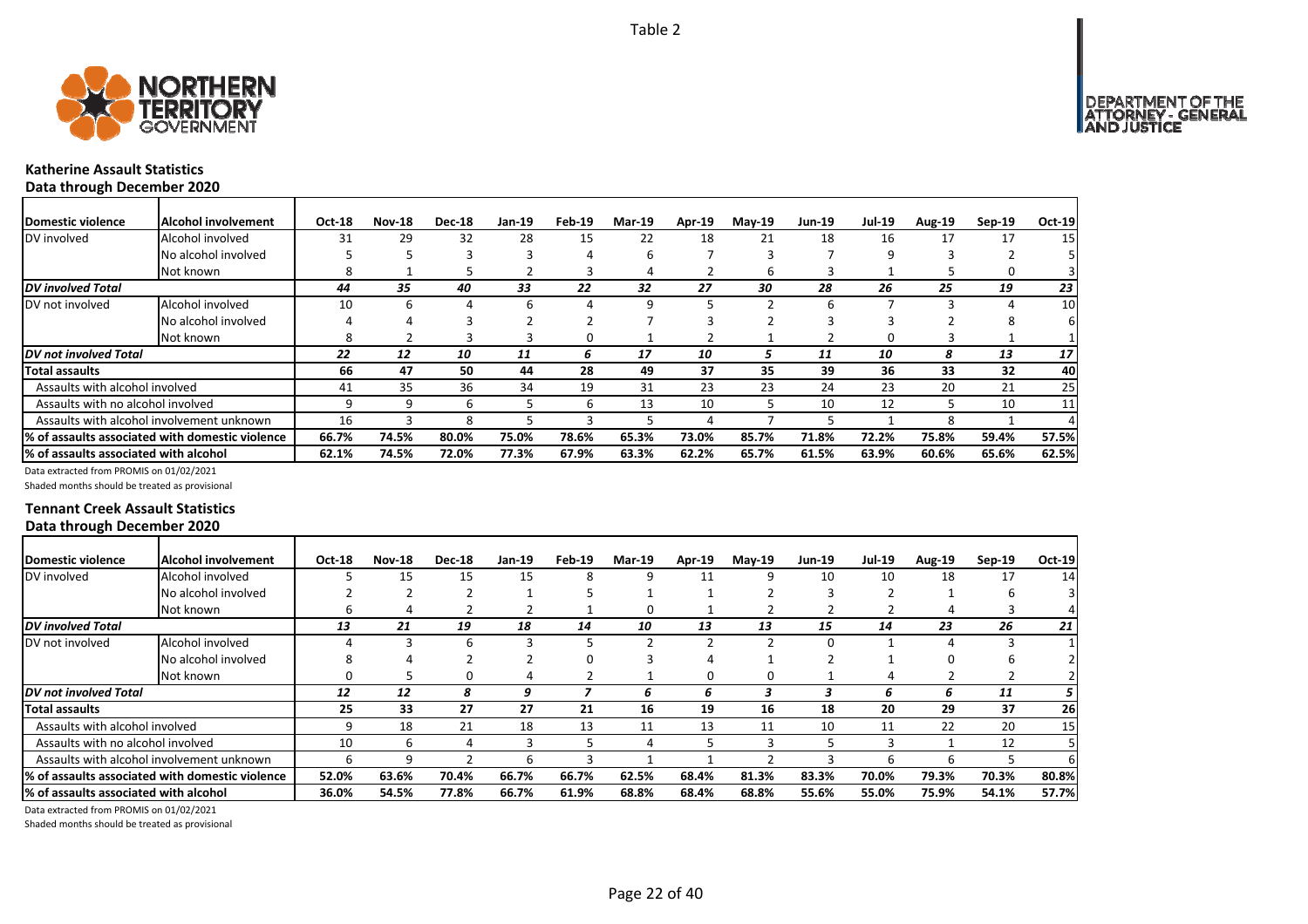

### **Katherine Assault Statistics Data through December 2020**

| <b>Domestic violence</b>                  | Alcohol involvement                             | <b>Nov-19</b> | <b>Dec-19</b> | Jan-20 | Feb-20 | <b>Mar-20</b> | Apr-20 | <b>May-20</b> | <b>Jun-20</b> | <b>Jul-20</b> | Aug-20 | Sep-20 | <b>Oct-20</b> | <b>Nov-20</b> | <b>Dec-20</b> |
|-------------------------------------------|-------------------------------------------------|---------------|---------------|--------|--------|---------------|--------|---------------|---------------|---------------|--------|--------|---------------|---------------|---------------|
| DV involved                               | Alcohol involved                                | 28            | 30            | 18     | 24     | 17            |        | 30            | 37            | 33            | 27     | 33     | 32            | 32            | 26            |
|                                           | No alcohol involved                             | h             | n             |        |        |               |        |               |               |               | h      |        | 9             |               |               |
|                                           | Not known                                       |               |               |        |        |               |        |               | h             |               |        |        |               |               |               |
| DV involved Total                         |                                                 | 37            | 41            | 27     | 36     | 28            | 24     | 38            | 47            | 39            | 38     | 47     | 44            | 42            | 38            |
| DV not involved                           | Alcohol involved                                |               |               |        |        |               | q      |               | h             | q             | 10     | 12     |               | 10            |               |
|                                           | No alcohol involved                             |               |               |        |        |               |        |               |               |               |        |        |               |               |               |
|                                           | Not known                                       |               |               |        |        |               |        | 0             |               |               |        | b      | 12            |               |               |
| DV not involved Total                     |                                                 | 19            | 12            | q      | 22     | 13            | 14     |               | 16            | 15            | 17     | 19     | 15            | 20            | 10            |
| <b>Total assaults</b>                     |                                                 | 56            | 53            | 36     | 58     | 41            | 38     | 45            | 63            | 54            | 55     | 66     | 59            | 62            | 48            |
| Assaults with alcohol involved            |                                                 | 34            | 37            | 22     | 32     | 24            | 26     | 35            | 43            | 42            | 37     | 45     | 35            | 42            | 33            |
| Assaults with no alcohol involved         |                                                 | 11            | 10            | b      | 15     | 13            | 10     | b             |               |               | q      | 9      | q             |               |               |
| Assaults with alcohol involvement unknown |                                                 | 11            |               | 8      | 11     |               |        |               | 13            |               | q      | 12     | 15            | 11            |               |
|                                           | % of assaults associated with domestic violence | 66.1%         | 77.4%         | 75.0%  | 62.1%  | 68.3%         | 63.2%  | 84.4%         | 74.6%         | 72.2%         | 69.1%  | 71.2%  | 74.6%         | 67.7%         | 79.2%         |
| % of assaults associated with alcohol     |                                                 | 60.7%         | 69.8%         | 61.1%  | 55.2%  | 58.5%         | 68.4%  | 77.8%         | 68.3%         | 77.8%         | 67.3%  | 68.2%  | 59.3%         | 67.7%         | 68.8%         |

Data extracted from PROMIS on 01/02/2021

Shaded months should be treated as provisional

### **Tennant Creek Assault Statistics Data through December 2020**

| Domestic violence                     | Alcohol involvement                             | <b>Nov-19</b> | <b>Dec-19</b> | <b>Jan-20</b> | Feb-20 | <b>Mar-20</b> | Apr-20 | <b>May-20</b> | <b>Jun-20</b> | <b>Jul-20</b> | Aug-20 | Sep-20          | <b>Oct-20</b> | <b>Nov-20</b> | <b>Dec-20</b> |
|---------------------------------------|-------------------------------------------------|---------------|---------------|---------------|--------|---------------|--------|---------------|---------------|---------------|--------|-----------------|---------------|---------------|---------------|
| DV involved                           | Alcohol involved                                | 14            | 14            |               | 18     | 22            | 15     | 19            | 12            | 22            | 23     | 26              | 25            | 29            | 16            |
|                                       | No alcohol involved                             |               |               |               |        |               |        |               |               |               |        |                 |               |               |               |
|                                       | Not known                                       |               |               |               |        |               |        |               | $^{(1)}$      | $^{(1)}$      |        |                 |               |               |               |
| <b>DV</b> involved Total              |                                                 | 21            | 14            | 13            | 24     | 26            | 15     | 21            | 13            | 22            | 31     | 28              | 33            | 34            | 22            |
| DV not involved                       | Alcohol involved                                |               |               |               |        |               |        |               |               |               |        |                 |               |               |               |
|                                       | No alcohol involved                             |               |               |               |        |               |        |               |               |               |        |                 |               |               |               |
|                                       | Not known                                       |               |               |               |        |               |        |               |               |               |        |                 |               |               |               |
| DV not involved Total                 |                                                 | ь             | 8             |               |        |               | h      | 13            |               |               |        | 8               |               |               | 10            |
| Total assaults                        |                                                 | 27            | 22            | 17            | 29     | 28            | 21     | 34            | 18            | 28            | 40     | 36 <sup>°</sup> | 39            | 40            | 32            |
| Assaults with alcohol involved        |                                                 | 18            | 20            | 10            | 21     | 24            | 18     | 27            | 15            | 24            | 28     | 31              | 29            | 34            | 21            |
| Assaults with no alcohol involved     |                                                 |               |               |               |        |               |        |               |               |               | 11     |                 |               |               |               |
|                                       | Assaults with alcohol involvement unknown       |               |               |               |        |               |        |               |               |               |        |                 |               |               |               |
|                                       | % of assaults associated with domestic violence | 77.8%         | 63.6%         | 76.5%         | 82.8%  | 92.9%         | 71.4%  | 61.8%         | 72.2%         | 78.6%         | 77.5%  | 77.8%           | 84.6%         | 85.0%         | 68.8%         |
| % of assaults associated with alcohol |                                                 | 66.7%         | 90.9%         | 58.8%         | 72.4%  | 85.7%         | 85.7%  | 79.4%         | 83.3%         | 85.7%         | 70.0%  | 86.1%           | 74.4%         | 85.0%         | 65.6%         |

Data extracted from PROMIS on 01/02/2021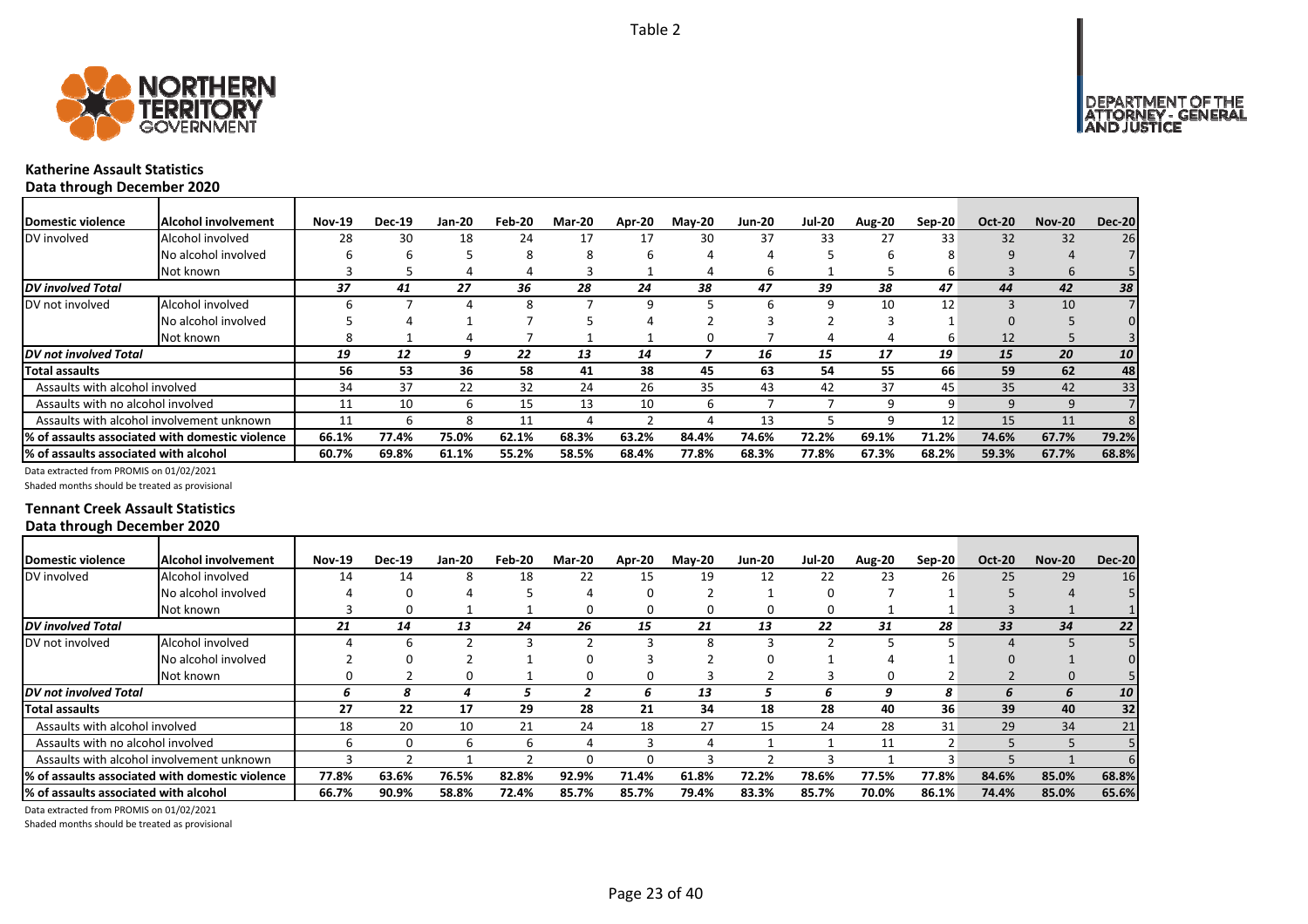

# **Nhulunbuy Assault Statistics**

**Data through December 2020**

| Domestic violence                     | Alcohol involvement                              | Oct-18   | <b>Nov-18</b> | <b>Dec-18</b> | Jan-19 | Feb-19 | <b>Mar-19</b> | Apr-19 | $May-19$ | <b>Jun-19</b> | <b>Jul-19</b> | <b>Aug-19</b> | $Sep-19$ | Oct-19 |
|---------------------------------------|--------------------------------------------------|----------|---------------|---------------|--------|--------|---------------|--------|----------|---------------|---------------|---------------|----------|--------|
| DV involved                           | Alcohol involved                                 |          | b             |               |        |        |               |        |          |               |               |               |          |        |
|                                       | No alcohol involved                              |          | 0             |               |        |        |               |        |          |               |               |               |          |        |
|                                       | Not known                                        |          |               |               |        |        |               |        |          |               |               |               |          |        |
| <b>DV</b> involved Total              |                                                  |          |               |               |        | ,      |               |        |          |               |               |               |          |        |
| DV not involved                       | Alcohol involved                                 | h        | ŋ             |               |        |        |               |        |          |               |               |               |          |        |
|                                       | No alcohol involved                              |          |               |               |        |        |               |        |          |               |               |               |          |        |
|                                       | Not known                                        |          | n             |               |        |        |               |        |          |               | n             |               | $\Omega$ |        |
| <b>DV</b> not involved Total          |                                                  | ь        |               | 0             |        | 0      |               |        |          |               | 4             |               |          |        |
| <b>Total assaults</b>                 |                                                  | 10       |               |               | -5     |        |               |        |          |               |               |               |          |        |
| Assaults with alcohol involved        |                                                  | 9        | h             |               |        |        |               |        |          |               |               |               |          |        |
| Assaults with no alcohol involved     |                                                  |          | 0             |               |        |        |               |        |          |               |               |               |          |        |
|                                       | Assaults with alcohol involvement unknown        | $\Omega$ |               |               |        |        |               |        |          |               |               |               | -0       |        |
|                                       | 1% of assaults associated with domestic violence | 40.0%    | 100.0%        | 100.0%        | 33.3%  | 100.0% | 37.5%         | 50.0%  | 40.0%    | 25.0%         | 20.0%         | 25.0%         | 60.0%    | 37.5%  |
| % of assaults associated with alcohol |                                                  | 90.0%    | 85.7%         | 100.0%        | 66.7%  | 40.0%  | 50.0%         | 75.0%  | 100.0%   | 50.0%         | 80.0%         | 75.0%         | 60.0%    | 87.5%  |

Data extracted from PROMIS on 01/02/2021

Shaded months should be treated as provisional

### **NT Balance Assault Statistics Data through December 2020**

| Domestic violence                     | Alcohol involvement                              | Oct-18 | <b>Nov-18</b> | <b>Dec-18</b> | Jan-19 | Feb-19 | <b>Mar-19</b> | Apr-19 | $Mav-19$ | Jun-19 | <b>Jul-19</b> | <b>Aug-19</b> | $Sep-19$ | Oct-19 |
|---------------------------------------|--------------------------------------------------|--------|---------------|---------------|--------|--------|---------------|--------|----------|--------|---------------|---------------|----------|--------|
| DV involved                           | Alcohol involved                                 | 58     | 45            | 70            | 39     | 32     | 35            | 39     | 43       | 34     | 34            | 36            | 37       | 49     |
|                                       | No alcohol involved                              | 62     | 66            | 73            | 53     | 65     | 63            | 54     | 54       | 46     | 55            | 51            | 63       | 45     |
|                                       | Not known                                        | 23     | 28            | 24            | 20     | 10     | 13            | 16     | 15       | 12     | 15            | 20            | 19       | 22     |
| DV involved Total                     |                                                  | 143    | 139           | 167           | 112    | 107    | 111           | 109    | 112      | 92     | 104           | 107           | 119      | 116    |
| DV not involved                       | Alcohol involved                                 | 18     |               | 16            | 14     | 8      | 13            | 11     | b        |        |               | 12            | 11       | 12     |
|                                       | No alcohol involved                              | 16     | 21            | 17            | 15     | 19     | 36            | 17     | 21       | 22     | 20            | 24            | 18       | 28     |
|                                       | Not known                                        | 9      | 13            |               | b      | 10     | 10            |        | b        |        | 13            | 8             | 17       |        |
| DV not involved Total                 |                                                  | 43     | 39            | 38            | 35     | 37     | 59            | 35     | 33       | 36     | 41            | 44            | 46       | 43     |
| Total assaults                        |                                                  | 186    | 178           | 205           | 147    | 144    | 170           | 144    | 145      | 128    | 145           | 151           | 165      | 159    |
| Assaults with alcohol involved        |                                                  | 76     | 50            | 86            | 53     | 40     | 48            | 50     | 49       | 41     | 42            | 48            | 48       | 61     |
| Assaults with no alcohol involved     |                                                  | 78     | 87            | 90            | 68     | 84     | 99            | 71     | 75       | 68     | 75            | 75            | 81       | 73     |
|                                       | Assaults with alcohol involvement unknown        | 32     | 41            | 29            | 26     | 20     | 23            | 23     | 21       | 19     | 28            | 28            | 36       | 25     |
|                                       | l% of assaults associated with domestic violence | 76.9%  | 78.1%         | 81.5%         | 76.2%  | 74.3%  | 65.3%         | 75.7%  | 77.2%    | 71.9%  | 71.7%         | 70.9%         | 72.1%    | 73.0%  |
| % of assaults associated with alcohol |                                                  | 40.9%  | 28.1%         | 42.0%         | 36.1%  | 27.8%  | 28.2%         | 34.7%  | 33.8%    | 32.0%  | 29.0%         | 31.8%         | 29.1%    | 38.4%  |

Data extracted from PROMIS on 01/02/2021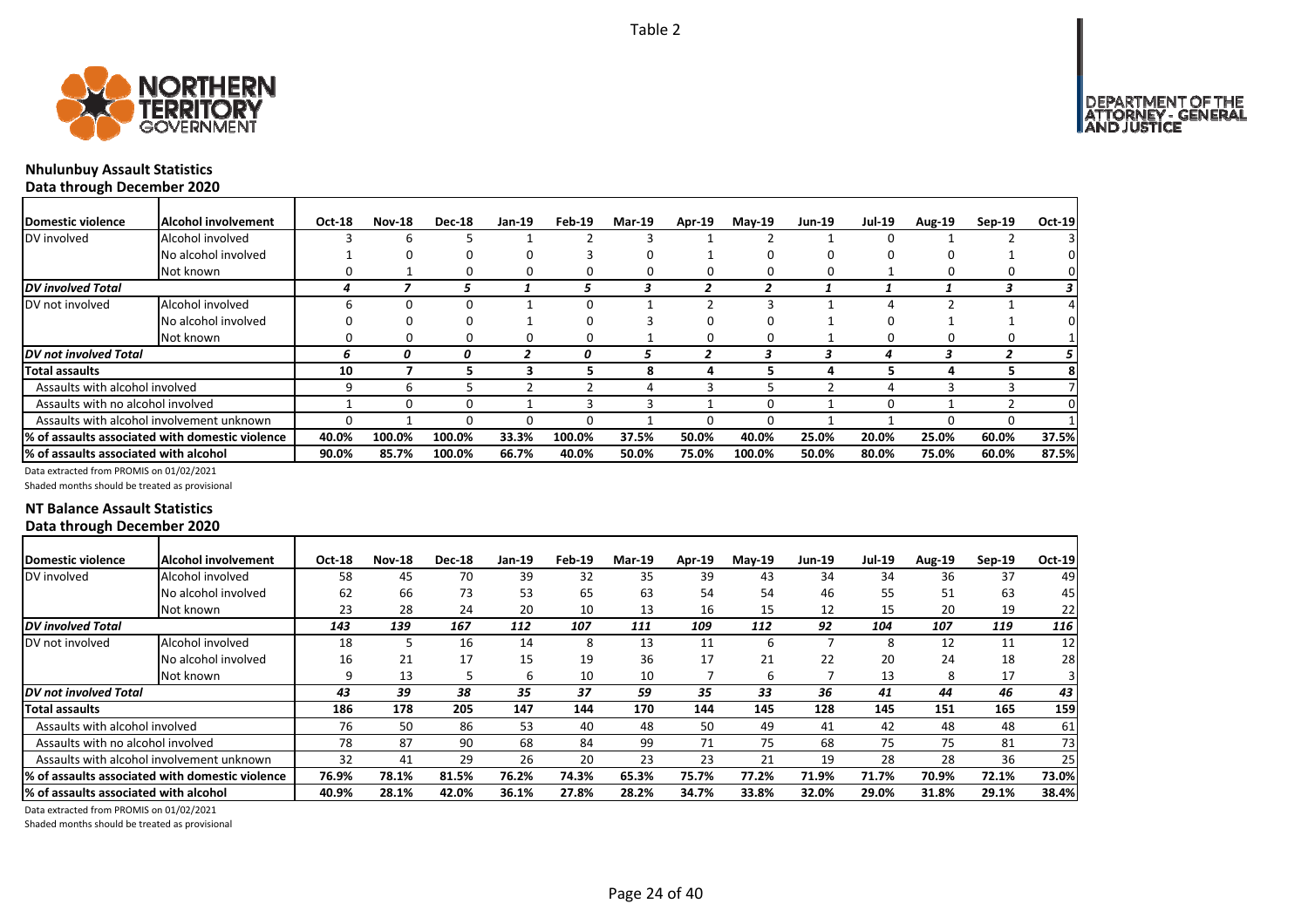![](_page_24_Picture_1.jpeg)

# **Nhulunbuy Assault Statistics**

**Data through December 2020**

| <b>IDomestic violence</b>             | Alcohol involvement                             | <b>Nov-19</b> | <b>Dec-19</b> | Jan-20  | Feb-20 | <b>Mar-20</b> | Apr-20 | <b>May-20</b> | <b>Jun-20</b> | <b>Jul-20</b> | Aug-20   | Sep-20 | <b>Oct-20</b> | <b>Nov-20</b> | <b>Dec-20</b>    |
|---------------------------------------|-------------------------------------------------|---------------|---------------|---------|--------|---------------|--------|---------------|---------------|---------------|----------|--------|---------------|---------------|------------------|
| DV involved                           | Alcohol involved                                |               |               |         |        |               |        |               |               |               |          |        |               |               |                  |
|                                       | No alcohol involved                             |               |               |         |        |               |        |               |               |               |          |        |               |               |                  |
|                                       | Not known                                       |               |               |         |        |               |        |               | 0             |               |          |        | 0             |               |                  |
| DV involved Total                     |                                                 | b.            |               |         |        |               |        | 0             |               |               |          |        | O             |               | $\boldsymbol{o}$ |
| DV not involved                       | Alcohol involved                                |               |               |         |        |               |        |               |               |               |          |        |               |               |                  |
|                                       | No alcohol involved                             |               |               |         |        |               |        |               |               |               |          |        |               |               |                  |
|                                       | Not known                                       |               | $^{(1)}$      |         | 0      |               |        |               | 0             | n             | $\Omega$ |        | $\Omega$      |               |                  |
| <b>DV</b> not involved Total          |                                                 |               |               |         |        |               |        |               |               |               |          |        |               |               | 5 I              |
| Total assaults                        |                                                 |               |               |         |        | 11            |        |               | n             | h             | я        |        |               | 11            |                  |
| Assaults with alcohol involved        |                                                 |               |               |         |        | 10            |        |               | b             |               |          |        |               |               |                  |
| Assaults with no alcohol involved     |                                                 |               |               |         |        | O             |        |               | 0             |               |          |        | $\Omega$      |               |                  |
|                                       | Assaults with alcohol involvement unknown       |               |               |         |        |               |        |               |               |               |          |        | $\Omega$      |               |                  |
|                                       | % of assaults associated with domestic violence | 85.7%         | 100.0%        | $0.0\%$ | 100.0% | 27.3%         | 50.0%  | 0.0%          | 33.3%         | 16.7%         | 50.0%    | 40.0%  | 0.0%          | 36.4%         | 0.0%             |
| % of assaults associated with alcohol |                                                 | 100.0%        | 100.0%        | 50.0%   | 66.7%  | 90.9%         | 50.0%  | 0.0%          | 100.0%        | 83.3%         | 62.5%    | 80.0%  | 100.0%        | 63.6%         | 20.0%            |

Data extracted from PROMIS on 01/02/2021

Shaded months should be treated as provisional

### **NT Balance Assault Statistics Data through December 2020**

| Domestic violence                      | <b>Alcohol involvement</b>                       | <b>Nov-19</b> | <b>Dec-19</b> | Jan-20 | Feb-20 | <b>Mar-20</b> | Apr-20 | <b>Mav-20</b> | <b>Jun-20</b> | <b>Jul-20</b> | Aug-20 | $Sep-20$        | <b>Oct-20</b> | <b>Nov-20</b> | <b>Dec-20</b>   |
|----------------------------------------|--------------------------------------------------|---------------|---------------|--------|--------|---------------|--------|---------------|---------------|---------------|--------|-----------------|---------------|---------------|-----------------|
| DV involved                            | Alcohol involved                                 | 40            | 61            | 31     | 37     | 39            | 16     | 23            | 58            | 80            | 99     | 79              | 67            | 60            | 67              |
|                                        | No alcohol involved                              | 75            | 63            | 83     | 76     | 79            | 60     | 48            | 52            | 50            | 53     | 65              | 81            | 114           | 71 <sub>1</sub> |
|                                        | Not known                                        | 24            | 14            | 23     | 20     | 22            | 15     | q             |               | ٩             | 17     | 31              | 25            | 17            | 34              |
| <b>DV</b> involved Total               |                                                  | 139           | 138           | 137    | 133    | 140           | 91     | 80            | 111           | 139           | 169    | 175             | 173           | 191           | 172             |
| DV not involved                        | Alcohol involved                                 | 15            | 16            | 11     | a      |               |        | 12            | ь             | 14            | 15     | 13              | 13            | 10            | 14              |
|                                        | No alcohol involved                              | 21            | 31            | 18     | 31     | 34            | 26     | 19            | 20            | ٩             | 26     | 14              | 20            | 23            | 22              |
|                                        | Not known                                        |               |               | 12     | 15     | 11            |        | 8             |               | 12            | 10     | 13 <sub>1</sub> | 14            | 16            | 15 <sub>1</sub> |
| <b>DV</b> not involved Total           |                                                  | 47            | 56            | 41     | 55     | 54            | 39     | 39            | 30            | 35            | 51     | 40              | 47            | 49            | 51              |
| Total assaults                         |                                                  | 186           | 194           | 178    | 188    | 194           | 130    | 119           | 141           | 174           | 220    | 215             | 220           | 240           | 223             |
| Assaults with alcohol involved         |                                                  | 55            | 77            | 42     | 46     | 48            | 20     | 35            | 64            | 94            | 114    | 92              | 80            | 70            | 81              |
| Assaults with no alcohol involved      |                                                  | 96            | 94            | 101    | 107    | 113           | 86     | 67            | 72            | 59            | 79     | 79              | 101           | 137           | 93              |
|                                        | Assaults with alcohol involvement unknown        | 35            | 23            | 35     | 35     | 33            | 24     | 17            |               | 21            | 27     | 44              | 39            | 33            | 49              |
|                                        | 1% of assaults associated with domestic violence | 74.7%         | 71.1%         | 77.0%  | 70.7%  | 72.2%         | 70.0%  | 67.2%         | 78.7%         | 79.9%         | 76.8%  | 81.4%           | 78.6%         | 79.6%         | 77.1%           |
| 1% of assaults associated with alcohol |                                                  | 29.6%         | 39.7%         | 23.6%  | 24.5%  | 24.7%         | 15.4%  | 29.4%         | 45.4%         | 54.0%         | 51.8%  | 42.8%           | 36.4%         | 29.2%         | 36.3%           |

Data extracted from PROMIS on 01/02/2021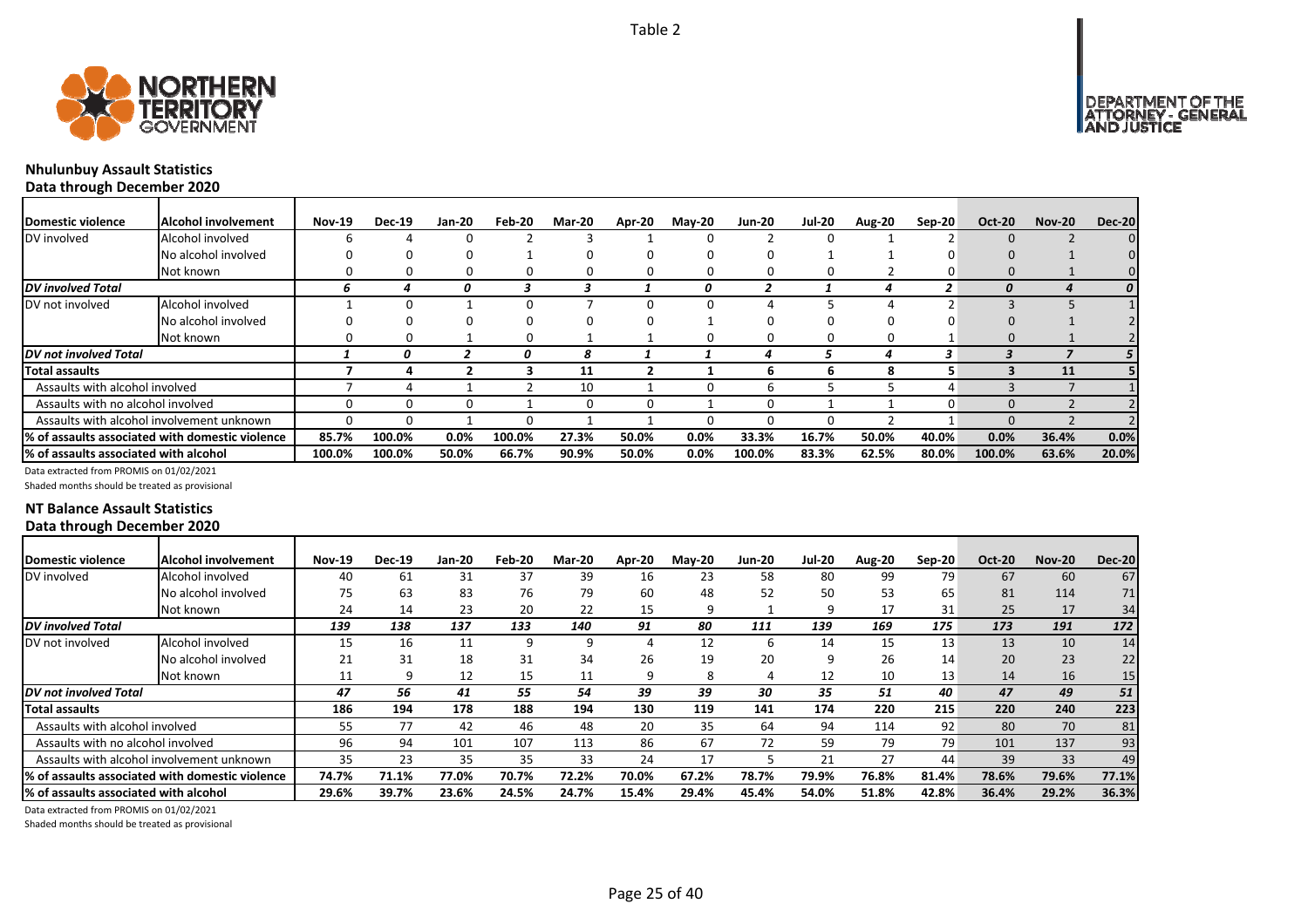![](_page_25_Picture_1.jpeg)

# **Northern Territory Yearly Crime Statistics**

# Data for the 12 months ending in December, 2015 to 2020<br>
Data for the 12 months ending in December, 2015 to 2020

| Number of offences                                        | 2015           | 2016           | 2017           | 2018        | 2019                    | 2020   | 2015    | 2016    | 2017    | 2018    | 2019    | 2020    |
|-----------------------------------------------------------|----------------|----------------|----------------|-------------|-------------------------|--------|---------|---------|---------|---------|---------|---------|
| 0111 Murder                                               | 9              | 3              | 5              | 4           | 5                       |        | 3.7     | 1.2     | 2.0     | 1.6     | 2.0     | 1.6     |
| 0121 Attempted murder                                     |                | $\overline{2}$ |                |             |                         |        | 1.6     | 0.8     | 0.4     | 0.8     | 0.4     | 1.2     |
| 0131 Manslaughter                                         |                | -1             | $\overline{2}$ | 3           | 1                       | 2      | 2.5     | 0.4     | 0.8     | 1.2     | 0.4     | 0.8     |
| 0132 Driving causing death                                | 6              |                | $\overline{2}$ |             | $\Omega$                |        | 2.5     | 0.4     | 0.8     | 2.8     | 0.0     | 0.8     |
| 01 Homicide and related offences                          | 25             | $\overline{ }$ | 10             | 16          | $\overline{\mathbf{z}}$ | 11     | 10.2    | 2.8     | 4.0     | 6.5     | 2.8     | 4.5     |
| 021 Assault                                               | 6,923          | 6,700          | 7,490          | 7,169       | 6,499                   | 7,903  | 2,829.3 | 2,727.1 | 3,026.1 | 2,901.7 | 2,640.3 | 3,212.9 |
| 029 Acts intended to cause injury - other                 | 20             | 24             | 30             | 29          | 14                      | 35     | 8.2     | 9.8     | 12.1    | 11.7    | 5.7     | 14.2    |
| 02 Acts intended to cause injury                          | 6,943          | 6,724          | 7,520          | 7,198       | 6,513                   | 7,938  | 2,837.4 | 2,736.9 | 3,038.2 | 2,913.5 | 2,646.0 | 3,227.1 |
| 031 Sexual assault                                        | 389            | 396            | 420            | 376         | 365                     | 363    | 159.0   | 161.2   | 169.7   | 152.2   | 148.3   | 147.6   |
| 032 Non-assaultive sexual offences                        | 58             | 49             | 57             | 53          | 70                      | 81     | 23.7    | 19.9    | 23.0    | 21.5    | 28.4    | 32.9    |
| 03 Sexual assault and related offences                    | 447            | 445            | 477            | 429         | 435                     | 444    | 182.7   | 181.1   | 192.7   | 173.6   | 176.7   | 180.5   |
| 049 Other dangerous or negligent acts endangering persons | 115            | 158            | 166            | 174         | 128                     | 110    | 47.0    | 64.3    | 67.1    | 70.4    | 52.0    | 44.7    |
| 0511 Abduction and kidnapping                             | $\mathbf 0$    | $\Omega$       | $\mathbf{1}$   | 0           | $\mathbf 0$             |        | 0.0     | 0.0     | 0.4     | 0.0     | 0.0     | 0.4     |
| 0521 Deprivation of liberty/false imprisonment            | 37             | 36             | 30             | 29          | 34                      | 46     | 15.1    | 14.7    | 12.1    | 11.7    | 13.8    | 18.7    |
| 0531 Harassment and private nuisance                      | 155            | 104            | 81             | 60          | 57                      | 79     | 63.3    | 42.3    | 32.7    | 24.3    | 23.2    | 32.1    |
| 0532 Threatening behaviour                                | 217            | 225            | 203            | 247         | 206                     | 249    | 88.7    | 91.6    | 82.0    | 100.0   | 83.7    | 101.2   |
| 05 Abduction, harassment and other offences               | 409            | 365            | 315            | 336         | 297                     | 375    | 167.1   | 148.6   | 127.3   | 136.0   | 120.7   | 152.5   |
| 061 Robbery                                               | 113            | 97             | 102            | 124         | 156                     | 164    | 46.2    | 39.5    | 41.2    | 50.2    | 63.4    | 66.7    |
| 0621 Blackmail and extortion                              | $\overline{2}$ | $\mathbf 1$    | $\mathbf{1}$   | $\mathbf 0$ | 3                       |        | 0.8     | 0.4     | 0.4     | 0.0     | 1.2     | 1.2     |
| 06 Robbery, extortion and related offences                | 115            | 98             | 103            | 124         | 159                     | 167    | 47.0    | 39.9    | 41.6    | 50.2    | 64.6    | 67.9    |
| Total offences against the person                         | 8,054          | 7,797          | 8,591          | 8,277       | 7,539                   | 9,045  | 3,291.5 | 3,173.7 | 3,470.9 | 3,350.2 | 3,062.9 | 3,677.1 |
| House break-ins, actual                                   | 1,640          | 1,588          | 1,811          | 2,156       | 2,227                   | 1,787  | 670.2   | 646.4   | 731.7   | 872.7   | 904.8   | 726.5   |
| House break-ins, attempted                                | 100            | 213            | 272            | 253         | 225                     | 312    | 40.9    | 86.7    | 109.9   | 102.4   | 91.4    | 126.8   |
| 0711 House break-ins                                      | 1,740          | 1,801          | 2,083          | 2,409       | 2,452                   | 2,099  | 711.1   | 733.1   | 841.6   | 975.1   | 996.2   | 853.3   |
| Commercial break-ins, actual                              | 1,480          | 1,826          | 1,972          | 2,363       | 2,062                   | 1,473  | 604.8   | 743.2   | 796.7   | 956.5   | 837.7   | 598.8   |
| Commercial break-ins, attempted                           | 137            | 191            | 248            | 272         | 199                     | 203    | 56.0    | 77.7    | 100.2   | 110.1   | 80.8    | 82.5    |
| 0711 Commercial break-ins                                 | 1,617          | 2,017          | 2,220          | 2,635       | 2,261                   | 1,676  | 660.8   | 821.0   | 896.9   | 1,066.6 | 918.6   | 681.4   |
| 0812 Illegal use of a motor vehicle                       | 1,018          | 978            | 861            | 926         | 831                     | 609    | 416.0   | 398.1   | 347.9   | 374.8   | 337.6   | 247.6   |
| 0813 Theft of motor vehicle parts or contents             | 1,202          | 1,141          | 901            | 929         | 929                     | 721    | 491.2   | 464.4   | 364.0   | 376.0   | 377.4   | 293.1   |
| 081 Motor vehicle theft and related offences              | 2,220          | 2,119          | 1,762          | 1,855       | 1,760                   | 1,330  | 907.3   | 862.5   | 711.9   | 750.8   | 715.0   | 540.7   |
| 08* Theft and related offences (other than MV)            | 7,243          | 7,553          | 7,547          | 7,920       | 7,599                   | 6,087  | 2,960.0 | 3.074.3 | 3,049.1 | 3,205.7 | 3,087.2 | 2,474.6 |
| 12 Property damage offences                               | 6,466          | 7,113          | 7,694          | 7,459       | 7,228                   | 7,526  | 2,642.5 | 2,895.3 | 3,108.5 | 3,019.1 | 2,936.5 | 3,059.6 |
| <b>Total property offences</b>                            | 19,286         | 20,603         | 21,306         | 22,278      | 21,300                  | 18,718 | 7,881.7 | 8,386.2 | 8,607.9 | 9,017.3 | 8,653.5 | 7,609.6 |

![](_page_25_Picture_5.jpeg)

NT OF THE<br>' - GENERAL

JSTICE

DEPAR

| 2015    | 2016    | 2017    | 2018    | 2019    | 2020    |
|---------|---------|---------|---------|---------|---------|
| 3.7     | 1.2     | 2.0     | 1.6     | 2.0     | 1.6     |
| 1.6     | 0.8     | 0.4     | 0.8     | 0.4     | 1.2     |
| 2.5     | 0.4     | 0.8     | 1.2     | 0.4     | 0.8     |
| 2.5     | 0.4     | 0.8     | 2.8     | 0.0     | 0.8     |
| 10.2    | 2.8     | 4.0     | 6.5     | 2.8     | 4.5     |
| 2,829.3 | 2,727.1 | 3,026.1 | 2,901.7 | 2,640.3 | 3,212.9 |
| 8.2     | 9.8     | 12.1    | 11.7    | 5.7     | 14.2    |
| 2,837.4 | 2,736.9 | 3,038.2 | 2,913.5 | 2,646.0 | 3,227.1 |
| 159.0   | 161.2   | 169.7   | 152.2   | 148.3   | 147.6   |
| 23.7    | 19.9    | 23.0    | 21.5    | 28.4    | 32.9    |
| 182.7   | 181.1   | 192.7   | 173.6   | 176.7   | 180.5   |
| 47.0    | 64.3    | 67.1    | 70.4    | 52.0    | 44.7    |
| 0.0     | 0.0     | 0.4     | 0.0     | 0.0     | 0.4     |
| 15.1    | 14.7    | 12.1    | 11.7    | 13.8    | 18.7    |
| 63.3    | 42.3    | 32.7    | 24.3    | 23.2    | 32.1    |
| 88.7    | 91.6    | 82.0    | 100.0   | 83.7    | 101.2   |
| 167.1   | 148.6   | 127.3   | 136.0   | 120.7   | 152.5   |
| 46.2    | 39.5    | 41.2    | 50.2    | 63.4    | 66.7    |
| 0.8     | 0.4     | 0.4     | 0.0     | 1.2     | 1.2     |
| 47.0    | 39.9    | 41.6    | 50.2    | 64.6    | 67.9    |
| 3,291.5 | 3,173.7 | 3,470.9 | 3,350.2 | 3,062.9 | 3,677.1 |
| 670.2   | 646.4   | 731.7   | 872.7   | 904.8   | 726.5   |
| 40.9    | 86.7    | 109.9   | 102.4   | 91.4    | 126.8   |
| 711.1   | 733.1   | 841.6   | 975.1   | 996.2   | 853.3   |
| 604.8   | 743.2   | 796.7   | 956.5   | 837.7   | 598.8   |
| 56.0    | 77.7    | 100.2   | 110.1   | 80.8    | 82.5    |
| 660.8   | 821.0   | 896.9   | 1,066.6 | 918.6   | 681.4   |
| 416.0   | 398.1   | 347.9   | 374.8   | 337.6   | 247.6   |
| 491.2   | 464.4   | 364.0   | 376.0   | 377.4   | 293.1   |
| 907.3   | 862.5   | 711.9   | 750.8   | 715.0   | 540.7   |
| 2,960.0 | 3,074.3 | 3,049.1 | 3,205.7 | 3,087.2 | 2,474.6 |
| 2,642.5 | 2,895.3 | 3,108.5 | 3,019.1 | 2,936.5 | 3,059.6 |
| 7,881.7 | 8,386.2 | 8,607.9 | 9,017.3 | 8,653.5 | 7,609.6 |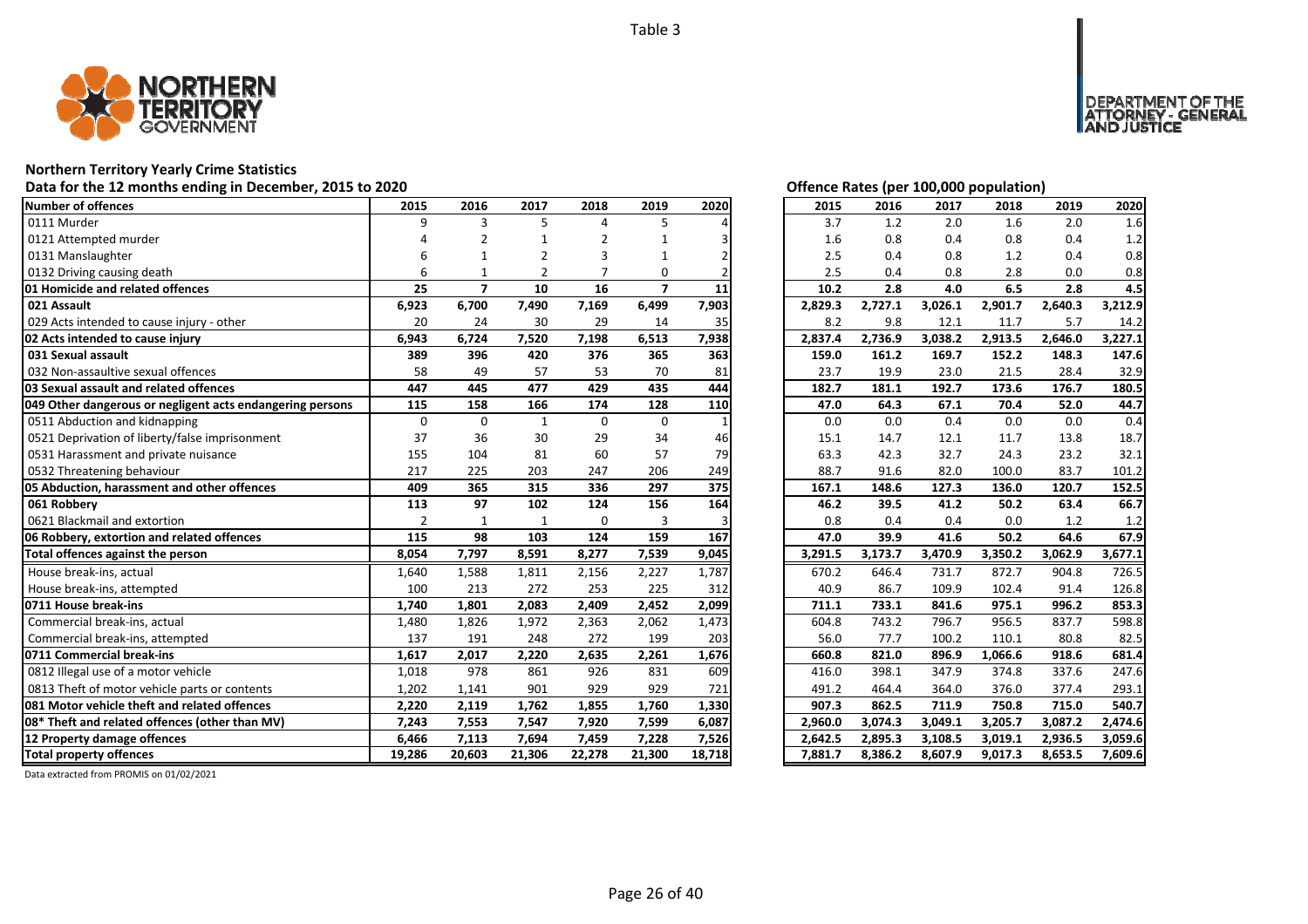![](_page_26_Picture_1.jpeg)

# **Darwin Yearly Crime Statistics**

# Data for the 12 months ending in December, 2015 to 2020<br>
Data for the 12 months ending in December, 2015 to 2020

| <b>Number of offences</b>                                 | 2015           | 2016           | 2017         | 2018           | 2019           | 2020  | 2015    | 2016    | 2017    | 2018    | 2019    | 2020    |
|-----------------------------------------------------------|----------------|----------------|--------------|----------------|----------------|-------|---------|---------|---------|---------|---------|---------|
| 0111 Murder                                               | 3              | $\mathbf{1}$   | $\Omega$     | 0              | $\overline{2}$ |       | 3.5     | 1.2     | 0.0     | 0.0     | 2.4     | 2.4     |
| 0121 Attempted murder                                     |                | $\Omega$       | $\mathbf 1$  | 1              | 0              |       | 3.5     | 0.0     | 1.2     | 1.2     | 0.0     | 1.2     |
| 0131 Manslaughter                                         |                | $\Omega$       | O            | 0              | 0              |       | 3.5     | 0.0     | 0.0     | 0.0     | 0.0     | 1.2     |
| 0132 Driving causing death                                |                |                | 0            |                | 0              |       | 2.4     | 1.2     | 0.0     | 1.2     | 0.0     | 0.0     |
| 01 Homicide and related offences                          | 11             | $\overline{2}$ | $\mathbf{1}$ | $\mathbf{2}$   | $\overline{2}$ |       | 12.9    | 2.3     | 1.2     | 2.3     | 2.4     | 4.8     |
| 021 Assault                                               | 1,800          | 1,756          | 1,901        | 1,871          | 1,741          | 2,103 | 2,115.8 | 2,047.7 | 2,188.5 | 2,158.5 | 2,046.0 | 2,502.9 |
| 029 Acts intended to cause injury - other                 | $\overline{7}$ | 9              | 13           | $\overline{7}$ | 4              | 13    | 8.2     | 10.5    | 15.0    | 8.1     | 4.7     | 15.5    |
| 02 Acts intended to cause injury                          | 1,807          | 1,765          | 1,914        | 1,878          | 1,745          | 2,116 | 2,124.0 | 2,058.2 | 2,203.4 | 2,166.5 | 2,050.7 | 2,518.4 |
| 031 Sexual assault                                        | 133            | 127            | 139          | 136            | 133            | 114   | 156.3   | 148.1   | 160.0   | 156.9   | 156.3   | 135.7   |
| 032 Non-assaultive sexual offences                        | 28             | 16             | 25           | 23             | 26             | 29    | 32.9    | 18.7    | 28.8    | 26.5    | 30.6    | 34.5    |
| 03 Sexual assault and related offences                    | 161            | 143            | 164          | 159            | 159            | 143   | 189.2   | 166.8   | 188.8   | 183.4   | 186.9   | 170.2   |
| 049 Other dangerous or negligent acts endangering persons | 39             | 35             | 34           | 44             | 23             | 21    | 45.8    | 40.8    | 39.1    | 50.8    | 27.0    | 25.0    |
| 0511 Abduction and kidnapping                             | $\Omega$       | $\Omega$       | $\Omega$     | $\Omega$       | $\mathbf 0$    |       | 0.0     | 0.0     | 0.0     | 0.0     | 0.0     | 0.0     |
| 0521 Deprivation of liberty/false imprisonment            | 14             | 9              | 8            |                | 9              | 15    | 16.5    | 10.5    | 9.2     | 4.6     | 10.6    | 17.9    |
| 0531 Harassment and private nuisance                      | 91             | 44             | 18           | 23             | 17             | 18    | 107.0   | 51.3    | 20.7    | 26.5    | 20.0    | 21.4    |
| 0532 Threatening behaviour                                | 73             | 63             | 41           | 54             | 41             | 54    | 85.8    | 73.5    | 47.2    | 62.3    | 48.2    | 64.3    |
| 05 Abduction, harassment and other offences               | 178            | 116            | 67           | 81             | 67             | 87    | 209.2   | 135.3   | 77.1    | 93.4    | 78.7    | 103.5   |
| 061 Robbery                                               | 51             | 51             | 54           | 59             | 76             | 86    | 59.9    | 59.5    | 62.2    | 68.1    | 89.3    | 102.4   |
| 0621 Blackmail and extortion                              | $\mathbf{1}$   | $\mathbf{1}$   | $\mathbf{1}$ | $\mathbf 0$    | 0              |       | 1.2     | 1.2     | 1.2     | 0.0     | 0.0     | 2.4     |
| 06 Robbery, extortion and related offences                | 52             | 52             | 55           | 59             | 76             | 88    | 61.1    | 60.6    | 63.3    | 68.1    | 89.3    | 104.7   |
| Total offences against the person                         | 2,248          | 2,113          | 2,235        | 2,223          | 2,072          | 2,459 | 2,642.4 | 2,464.1 | 2,573.0 | 2,564.5 | 2,435.0 | 2,926.6 |
| House break-ins, actual                                   | 616            | 611            | 557          | 608            | 725            | 464   | 724.1   | 712.5   | 641.2   | 701.4   | 852.0   | 552.2   |
| House break-ins, attempted                                | 15             | 75             | 90           | 52             | 59             | 89    | 17.6    | 87.5    | 103.6   | 60.0    | 69.3    | 105.9   |
| 0711 House break-ins                                      | 631            | 686            | 647          | 660            | 784            | 553   | 741.7   | 800.0   | 744.8   | 761.4   | 921.3   | 658.2   |
| Commercial break-ins, actual                              | 341            | 575            | 586          | 532            | 407            | 235   | 400.8   | 670.5   | 674.6   | 613.7   | 478.3   | 279.7   |
| Commercial break-ins, attempted                           | 28             | 60             | 63           | 35             | 16             | 34    | 32.9    | 70.0    | 72.5    | 40.4    | 18.8    | 40.5    |
| 0711 Commercial break-ins                                 | 369            | 635            | 649          | 567            | 423            | 269   | 433.7   | 740.5   | 747.1   | 654.1   | 497.1   | 320.2   |
| 0812 Illegal use of a motor vehicle                       | 416            | 387            | 352          | 285            | 318            | 156   | 489.0   | 451.3   | 405.2   | 328.8   | 373.7   | 185.7   |
| 0813 Theft of motor vehicle parts or contents             | 619            | 488            | 360          | 335            | 459            | 338   | 727.6   | 569.1   | 414.4   | 386.5   | 539.4   | 402.3   |
| 081 Motor vehicle theft and related offences              | 1,035          | 875            | 712          | 620            | 777            | 494   | 1,216.6 | 1,020.4 | 819.7   | 715.3   | 913.1   | 587.9   |
| 08* Theft and related offences (other than MV)            | 3,192          | 3,135          | 2,968        | 3,190          | 3,214          | 2,423 | 3,752.0 | 3,655.8 | 3,416.8 | 3,680.1 | 3,777.0 | 2,883.8 |
| 12 Property damage offences                               | 2,416          | 2,484          | 2,570        | 1,966          | 2,100          | 2,160 | 2,839.9 | 2,896.7 | 2,958.6 | 2,268.1 | 2,467.9 | 2,570.8 |
| <b>Total property offences</b>                            | 7,643          | 7,815          | 7,546        | 7,003          | 7,298          | 5,899 | 8,983.9 | 9,113.4 | 8,687.1 | 8,079.0 | 8,576.4 | 7,020.9 |

NT OF THE<br>' - GENERAL

**DEPART** 

USTICE

| 2015    | 2016    | 2017    | 2018    | 2019    | 2020    |
|---------|---------|---------|---------|---------|---------|
| 3.5     | 1.2     | 0.0     | 0.0     | 2.4     | 2.4     |
| 3.5     | 0.0     | 1.2     | 1.2     | 0.0     | 1.2     |
| 3.5     | 0.0     | 0.0     | 0.0     | 0.0     | 1.2     |
| 2.4     | 1.2     | 0.0     | 1.2     | 0.0     | 0.0     |
| 12.9    | 2.3     | 1.2     | 2.3     | 2.4     | 4.8     |
| 2,115.8 | 2,047.7 | 2,188.5 | 2,158.5 | 2,046.0 | 2,502.9 |
| 8.2     | 10.5    | 15.0    | 8.1     | 4.7     | 15.5    |
| 2,124.0 | 2,058.2 | 2,203.4 | 2,166.5 | 2,050.7 | 2,518.4 |
| 156.3   | 148.1   | 160.0   | 156.9   | 156.3   | 135.7   |
| 32.9    | 18.7    | 28.8    | 26.5    | 30.6    | 34.5    |
| 189.2   | 166.8   | 188.8   | 183.4   | 186.9   | 170.2   |
| 45.8    | 40.8    | 39.1    | 50.8    | 27.0    | 25.0    |
| 0.0     | 0.0     | 0.0     | 0.0     | 0.0     | 0.0     |
| 16.5    | 10.5    | 9.2     | 4.6     | 10.6    | 17.9    |
| 107.0   | 51.3    | 20.7    | 26.5    | 20.0    | 21.4    |
| 85.8    | 73.5    | 47.2    | 62.3    | 48.2    | 64.3    |
| 209.2   | 135.3   | 77.1    | 93.4    | 78.7    | 103.5   |
| 59.9    | 59.5    | 62.2    | 68.1    | 89.3    | 102.4   |
| 1.2     | 1.2     | 1.2     | 0.0     | 0.0     | 2.4     |
| 61.1    | 60.6    | 63.3    | 68.1    | 89.3    | 104.7   |
| 2,642.4 | 2,464.1 | 2,573.0 | 2,564.5 | 2,435.0 | 2,926.6 |
| 724.1   | 712.5   | 641.2   | 701.4   | 852.0   | 552.2   |
| 17.6    | 87.5    | 103.6   | 60.0    | 69.3    | 105.9   |
| 741.7   | 800.0   | 744.8   | 761.4   | 921.3   | 658.2   |
| 400.8   | 670.5   | 674.6   | 613.7   | 478.3   | 279.7   |
| 32.9    | 70.0    | 72.5    | 40.4    | 18.8    | 40.5    |
| 433.7   | 740.5   | 747.1   | 654.1   | 497.1   | 320.2   |
| 489.0   | 451.3   | 405.2   | 328.8   | 373.7   | 185.7   |
| 727.6   | 569.1   | 414.4   | 386.5   | 539.4   | 402.3   |
| 1,216.6 | 1,020.4 | 819.7   | 715.3   | 913.1   | 587.9   |
| 3,752.0 | 3,655.8 | 3,416.8 | 3,680.1 | 3,777.0 | 2,883.8 |
| 2,839.9 | 2,896.7 | 2,958.6 | 2,268.1 | 2,467.9 | 2,570.8 |
| 8,983.9 | 9,113.4 | 8,687.1 | 8,079.0 | 8,576.4 | 7,020.9 |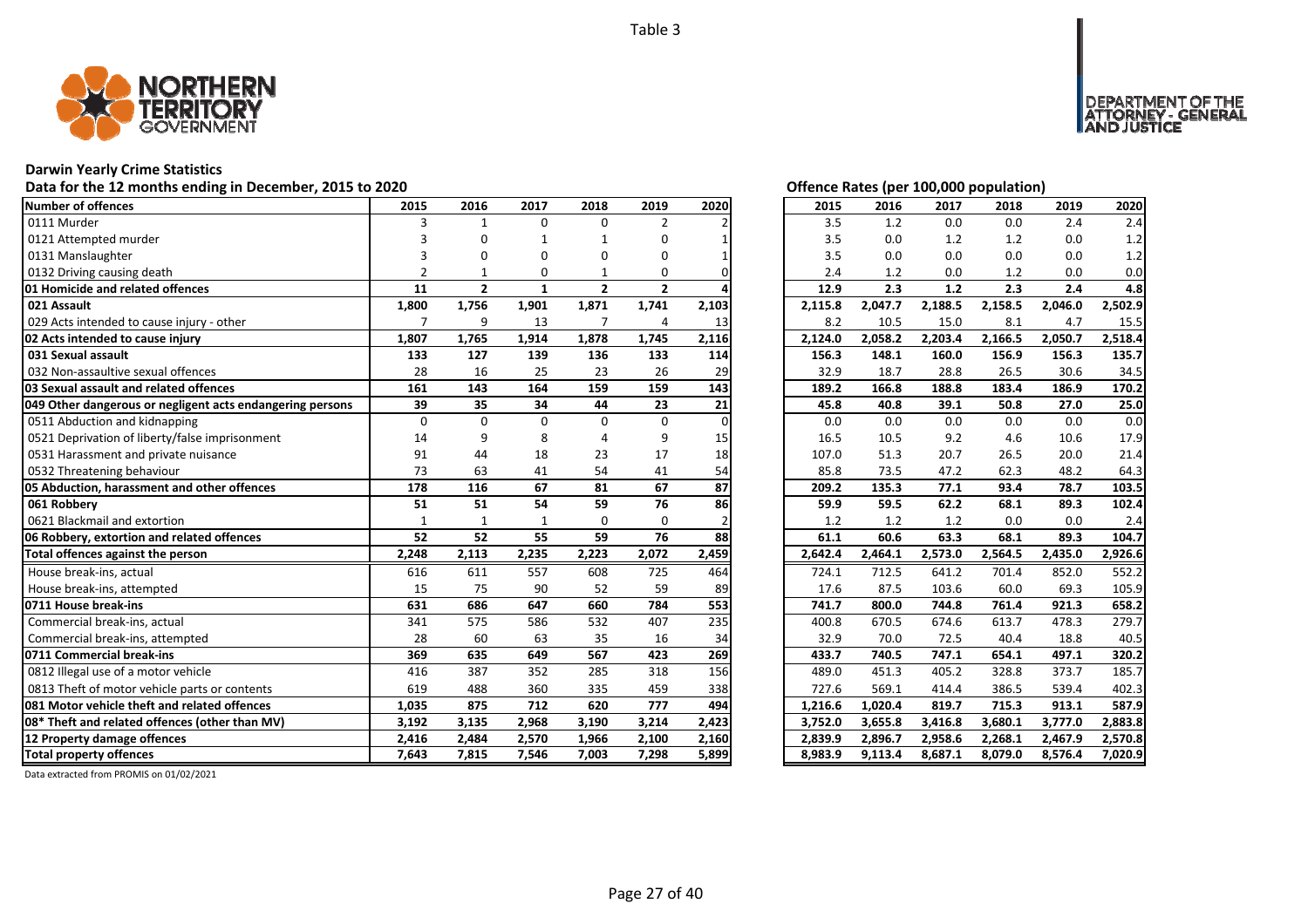![](_page_27_Picture_1.jpeg)

# **Palmerston Yearly Crime Statistics**

# Data for the 12 months ending in December, 2015 to 2020<br>
Data for the 12 months ending in December, 2015 to 2020

| <b>Number of offences</b><br>2015<br>2016<br>2017<br>2018<br>2019<br>2020<br>2015<br>2016<br>2017<br>2018<br>2019<br>$\Omega$<br>0111 Murder<br>$\Omega$<br>$\Omega$<br>0.0<br>0.0<br>0.0<br>2.7<br>2.7<br>$\mathbf{1}$<br>$\mathbf{1}$<br>0121 Attempted murder<br>0.0<br>0.0<br>0.0<br>0.0<br>2.7<br>0<br>O<br>$\Omega$<br>U<br>0.0<br>0.0<br>0.0<br>2.7<br>0131 Manslaughter<br>0.0<br>ŋ<br>O<br>0<br>0.0<br>0132 Driving causing death<br>5.9<br>0.0<br>0.0<br>0.0<br>$\mathfrak z$<br>$\Omega$<br>$\Omega$<br>$\Omega$<br>0<br>$\overline{2}$<br>$\overline{2}$<br>5.9<br>01 Homicide and related offences<br>$\overline{2}$<br>0<br>0<br>0.0<br>0.0<br>5.4<br>5.3<br>567<br>578<br>717<br>021 Assault<br>432<br>506<br>623<br>1,434.9<br>1,723.4<br>1,540.1<br>1,534.8<br>1,264.4<br>029 Acts intended to cause injury - other<br>$\overline{2}$<br>5<br>8<br>$\overline{7}$<br>$\overline{2}$<br>5.9<br>14.2<br>22.1<br>19.0<br>5.3<br>5<br>574<br>580<br>1,449.0<br>1,745.6<br>1,559.1<br>1,540.1<br>02 Acts intended to cause injury<br>434<br>511<br>631<br>722<br>1,270.2<br>55<br>29<br>34<br>31<br>32<br>48<br>84.9<br>96.4<br>85.8<br>86.9<br>031 Sexual assault<br>127.5<br>19.8<br>16.6<br>19.0<br>23.9<br>032 Non-assaultive sexual offences<br>$\overline{7}$<br>6<br>9<br>5<br>17<br>14.6<br>34<br>37<br>57<br>72<br>03 Sexual assault and related offences<br>41<br>39<br>99.5<br>116.3<br>102.4<br>105.9<br>151.4<br>8<br>23.4<br>14<br>21<br>11<br>11<br>13<br>39.7<br>58.1<br>29.9<br>29.2<br>049 Other dangerous or negligent acts endangering persons<br>0511 Abduction and kidnapping<br>$\Omega$<br>$\Omega$<br>$\Omega$<br>$\Omega$<br>$\Omega$<br>0.0<br>0.0<br>0.0<br>0.0<br>0.0<br>5.9<br>8.5<br>13.8<br>8.0<br>0521 Deprivation of liberty/false imprisonment<br>8.1<br>3<br>19.8<br>8.1<br>23.9<br>8<br>23.4<br>22.1<br>0531 Harassment and private nuisance<br>8<br>3<br>9<br>52.7<br>58.1<br>67.9<br>66.4<br>0532 Threatening behaviour<br>18<br>22<br>21<br>25<br>25<br>62.4<br>14<br>32<br>28<br>34<br>31<br>37<br>24<br>82.0<br>94.1<br>05 Abduction, harassment and other offences<br>90.7<br>84.2<br>98.2<br>20<br>8<br>18<br>26<br>56.7<br>061 Robbery<br>14<br>30<br>41.0<br>22.1<br>48.9<br>69.0<br>0.0<br>0.0<br>0.0<br>0.0<br>0621 Blackmail and extortion<br>$\Omega$<br>$\Omega$<br>$\Omega$<br>$\Omega$<br>$\Omega$<br>0.0<br>14<br>20<br>8<br>18<br>26<br>30<br>56.7<br>22.1<br>48.9<br>06 Robbery, extortion and related offences<br>41.0<br>69.0<br>861<br>520<br>618<br>731<br>675<br>713<br>Total offences against the person<br>1,521.9<br>1,752.4<br>2,022.2<br>1,833.4<br>1,893.3<br>House break-ins, actual<br>283<br>240<br>258<br>360<br>356<br>305<br>702.4<br>731.6<br>995.9<br>967.0<br>809.9<br>13<br>56<br>60<br>44<br>16<br>38.0<br>158.8<br>166.0<br>119.5<br>42.5<br>House break-ins, attempted<br>45<br>0711 House break-ins<br>253<br>314<br>420<br>400<br>321<br>328<br>890.4<br>1,161.9<br>1,086.5<br>740.5<br>852.4<br>114<br>Commercial break-ins, actual<br>126<br>153<br>170<br>233<br>131<br>368.8<br>433.9<br>470.3<br>632.9<br>347.8<br>Commercial break-ins, attempted<br>15<br>22<br>25<br>8<br>14.6<br>42.5<br>60.9<br>67.9<br>21.2<br>5<br>13<br>258<br>0711 Commercial break-ins<br>131<br>168<br>192<br>139<br>127<br>383.4<br>476.4<br>531.1<br>700.8<br>369.1<br>0812 Illegal use of a motor vehicle<br>76<br>191<br>182<br>145<br>121<br>117<br>559.0<br>516.1<br>328.7<br>310.7<br>401.1<br>0813 Theft of motor vehicle parts or contents<br>252<br>208<br>206<br>166<br>737.6<br>589.8<br>569.9<br>450.9<br>294.7<br>111<br>112<br>081 Motor vehicle theft and related offences<br>443<br>390<br>351<br>287<br>228<br>1,105.9<br>779.6<br>188<br>1,296.6<br>971.0<br>605.4<br>762<br>08* Theft and related offences (other than MV)<br>983<br>1,126<br>1,104<br>1,136<br>808<br>2,877.0<br>3,193.0<br>3,054.0<br>3,085.6<br>2,145.5<br>12 Property damage offences<br>746<br>852<br>1,086<br>890<br>949<br>2,183.4<br>2,416.0<br>3,004.2<br>3,050.3<br>2,363.3<br>1,123<br>2,850<br>3,153<br>3,204<br>2,354<br>8,722.2<br><b>Total property offences</b><br>2,556<br>2,386<br>7,480.9<br>8,081.7<br>8,702.7<br>6,335.6 |  |  |  |  |  |  |         |
|-----------------------------------------------------------------------------------------------------------------------------------------------------------------------------------------------------------------------------------------------------------------------------------------------------------------------------------------------------------------------------------------------------------------------------------------------------------------------------------------------------------------------------------------------------------------------------------------------------------------------------------------------------------------------------------------------------------------------------------------------------------------------------------------------------------------------------------------------------------------------------------------------------------------------------------------------------------------------------------------------------------------------------------------------------------------------------------------------------------------------------------------------------------------------------------------------------------------------------------------------------------------------------------------------------------------------------------------------------------------------------------------------------------------------------------------------------------------------------------------------------------------------------------------------------------------------------------------------------------------------------------------------------------------------------------------------------------------------------------------------------------------------------------------------------------------------------------------------------------------------------------------------------------------------------------------------------------------------------------------------------------------------------------------------------------------------------------------------------------------------------------------------------------------------------------------------------------------------------------------------------------------------------------------------------------------------------------------------------------------------------------------------------------------------------------------------------------------------------------------------------------------------------------------------------------------------------------------------------------------------------------------------------------------------------------------------------------------------------------------------------------------------------------------------------------------------------------------------------------------------------------------------------------------------------------------------------------------------------------------------------------------------------------------------------------------------------------------------------------------------------------------------------------------------------------------------------------------------------------------------------------------------------------------------------------------------------------------------------------------------------------------------------------------------------------------------------------------------------------------------------------------------------------------------------------------------------------------------------------------------------------------------------------------------------------------------------------------------------------------------------------------------------------------------------------------------------------------------------------------------------------------------------------------------------------------------------------------------------------------------------------------------------------------------------------------------------------------------------------------------------------------------------------------------------------------------------------------|--|--|--|--|--|--|---------|
|                                                                                                                                                                                                                                                                                                                                                                                                                                                                                                                                                                                                                                                                                                                                                                                                                                                                                                                                                                                                                                                                                                                                                                                                                                                                                                                                                                                                                                                                                                                                                                                                                                                                                                                                                                                                                                                                                                                                                                                                                                                                                                                                                                                                                                                                                                                                                                                                                                                                                                                                                                                                                                                                                                                                                                                                                                                                                                                                                                                                                                                                                                                                                                                                                                                                                                                                                                                                                                                                                                                                                                                                                                                                                                                                                                                                                                                                                                                                                                                                                                                                                                                                                                                                                 |  |  |  |  |  |  | 2020    |
|                                                                                                                                                                                                                                                                                                                                                                                                                                                                                                                                                                                                                                                                                                                                                                                                                                                                                                                                                                                                                                                                                                                                                                                                                                                                                                                                                                                                                                                                                                                                                                                                                                                                                                                                                                                                                                                                                                                                                                                                                                                                                                                                                                                                                                                                                                                                                                                                                                                                                                                                                                                                                                                                                                                                                                                                                                                                                                                                                                                                                                                                                                                                                                                                                                                                                                                                                                                                                                                                                                                                                                                                                                                                                                                                                                                                                                                                                                                                                                                                                                                                                                                                                                                                                 |  |  |  |  |  |  | 0.0     |
|                                                                                                                                                                                                                                                                                                                                                                                                                                                                                                                                                                                                                                                                                                                                                                                                                                                                                                                                                                                                                                                                                                                                                                                                                                                                                                                                                                                                                                                                                                                                                                                                                                                                                                                                                                                                                                                                                                                                                                                                                                                                                                                                                                                                                                                                                                                                                                                                                                                                                                                                                                                                                                                                                                                                                                                                                                                                                                                                                                                                                                                                                                                                                                                                                                                                                                                                                                                                                                                                                                                                                                                                                                                                                                                                                                                                                                                                                                                                                                                                                                                                                                                                                                                                                 |  |  |  |  |  |  | 0.0     |
|                                                                                                                                                                                                                                                                                                                                                                                                                                                                                                                                                                                                                                                                                                                                                                                                                                                                                                                                                                                                                                                                                                                                                                                                                                                                                                                                                                                                                                                                                                                                                                                                                                                                                                                                                                                                                                                                                                                                                                                                                                                                                                                                                                                                                                                                                                                                                                                                                                                                                                                                                                                                                                                                                                                                                                                                                                                                                                                                                                                                                                                                                                                                                                                                                                                                                                                                                                                                                                                                                                                                                                                                                                                                                                                                                                                                                                                                                                                                                                                                                                                                                                                                                                                                                 |  |  |  |  |  |  | 0.0     |
|                                                                                                                                                                                                                                                                                                                                                                                                                                                                                                                                                                                                                                                                                                                                                                                                                                                                                                                                                                                                                                                                                                                                                                                                                                                                                                                                                                                                                                                                                                                                                                                                                                                                                                                                                                                                                                                                                                                                                                                                                                                                                                                                                                                                                                                                                                                                                                                                                                                                                                                                                                                                                                                                                                                                                                                                                                                                                                                                                                                                                                                                                                                                                                                                                                                                                                                                                                                                                                                                                                                                                                                                                                                                                                                                                                                                                                                                                                                                                                                                                                                                                                                                                                                                                 |  |  |  |  |  |  | 0.0     |
|                                                                                                                                                                                                                                                                                                                                                                                                                                                                                                                                                                                                                                                                                                                                                                                                                                                                                                                                                                                                                                                                                                                                                                                                                                                                                                                                                                                                                                                                                                                                                                                                                                                                                                                                                                                                                                                                                                                                                                                                                                                                                                                                                                                                                                                                                                                                                                                                                                                                                                                                                                                                                                                                                                                                                                                                                                                                                                                                                                                                                                                                                                                                                                                                                                                                                                                                                                                                                                                                                                                                                                                                                                                                                                                                                                                                                                                                                                                                                                                                                                                                                                                                                                                                                 |  |  |  |  |  |  | 0.0     |
|                                                                                                                                                                                                                                                                                                                                                                                                                                                                                                                                                                                                                                                                                                                                                                                                                                                                                                                                                                                                                                                                                                                                                                                                                                                                                                                                                                                                                                                                                                                                                                                                                                                                                                                                                                                                                                                                                                                                                                                                                                                                                                                                                                                                                                                                                                                                                                                                                                                                                                                                                                                                                                                                                                                                                                                                                                                                                                                                                                                                                                                                                                                                                                                                                                                                                                                                                                                                                                                                                                                                                                                                                                                                                                                                                                                                                                                                                                                                                                                                                                                                                                                                                                                                                 |  |  |  |  |  |  | 1,873.9 |
|                                                                                                                                                                                                                                                                                                                                                                                                                                                                                                                                                                                                                                                                                                                                                                                                                                                                                                                                                                                                                                                                                                                                                                                                                                                                                                                                                                                                                                                                                                                                                                                                                                                                                                                                                                                                                                                                                                                                                                                                                                                                                                                                                                                                                                                                                                                                                                                                                                                                                                                                                                                                                                                                                                                                                                                                                                                                                                                                                                                                                                                                                                                                                                                                                                                                                                                                                                                                                                                                                                                                                                                                                                                                                                                                                                                                                                                                                                                                                                                                                                                                                                                                                                                                                 |  |  |  |  |  |  | 13.1    |
|                                                                                                                                                                                                                                                                                                                                                                                                                                                                                                                                                                                                                                                                                                                                                                                                                                                                                                                                                                                                                                                                                                                                                                                                                                                                                                                                                                                                                                                                                                                                                                                                                                                                                                                                                                                                                                                                                                                                                                                                                                                                                                                                                                                                                                                                                                                                                                                                                                                                                                                                                                                                                                                                                                                                                                                                                                                                                                                                                                                                                                                                                                                                                                                                                                                                                                                                                                                                                                                                                                                                                                                                                                                                                                                                                                                                                                                                                                                                                                                                                                                                                                                                                                                                                 |  |  |  |  |  |  | 1,886.9 |
|                                                                                                                                                                                                                                                                                                                                                                                                                                                                                                                                                                                                                                                                                                                                                                                                                                                                                                                                                                                                                                                                                                                                                                                                                                                                                                                                                                                                                                                                                                                                                                                                                                                                                                                                                                                                                                                                                                                                                                                                                                                                                                                                                                                                                                                                                                                                                                                                                                                                                                                                                                                                                                                                                                                                                                                                                                                                                                                                                                                                                                                                                                                                                                                                                                                                                                                                                                                                                                                                                                                                                                                                                                                                                                                                                                                                                                                                                                                                                                                                                                                                                                                                                                                                                 |  |  |  |  |  |  | 143.7   |
|                                                                                                                                                                                                                                                                                                                                                                                                                                                                                                                                                                                                                                                                                                                                                                                                                                                                                                                                                                                                                                                                                                                                                                                                                                                                                                                                                                                                                                                                                                                                                                                                                                                                                                                                                                                                                                                                                                                                                                                                                                                                                                                                                                                                                                                                                                                                                                                                                                                                                                                                                                                                                                                                                                                                                                                                                                                                                                                                                                                                                                                                                                                                                                                                                                                                                                                                                                                                                                                                                                                                                                                                                                                                                                                                                                                                                                                                                                                                                                                                                                                                                                                                                                                                                 |  |  |  |  |  |  | 44.4    |
|                                                                                                                                                                                                                                                                                                                                                                                                                                                                                                                                                                                                                                                                                                                                                                                                                                                                                                                                                                                                                                                                                                                                                                                                                                                                                                                                                                                                                                                                                                                                                                                                                                                                                                                                                                                                                                                                                                                                                                                                                                                                                                                                                                                                                                                                                                                                                                                                                                                                                                                                                                                                                                                                                                                                                                                                                                                                                                                                                                                                                                                                                                                                                                                                                                                                                                                                                                                                                                                                                                                                                                                                                                                                                                                                                                                                                                                                                                                                                                                                                                                                                                                                                                                                                 |  |  |  |  |  |  | 188.2   |
|                                                                                                                                                                                                                                                                                                                                                                                                                                                                                                                                                                                                                                                                                                                                                                                                                                                                                                                                                                                                                                                                                                                                                                                                                                                                                                                                                                                                                                                                                                                                                                                                                                                                                                                                                                                                                                                                                                                                                                                                                                                                                                                                                                                                                                                                                                                                                                                                                                                                                                                                                                                                                                                                                                                                                                                                                                                                                                                                                                                                                                                                                                                                                                                                                                                                                                                                                                                                                                                                                                                                                                                                                                                                                                                                                                                                                                                                                                                                                                                                                                                                                                                                                                                                                 |  |  |  |  |  |  | 34.0    |
|                                                                                                                                                                                                                                                                                                                                                                                                                                                                                                                                                                                                                                                                                                                                                                                                                                                                                                                                                                                                                                                                                                                                                                                                                                                                                                                                                                                                                                                                                                                                                                                                                                                                                                                                                                                                                                                                                                                                                                                                                                                                                                                                                                                                                                                                                                                                                                                                                                                                                                                                                                                                                                                                                                                                                                                                                                                                                                                                                                                                                                                                                                                                                                                                                                                                                                                                                                                                                                                                                                                                                                                                                                                                                                                                                                                                                                                                                                                                                                                                                                                                                                                                                                                                                 |  |  |  |  |  |  | 0.0     |
|                                                                                                                                                                                                                                                                                                                                                                                                                                                                                                                                                                                                                                                                                                                                                                                                                                                                                                                                                                                                                                                                                                                                                                                                                                                                                                                                                                                                                                                                                                                                                                                                                                                                                                                                                                                                                                                                                                                                                                                                                                                                                                                                                                                                                                                                                                                                                                                                                                                                                                                                                                                                                                                                                                                                                                                                                                                                                                                                                                                                                                                                                                                                                                                                                                                                                                                                                                                                                                                                                                                                                                                                                                                                                                                                                                                                                                                                                                                                                                                                                                                                                                                                                                                                                 |  |  |  |  |  |  | 13.1    |
|                                                                                                                                                                                                                                                                                                                                                                                                                                                                                                                                                                                                                                                                                                                                                                                                                                                                                                                                                                                                                                                                                                                                                                                                                                                                                                                                                                                                                                                                                                                                                                                                                                                                                                                                                                                                                                                                                                                                                                                                                                                                                                                                                                                                                                                                                                                                                                                                                                                                                                                                                                                                                                                                                                                                                                                                                                                                                                                                                                                                                                                                                                                                                                                                                                                                                                                                                                                                                                                                                                                                                                                                                                                                                                                                                                                                                                                                                                                                                                                                                                                                                                                                                                                                                 |  |  |  |  |  |  | 13.1    |
|                                                                                                                                                                                                                                                                                                                                                                                                                                                                                                                                                                                                                                                                                                                                                                                                                                                                                                                                                                                                                                                                                                                                                                                                                                                                                                                                                                                                                                                                                                                                                                                                                                                                                                                                                                                                                                                                                                                                                                                                                                                                                                                                                                                                                                                                                                                                                                                                                                                                                                                                                                                                                                                                                                                                                                                                                                                                                                                                                                                                                                                                                                                                                                                                                                                                                                                                                                                                                                                                                                                                                                                                                                                                                                                                                                                                                                                                                                                                                                                                                                                                                                                                                                                                                 |  |  |  |  |  |  | 36.6    |
|                                                                                                                                                                                                                                                                                                                                                                                                                                                                                                                                                                                                                                                                                                                                                                                                                                                                                                                                                                                                                                                                                                                                                                                                                                                                                                                                                                                                                                                                                                                                                                                                                                                                                                                                                                                                                                                                                                                                                                                                                                                                                                                                                                                                                                                                                                                                                                                                                                                                                                                                                                                                                                                                                                                                                                                                                                                                                                                                                                                                                                                                                                                                                                                                                                                                                                                                                                                                                                                                                                                                                                                                                                                                                                                                                                                                                                                                                                                                                                                                                                                                                                                                                                                                                 |  |  |  |  |  |  | 62.7    |
|                                                                                                                                                                                                                                                                                                                                                                                                                                                                                                                                                                                                                                                                                                                                                                                                                                                                                                                                                                                                                                                                                                                                                                                                                                                                                                                                                                                                                                                                                                                                                                                                                                                                                                                                                                                                                                                                                                                                                                                                                                                                                                                                                                                                                                                                                                                                                                                                                                                                                                                                                                                                                                                                                                                                                                                                                                                                                                                                                                                                                                                                                                                                                                                                                                                                                                                                                                                                                                                                                                                                                                                                                                                                                                                                                                                                                                                                                                                                                                                                                                                                                                                                                                                                                 |  |  |  |  |  |  | 78.4    |
|                                                                                                                                                                                                                                                                                                                                                                                                                                                                                                                                                                                                                                                                                                                                                                                                                                                                                                                                                                                                                                                                                                                                                                                                                                                                                                                                                                                                                                                                                                                                                                                                                                                                                                                                                                                                                                                                                                                                                                                                                                                                                                                                                                                                                                                                                                                                                                                                                                                                                                                                                                                                                                                                                                                                                                                                                                                                                                                                                                                                                                                                                                                                                                                                                                                                                                                                                                                                                                                                                                                                                                                                                                                                                                                                                                                                                                                                                                                                                                                                                                                                                                                                                                                                                 |  |  |  |  |  |  | 0.0     |
|                                                                                                                                                                                                                                                                                                                                                                                                                                                                                                                                                                                                                                                                                                                                                                                                                                                                                                                                                                                                                                                                                                                                                                                                                                                                                                                                                                                                                                                                                                                                                                                                                                                                                                                                                                                                                                                                                                                                                                                                                                                                                                                                                                                                                                                                                                                                                                                                                                                                                                                                                                                                                                                                                                                                                                                                                                                                                                                                                                                                                                                                                                                                                                                                                                                                                                                                                                                                                                                                                                                                                                                                                                                                                                                                                                                                                                                                                                                                                                                                                                                                                                                                                                                                                 |  |  |  |  |  |  | 78.4    |
|                                                                                                                                                                                                                                                                                                                                                                                                                                                                                                                                                                                                                                                                                                                                                                                                                                                                                                                                                                                                                                                                                                                                                                                                                                                                                                                                                                                                                                                                                                                                                                                                                                                                                                                                                                                                                                                                                                                                                                                                                                                                                                                                                                                                                                                                                                                                                                                                                                                                                                                                                                                                                                                                                                                                                                                                                                                                                                                                                                                                                                                                                                                                                                                                                                                                                                                                                                                                                                                                                                                                                                                                                                                                                                                                                                                                                                                                                                                                                                                                                                                                                                                                                                                                                 |  |  |  |  |  |  | 2,250.2 |
|                                                                                                                                                                                                                                                                                                                                                                                                                                                                                                                                                                                                                                                                                                                                                                                                                                                                                                                                                                                                                                                                                                                                                                                                                                                                                                                                                                                                                                                                                                                                                                                                                                                                                                                                                                                                                                                                                                                                                                                                                                                                                                                                                                                                                                                                                                                                                                                                                                                                                                                                                                                                                                                                                                                                                                                                                                                                                                                                                                                                                                                                                                                                                                                                                                                                                                                                                                                                                                                                                                                                                                                                                                                                                                                                                                                                                                                                                                                                                                                                                                                                                                                                                                                                                 |  |  |  |  |  |  | 739.6   |
|                                                                                                                                                                                                                                                                                                                                                                                                                                                                                                                                                                                                                                                                                                                                                                                                                                                                                                                                                                                                                                                                                                                                                                                                                                                                                                                                                                                                                                                                                                                                                                                                                                                                                                                                                                                                                                                                                                                                                                                                                                                                                                                                                                                                                                                                                                                                                                                                                                                                                                                                                                                                                                                                                                                                                                                                                                                                                                                                                                                                                                                                                                                                                                                                                                                                                                                                                                                                                                                                                                                                                                                                                                                                                                                                                                                                                                                                                                                                                                                                                                                                                                                                                                                                                 |  |  |  |  |  |  | 117.6   |
|                                                                                                                                                                                                                                                                                                                                                                                                                                                                                                                                                                                                                                                                                                                                                                                                                                                                                                                                                                                                                                                                                                                                                                                                                                                                                                                                                                                                                                                                                                                                                                                                                                                                                                                                                                                                                                                                                                                                                                                                                                                                                                                                                                                                                                                                                                                                                                                                                                                                                                                                                                                                                                                                                                                                                                                                                                                                                                                                                                                                                                                                                                                                                                                                                                                                                                                                                                                                                                                                                                                                                                                                                                                                                                                                                                                                                                                                                                                                                                                                                                                                                                                                                                                                                 |  |  |  |  |  |  | 857.2   |
|                                                                                                                                                                                                                                                                                                                                                                                                                                                                                                                                                                                                                                                                                                                                                                                                                                                                                                                                                                                                                                                                                                                                                                                                                                                                                                                                                                                                                                                                                                                                                                                                                                                                                                                                                                                                                                                                                                                                                                                                                                                                                                                                                                                                                                                                                                                                                                                                                                                                                                                                                                                                                                                                                                                                                                                                                                                                                                                                                                                                                                                                                                                                                                                                                                                                                                                                                                                                                                                                                                                                                                                                                                                                                                                                                                                                                                                                                                                                                                                                                                                                                                                                                                                                                 |  |  |  |  |  |  | 297.9   |
|                                                                                                                                                                                                                                                                                                                                                                                                                                                                                                                                                                                                                                                                                                                                                                                                                                                                                                                                                                                                                                                                                                                                                                                                                                                                                                                                                                                                                                                                                                                                                                                                                                                                                                                                                                                                                                                                                                                                                                                                                                                                                                                                                                                                                                                                                                                                                                                                                                                                                                                                                                                                                                                                                                                                                                                                                                                                                                                                                                                                                                                                                                                                                                                                                                                                                                                                                                                                                                                                                                                                                                                                                                                                                                                                                                                                                                                                                                                                                                                                                                                                                                                                                                                                                 |  |  |  |  |  |  | 34.0    |
|                                                                                                                                                                                                                                                                                                                                                                                                                                                                                                                                                                                                                                                                                                                                                                                                                                                                                                                                                                                                                                                                                                                                                                                                                                                                                                                                                                                                                                                                                                                                                                                                                                                                                                                                                                                                                                                                                                                                                                                                                                                                                                                                                                                                                                                                                                                                                                                                                                                                                                                                                                                                                                                                                                                                                                                                                                                                                                                                                                                                                                                                                                                                                                                                                                                                                                                                                                                                                                                                                                                                                                                                                                                                                                                                                                                                                                                                                                                                                                                                                                                                                                                                                                                                                 |  |  |  |  |  |  | 331.9   |
|                                                                                                                                                                                                                                                                                                                                                                                                                                                                                                                                                                                                                                                                                                                                                                                                                                                                                                                                                                                                                                                                                                                                                                                                                                                                                                                                                                                                                                                                                                                                                                                                                                                                                                                                                                                                                                                                                                                                                                                                                                                                                                                                                                                                                                                                                                                                                                                                                                                                                                                                                                                                                                                                                                                                                                                                                                                                                                                                                                                                                                                                                                                                                                                                                                                                                                                                                                                                                                                                                                                                                                                                                                                                                                                                                                                                                                                                                                                                                                                                                                                                                                                                                                                                                 |  |  |  |  |  |  | 198.6   |
|                                                                                                                                                                                                                                                                                                                                                                                                                                                                                                                                                                                                                                                                                                                                                                                                                                                                                                                                                                                                                                                                                                                                                                                                                                                                                                                                                                                                                                                                                                                                                                                                                                                                                                                                                                                                                                                                                                                                                                                                                                                                                                                                                                                                                                                                                                                                                                                                                                                                                                                                                                                                                                                                                                                                                                                                                                                                                                                                                                                                                                                                                                                                                                                                                                                                                                                                                                                                                                                                                                                                                                                                                                                                                                                                                                                                                                                                                                                                                                                                                                                                                                                                                                                                                 |  |  |  |  |  |  | 292.7   |
|                                                                                                                                                                                                                                                                                                                                                                                                                                                                                                                                                                                                                                                                                                                                                                                                                                                                                                                                                                                                                                                                                                                                                                                                                                                                                                                                                                                                                                                                                                                                                                                                                                                                                                                                                                                                                                                                                                                                                                                                                                                                                                                                                                                                                                                                                                                                                                                                                                                                                                                                                                                                                                                                                                                                                                                                                                                                                                                                                                                                                                                                                                                                                                                                                                                                                                                                                                                                                                                                                                                                                                                                                                                                                                                                                                                                                                                                                                                                                                                                                                                                                                                                                                                                                 |  |  |  |  |  |  | 491.3   |
|                                                                                                                                                                                                                                                                                                                                                                                                                                                                                                                                                                                                                                                                                                                                                                                                                                                                                                                                                                                                                                                                                                                                                                                                                                                                                                                                                                                                                                                                                                                                                                                                                                                                                                                                                                                                                                                                                                                                                                                                                                                                                                                                                                                                                                                                                                                                                                                                                                                                                                                                                                                                                                                                                                                                                                                                                                                                                                                                                                                                                                                                                                                                                                                                                                                                                                                                                                                                                                                                                                                                                                                                                                                                                                                                                                                                                                                                                                                                                                                                                                                                                                                                                                                                                 |  |  |  |  |  |  | 1,991.5 |
|                                                                                                                                                                                                                                                                                                                                                                                                                                                                                                                                                                                                                                                                                                                                                                                                                                                                                                                                                                                                                                                                                                                                                                                                                                                                                                                                                                                                                                                                                                                                                                                                                                                                                                                                                                                                                                                                                                                                                                                                                                                                                                                                                                                                                                                                                                                                                                                                                                                                                                                                                                                                                                                                                                                                                                                                                                                                                                                                                                                                                                                                                                                                                                                                                                                                                                                                                                                                                                                                                                                                                                                                                                                                                                                                                                                                                                                                                                                                                                                                                                                                                                                                                                                                                 |  |  |  |  |  |  | 2,480.2 |
|                                                                                                                                                                                                                                                                                                                                                                                                                                                                                                                                                                                                                                                                                                                                                                                                                                                                                                                                                                                                                                                                                                                                                                                                                                                                                                                                                                                                                                                                                                                                                                                                                                                                                                                                                                                                                                                                                                                                                                                                                                                                                                                                                                                                                                                                                                                                                                                                                                                                                                                                                                                                                                                                                                                                                                                                                                                                                                                                                                                                                                                                                                                                                                                                                                                                                                                                                                                                                                                                                                                                                                                                                                                                                                                                                                                                                                                                                                                                                                                                                                                                                                                                                                                                                 |  |  |  |  |  |  | 6,152.2 |

MENT OF THE<br>NEY - GENERAL

USTICE

**DEPART** 

| 2015    | 2016    | 2017    | 2018    | 2019    | 2020    |
|---------|---------|---------|---------|---------|---------|
| 0.0     | 0.0     | 0.0     | 2.7     | 2.7     | 0.0     |
| 0.0     | 0.0     | 0.0     | 0.0     | 2.7     | 0.0     |
| 0.0     | 0.0     | 0.0     | 2.7     | 0.0     | 0.0     |
| 5.9     | 0.0     | 0.0     | 0.0     | 0.0     | 0.0     |
| 5.9     | 0.0     | 0.0     | 5.4     | 5.3     | 0.0     |
| 1,264.4 | 1,434.9 | 1,723.4 | 1,540.1 | 1,534.8 | 1,873.9 |
| 5.9     | 14.2    | 22.1    | 19.0    | 5.3     | 13.1    |
| 1,270.2 | 1,449.0 | 1,745.6 | 1,559.1 | 1,540.1 | 1,886.9 |
| 84.9    | 96.4    | 85.8    | 86.9    | 127.5   | 143.7   |
| 14.6    | 19.8    | 16.6    | 19.0    | 23.9    | 44.4    |
| 99.5    | 116.3   | 102.4   | 105.9   | 151.4   | 188.2   |
| 23.4    | 39.7    | 58.1    | 29.9    | 29.2    | 34.0    |
| 0.0     | 0.0     | 0.0     | 0.0     | 0.0     | 0.0     |
| 5.9     | 8.5     | 13.8    | 8.1     | 8.0     | 13.1    |
| 23.4    | 19.8    | 22.1    | 8.1     | 23.9    | 13.1    |
| 52.7    | 62.4    | 58.1    | 67.9    | 66.4    | 36.6    |
| 82.0    | 90.7    | 94.1    | 84.2    | 98.2    | 62.7    |
| 41.0    | 56.7    | 22.1    | 48.9    | 69.0    | 78.4    |
| 0.0     | 0.0     | 0.0     | 0.0     | 0.0     | 0.0     |
| 41.0    | 56.7    | 22.1    | 48.9    | 69.0    | 78.4    |
| 1,521.9 | 1,752.4 | 2,022.2 | 1,833.4 | 1,893.3 | 2,250.2 |
| 702.4   | 731.6   | 995.9   | 967.0   | 809.9   | 739.6   |
| 38.0    | 158.8   | 166.0   | 119.5   | 42.5    | 117.6   |
| 740.5   | 890.4   | 1,161.9 | 1,086.5 | 852.4   | 857.2   |
| 368.8   | 433.9   | 470.3   | 632.9   | 347.8   | 297.9   |
| 14.6    | 42.5    | 60.9    | 67.9    | 21.2    | 34.0    |
| 383.4   | 476.4   | 531.1   | 700.8   | 369.1   | 331.9   |
| 559.0   | 516.1   | 401.1   | 328.7   | 310.7   | 198.6   |
| 737.6   | 589.8   | 569.9   | 450.9   | 294.7   | 292.7   |
| 1,296.6 | 1,105.9 | 971.0   | 779.6   | 605.4   | 491.3   |
| 2,877.0 | 3,193.0 | 3,054.0 | 3,085.6 | 2,145.5 | 1,991.5 |
| 2,183.4 | 2,416.0 | 3,004.2 | 3,050.3 | 2,363.3 | 2,480.2 |
| 7,480.9 | 8,081.7 | 8,722.2 | 8,702.7 | 6,335.6 | 6,152.2 |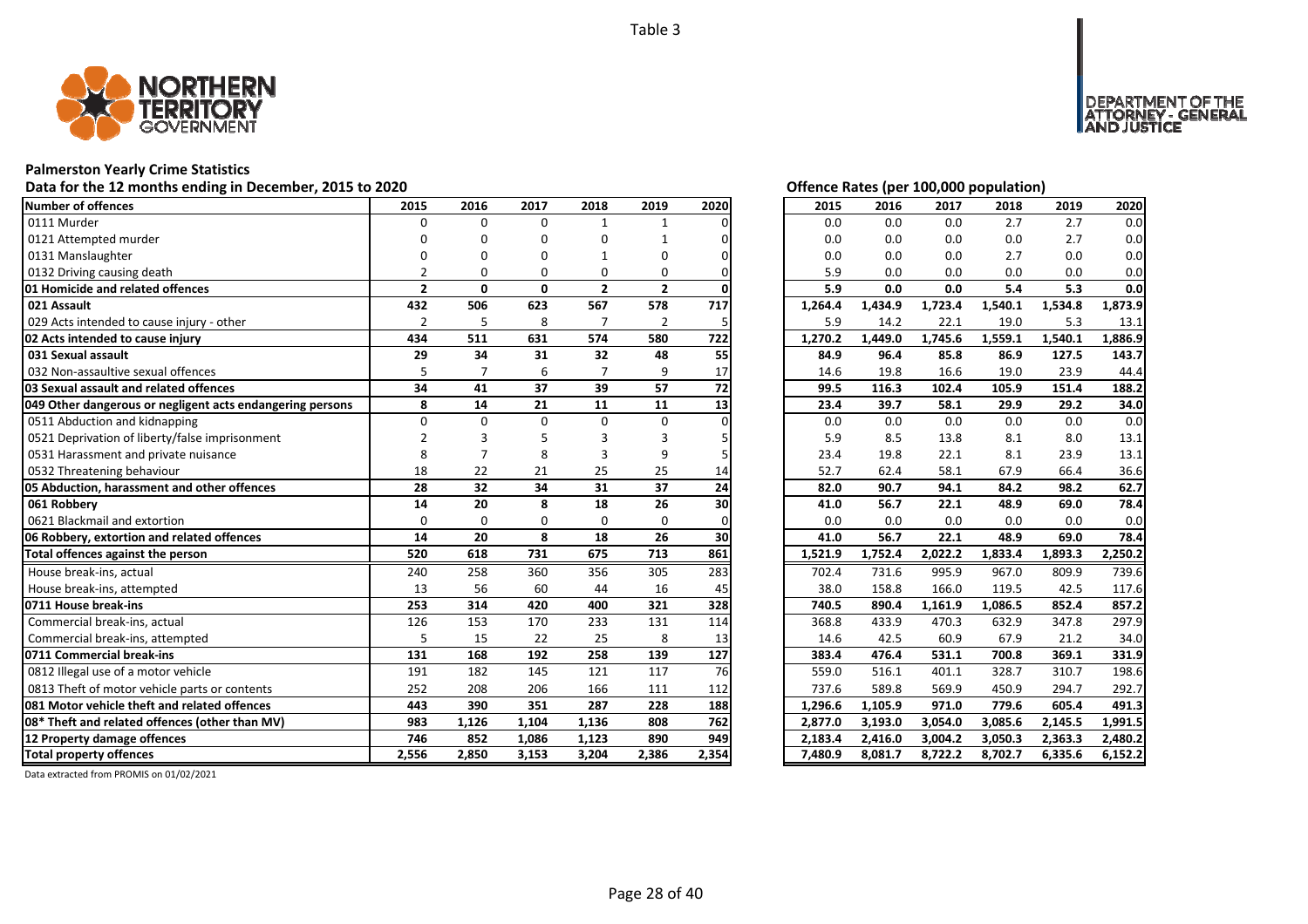![](_page_28_Picture_1.jpeg)

# **Alice Springs Yearly Crime Statistics**

# Data for the 12 months ending in December, 2015 to 2020<br>
Data for the 12 months ending in December, 2015 to 2020

| Number of offences                                        | 2015                    | 2016         | 2017         | 2018           | 2019           | 2020  | 2015     | 2016     | 2017     | 2018     | 2019     | 2020     |
|-----------------------------------------------------------|-------------------------|--------------|--------------|----------------|----------------|-------|----------|----------|----------|----------|----------|----------|
| 0111 Murder                                               | $\Omega$                | $\Omega$     | $\Omega$     | $\overline{2}$ | $\Omega$       |       | 0.0      | 0.0      | 0.0      | 7.5      | 0.0      | 7.6      |
| 0121 Attempted murder                                     |                         |              | O            | 0              | O              |       | 0.0      | 3.7      | 0.0      | 0.0      | 0.0      | 3.8      |
| 0131 Manslaughter                                         |                         |              | n            | n              | n              |       | 7.2      | 0.0      | 0.0      | 0.0      | 0.0      | 0.0      |
| 0132 Driving causing death                                |                         | O            |              | 4              | 0              |       | 3.6      | 0.0      | 3.7      | 15.1     | 0.0      | 0.0      |
| 01 Homicide and related offences                          | $\overline{\mathbf{3}}$ | $\mathbf{1}$ | $\mathbf{1}$ | 6              | 0              |       | 10.8     | 3.7      | 3.7      | 22.6     | 0.0      | 11.4     |
| 021 Assault                                               | 1,756                   | 1,533        | 1,846        | 1,731          | 1,480          | 1,791 | 6,341.9  | 5,688.1  | 6,909.7  | 6,530.8  | 5,604.6  | 6,785.4  |
| 029 Acts intended to cause injury - other                 | $\overline{2}$          | 5            |              | 6              | 5              |       | 7.2      | 18.6     | 3.7      | 22.6     | 18.9     | 30.3     |
| 02 Acts intended to cause injury                          | 1,758                   | 1,538        | 1,847        | 1,737          | 1,485          | 1,799 | 6,349.1  | 5,706.7  | 6,913.5  | 6,553.5  | 5,623.5  | 6,815.7  |
| 031 Sexual assault                                        | 77                      | 79           | 75           | 68             | 65             | 74    | 278.1    | 293.1    | 280.7    | 256.6    | 246.1    | 280.4    |
| 032 Non-assaultive sexual offences                        | 10                      | 8            | 9            | 8              | 14             |       | 36.1     | 29.7     | 33.7     | 30.2     | 53.0     | 30.3     |
| 03 Sexual assault and related offences                    | 87                      | 87           | 84           | 76             | 79             | 82    | 314.2    | 322.8    | 314.4    | 286.7    | 299.2    | 310.7    |
| 049 Other dangerous or negligent acts endangering persons | 36                      | 32           | 49           | 46             | 40             | 21    | 130.0    | 118.7    | 183.4    | 173.6    | 151.5    | 79.6     |
| 0511 Abduction and kidnapping                             | $\Omega$                | $\Omega$     | $\mathbf{1}$ | $\Omega$       | $\Omega$       |       | 0.0      | 0.0      | 3.7      | 0.0      | 0.0      | 0.0      |
| 0521 Deprivation of liberty/false imprisonment            |                         |              |              |                |                | 11    | 18.1     | 29.7     | 7.5      | 15.1     | 18.9     | 41.7     |
| 0531 Harassment and private nuisance                      | 10                      |              | 14           |                |                | 16    | 36.1     | 18.6     | 52.4     | 26.4     | 26.5     | 60.6     |
| 0532 Threatening behaviour                                | 37                      | 43           | 66           | 59             | 56             | 80    | 133.6    | 159.5    | 247.0    | 222.6    | 212.1    | 303.1    |
| 05 Abduction, harassment and other offences               | 52                      | 56           | 83           | 70             | 68             | 107   | 187.8    | 207.8    | 310.7    | 264.1    | 257.5    | 405.4    |
| 061 Robberv                                               | 31                      | 14           | 27           | 32             | 31             | 28    | 112.0    | 51.9     | 101.1    | 120.7    | 117.4    | 106.1    |
| 0621 Blackmail and extortion                              | $\Omega$                | $\Omega$     | $\Omega$     | $\Omega$       | $\overline{2}$ | ŋ     | 0.0      | 0.0      | 0.0      | 0.0      | 7.6      | 0.0      |
| 06 Robbery, extortion and related offences                | 31                      | 14           | 27           | 32             | 33             | 28    | 112.0    | 51.9     | 101.1    | 120.7    | 125.0    | 106.1    |
| Total offences against the person                         | 1,967                   | 1,728        | 2,091        | 1,967          | 1,705          | 2,040 | 7,103.9  | 6,411.6  | 7,826.8  | 7,421.2  | 6,456.6  | 7,728.7  |
| House break-ins, actual                                   | 395                     | 277          | 301          | 537            | 434            | 501   | 1,426.6  | 1,027.8  | 1,126.7  | 2,026.0  | 1,643.5  | 1,898.1  |
| House break-ins, attempted                                | 30                      | 31           | 29           | 68             | 63             | 116   | 108.3    | 115.0    | 108.5    | 256.6    | 238.6    | 439.5    |
| 0711 House break-ins                                      | 425                     | 308          | 330          | 605            | 497            | 617   | 1,534.9  | 1,142.8  | 1,235.2  | 2,282.6  | 1,882.1  | 2,337.6  |
| Commercial break-ins, actual                              | 258                     | 354          | 317          | 349            | 276            | 258   | 931.8    | 1,313.5  | 1,186.6  | 1,316.7  | 1,045.2  | 977.5    |
| Commercial break-ins, attempted                           | 28                      | 29           | 39           | 56             | 47             | 54    | 101.1    | 107.6    | 146.0    | 211.3    | 178.0    | 204.6    |
| 0711 Commercial break-ins                                 | 286                     | 383          | 356          | 405            | 323            | 312   | 1,032.9  | 1,421.1  | 1,332.5  | 1,528.0  | 1,223.2  | 1.182.0  |
| 0812 Illegal use of a motor vehicle                       | 158                     | 125          | 127          | 246            | 154            | 176   | 570.6    | 463.8    | 475.4    | 928.1    | 583.2    | 666.8    |
| 0813 Theft of motor vehicle parts or contents             | 167                     | 291          | 202          | 259            | 211            | 136   | 603.1    | 1,079.7  | 756.1    | 977.2    | 799.0    | 515.2    |
| 081 Motor vehicle theft and related offences              | 325                     | 416          | 329          | 505            | 365            | 312   | 1,173.8  | 1,543.5  | 1,231.5  | 1,905.3  | 1,382.2  | 1,182.0  |
| 08* Theft and related offences (other than MV)            | 1,372                   | 1,562        | 1,515        | 1,565          | 1,595          | 1,405 | 4,955.0  | 5,795.7  | 5,670.8  | 5,904.5  | 6,040.1  | 5,323.0  |
| 12 Property damage offences                               | 1,532                   | 1,847        | 1,756        | 1,839          | 1,746          | 1,902 | 5,532.9  | 6,853.2  | 6,572.8  | 6,938.3  | 6,611.9  | 7,205.9  |
| <b>Total property offences</b>                            | 3,940                   | 4,516        | 4,286        | 4,919          | 4,526          | 4,548 | 14,229.5 | 16.756.3 | 16,042.8 | 18,558.8 | 17,139.4 | 17,230.5 |

DEPARTMENT OF THE<br>ATTORNEY - GENERAL<br>IAND JUSTICE

| 2015     | 2016     | 2017     | 2018     | 2019     | 2020     |
|----------|----------|----------|----------|----------|----------|
| 0.0      | 0.0      | 0.0      | 7.5      | 0.0      | 7.6      |
| 0.0      | 3.7      | 0.0      | 0.0      | 0.0      | 3.8      |
| 7.2      | 0.0      | 0.0      | 0.0      | 0.0      | 0.0      |
| 3.6      | 0.0      | 3.7      | 15.1     | 0.0      | 0.0      |
| 10.8     | 3.7      | 3.7      | 22.6     | 0.0      | 11.4     |
| 6,341.9  | 5,688.1  | 6,909.7  | 6,530.8  | 5,604.6  | 6,785.4  |
| 7.2      | 18.6     | 3.7      | 22.6     | 18.9     | 30.3     |
| 6,349.1  | 5,706.7  | 6,913.5  | 6,553.5  | 5,623.5  | 6,815.7  |
| 278.1    | 293.1    | 280.7    | 256.6    | 246.1    | 280.4    |
| 36.1     | 29.7     | 33.7     | 30.2     | 53.0     | 30.3     |
| 314.2    | 322.8    | 314.4    | 286.7    | 299.2    | 310.7    |
| 130.0    | 118.7    | 183.4    | 173.6    | 151.5    | 79.6     |
| 0.0      | 0.0      | 3.7      | 0.0      | 0.0      | 0.0      |
| 18.1     | 29.7     | 7.5      | 15.1     | 18.9     | 41.7     |
| 36.1     | 18.6     | 52.4     | 26.4     | 26.5     | 60.6     |
| 133.6    | 159.5    | 247.0    | 222.6    | 212.1    | 303.1    |
| 187.8    | 207.8    | 310.7    | 264.1    | 257.5    | 405.4    |
| 112.0    | 51.9     | 101.1    | 120.7    | 117.4    | 106.1    |
| 0.0      | 0.0      | 0.0      | 0.0      | 7.6      | 0.0      |
| 112.0    | 51.9     | 101.1    | 120.7    | 125.0    | 106.1    |
| 7,103.9  | 6,411.6  | 7,826.8  | 7,421.2  | 6,456.6  | 7,728.7  |
| 1,426.6  | 1,027.8  | 1,126.7  | 2,026.0  | 1,643.5  | 1,898.1  |
| 108.3    | 115.0    | 108.5    | 256.6    | 238.6    | 439.5    |
| 1,534.9  | 1,142.8  | 1,235.2  | 2,282.6  | 1,882.1  | 2,337.6  |
| 931.8    | 1,313.5  | 1,186.6  | 1,316.7  | 1,045.2  | 977.5    |
| 101.1    | 107.6    | 146.0    | 211.3    | 178.0    | 204.6    |
| 1,032.9  | 1,421.1  | 1,332.5  | 1,528.0  | 1,223.2  | 1,182.0  |
| 570.6    | 463.8    | 475.4    | 928.1    | 583.2    | 666.8    |
| 603.1    | 1,079.7  | 756.1    | 977.2    | 799.0    | 515.2    |
| 1,173.8  | 1,543.5  | 1,231.5  | 1,905.3  | 1,382.2  | 1,182.0  |
| 4,955.0  | 5,795.7  | 5,670.8  | 5,904.5  | 6,040.1  | 5,323.0  |
| 5,532.9  | 6,853.2  | 6,572.8  | 6,938.3  | 6,611.9  | 7,205.9  |
| 14,229.5 | 16,756.3 | 16,042.8 | 18,558.8 | 17,139.4 | 17,230.5 |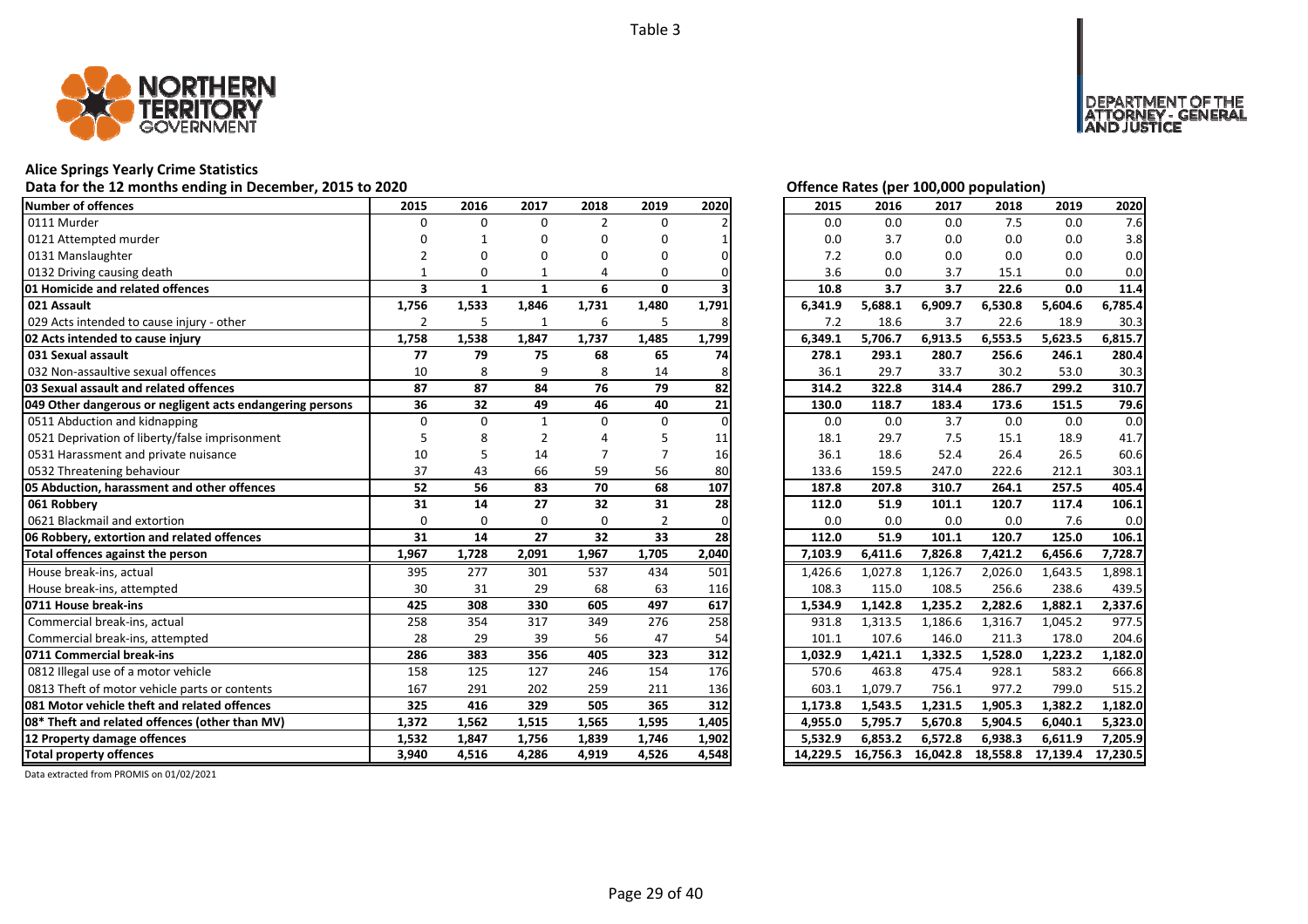![](_page_29_Picture_1.jpeg)

# **Katherine Yearly Crime Statistics**

# Data for the 12 months ending in December, 2015 to 2020<br>
Data for the 12 months ending in December, 2015 to 2020

| Number of offences                                        | 2015                     | 2016                    | 2017                    | 2018         | 2019                     | 2020 | 2015    | 2016    | 2017    | 2018     | 2019     | 2020    |
|-----------------------------------------------------------|--------------------------|-------------------------|-------------------------|--------------|--------------------------|------|---------|---------|---------|----------|----------|---------|
| 0111 Murder                                               |                          | 1                       | $\overline{2}$          | $\Omega$     |                          |      | 9.2     | 9.3     | 18.7    | 0.0      | 9.4      | 0.0     |
| 0121 Attempted Murder                                     |                          |                         | O                       | O            | n                        |      | 0.0     | 0.0     | 0.0     | 0.0      | 0.0      | 0.0     |
| 0131 Manslaughter                                         |                          |                         |                         | n            | n                        |      | 0.0     | 9.3     | 9.4     | 0.0      | 0.0      | 9.3     |
| 0132 Driving causing death                                |                          | O                       | O                       | $\Omega$     | 0                        |      | 0.0     | 0.0     | 0.0     | 0.0      | 0.0      | 0.0     |
| 01 Homicide and related offences                          | 1                        | $\overline{2}$          | $\overline{\mathbf{3}}$ | $\mathbf{0}$ | $\mathbf{1}$             |      | 9.2     | 18.6    | 28.1    | 0.0      | 9.4      | 9.3     |
| 021 Assault                                               | 440                      | 437                     | 555                     | 606          | 482                      | 625  | 4,044.5 | 4,056.1 | 5,194.7 | 5,695.5  | 4,518.6  | 5,830.8 |
| 029 Acts intended to cause injury - other                 | $\overline{4}$           | 1                       | 3                       | 1            | 0                        |      | 36.8    | 9.3     | 28.1    | 9.4      | 0.0      | 9.3     |
| 02 Acts intended to cause injury                          | 444                      | 438                     | 558                     | 607          | 482                      | 626  | 4,081.3 | 4,065.3 | 5,222.8 | 5,704.9  | 4,518.6  | 5,840.1 |
| 031 Sexual assault                                        | 25                       | 30                      | 38                      | 29           | 26                       | 27   | 229.8   | 278.4   | 355.7   | 272.6    | 243.7    | 251.9   |
| 032 Non-assaultive sexual offences                        | $\Omega$                 |                         |                         | 3            | 6                        |      | 0.0     | 9.3     | 37.4    | 28.2     | 56.2     | 9.3     |
| 03 Sexual assault and related offences                    | 25                       | 31                      | 42                      | 32           | 32                       | 28   | 229.8   | 287.7   | 393.1   | 300.8    | 300.0    | 261.2   |
| 049 Other dangerous or negligent acts endangering persons | $\mathbf{2}$             | $\overline{7}$          | $\overline{7}$          | 6            | 9                        |      | 18.4    | 65.0    | 65.5    | 56.4     | 84.4     | 28.0    |
| 0511 Abduction and kidnapping                             | $\Omega$                 | $\Omega$                | $\Omega$                | $\Omega$     | $\Omega$                 |      | 0.0     | 0.0     | 0.0     | 0.0      | 0.0      | 0.0     |
| 0521 Deprivation of liberty/false imprisonment            |                          |                         |                         |              |                          |      | 9.2     | 27.8    | 18.7    | 9.4      | 9.4      | 0.0     |
| 0531 Harassment and private nuisance                      |                          |                         |                         | 0            |                          |      | 36.8    | 0.0     | 65.5    | 0.0      | 28.1     | 37.3    |
| 0532 Threatening behaviour                                | 11                       | 13                      | 12                      | 13           | 6                        |      | 101.1   | 120.7   | 112.3   | 122.2    | 56.2     | 46.6    |
| 05 Abduction, harassment and other offences               | 16                       | 16                      | 21                      | 14           | 10                       |      | 147.1   | 148.5   | 196.6   | 131.6    | 93.7     | 84.0    |
| 061 Robbery                                               | $\overline{\phantom{a}}$ | 3                       | $\Delta$                | 4            | $\overline{\phantom{a}}$ |      | 64.3    | 27.8    | 37.4    | 37.6     | 65.6     | 65.3    |
| 0621 Blackmail and extortion                              | -1                       | $\Omega$                | $\Omega$                | $\Omega$     | $\Omega$                 |      | 9.2     | 0.0     | 0.0     | 0.0      | 0.0      | 0.0     |
| 06 Robbery, extortion and related offences                | 8                        | $\overline{\mathbf{3}}$ | 4                       | 4            | $\overline{7}$           |      | 73.5    | 27.8    | 37.4    | 37.6     | 65.6     | 65.3    |
| Total offences against the person                         | 496                      | 497                     | 635                     | 663          | 541                      | 674  | 4,559.2 | 4,613.0 | 5,943.5 | 6,231.2  | 5,071.7  | 6,287.9 |
| House break-ins, actual                                   | 77                       | 87                      | 94                      | 130          | 104                      | 83   | 707.8   | 807.5   | 879.8   | 1,221.8  | 975.0    | 774.3   |
| House break-ins, attempted                                | 5                        | 11                      | 19                      | 15           | 12                       |      | 46.0    | 102.1   | 177.8   | 141.0    | 112.5    | 84.0    |
| 0711 House break-ins                                      | 82                       | 98                      | 113                     | 145          | 116                      | 92   | 753.7   | 909.6   | 1,057.7 | 1,362.8  | 1,087.5  | 858.3   |
| Commercial break-ins, actual                              | 102                      | 75                      | 89                      | 283          | 185                      | 100  | 937.6   | 696.1   | 833.0   | 2,659.8  | 1,734.3  | 932.9   |
| Commercial break-ins, attempted                           | 12                       | 10                      | 8                       | 29           | 19                       | 12   | 110.3   | 92.8    | 74.9    | 272.6    | 178.1    | 112.0   |
| 0711 Commercial break-ins                                 | 114                      | 85                      | 97                      | 312          | 204                      | 112  | 1,047.9 | 788.9   | 907.9   | 2,932.3  | 1,912.4  | 1,044.9 |
| 0812 Illegal use of a motor vehicle                       | 60                       | 71                      | 46                      | 33           | 44                       | 18   | 551.5   | 659.0   | 430.6   | 310.2    | 412.5    | 167.9   |
| 0813 Theft of motor vehicle parts or contents             | 28                       | 23                      | 27                      | 41           | 21                       | 16   | 257.4   | 213.5   | 252.7   | 385.3    | 196.9    | 149.3   |
| 081 Motor vehicle theft and related offences              | 88                       | 94                      | 73                      | 74           | 65                       | 34   | 808.9   | 872.5   | 683.3   | 695.5    | 609.4    | 317.2   |
| 08* Theft and related offences (other than MV)            | 311                      | 354                     | 343                     | 460          | 403                      | 306  | 2,858.7 | 3,285.7 | 3,210.4 | 4,323.3  | 3,778.0  | 2,854.7 |
| 12 Property damage offences                               | 253                      | 287                     | 291                     | 376          | 396                      | 368  | 2,325.6 | 2,663.8 | 2,723.7 | 3,533.8  | 3,712.4  | 3,433.2 |
| <b>Total property offences</b>                            | 848                      | 918                     | 917                     | 1,367        | 1,184                    | 912  | 7,794.8 | 8,520.5 | 8,582.9 | 12,847.7 | 11,099.7 | 8,508.3 |

NT OF THE<br>' - GENERAL

**DEPART** 

USTICE

| 2015    | 2016    | 2017    | 2018     | 2019     | 2020    |
|---------|---------|---------|----------|----------|---------|
| 9.2     | 9.3     | 18.7    | 0.0      | 9.4      | 0.0     |
| 0.0     | 0.0     | 0.0     | 0.0      | 0.0      | 0.0     |
| 0.0     | 9.3     | 9.4     | 0.0      | 0.0      | 9.3     |
| 0.0     | 0.0     | 0.0     | 0.0      | 0.0      | 0.0     |
| 9.2     | 18.6    | 28.1    | 0.0      | 9.4      | 9.3     |
| 4,044.5 | 4,056.1 | 5,194.7 | 5,695.5  | 4,518.6  | 5,830.8 |
| 36.8    | 9.3     | 28.1    | 9.4      | 0.0      | 9.3     |
| 4,081.3 | 4,065.3 | 5,222.8 | 5,704.9  | 4,518.6  | 5,840.1 |
| 229.8   | 278.4   | 355.7   | 272.6    | 243.7    | 251.9   |
| 0.0     | 9.3     | 37.4    | 28.2     | 56.2     | 9.3     |
| 229.8   | 287.7   | 393.1   | 300.8    | 300.0    | 261.2   |
| 18.4    | 65.0    | 65.5    | 56.4     | 84.4     | 28.0    |
| 0.0     | 0.0     | 0.0     | 0.0      | 0.0      | 0.0     |
| 9.2     | 27.8    | 18.7    | 9.4      | 9.4      | 0.0     |
| 36.8    | 0.0     | 65.5    | 0.0      | 28.1     | 37.3    |
| 101.1   | 120.7   | 112.3   | 122.2    | 56.2     | 46.6    |
| 147.1   | 148.5   | 196.6   | 131.6    | 93.7     | 84.0    |
| 64.3    | 27.8    | 37.4    | 37.6     | 65.6     | 65.3    |
| 9.2     | 0.0     | 0.0     | 0.0      | 0.0      | 0.0     |
| 73.5    | 27.8    | 37.4    | 37.6     | 65.6     | 65.3    |
| 4,559.2 | 4,613.0 | 5,943.5 | 6,231.2  | 5,071.7  | 6,287.9 |
| 707.8   | 807.5   | 879.8   | 1,221.8  | 975.0    | 774.3   |
| 46.0    | 102.1   | 177.8   | 141.0    | 112.5    | 84.0    |
| 753.7   | 909.6   | 1,057.7 | 1,362.8  | 1,087.5  | 858.3   |
| 937.6   | 696.1   | 833.0   | 2,659.8  | 1,734.3  | 932.9   |
| 110.3   | 92.8    | 74.9    | 272.6    | 178.1    | 112.0   |
| 1,047.9 | 788.9   | 907.9   | 2,932.3  | 1,912.4  | 1,044.9 |
| 551.5   | 659.0   | 430.6   | 310.2    | 412.5    | 167.9   |
| 257.4   | 213.5   | 252.7   | 385.3    | 196.9    | 149.3   |
| 808.9   | 872.5   | 683.3   | 695.5    | 609.4    | 317.2   |
| 2,858.7 | 3,285.7 | 3,210.4 | 4,323.3  | 3,778.0  | 2,854.7 |
| 2,325.6 | 2,663.8 | 2,723.7 | 3,533.8  | 3,712.4  | 3,433.2 |
| 7,794.8 | 8,520.5 | 8,582.9 | 12,847.7 | 11,099.7 | 8,508.3 |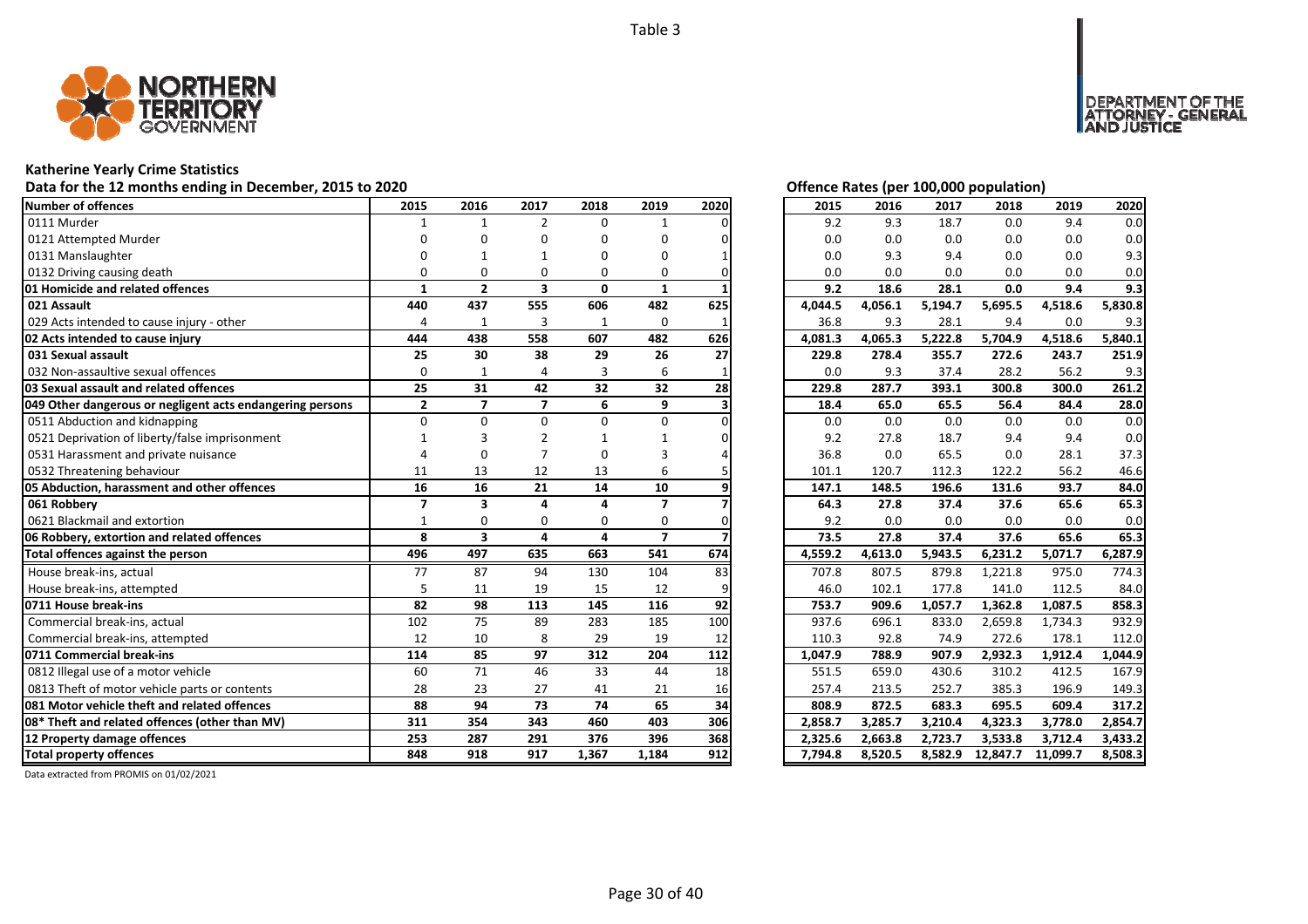![](_page_30_Picture_1.jpeg)

# **Tennant Creek Yearly Crime Statistics**

# Data for the 12 months ending in December, 2015 to 2020<br>
Data for the 12 months ending in December, 2015 to 2020

| Number of offences                                        | 2015                    | 2016         | 2017                    | 2018                    | 2019           | 2020 | 2015     | 2016     | 2017     | 2018     | 2019     | 2020     |
|-----------------------------------------------------------|-------------------------|--------------|-------------------------|-------------------------|----------------|------|----------|----------|----------|----------|----------|----------|
| 0111 Murder                                               | $\mathbf{1}$            | $\Omega$     | $\overline{2}$          | 0                       | 0              |      | 29.1     | 0.0      | 60.2     | 0.0      | 0.0      | 0.0      |
| 0121 Attempted murder                                     | O                       |              | U                       | U                       | O              |      | 0.0      | 29.8     | 0.0      | 0.0      | 0.0      | 0.0      |
| 0131 Manslaughter                                         | ŋ                       | n            | U                       |                         | 0              |      | 0.0      | 0.0      | 0.0      | 30.6     | 0.0      | 0.0      |
| 0132 Driving causing death                                | $\Omega$                | $\Omega$     | 0                       | 0                       | 0              |      | 0.0      | 0.0      | 0.0      | 0.0      | 0.0      | 0.0      |
| 01 Homicide and related offences                          | $\mathbf{1}$            | $\mathbf{1}$ | $\mathbf{2}$            | $\mathbf{1}$            | $\mathbf{0}$   |      | 29.1     | 29.8     | 60.2     | 30.6     | 0.0      | 0.0      |
| 021 Assault                                               | 269                     | 288          | 322                     | 299                     | 278            | 362  | 7,840.3  | 8,584.2  | 9,695.9  | 9,154.9  | 8,590.9  | 11,124.8 |
| 029 Acts intended to cause injury - other                 | $\overline{2}$          | $\mathbf 0$  | $\overline{2}$          | 3                       | 0              |      | 58.3     | 0.0      | 60.2     | 91.9     | 0.0      | 30.7     |
| 02 Acts intended to cause injury                          | 271                     | 288          | 324                     | 302                     | 278            | 363  | 7,898.6  | 8,584.2  | 9,756.1  | 9,246.8  | 8,590.9  | 11,155.5 |
| 031 Sexual assault                                        | $\overline{\mathbf{z}}$ | 14           | 17                      | 10                      | 9              | 11   | 204.0    | 417.3    | 511.9    | 306.2    | 278.1    | 338.0    |
| 032 Non-assaultive sexual offences                        | 1                       |              | 1                       | 2                       | 0              |      | 29.1     | 29.8     | 30.1     | 61.2     | 0.0      | 184.4    |
| 03 Sexual assault and related offences                    | 8                       | 15           | 18                      | 12                      | 9              | 17   | 233.2    | 447.1    | 542.0    | 367.4    | 278.1    | 522.4    |
| 049 Other dangerous or negligent acts endangering persons | 6                       | 3            | $\overline{\mathbf{3}}$ | $\mathbf{2}$            | 4              |      | 174.9    | 89.4     | 90.3     | 61.2     | 123.6    | 184.4    |
| 0511 Abduction and kidnapping                             | $\Omega$                | $\Omega$     | $\Omega$                | 0                       | 0              |      | 0.0      | 0.0      | 0.0      | 0.0      | 0.0      | 30.7     |
| 0521 Deprivation of liberty/false imprisonment            |                         |              |                         | n                       |                |      | 29.1     | 59.6     | 90.3     | 0.0      | 30.9     | 61.5     |
| 0531 Harassment and private nuisance                      |                         |              |                         |                         |                |      | 116.6    | 59.6     | 60.2     | 30.6     | 61.8     | 30.7     |
| 0532 Threatening behaviour                                | $\mathbf{a}$            | 9            |                         | 2                       | Δ              |      | 87.4     | 268.3    | 90.3     | 61.2     | 123.6    | 215.1    |
| 05 Abduction, harassment and other offences               | 8                       | 13           | 8                       | $\overline{\mathbf{3}}$ | $\overline{7}$ | 11   | 233.2    | 387.5    | 240.9    | 91.9     | 216.3    | 338.0    |
| 061 Robbery                                               | $\Omega$                | 4            | $\mathbf{1}$            | $\overline{2}$          | 6              |      | 0.0      | 119.2    | 30.1     | 61.2     | 185.4    | 122.9    |
| 0621 Blackmail and extortion                              | $\Omega$                | $\Omega$     | $\Omega$                | 0                       | 0              |      | 0.0      | 0.0      | 0.0      | 0.0      | 0.0      | 0.0      |
| 06 Robbery, extortion and related offences                | $\mathbf{0}$            | 4            | $\mathbf{1}$            | $\overline{2}$          | 6              |      | 0.0      | 119.2    | 30.1     | 61.2     | 185.4    | 122.9    |
| Total offences against the person                         | 294                     | 324          | 356                     | 322                     | 304            | 401  | 8,568.9  | 9,657.2  | 10,719.7 | 9,859.2  | 9,394.3  | 12,323.3 |
| House break-ins, actual                                   | 38                      | 59           | 75                      | 133                     | 157            | 93   | 1,107.5  | 1,758.6  | 2,258.4  | 4,072.3  | 4,851.7  | 2,858.0  |
| House break-ins, attempted                                | $\overline{2}$          | 5            | 6                       | 6                       | 17             |      | 58.3     | 149.0    | 180.7    | 183.7    | 525.3    | 61.5     |
| 0711 House break-ins                                      | 40                      | 64           | 81                      | 139                     | 174            | 95   | 1,165.8  | 1,907.6  | 2,439.0  | 4,256.0  | 5,377.0  | 2,919.5  |
| Commercial break-ins, actual                              | 85                      | 70           | 98                      | 96                      | 145            | 80   | 2,477.4  | 2,086.4  | 2,950.9  | 2,939.4  | 4,480.8  | 2,458.5  |
| Commercial break-ins, attempted                           | 4                       | 8            |                         | 11                      | 10             |      | 116.6    | 238.5    | 210.8    | 336.8    | 309.0    | 276.6    |
| 0711 Commercial break-ins                                 | 89                      | 78           | 105                     | 107                     | 155            | 89   | 2,594.0  | 2,324.9  | 3,161.7  | 3,276.2  | 4,789.9  | 2,735.1  |
| 0812 Illegal use of a motor vehicle                       | 6                       | 15           | 14                      | 22                      | 17             | 11   | 174.9    | 447.1    | 421.6    | 673.6    | 525.3    | 338.0    |
| 0813 Theft of motor vehicle parts or contents             | 8                       | 14           | 13                      | 22                      | 20             | 23   | 233.2    | 417.3    | 391.4    | 673.6    | 618.0    | 706.8    |
| <b>1081 Motor vehicle theft and related offences</b>      | 14                      | 29           | 27                      | 44                      | 37             | 34   | 408.0    | 864.4    | 813.0    | 1,347.2  | 1,143.4  | 1,044.9  |
| 08* Theft and related offences (other than MV)            | 142                     | 167          | 218                     | 210                     | 266            | 253  | 4,138.7  | 4,977.6  | 6,564.3  | 6,429.9  | 8,220.0  | 7,775.0  |
| 12 Property damage offences                               | 150                     | 203          | 263                     | 286                     | 407            | 393  | 4,371.9  | 6,050.7  | 7,919.3  | 8,756.9  | 12,577.3 | 12,077.4 |
| <b>Total property offences</b>                            | 435                     | 541          | 694                     | 786                     | 1,039          | 864  | 12,678.5 | 16,125.2 | 20,897.3 | 24,066.1 | 32,107.5 | 26,551.9 |

NT OF THE<br>' - GENERAL

JSTICE

**DEPAR** 

| 2015     | 2016     | 2017     | 2018     | 2019     | 2020     |
|----------|----------|----------|----------|----------|----------|
| 29.1     | 0.0      | 60.2     | 0.0      | 0.0      | 0.0      |
| 0.0      | 29.8     | 0.0      | 0.0      | 0.0      | 0.0      |
| 0.0      | 0.0      | 0.0      | 30.6     | 0.0      | 0.0      |
| 0.0      | 0.0      | 0.0      | 0.0      | 0.0      | 0.0      |
| 29.1     | 29.8     | 60.2     | 30.6     | 0.0      | 0.0      |
| 7,840.3  | 8,584.2  | 9,695.9  | 9,154.9  | 8,590.9  | 11,124.8 |
| 58.3     | 0.0      | 60.2     | 91.9     | 0.0      | 30.7     |
| 7,898.6  | 8,584.2  | 9,756.1  | 9,246.8  | 8,590.9  | 11,155.5 |
| 204.0    | 417.3    | 511.9    | 306.2    | 278.1    | 338.0    |
| 29.1     | 29.8     | 30.1     | 61.2     | 0.0      | 184.4    |
| 233.2    | 447.1    | 542.0    | 367.4    | 278.1    | 522.4    |
| 174.9    | 89.4     | 90.3     | 61.2     | 123.6    | 184.4    |
| 0.0      | 0.0      | 0.0      | 0.0      | 0.0      | 30.7     |
| 29.1     | 59.6     | 90.3     | 0.0      | 30.9     | 61.5     |
| 116.6    | 59.6     | 60.2     | 30.6     | 61.8     | 30.7     |
| 87.4     | 268.3    | 90.3     | 61.2     | 123.6    | 215.1    |
| 233.2    | 387.5    | 240.9    | 91.9     | 216.3    | 338.0    |
| 0.0      | 119.2    | 30.1     | 61.2     | 185.4    | 122.9    |
| 0.0      | 0.0      | 0.0      | 0.0      | 0.0      | 0.0      |
| 0.0      | 119.2    | 30.1     | 61.2     | 185.4    | 122.9    |
| 8,568.9  | 9,657.2  | 10,719.7 | 9,859.2  | 9,394.3  | 12,323.3 |
| 1,107.5  | 1,758.6  | 2,258.4  | 4,072.3  | 4,851.7  | 2,858.0  |
| 58.3     | 149.0    | 180.7    | 183.7    | 525.3    | 61.5     |
| 1,165.8  | 1,907.6  | 2,439.0  | 4,256.0  | 5,377.0  | 2,919.5  |
| 2,477.4  | 2,086.4  | 2,950.9  | 2,939.4  | 4,480.8  | 2,458.5  |
| 116.6    | 238.5    | 210.8    | 336.8    | 309.0    | 276.6    |
| 2,594.0  | 2,324.9  | 3,161.7  | 3,276.2  | 4,789.9  | 2,735.1  |
| 174.9    | 447.1    | 421.6    | 673.6    | 525.3    | 338.0    |
| 233.2    | 417.3    | 391.4    | 673.6    | 618.0    | 706.8    |
| 408.0    | 864.4    | 813.0    | 1,347.2  | 1,143.4  | 1,044.9  |
| 4,138.7  | 4,977.6  | 6,564.3  | 6,429.9  | 8,220.0  | 7,775.0  |
| 4,371.9  | 6,050.7  | 7,919.3  | 8,756.9  | 12,577.3 | 12,077.4 |
| 12,678.5 | 16,125.2 | 20,897.3 | 24,066.1 | 32,107.5 | 26,551.9 |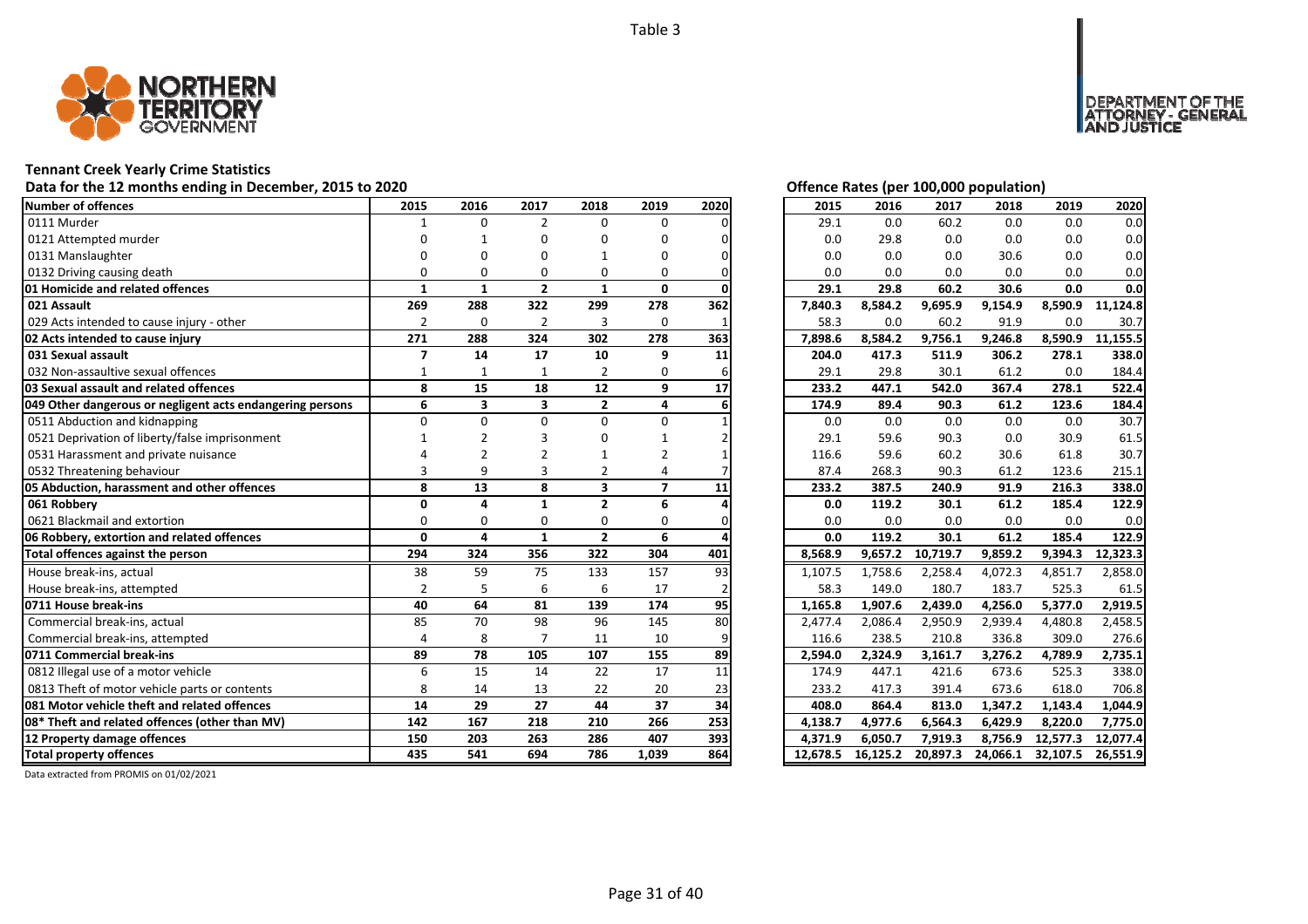![](_page_31_Picture_1.jpeg)

# **Nhulunbuy Yearly Crime Statistics**

# Data for the 12 months ending in December, 2015 to 2020<br> **Data for the 12 months ending in December, 2015 to 2020**

| <b>Number of offences</b><br>0111 Murder<br>0121 Attempted murder | 2015<br>$\Omega$ | 2016<br>$\Omega$ | 2017           | 2018                    | 2019           | 2020 | 2015    | 2016    | 2017    | 2018    | 2019    | 2020    |
|-------------------------------------------------------------------|------------------|------------------|----------------|-------------------------|----------------|------|---------|---------|---------|---------|---------|---------|
|                                                                   |                  |                  |                |                         |                |      |         |         |         |         |         |         |
|                                                                   |                  |                  | $\Omega$       | 0                       | 0              |      | 0.0     | 0.0     | 0.0     | 0.0     | 0.0     | 0.0     |
|                                                                   |                  | ŋ                | O              | n                       | O              |      | 0.0     | 0.0     | 0.0     | 0.0     | 0.0     | 0.0     |
| 0131 Manslaughter                                                 |                  |                  | n              | n                       | O              |      | 0.0     | 0.0     | 0.0     | 0.0     | 0.0     | 0.0     |
| 0132 Driving causing death                                        | U                | 0                | O              | 0                       | 0              |      | 0.0     | 0.0     | 0.0     | 0.0     | 0.0     | 0.0     |
| 01 Homicide and related offences                                  | $\Omega$         | $\mathbf{0}$     | $\mathbf{0}$   | $\mathbf{0}$            | 0              |      | 0.0     | 0.0     | 0.0     | 0.0     | 0.0     | 0.0     |
| 021 Assault                                                       | 119              | 100              | 92             | 85                      | 62             | 63   | 2,771.3 | 2,958.6 | 2,765.3 | 2,599.4 | 1,903.0 | 1,923.7 |
| 029 Acts intended to cause injury - other                         | $\Omega$         | 0                | 0              | 0                       | 0              |      | 0.0     | 0.0     | 0.0     | 0.0     | 0.0     | 0.0     |
| 02 Acts intended to cause injury                                  | 119              | 100              | 92             | 85                      | 62             | 63   | 2,771.3 | 2,958.6 | 2,765.3 | 2,599.4 | 1,903.0 | 1,923.7 |
| 031 Sexual assault                                                | 4                | $\overline{ }$   | 6              | 9                       | 4              |      | 93.2    | 207.1   | 180.3   | 275.2   | 122.8   | 244.3   |
| 032 Non-assaultive sexual offences                                | $\Omega$         | 2                |                | 0                       | 0              |      | 0.0     | 59.2    | 30.1    | 0.0     | 0.0     | 0.0     |
| 03 Sexual assault and related offences                            | 4                | 9                | $\overline{ }$ | 9                       | 4              |      | 93.2    | 266.3   | 210.4   | 275.2   | 122.8   | 244.3   |
| 049 Other dangerous or negligent acts endangering persons         | $\mathbf{1}$     | $\mathbf{0}$     | $\mathbf{1}$   | $\mathbf{1}$            | $\mathbf{0}$   |      | 23.3    | 0.0     | 30.1    | 30.6    | 0.0     | 0.0     |
| 0511 Abduction and kidnapping                                     | $\Omega$         | $\Omega$         | $\Omega$       | 0                       | $\Omega$       |      | 0.0     | 0.0     | 0.0     | 0.0     | 0.0     | 0.0     |
| 0521 Deprivation of liberty/false imprisonment                    |                  |                  |                | 2                       | n              |      | 0.0     | 29.6    | 0.0     | 61.2    | 0.0     | 0.0     |
| 0531 Harassment and private nuisance                              |                  |                  |                |                         | O              |      | 23.3    | 29.6    | 30.1    | 0.0     | 0.0     | 30.5    |
| 0532 Threatening behaviour                                        | n                | $\Omega$         |                | 2                       | O              |      | 0.0     | 0.0     | 30.1    | 61.2    | 0.0     | 30.5    |
| 05 Abduction, harassment and other offences                       | $\mathbf{1}$     | $\overline{2}$   | $\overline{2}$ | 4                       | 0              |      | 23.3    | 59.2    | 60.1    | 122.3   | 0.0     | 61.1    |
| 061 Robbery                                                       | $\overline{2}$   | $\Omega$         | $\mathbf{1}$   | 3                       | $\overline{2}$ |      | 46.6    | 0.0     | 30.1    | 91.7    | 61.4    | 61.1    |
| 0621 Blackmail and extortion                                      | $\Omega$         | $\Omega$         | $\Omega$       | $\Omega$                | 0              |      | 0.0     | 0.0     | 0.0     | 0.0     | 0.0     | 0.0     |
| 06 Robbery, extortion and related offences                        | $\overline{2}$   | $\Omega$         | $\mathbf{1}$   | $\overline{\mathbf{3}}$ | $\overline{2}$ |      | 46.6    | 0.0     | 30.1    | 91.7    | 61.4    | 61.1    |
| Total offences against the person                                 | 127              | 111              | 103            | 102                     | 68             | 75   | 2,957.6 | 3,284.0 | 3,095.9 | 3,119.3 | 2,087.2 | 2,290.1 |
| House break-ins, actual                                           | 25               | 14               | 26             | 17                      | 23             | 23   | 582.2   | 414.2   | 781.5   | 519.9   | 706.0   | 702.3   |
| House break-ins, attempted                                        | 3                | $\mathbf{1}$     | 2              | $\overline{2}$          | $\overline{2}$ |      | 69.9    | 29.6    | 60.1    | 61.2    | 61.4    | 30.5    |
| 0711 House break-ins                                              | 28               | 15               | 28             | 19                      | 25             | 24   | 652.1   | 443.8   | 841.6   | 581.0   | 767.3   | 732.8   |
| Commercial break-ins, actual                                      | 23               | 24               | 54             | 39                      | 20             | 37   | 535.6   | 710.1   | 1,623.1 | 1,192.7 | 613.9   | 1,129.8 |
| Commercial break-ins, attempted                                   | $\overline{2}$   | 3                | 5              | 5                       | $\overline{2}$ |      | 46.6    | 88.8    | 150.3   | 152.9   | 61.4    | 30.5    |
| 0711 Commercial break-ins                                         | 25               | 27               | 59             | 44                      | 22             | 38   | 582.2   | 798.8   | 1,773.4 | 1,345.6 | 675.3   | 1,160.3 |
| 0812 Illegal use of a motor vehicle                               | 11               | 9                | 10             | 16                      | 8              | 13   | 256.2   | 266.3   | 300.6   | 489.3   | 245.5   | 396.9   |
| 0813 Theft of motor vehicle parts or contents                     | 8                | $\mathbf{1}$     | $\overline{7}$ | 4                       | $\overline{7}$ |      | 186.3   | 29.6    | 210.4   | 122.3   | 214.9   | 30.5    |
| 081 Motor vehicle theft and related offences                      | 19               | 10               | 17             | 20                      | 15             | 14   | 442.5   | 295.9   | 511.0   | 611.6   | 460.4   | 427.5   |
| 08* Theft and related offences (other than MV)                    | 94               | 65               | 105            | 81                      | 78             | 57   | 2,189.1 | 1,923.1 | 3,156.0 | 2,477.1 | 2,394.1 | 1,740.5 |
| 12 Property damage offences                                       | 88               | 60               | 104            | 85                      | 77             | 82   | 2,049.4 | 1,775.1 | 3,125.9 | 2,599.4 | 2,363.4 | 2,503.8 |
| <b>Total property offences</b>                                    | 254              | 177              | 313            | 249                     | 217            | 215  | 5,915.2 | 5,236.7 | 9,407.9 | 7,614.7 | 6,660.5 | 6,564.9 |

DEPARTMENT OF THE<br>ATTORNEY - GENERAL ÜSTICE

| 2015    | 2016    | 2017    | 2018    | 2019    | 2020    |
|---------|---------|---------|---------|---------|---------|
| 0.0     | 0.0     | 0.0     | 0.0     | 0.0     | 0.0     |
| 0.0     | 0.0     | 0.0     | 0.0     | 0.0     | 0.0     |
| 0.0     | 0.0     | 0.0     | 0.0     | 0.0     | 0.0     |
| 0.0     | 0.0     | 0.0     | 0.0     | 0.0     | 0.0     |
| 0.0     | 0.0     | 0.0     | 0.0     | 0.0     | 0.0     |
| 2,771.3 | 2,958.6 | 2,765.3 | 2,599.4 | 1,903.0 | 1,923.7 |
| 0.0     | 0.0     | 0.0     | 0.0     | 0.0     | 0.0     |
| 2,771.3 | 2,958.6 | 2,765.3 | 2,599.4 | 1,903.0 | 1,923.7 |
| 93.2    | 207.1   | 180.3   | 275.2   | 122.8   | 244.3   |
| 0.0     | 59.2    | 30.1    | 0.0     | 0.0     | 0.0     |
| 93.2    | 266.3   | 210.4   | 275.2   | 122.8   | 244.3   |
| 23.3    | 0.0     | 30.1    | 30.6    | 0.0     | 0.0     |
| 0.0     | 0.0     | 0.0     | 0.0     | 0.0     | 0.0     |
| 0.0     | 29.6    | 0.0     | 61.2    | 0.0     | 0.0     |
| 23.3    | 29.6    | 30.1    | 0.0     | 0.0     | 30.5    |
| 0.0     | 0.0     | 30.1    | 61.2    | 0.0     | 30.5    |
| 23.3    | 59.2    | 60.1    | 122.3   | 0.0     | 61.1    |
| 46.6    | 0.0     | 30.1    | 91.7    | 61.4    | 61.1    |
| 0.0     | 0.0     | 0.0     | 0.0     | 0.0     | 0.0     |
| 46.6    | 0.0     | 30.1    | 91.7    | 61.4    | 61.1    |
| 2,957.6 | 3,284.0 | 3,095.9 | 3,119.3 | 2,087.2 | 2,290.1 |
| 582.2   | 414.2   | 781.5   | 519.9   | 706.0   | 702.3   |
| 69.9    | 29.6    | 60.1    | 61.2    | 61.4    | 30.5    |
| 652.1   | 443.8   | 841.6   | 581.0   | 767.3   | 732.8   |
| 535.6   | 710.1   | 1,623.1 | 1,192.7 | 613.9   | 1,129.8 |
| 46.6    | 88.8    | 150.3   | 152.9   | 61.4    | 30.5    |
| 582.2   | 798.8   | 1,773.4 | 1,345.6 | 675.3   | 1,160.3 |
| 256.2   | 266.3   | 300.6   | 489.3   | 245.5   | 396.9   |
| 186.3   | 29.6    | 210.4   | 122.3   | 214.9   | 30.5    |
| 442.5   | 295.9   | 511.0   | 611.6   | 460.4   | 427.5   |
| 2,189.1 | 1,923.1 | 3,156.0 | 2,477.1 | 2,394.1 | 1,740.5 |
| 2,049.4 | 1,775.1 | 3,125.9 | 2,599.4 | 2,363.4 | 2,503.8 |
| 5,915.2 | 5,236.7 | 9,407.9 | 7,614.7 | 6,660.5 | 6,564.9 |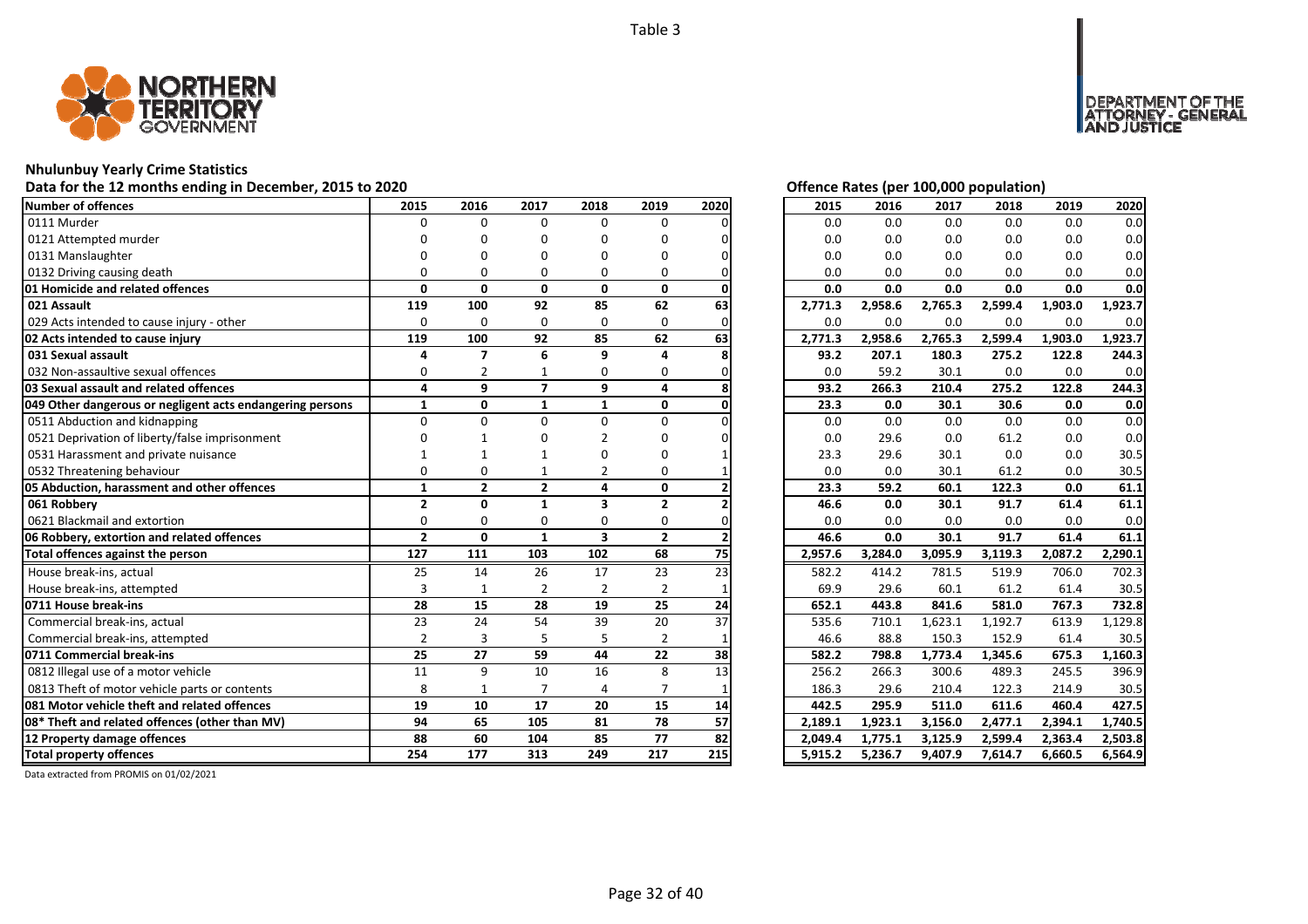![](_page_32_Picture_1.jpeg)

# **NT Balance Yearly Crime Statistics**

# Data for the 12 months ending in December, 2015 to 2020<br>
Data for the 12 months ending in December, 2015 to 2020

| Number of offences                                        | 2015           | 2016         | 2017                    | 2018           | 2019           | 2020  | 2015    | 2016    | 2017    | 2018    | 2019    | 2020                                                                                     |
|-----------------------------------------------------------|----------------|--------------|-------------------------|----------------|----------------|-------|---------|---------|---------|---------|---------|------------------------------------------------------------------------------------------|
| 0111 Murder                                               |                | 1            | $\mathbf{1}$            | $\mathbf{1}$   | $\mathbf{1}$   |       | 5.1     | 1.2     | 1.2     | 1.3     | 1.3     | 0.0                                                                                      |
| 0121 Attempted murder                                     |                | n            | O                       |                | O              |       | 1.3     | 0.0     | 0.0     | 1.3     | 0.0     | 1.2                                                                                      |
| 0131 Manslaughter                                         |                | n            |                         |                |                |       | 1.3     | 0.0     | 1.2     | 1.3     | 1.3     | 0.0                                                                                      |
| 0132 Driving causing death                                |                | $\Omega$     |                         | $\overline{2}$ | 0              |       | 1.3     | 0.0     | 1.2     | 2.5     | 0.0     | 2.5                                                                                      |
| 01 Homicide and related offences                          | $\overline{7}$ | $\mathbf{1}$ | $\overline{\mathbf{3}}$ | 5              | $\overline{2}$ |       | 8.8     | 1.2     | 3.7     | 6.3     | 2.5     | 3.7                                                                                      |
| 021 Assault                                               | 2,107          | 2,080        | 2,151                   | 2,010          | 1,878          | 2,242 | 2,661.8 | 2,593.5 | 2,673.5 | 2,516.3 | 2,352.8 | 2,800.6                                                                                  |
| 029 Acts intended to cause injury - other                 | 3              | 4            | 3                       | 5              | 3              |       | 3.8     | 5.0     | 3.7     | 6.3     | 3.8     | 8.7                                                                                      |
| 02 Acts intended to cause injury                          | 2,110          | 2,084        | 2,154                   | 2,015          | 1,881          | 2,249 | 2,665.6 | 2,598.5 | 2,677.2 | 2,522.5 | 2,356.5 | 2,809.4                                                                                  |
| 031 Sexual assault                                        | 114            | 105          | 114                     | 92             | 80             | 74    | 144.0   | 130.9   | 141.7   | 115.2   | 100.2   | 92.4                                                                                     |
| 032 Non-assaultive sexual offences                        | 14             | 14           | 11                      | 10             | 15             | 20    | 17.7    | 17.5    | 13.7    | 12.5    | 18.8    | 25.0                                                                                     |
| 03 Sexual assault and related offences                    | 128            | 119          | 125                     | 102            | 95             | 94    | 161.7   | 148.4   | 155.4   | 127.7   | 119.0   | 117.4                                                                                    |
| 049 Other dangerous or negligent acts endangering persons | 23             | 67           | 51                      | 64             | 41             | 46    | 29.1    | 83.5    | 63.4    | 80.1    | 51.4    | 57.5                                                                                     |
| 0511 Abduction and kidnapping                             | $\Omega$       | $\Omega$     | $\Omega$                | $\Omega$       | $\Omega$       |       | 0.0     | 0.0     | 0.0     | 0.0     | 0.0     | 0.0                                                                                      |
| 0521 Deprivation of liberty/false imprisonment            | 14             | 10           | 10                      | 15             | 15             | 13    | 17.7    | 12.5    | 12.4    | 18.8    | 18.8    | 16.2                                                                                     |
| 0531 Harassment and private nuisance                      | 37             | 45           | 31                      | 26             | 19             | 34    | 46.7    | 56.1    | 38.5    | 32.5    | 23.8    | 42.5                                                                                     |
| 0532 Threatening behaviour                                | 75             | 75           | 59                      | 92             | 74             | 88    | 94.7    | 93.5    | 73.3    | 115.2   | 92.7    | 109.9                                                                                    |
| 05 Abduction, harassment and other offences               | 126            | 130          | 100                     | 133            | 108            | 135   | 159.2   | 162.1   | 124.3   | 166.5   | 135.3   | 168.6                                                                                    |
| 061 Robberv                                               | 8              | 5            | $\overline{ }$          | 6              | 8              |       | 10.1    | 6.2     | 8.7     | 7.5     | 10.0    | 8.7                                                                                      |
| 0621 Blackmail and extortion                              | $\Omega$       | $\Omega$     | $\Omega$                | $\Omega$       |                |       | 0.0     | 0.0     | 0.0     | 0.0     | 1.3     | 1.2                                                                                      |
| 06 Robbery, extortion and related offences                | 8              | 5            | $\overline{ }$          | 6              | 9              |       | 10.1    | 6.2     | 8.7     | 7.5     | 11.3    | 10.0                                                                                     |
| Total offences against the person                         | 2,402          | 2,406        | 2,440                   | 2,325          | 2,136          | 2,535 | 3,034.4 | 3,000.0 | 3,032.7 | 2,910.6 | 2,676.0 | 3,166.7                                                                                  |
| House break-ins, actual                                   | 249            | 282          | 398                     | 375            | 479            |       |         |         |         |         | 600.1   | 424.7                                                                                    |
| House break-ins, attempted                                |                |              |                         |                |                | 340   | 314.6   | 351.6   | 494.7   | 469.5   |         |                                                                                          |
|                                                           | 32             | 34           | 66                      | 66             | 56             | 50    | 40.4    | 42.4    | 82.0    | 82.6    | 70.2    |                                                                                          |
| 0711 House break-ins                                      | 281            | 316          | 464                     | 441            | 535            | 390   | 355.0   | 394.0   | 576.7   | 552.1   | 670.2   |                                                                                          |
| Commercial break-ins, actual                              | 545            | 575          | 658                     | 831            | 898            | 649   | 688.5   | 717.0   | 817.8   | 1,040.3 | 1,125.0 |                                                                                          |
| Commercial break-ins, attempted                           | 58             | 66           | 104                     | 111            | 97             | 80    | 73.3    | 82.3    | 129.3   | 139.0   | 121.5   |                                                                                          |
| 0711 Commercial break-ins                                 | 603            | 641          | 762                     | 942            | 995            | 729   | 761.8   | 799.3   | 947.1   | 1,179.3 | 1,246.5 |                                                                                          |
| 0812 Illegal use of a motor vehicle                       | 176            | 189          | 167                     | 203            | 173            | 159   | 222.3   | 235.7   | 207.6   | 254.1   | 216.7   |                                                                                          |
| 0813 Theft of motor vehicle parts or contents             | 120            | 116          | 86                      | 102            | 100            | 95    | 151.6   | 144.6   | 106.9   | 127.7   | 125.3   |                                                                                          |
| 081 Motor vehicle theft and related offences              | 296            | 305          | 253                     | 305            | 273            | 254   | 373.9   | 380.3   | 314.5   | 381.8   | 342.0   |                                                                                          |
| 08* Theft and related offences (other than MV)            | 1,149          | 1,144        | 1,294                   | 1,278          | 1,235          | 881   | 1,451.5 | 1,426.4 | 1,608.3 | 1,599.9 | 1,547.2 |                                                                                          |
| 12 Property damage offences                               | 1,281          | 1,380        | 1,624                   | 1,784          | 1,612          | 1,672 | 1,618.3 | 1,720.7 | 2,018.5 | 2,233.4 | 2,019.5 | 62.5<br>487.2<br>810.7<br>99.9<br>910.6<br>198.6<br>118.7<br>317.3<br>1,100.5<br>2,088.6 |

DEPARTMENT OF THE<br>ATTORNEY - GENERAL ÜSTICE

| 2015               | 2016               | 2017               | 2018               | 2019               | 2020               |
|--------------------|--------------------|--------------------|--------------------|--------------------|--------------------|
| 5.1                | 1.2                | 1.2                | 1.3                | 1.3                | 0.0                |
| 1.3                | 0.0                | 0.0                | 1.3                | 0.0                | 1.2                |
| 1.3                | 0.0                | 1.2                | 1.3                | 1.3                | 0.0                |
| 1.3                | 0.0                | 1.2                | 2.5                | 0.0                | 2.5                |
| 8.8                | 1.2                | 3.7                | 6.3                | 2.5                | 3.7                |
| 2,661.8            | 2,593.5            | 2,673.5            | 2,516.3            | 2,352.8            | 2,800.6            |
| 3.8                | 5.0                | 3.7                | 6.3                | 3.8                | 8.7                |
| 2,665.6            | 2,598.5            | 2,677.2            | 2,522.5            | 2,356.5            | 2,809.4            |
| 144.0              | 130.9              | 141.7              | 115.2              | 100.2              | 92.4               |
| 17.7               | 17.5               | 13.7               | 12.5               | 18.8               | 25.0               |
| 161.7              | 148.4              | 155.4              | 127.7              | 119.0              | 117.4              |
| 29.1               | 83.5               | 63.4               | 80.1               | 51.4               | 57.5               |
| 0.0                | 0.0                | 0.0                | 0.0                | 0.0                | 0.0                |
| 17.7               | 12.5               | 12.4               | 18.8               | 18.8               | 16.2               |
| 46.7               | 56.1               | 38.5               | 32.5               | 23.8               | 42.5               |
| 94.7               | 93.5               | 73.3               | 115.2              | 92.7               | 109.9              |
|                    |                    |                    |                    |                    |                    |
| 159.2              | 162.1              | 124.3              | 166.5              | 135.3              | 168.6              |
| 10.1               | 6.2                | 8.7                | 7.5                | 10.0               | 8.7                |
| 0.0                | 0.0                | 0.0                | 0.0                | 1.3                | 1.2                |
| 10.1               | 6.2                | 8.7                | 7.5                | 11.3               | 10.0               |
| 3,034.4            | 3,000.0            | 3,032.7            | 2,910.6            | 2,676.0            | 3,166.7            |
| 314.6              | 351.6              | 494.7              | 469.5              | 600.1              | 424.7              |
| 40.4               | 42.4               | 82.0               | 82.6               | 70.2               | 62.5               |
| 355.0              | 394.0              | 576.7              | 552.1              | 670.2              | 487.2              |
| 688.5              | 717.0              | 817.8              | 1,040.3            | 1,125.0            | 810.7              |
| 73.3               | 82.3               | 129.3              | 139.0              | 121.5              | 99.9               |
| 761.8              | 799.3              | 947.1              | 1,179.3            | 1,246.5            | 910.6              |
| 222.3              | 235.7              | 207.6              | 254.1              | 216.7              | 198.6              |
| 151.6              | 144.6              | 106.9              | 127.7              | 125.3              | 118.7              |
| 373.9              | 380.3              | 314.5              | 381.8              | 342.0              | 317.3              |
| 1,451.5            | 1,426.4            | 1,608.3            | 1,599.9            | 1,547.2            | 1,100.5            |
| 1,618.3<br>4,560.5 | 1,720.7<br>4,720.7 | 2,018.5<br>5,465.1 | 2,233.4<br>5,946.4 | 2,019.5<br>5,825.5 | 2,088.6<br>4,904.3 |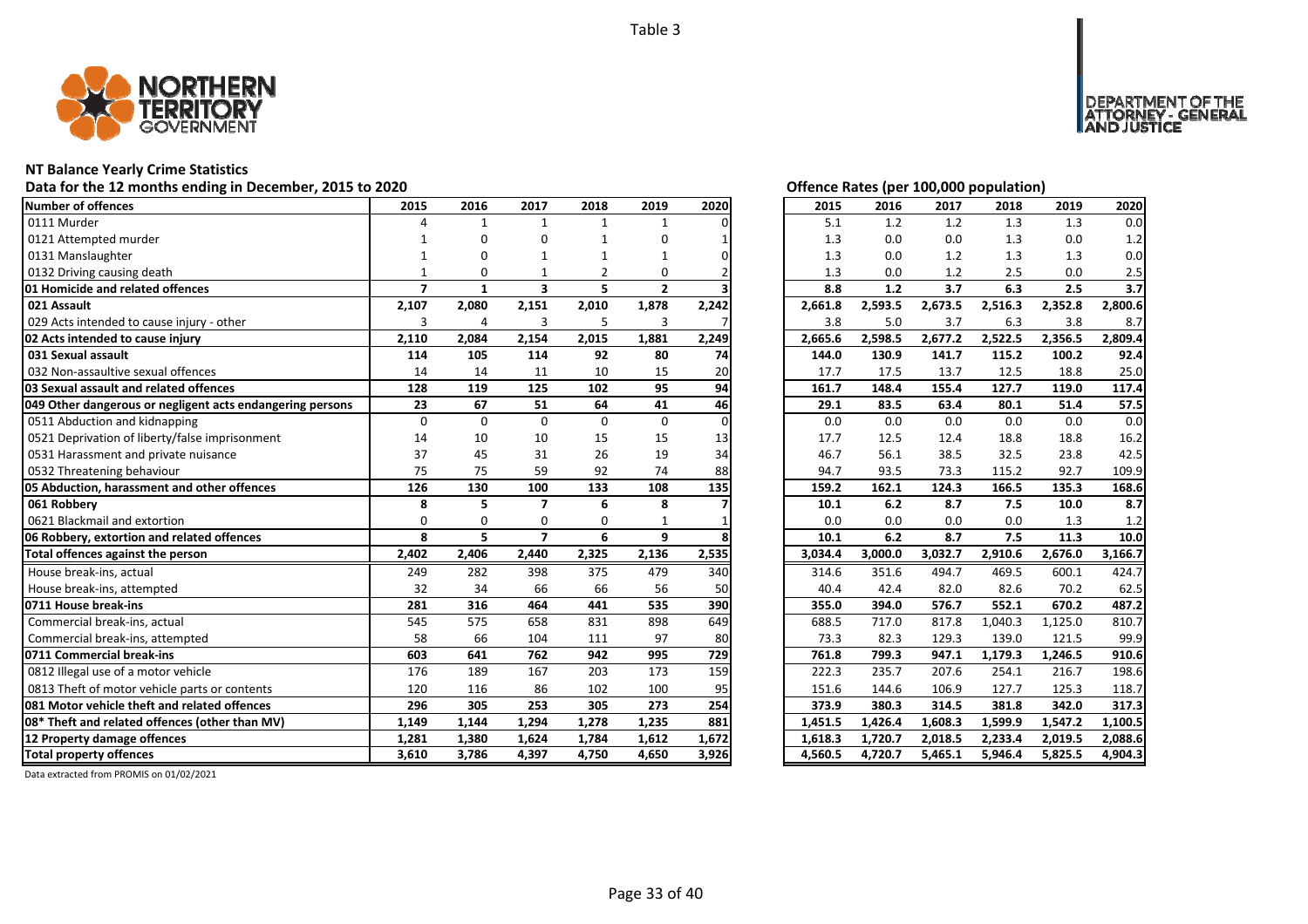![](_page_33_Picture_1.jpeg)

# **Northern Territory Yearly Assault Statistics**

Data for the 12 months ending in December, 2015 to 2020<br> **Data for the 12 months ending in December, 2015 to 2020** 

| Domestic violence                     | Alcohol involvement                                                                                    | 2015  | 2016  | 2017  | 2018  | 2019  | 2020  | 2015    | 2016    | 2017    | 2018    | 2019    | 2020    |
|---------------------------------------|--------------------------------------------------------------------------------------------------------|-------|-------|-------|-------|-------|-------|---------|---------|---------|---------|---------|---------|
| DV involved                           | Alcohol involved                                                                                       | 2,351 | 2,176 | 2,557 | 2,544 | 2,134 | 2,790 | 960.8   | 885.7   | 1,033.1 | 1,029.7 | 867.0   | 1,134.2 |
|                                       | No alcohol involved                                                                                    | 1,191 | 1,271 | 1,214 | 1,108 | 1,158 | 1,416 | 486.7   | 517.3   | 490.5   | 448.5   | 470.5   | 575.7   |
|                                       | Not known                                                                                              | 511   | 466   | 544   | 585   | 578   | 715   | 208.8   | 189.7   | 219.8   | 236.8   | 234.8   | 290.7   |
| <b>DV</b> involved Total              |                                                                                                        | 4,053 | 3,913 | 4,315 | 4,237 | 3,870 | 4,921 | 1,656.4 | 1,592.7 | 1.743.3 | 1.715.0 | 1,572.3 | 2,000.6 |
| DV not involved                       | Alcohol involved                                                                                       | 1,356 | 1,230 | 1,584 | L,300 | 1,016 | 1,228 | 554.2   | 500.7   | 640.0   | 526.2   | 412.8   | 499.2   |
|                                       | No alcohol involved                                                                                    | 797   | 817   | 857   | 818   | 859   | 883   | 325.7   | 332.5   | 346.2   | 331.1   | 349.0   | 359.0   |
|                                       | Not known                                                                                              | 717   | 740   | 734   | 814   | 754   | 871   | 293.0   | 301.2   | 296.5   | 329.5   | 306.3   | 354.1   |
| DV not involved Total                 |                                                                                                        | 2,870 | 2,787 | 3,175 | 2,932 | 2,629 | 2,982 | 1,172.9 | 1,134.4 | 1.282.7 | 1,186.8 | 1,068.1 | 1,212.3 |
| <b>Total assaults</b>                 |                                                                                                        | 6,923 | 6.700 | 7,490 | 7,169 | 6.499 | 7,903 | 2.829.3 | 2.727.1 | 3.026.1 | 2,901.7 | 2.640.3 | 3,212.9 |
| Assaults with alcohol involved        |                                                                                                        | 3,707 | 3,406 | 4,141 | 3,844 | 3,150 | 4,018 | 1,515.0 | 1,386.4 | 1,673.0 | 1,555.9 | 1,279.7 | 1,633.5 |
| Assaults with no alcohol involved     |                                                                                                        | 1,988 | 2,088 | 2,071 | 1,926 | 2,017 | 2,299 | 812.4   | 849.9   | 836.7   | 779.6   | 819.4   | 934.6   |
|                                       | Assaults with alcohol involvement unknown                                                              | 1,228 | 1,206 | 1,278 | 1,399 | 1,332 | 1,586 | 501.9   | 490.9   | 516.3   | 566.3   | 541.1   | 644.8   |
|                                       | 1% of assaults associated with domestic violence<br>62.3%<br>57.6%<br>59.1%<br>59.5%<br>58.5%<br>58.4% |       |       |       |       |       |       |         |         |         |         |         |         |
| % of assaults associated with alcohol | 53.5%                                                                                                  | 50.8% | 55.3% | 53.6% | 48.5% | 50.8% |       |         |         |         |         |         |         |

| 2016    | 2017    | 2018    | 2019    | 2020    |
|---------|---------|---------|---------|---------|
| 885.7   | 1,033.1 | 1,029.7 | 867.0   | 1,134.2 |
| 517.3   | 490.5   | 448.5   | 470.5   | 575.7   |
| 189.7   | 219.8   | 236.8   | 234.8   | 290.7   |
| 1.592.7 | 1.743.3 | 1.715.0 | 1.572.3 | 2.000.6 |
| 500.7   | 640.0   | 526.2   | 412.8   | 499.2   |
| 332.5   | 346.2   | 331.1   | 349.0   | 359.0   |
| 301.2   | 296.5   | 329.5   | 306.3   | 354.1   |
| 1.134.4 | 1.282.7 | 1.186.8 | 1,068.1 | 1.212.3 |
| 2,727.1 | 3.026.1 | 2,901.7 | 2.640.3 | 3.212.9 |
| 1,386.4 | 1,673.0 | 1,555.9 | 1,279.7 | 1,633.5 |
| 849.9   | 836.7   | 779.6   | 819.4   | 934.6   |
| 490.9   | 516.3   | 566.3   | 541.1   | 644.8   |
|         |         |         |         |         |

Data extracted from PROMIS on 01/02/2021

### **Darwin Yearly Assault Statistics**

# Data for the 12 months ending in December, 2015 to 2020<br>**Data for the 12 months ending in December, 2015 to 2020**

| Domestic violence                               | Alcohol involvement | 2015  | 2016  | 2017  | 2018  | 2019  | 2020  | 2015    | 2016    | 2017    | 2018    | 2019    | 2020    |
|-------------------------------------------------|---------------------|-------|-------|-------|-------|-------|-------|---------|---------|---------|---------|---------|---------|
| DV involved                                     | Alcohol involved    | 455   | 439   | 489   | 540   | 534   | 636   | 534.8   | 511.9   | 562.9   | 623.0   | 627.5   | 757.0   |
|                                                 | No alcohol involved | 115   | 139   | 133   | 152   | 133   | 175   | 135.2   | 162.1   | 153.1   | 175.4   | 156.3   | 208.3   |
|                                                 | Not known           | 127   | 114   | 116   | 124   | 106   | 138   | 149.3   | 132.9   | 133.5   | 143.1   | 124.6   | 164.2   |
| <b>DV</b> involved Total                        |                     | 697   | 692   | 738   | 816   | 773   | 949   | 819.3   | 807.0   | 849.6   | 941.4   | 908.4   | 1,129.5 |
| IDV not involved                                | Alcohol involved    | 609   | 505   | 613   | 505   | 442   | 566   | 715.8   | 588.9   | 705.7   | 582.6   | 519.4   | 673.6   |
|                                                 | No alcohol involved | 205   | 223   | 241   | 232   | 214   | 259   | 241.0   | 260.0   | 277.4   | 267.6   | 251.5   | 308.3   |
|                                                 | Not known           | 289   | 336   | 309   | 318   | 312   | 329   | 339.7   | 391.8   | 355.7   | 366.9   | 366.7   | 391.6   |
| <b>DV</b> not involved Total                    |                     | 1,103 | 1,064 | 1,163 | 1,055 | 968   | 1,154 | 1,296.5 | 1.240.8 | 1,338.9 | 1,217.1 | 1,137.6 | 1,373.5 |
| <b>Total assaults</b>                           |                     | 1,800 | 1,756 | 1,901 | 1,871 | 1,741 | 2,103 | 2,115.8 | 2.047.7 | 2.188.5 | 2,158.5 | 2.046.0 | 2,502.9 |
| Assaults with alcohol involved                  |                     | 1,064 | 944   | 1,102 | 1,045 | 976   | 1,202 | 1,250.7 | 1,100.8 | 1,268.6 | 1,205.6 | 1,147.0 | 1,430.6 |
| Assaults with no alcohol involved               |                     | 320   | 362   | 374   | 384   | 347   | 434   | 376.1   | 422.1   | 430.6   | 443.0   | 407.8   | 516.5   |
| Assaults with alcohol involvement unknown       |                     | 416   | 450   | 425   | 442   | 418   | 467   | 489.0   | 524.8   | 489.3   | 509.9   | 491.2   | 555.8   |
| % of assaults associated with domestic violence |                     | 38.7% | 39.4% | 38.8% | 43.6% | 44.4% | 45.1% |         |         |         |         |         |         |
| % of assaults associated with alcohol           |                     | 59.1% | 53.8% | 58.0% | 55.9% | 56.1% | 57.2% |         |         |         |         |         |         |

Data extracted from PROMIS on 01/02/2021

|    |       |       |       |       |       |         |         |         | . .     |         |         |
|----|-------|-------|-------|-------|-------|---------|---------|---------|---------|---------|---------|
| .5 | 2016  | 2017  | 2018  | 2019  | 2020  | 2015    | 2016    | 2017    | 2018    | 2019    | 2020    |
| 55 | 439   | 489   | 540   | 534   | 636   | 534.8   | 511.9   | 562.9   | 623.0   | 627.5   | 757.0   |
| .5 | 139   | 133   | 152   | 133   | 175   | 135.2   | 162.1   | 153.1   | 175.4   | 156.3   | 208.3   |
| :7 | 114   | 116   | 124   | 106   | 138   | 149.3   | 132.9   | 133.5   | 143.1   | 124.6   | 164.2   |
| 7  | 692   | 738   | 816   | 773   | 949   | 819.3   | 807.0   | 849.6   | 941.4   | 908.4   | 1.129.5 |
| )9 | 505   | 613   | 505   | 442   | 566   | 715.8   | 588.9   | 705.7   | 582.6   | 519.4   | 673.6   |
| )5 | 223   | 241   | 232   | 214   | 259   | 241.0   | 260.0   | 277.4   | 267.6   | 251.5   | 308.3   |
| 39 | 336   | 309   | 318   | 312   | 329   | 339.7   | 391.8   | 355.7   | 366.9   | 366.7   | 391.6   |
| 3  | 1,064 | 1,163 | 1,055 | 968   | 1,154 | 1.296.5 | 1.240.8 | 1.338.9 | 1.217.1 | 1.137.6 | 1,373.5 |
| Ю  | 1,756 | 1,901 | 1,871 | 1,741 | 2,103 | 2.115.8 | 2.047.7 | 2,188.5 | 2,158.5 | 2.046.0 | 2,502.9 |
| i4 | 944   | 1,102 | 1,045 | 976   | 1,202 | 1.250.7 | 1.100.8 | 1.268.6 | 1,205.6 | 1,147.0 | 1,430.6 |
| 0؛ | 362   | 374   | 384   | 347   | 434   | 376.1   | 422.1   | 430.6   | 443.0   | 407.8   | 516.5   |
| .6 | 450   | 425   | 442   | 418   | 467   | 489.0   | 524.8   | 489.3   | 509.9   | 491.2   | 555.8   |
|    |       |       |       |       |       |         |         |         |         |         |         |

# **OF THE**<br>GENERAL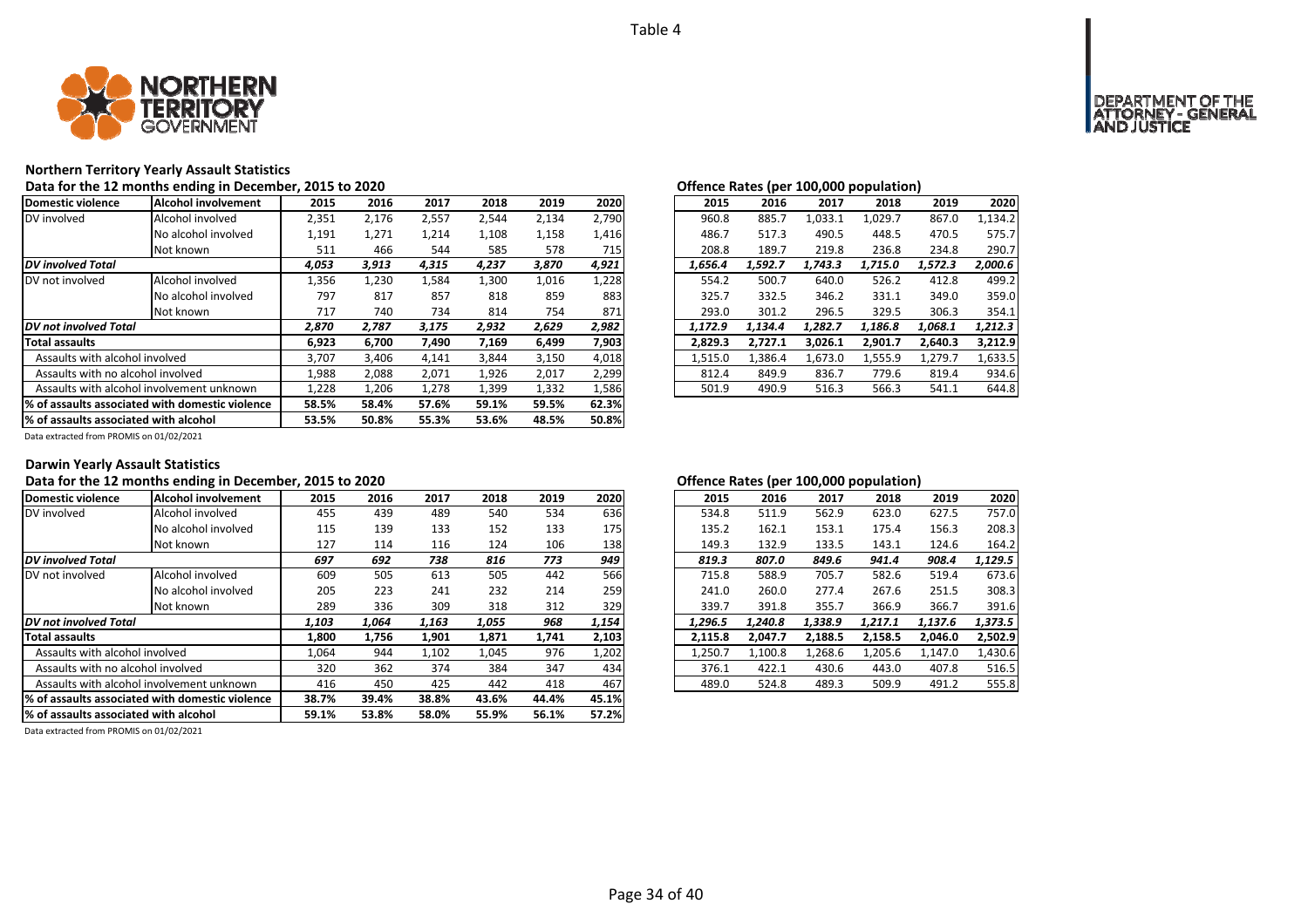![](_page_34_Picture_1.jpeg)

### **Palmerston Yearly Assault Statistics**

Data for the 12 months ending in December, 2015 to 2020<br> **Data for the 12 months ending in December, 2015 to 2020** 

| Domestic violence                                | Alcohol involvement                       | 2015  | 2016  | 2017  | 2018  | 2019  | 2020  | 2015    | 2016    | 2017    | 2018    | 2019    | 2020    |
|--------------------------------------------------|-------------------------------------------|-------|-------|-------|-------|-------|-------|---------|---------|---------|---------|---------|---------|
| DV involved                                      | Alcohol involved                          | 109   | 148   | 188   | 186   | 160   | 258   | 319.0   | 419.7   | 520.1   | 505.2   | 424.9   | 674.3   |
|                                                  | No alcohol involved                       | 63    | 81    | 85    | 76    | 100   | 91    | 184.4   | 229.7   | 235.1   | 206.4   | 265.5   | 237.8   |
|                                                  | Not known                                 | 42    | 41    | 46    | 54    | 49    | 49    | 122.9   | 116.3   | 127.3   | 146.7   | 130.1   | 128.1   |
| <b>DV</b> involved Total                         |                                           | 214   | 270   | 319   | 316   | 309   | 398   | 626.3   | 765.6   | 882.5   | 858.3   | 820.5   | 1,040.2 |
| DV not involved                                  | Alcohol involved                          | 61    | 72    | 139   | 96    | 88    | 123   | 178.5   | 204.2   | 384.5   | 260.8   | 233.7   | 321.5   |
|                                                  | No alcohol involved                       | 93    | 91    | 87    | 83    | 104   | 108   | 272.2   | 258.0   | 240.7   | 225.4   | 276.2   | 282.3   |
|                                                  | Not known                                 | 64    | 73    | 78    | 72    | 77    | 88    | 187.3   | 207.0   | 215.8   | 195.6   | 204.5   | 230.0   |
| DV not involved Total                            |                                           | 218   | 236   | 304   | 251   | 269   | 319   | 638.0   | 669.2   | 841.0   | 681.8   | 714.3   | 833.7   |
| <b>Total assaults</b>                            |                                           | 432   | 506   | 623   | 567   | 578   | 717   | 1,264.4 | 1,434.9 | 1,723.4 | 1,540.1 | 1,534.8 | 1,873.9 |
| Assaults with alcohol involved                   |                                           | 170   | 220   | 327   | 282   | 248   | 381   | 497.6   | 623.8   | 904.6   | 766.0   | 658.5   | 995.7   |
| Assaults with no alcohol involved                |                                           | 156   | 172   | 172   | 159   | 204   | 199   | 456.6   | 487.7   | 475.8   | 431.9   | 541.7   | 520.1   |
|                                                  | Assaults with alcohol involvement unknown |       | 114   | 124   | 126   | 126   | 137   | 310.2   | 323.3   | 343.0   | 342.2   | 334.6   | 358.0   |
| 1% of assaults associated with domestic violence |                                           | 49.5% | 53.4% | 51.2% | 55.7% | 53.5% | 55.5% |         |         |         |         |         |         |
| % of assaults associated with alcohol            |                                           | 39.4% | 43.5% | 52.5% | 49.7% | 42.9% | 53.1% |         |         |         |         |         |         |

|                         | J LU LULU |      |      |      |      |         |         | Offered nates (per 100,000 population) |         |         |         |
|-------------------------|-----------|------|------|------|------|---------|---------|----------------------------------------|---------|---------|---------|
| .5                      | 2016      | 2017 | 2018 | 2019 | 2020 | 2015    | 2016    | 2017                                   | 2018    | 2019    | 2020    |
| 19                      | 148       | 188  | 186  | 160  | 258  | 319.0   | 419.7   | 520.1                                  | 505.2   | 424.9   | 674.3   |
| jЗ                      | 81        | 85   | 76   | 100  | 91   | 184.4   | 229.7   | 235.1                                  | 206.4   | 265.5   | 237.8   |
| 12                      | 41        | 46   | 54   | 49   | 49   | 122.9   | 116.3   | 127.3                                  | 146.7   | 130.1   | 128.1   |
| 4                       | 270       | 319  | 316  | 309  | 398  | 626.3   | 765.6   | 882.5                                  | 858.3   | 820.5   | 1.040.2 |
| $\overline{\mathbf{1}}$ | 72        | 139  | 96   | 88   | 123  | 178.5   | 204.2   | 384.5                                  | 260.8   | 233.7   | 321.5   |
| 13                      | 91        | 87   | 83   | 104  | 108  | 272.2   | 258.0   | 240.7                                  | 225.4   | 276.2   | 282.3   |
| i4                      | 73        | 78   | 72   | 77   | 88   | 187.3   | 207.0   | 215.8                                  | 195.6   | 204.5   | 230.0   |
| 8                       | 236       | 304  | 251  | 269  | 319  | 638.0   | 669.2   | 841.0                                  | 681.8   | 714.3   | 833.7   |
| $2^{\circ}$             | 506       | 623  | 567  | 578  | 717  | 1.264.4 | 1,434.9 | 1,723.4                                | 1,540.1 | 1,534.8 | 1,873.9 |
| O'                      | 220       | 327  | 282  | 248  | 381  | 497.6   | 623.8   | 904.6                                  | 766.0   | 658.5   | 995.7   |
| 56                      | 172       | 172  | 159  | 204  | 199  | 456.6   | 487.7   | 475.8                                  | 431.9   | 541.7   | 520.1   |
| 16                      | 114       | 124  | 126  | 126  | 137  | 310.2   | 323.3   | 343.0                                  | 342.2   | 334.6   | 358.0   |
|                         |           |      |      |      |      |         |         |                                        |         |         |         |

Data extracted from PROMIS on 01/02/2021

# **Alice Springs Yearly Assault Statistics**

# Data for the 12 months ending in December, 2015 to 2020<br>**Data for the 12 months ending in December, 2015 to 2020**

| Domestic violence                               | Alcohol involvement | 2015  | 2016  | 2017  | 2018  | 2019  | 2020  | 2015    | 2016    | 2017    | 2018    | 2019    | 2020    |
|-------------------------------------------------|---------------------|-------|-------|-------|-------|-------|-------|---------|---------|---------|---------|---------|---------|
| DV involved                                     | Alcohol involved    | 756   | 609   | 752   | 663   | 541   | 666   | 2,730.3 | 2,259.7 | 2.814.8 | 2,501.4 | 2,048.7 | 2,523.2 |
|                                                 | No alcohol involved | 154   | 154   | 120   | 111   | 143   | 202   | 556.2   | 571.4   | 449.2   | 418.8   | 541.5   | 765.3   |
|                                                 | Not known           | 133   | 100   | 132   | 140   | 161   | 245   | 480.3   | 371.0   | 494.1   | 528.2   | 609.7   | 928.2   |
| <b>DV</b> involved Total                        |                     | 1,043 | 863   | 1.004 | 914   | 845   | 1,113 | 3.766.8 | 3.202.1 | 3.758.0 | 3.448.4 | 3,199.9 | 4,216.7 |
| DV not involved                                 | Alcohol involved    | 356   | 333   | 449   | 382   | 231   | 240   | 1,285.7 | 1,235.6 | 1,680.6 | 1,441.2 | 874.8   | 909.3   |
|                                                 | No alcohol involved | 179   | 165   | 206   | 182   | 192   | 202   | 646.5   | 612.2   | 771.1   | 686.7   | 727.1   | 765.3   |
|                                                 | Not known           | 178   | 172   | 187   | 253   | 212   | 236   | 642.9   | 638.2   | 700.0   | 954.5   | 802.8   | 894.1   |
| <b>DV</b> not involved Total                    |                     | 713   | 670   | 842   | 817   | 635   | 678   | 2,575.0 | 2.486.0 | 3,151.7 | 3.082.4 | 2,404.7 | 2,568.7 |
| <b>Total assaults</b>                           |                     | 1,756 | 1,533 | 1,846 | 1,731 | 1,480 | 1,791 | 6,341.9 | 5,688.1 | 6,909.7 | 6,530.8 | 5,604.6 | 6,785.4 |
| Assaults with alcohol involved                  |                     | 1,112 | 942   | 1,201 | 1,045 | 772   | 906   | 4,016.0 | 3,495.2 | 4,495.4 | 3,942.7 | 2,923.5 | 3,432.5 |
| Assaults with no alcohol involved               |                     | 333   | 319   | 326   | 293   | 335   | 404   | 1,202.6 | 1,183.6 | 1,220.2 | 1,105.5 | 1,268.6 | 1,530.6 |
| Assaults with alcohol involvement unknown       |                     | 311   | 272   | 319   | 393   | 373   | 481   | 1,123.2 | 1,009.2 | 1,194.0 | 1,482.7 | 1,412.5 | 1,822.3 |
| % of assaults associated with domestic violence |                     | 59.4% | 56.3% | 54.4% | 52.8% | 57.1% | 62.1% |         |         |         |         |         |         |
| % of assaults associated with alcohol           |                     | 63.3% | 61.4% | 65.1% | 60.4% | 52.2% | 50.6% |         |         |         |         |         |         |

| 2016    | 2017    | 2018    | 2019    | 2020    |
|---------|---------|---------|---------|---------|
| 2,259.7 | 2,814.8 | 2,501.4 | 2,048.7 | 2,523.2 |
| 571.4   | 449.2   | 418.8   | 541.5   | 765.3   |
| 371.0   | 494.1   | 528.2   | 609.7   | 928.2   |
| 3,202.1 | 3,758.0 | 3,448.4 | 3,199.9 | 4,216.7 |
| 1,235.6 | 1,680.6 | 1,441.2 | 874.8   | 909.3   |
| 612.2   | 771.1   | 686.7   | 727.1   | 765.3   |
| 638.2   | 700.0   | 954.5   | 802.8   | 894.1   |
| 2.486.0 | 3,151.7 | 3.082.4 | 2,404.7 | 2,568.7 |
| 5,688.1 | 6,909.7 | 6,530.8 | 5,604.6 | 6,785.4 |
| 3,495.2 | 4,495.4 | 3,942.7 | 2,923.5 | 3,432.5 |
| 1,183.6 | 1,220.2 | 1,105.5 | 1,268.6 | 1,530.6 |
| 1,009.2 | 1,194.0 | 1,482.7 | 1,412.5 | 1,822.3 |
|         |         |         |         |         |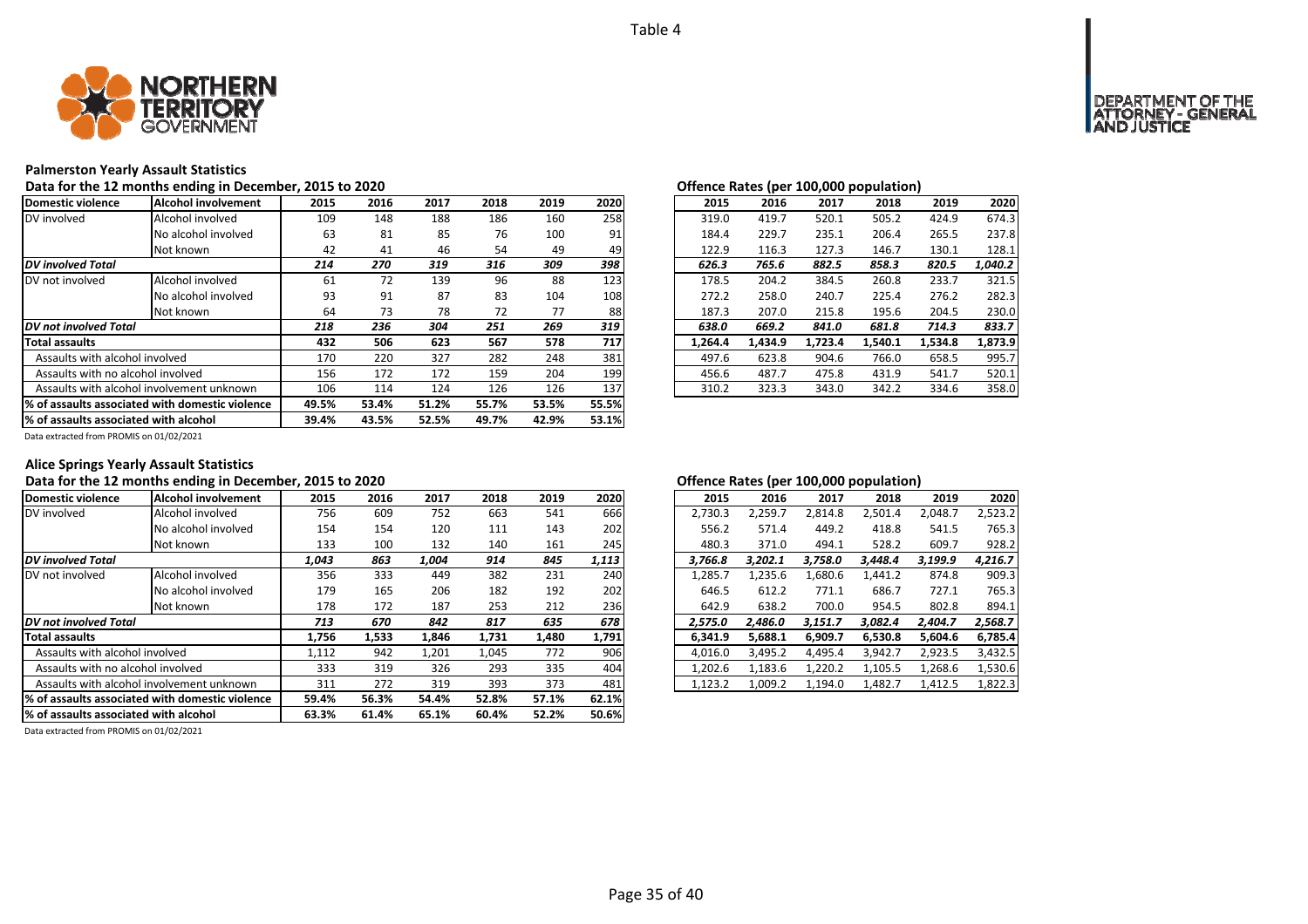![](_page_35_Picture_1.jpeg)

### **Katherine Yearly Assault Statistics**

Data for the 12 months ending in December, 2015 to 2020<br> **Data for the 12 months ending in December, 2015 to 2020** 

| Domestic violence                                | lAlcohol involvement                      | 2015  | 2016  | 2017  | 2018  | 2019  | 2020  | 2015    | 2016    | 2017    | 2018    | 2019    | 2020    |
|--------------------------------------------------|-------------------------------------------|-------|-------|-------|-------|-------|-------|---------|---------|---------|---------|---------|---------|
| DV involved                                      | Alcohol involved                          | 256   | 218   | 268   | 332   | 245   | 326   | 2,353.2 | 2,023.4 | 2,508.4 | 3,120.3 | 2,296.8 | 3,041.3 |
|                                                  | No alcohol involved                       | 33    | 59    | 57    | 55    | 61    | 74    | 303.3   | 547.6   | 533.5   | 516.9   | 571.9   | 690.4   |
|                                                  | Not known                                 | 30    | 23    | 40    | 37    | 37    | 48    | 275.8   | 213.5   | 374.4   | 347.7   | 346.9   | 447.8   |
| <b>DV</b> involved Total                         |                                           | 319   | 300   | 365   | 424   | 343   | 448   | 2,932.3 | 2,784.5 | 3,416.3 | 3,985.0 | 3,215.5 | 4,179.5 |
| DV not involved                                  | Alcohol involved                          | 78    | 78    | 108   | 88    | 69    | 90    | 717.0   | 724.0   | 1,010.9 | 827.1   | 646.9   | 839.6   |
|                                                  | No alcohol involved                       | 11    | 22    | 38    | 49    | 47    | 33    | 101.1   | 204.2   | 355.7   | 460.5   | 440.6   | 307.9   |
|                                                  | Not known                                 | 32    | 37    | 44    | 45    | 23    | 54    | 294.1   | 343.4   | 411.8   | 422.9   | 215.6   | 503.8   |
| DV not involved Total                            |                                           | 121   | 137   | 190   | 182   | 139   | 177   | 1,112.2 | 1,271.6 | 1,778.4 | 1,710.5 | 1,303.1 | 1,651.3 |
| <b>Total assaults</b>                            |                                           | 440   | 437   | 555   | 606   | 482   | 625   | 4,044.5 | 4,056.1 | 5,194.7 | 5,695.5 | 4,518.6 | 5,830.8 |
| Assaults with alcohol involved                   |                                           | 334   | 296   | 376   | 420   | 314   | 416   | 3,070.1 | 2,747.4 | 3,519.3 | 3,947.4 | 2,943.7 | 3,881.0 |
| Assaults with no alcohol involved                |                                           | 44    | 81    | 95    | 104   | 108   | 107   | 404.4   | 751.8   | 889.2   | 977.4   | 1,012.5 | 998.2   |
|                                                  | Assaults with alcohol involvement unknown | 62    | 60    | 84    | 82    | 60    | 102   | 569.9   | 556.9   | 786.2   | 770.7   | 562.5   | 951.6   |
| 1% of assaults associated with domestic violence |                                           | 72.5% | 68.6% | 65.8% | 70.0% | 71.2% | 71.7% |         |         |         |         |         |         |
| % of assaults associated with alcohol            |                                           | 75.9% | 67.7% | 67.7% | 69.3% | 65.1% | 66.6% |         |         |         |         |         |         |

| 2015    | 2016    | 2017    | 2018    | 2019    | 2020    |
|---------|---------|---------|---------|---------|---------|
| 2,353.2 | 2.023.4 | 2.508.4 | 3.120.3 | 2.296.8 | 3.041.3 |
| 303.3   | 547.6   | 533.5   | 516.9   | 571.9   | 690.4   |
| 275.8   | 213.5   | 374.4   | 347.7   | 346.9   | 447.8   |
| 2.932.3 | 2.784.5 | 3,416.3 | 3,985.0 | 3,215.5 | 4,179.5 |
| 717.0   | 724.0   | 1.010.9 | 827.1   | 646.9   | 839.6   |
| 101.1   | 204.2   | 355.7   | 460.5   | 440.6   | 307.9   |
| 294.1   | 343.4   | 411.8   | 422.9   | 215.6   | 503.8   |
| 1.112.2 | 1.271.6 | 1.778.4 | 1,710.5 | 1.303.1 | 1,651.3 |
| 4.044.5 | 4,056.1 | 5,194.7 | 5,695.5 | 4,518.6 | 5,830.8 |
| 3.070.1 | 2.747.4 | 3,519.3 | 3.947.4 | 2.943.7 | 3,881.0 |
| 404.4   | 751.8   | 889.2   | 977.4   | 1.012.5 | 998.2   |
| 569.9   | 556.9   | 786.2   | 770.7   | 562.5   | 951.6   |
|         |         |         |         |         |         |

Data extracted from PROMIS on 01/02/2021

# **Tennant Creek Yearly Assault Statistics**

# Data for the 12 months ending in December, 2015 to 2020<br> **Data for the 12 months ending in December, 2015 to 2020**

| Domestic violence                                | Alcohol involvement | 2015  | 2016  | 2017  | 2018  | 2019  | 2020  | 2015    | 2016    | 2017    | 2018    | 2019    | 2020     |
|--------------------------------------------------|---------------------|-------|-------|-------|-------|-------|-------|---------|---------|---------|---------|---------|----------|
| DV involved                                      | Alcohol involved    | 137   | 151   | 219   | 153   | 149   | 235   | 3,993.0 | 4,500.7 | 6,594.4 | 4,684.6 | 4,604.4 | 7,221.9  |
|                                                  | No alcohol involved | 27    | 31    | 28    | 24    | 29    | 38    | 786.9   | 924.0   | 843.1   | 734.8   | 896.2   | 1.167.8  |
|                                                  | Not known           | 17    | 18    | 19    | 33    | 24    |       | 495.5   | 536.5   | 572.1   | 1,010.4 | 741.7   | 276.6    |
| <b>DV</b> involved Total                         |                     | 181   | 200   | 266   | 210   | 202   | 282   | 5.275.4 | 5.961.3 | 8.009.6 | 6.429.9 | 6.242.3 | 8,666.3  |
| DV not involved                                  | Alcohol involved    | 68    | 59    | 41    | 42    | 33    | 47    | 1,981.9 | 1,758.6 | 1,234.6 | 1,286.0 | 1,019.8 | 1.444.4  |
|                                                  | No alcohol involved | 12    | 20    |       | 32    | 23    | 15    | 349.8   | 596.1   | 210.8   | 979.8   | 710.8   | 461.0    |
|                                                  | Not known           | 8     | 9     | 8     | 15    | 20    | 18    | 233.2   | 268.3   | 240.9   | 459.3   | 618.0   | 553.2    |
| DV not involved Total                            |                     | 88    | 88    | 56    | 89    | 76    | 80    | 2.564.8 | 2.623.0 | 1.686.2 | 2.725.0 | 2,348.6 | 2.458.5  |
| <b>Total assaults</b>                            |                     | 269   | 288   | 322   | 299   | 278   | 362   | 7,840.3 | 8.584.2 | 9,695.9 | 9,154.9 | 8,590.9 | 11.124.8 |
| Assaults with alcohol involved                   |                     | 205   | 210   | 260   | 195   | 182   | 282   | 5,974.9 | 6,259.3 | 7,829.0 | 5,970.6 | 5,624.2 | 8,666.3  |
| Assaults with no alcohol involved                |                     | 39    | 51    | 35    | 56    | 52    | 53    | 1,136.7 | 1,520.1 | 1,053.9 | 1,714.6 | 1,606.9 | 1,628.8  |
| Assaults with alcohol involvement unknown        |                     | 25    | 27    | 27    | 48    | 44    | 27    | 728.7   | 804.8   | 813.0   | 1,469.7 | 1,359.7 | 829.7    |
| 1% of assaults associated with domestic violence |                     | 67.3% | 69.4% | 82.6% | 70.2% | 72.7% | 77.9% |         |         |         |         |         |          |
| % of assaults associated with alcohol            |                     | 76.2% | 72.9% | 80.7% | 65.2% | 65.5% | 77.9% |         |         |         |         |         |          |

Data extracted from PROMIS on 01/02/2021

|                         |      |      |      |      |      |         | . .     |         |         |         |          |
|-------------------------|------|------|------|------|------|---------|---------|---------|---------|---------|----------|
| 5                       | 2016 | 2017 | 2018 | 2019 | 2020 | 2015    | 2016    | 2017    | 2018    | 2019    | 2020     |
| 17                      | 151  | 219  | 153  | 149  | 235  | 3,993.0 | 4,500.7 | 6,594.4 | 4,684.6 | 4.604.4 | 7,221.9  |
| !7                      | 31   | 28   | 24   | 29   | 38   | 786.9   | 924.0   | 843.1   | 734.8   | 896.2   | 1,167.8  |
| .7                      | 18   | 19   | 33   | 24   | 9    | 495.5   | 536.5   | 572.1   | 1,010.4 | 741.7   | 276.6    |
| 1                       | 200  | 266  | 210  | 202  | 282  | 5.275.4 | 5.961.3 | 8,009.6 | 6.429.9 | 6.242.3 | 8,666.3  |
| $\overline{\mathbf{8}}$ | 59   | 41   | 42   | 33   | 47   | 1,981.9 | 1,758.6 | 1,234.6 | 1,286.0 | 1,019.8 | 1,444.4  |
| $\overline{2}$          | 20   |      | 32   | 23   | 15   | 349.8   | 596.1   | 210.8   | 979.8   | 710.8   | 461.0    |
| 8                       | 9    | 8    | 15   | 20   | 18   | 233.2   | 268.3   | 240.9   | 459.3   | 618.0   | 553.2    |
| 8                       | 88   | 56   | 89   | 76   | 80   | 2.564.8 | 2.623.0 | 1.686.2 | 2.725.0 | 2.348.6 | 2,458.5  |
| 59                      | 288  | 322  | 299  | 278  | 362  | 7.840.3 | 8.584.2 | 9,695.9 | 9.154.9 | 8.590.9 | 11,124.8 |
| )5                      | 210  | 260  | 195  | 182  | 282  | 5.974.9 | 6.259.3 | 7.829.0 | 5.970.6 | 5.624.2 | 8,666.3  |
| 9                       | 51   | 35   | 56   | 52   | 53   | 1.136.7 | 1.520.1 | 1.053.9 | 1.714.6 | 1.606.9 | 1,628.8  |
| :5                      | 27   | 27   | 48   | 44   | 27   | 728.7   | 804.8   | 813.0   | 1,469.7 | 1,359.7 | 829.7    |
|                         |      |      |      |      |      |         |         |         |         |         |          |

# **OF THE**<br>GENERAL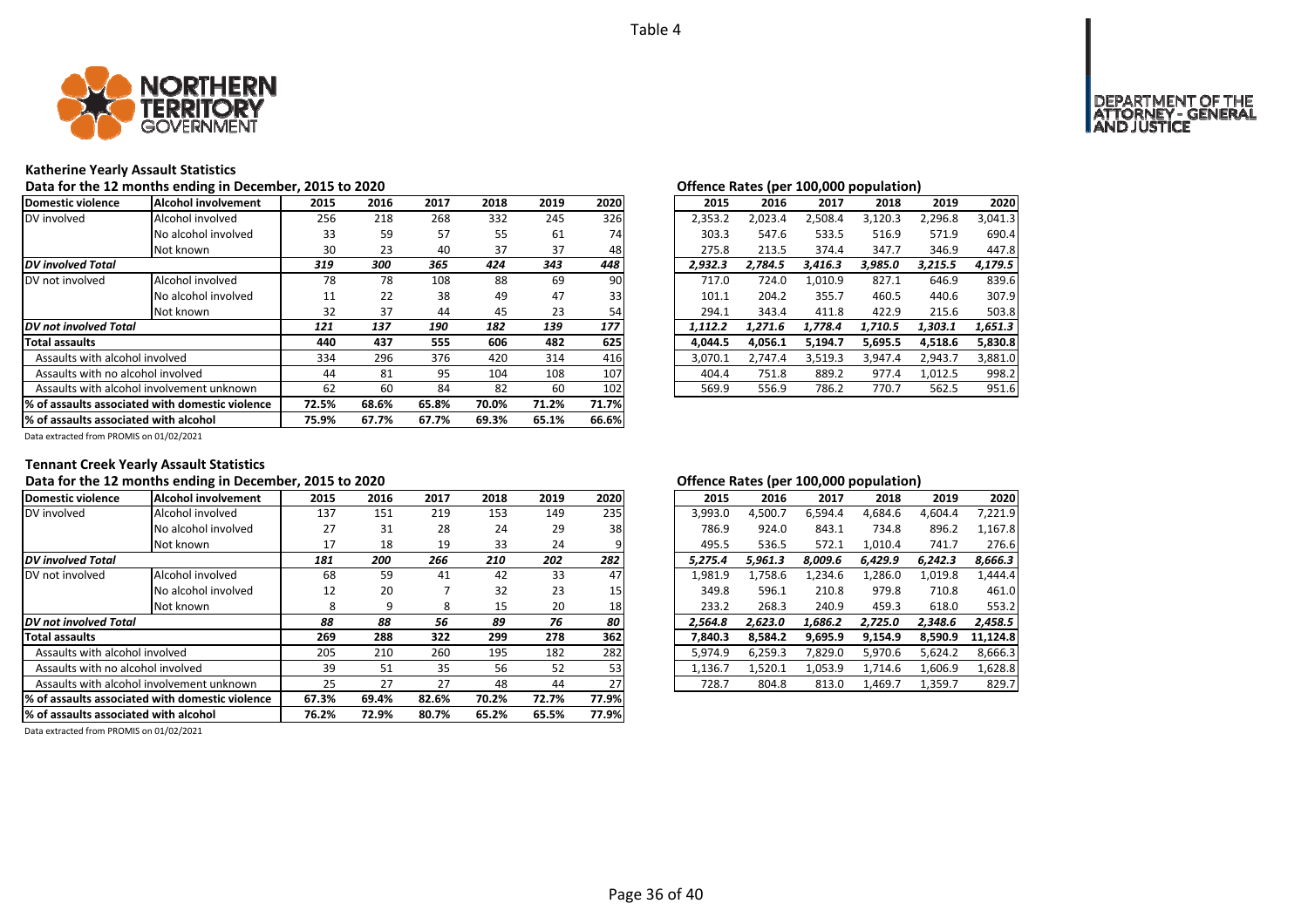![](_page_36_Picture_1.jpeg)

### **Nhulunbuy Yearly Assault Statistics**

# Data for the 12 months ending in December, 2015 to 2020<br> **Data for the 12 months ending in December, 2015 to 2020**

| Domestic violence                     | Alcohol involvement                              | 2015  | 2016  | 2017  | 2018  | 2019  | 2020  | 2015    | 2016    | 2017    | 2018    | 2019    | 2020    |
|---------------------------------------|--------------------------------------------------|-------|-------|-------|-------|-------|-------|---------|---------|---------|---------|---------|---------|
| DV involved                           | Alcohol involved                                 | 52    | 40    | 35    | 41    | 26    | 13    | 1,211.0 | 1,183.4 | 1,052.0 | 1,253.8 | 798.0   | 396.9   |
|                                       | No alcohol involved                              | 14    | 15    | 8     | 4     |       |       | 326.0   | 443.8   | 240.5   | 122.3   | 153.5   | 122.1   |
|                                       | Not known                                        |       | 4     |       |       |       |       | 163.0   | 118.3   | 210.4   | 91.7    | 30.7    | 91.6    |
| <b>DV</b> involved Total              |                                                  | 73    | 59    | 50    | 48    | 32    | 20    | 1.700.0 | 1.745.6 | 1.502.9 | 1.467.9 | 982.2   | 610.7   |
| DV not involved                       | Alcohol involved                                 | 34    | 28    | 27    | 28    | 20    | 32    | 791.8   | 828.4   | 811.5   | 856.3   | 613.9   | 977.1   |
|                                       | No alcohol involved                              | h     | 9     | 8     |       |       |       | 139.7   | 266.3   | 240.5   | 91.7    | 214.9   | 122.1   |
|                                       | Not known                                        | b     | 4     |       | 6     | đ.    |       | 139.7   | 118.3   | 210.4   | 183.5   | 92.1    | 213.7   |
| DV not involved Total                 |                                                  | 46    | 41    | 42    | 37    | 30    | 43    | 1,071.3 | 1.213.0 | 1,262.4 | 1,131.5 | 920.8   | 1,313.0 |
| <b>Total assaults</b>                 |                                                  | 119   | 100   | 92    | 85    | 62    | 63    | 2.771.3 | 2,958.6 | 2.765.3 | 2,599.4 | 1,903.0 | 1,923.7 |
| Assaults with alcohol involved        |                                                  | 86    | 68    | 62    | 69    | 46    | 45    | 2,002.8 | 2,011.8 | 1,863.5 | 2,110.1 | 1,411.9 | 1,374.0 |
| Assaults with no alcohol involved     |                                                  | 20    | 24    | 16    |       | 12    |       | 465.8   | 710.1   | 480.9   | 214.1   | 368.3   | 244.3   |
|                                       | Assaults with alcohol involvement unknown        |       | 8     | 14    | q     |       | 10    | 302.7   | 236.7   | 420.8   | 275.2   | 122.8   | 305.3   |
|                                       | 1% of assaults associated with domestic violence | 61.3% | 59.0% | 54.3% | 56.5% | 51.6% | 31.7% |         |         |         |         |         |         |
| % of assaults associated with alcohol |                                                  | 72.3% | 68.0% | 67.4% | 81.2% | 74.2% | 71.4% |         |         |         |         |         |         |

|    |      |      |      |      |      |         |         |         | . .     |         |         |
|----|------|------|------|------|------|---------|---------|---------|---------|---------|---------|
| .5 | 2016 | 2017 | 2018 | 2019 | 2020 | 2015    | 2016    | 2017    | 2018    | 2019    | 2020    |
| 2ة | 40   | 35   | 41   | 26   | 13   | 1.211.0 | 1,183.4 | 1,052.0 | 1,253.8 | 798.0   | 396.9   |
| 4  | 15   | 8    | 4    |      |      | 326.0   | 443.8   | 240.5   | 122.3   | 153.5   | 122.1   |
| 7  | 4    |      | 3    |      |      | 163.0   | 118.3   | 210.4   | 91.7    | 30.7    | 91.6    |
| 3  | 59   | 50   | 48   | 32   | 20   | 1.700.0 | 1,745.6 | 1,502.9 | 1,467.9 | 982.2   | 610.7   |
| ١4 | 28   | 27   | 28   | 20   | 32   | 791.8   | 828.4   | 811.5   | 856.3   | 613.9   | 977.1   |
| 6  | 9    | 8    | 3    |      | 4    | 139.7   | 266.3   | 240.5   | 91.7    | 214.9   | 122.1   |
| 6  | 4    |      | 6    | 3    |      | 139.7   | 118.3   | 210.4   | 183.5   | 92.1    | 213.7   |
| 6  | 41   | 42   | 37   | 30   | 43   | 1.071.3 | 1.213.0 | 1.262.4 | 1.131.5 | 920.8   | 1,313.0 |
| 9  | 100  | 92   | 85   | 62   | 63   | 2,771.3 | 2.958.6 | 2,765.3 | 2,599.4 | 1,903.0 | 1,923.7 |
| 86 | 68   | 62   | 69   | 46   | 45   | 2.002.8 | 2.011.8 | 1,863.5 | 2,110.1 | 1.411.9 | 1,374.0 |
| :0 | 24   | 16   | 7    | 12   | 8    | 465.8   | 710.1   | 480.9   | 214.1   | 368.3   | 244.3   |
| .3 | 8    | 14   | 9    | 4    | 10   | 302.7   | 236.7   | 420.8   | 275.2   | 122.8   | 305.3   |

Data extracted from PROMIS on 01/02/2021

# **NT Balance Yearly Assault Statistics**

# Data for the 12 months ending in December, 2015 to 2020<br> **Data for the 12 months ending in December, 2015 to 2020**

| Domestic violence                                | <b>Alcohol involvement</b>                                        | 2015  | 2016  | 2017  | 2018  | 2019  | 2020  | 2015    | 2016    | 2017    | 2018    | 2019    | 2020    |
|--------------------------------------------------|-------------------------------------------------------------------|-------|-------|-------|-------|-------|-------|---------|---------|---------|---------|---------|---------|
| DV involved                                      | Alcohol involved                                                  | 586   | 571   | 606   | 629   | 479   | 656   | 740.3   | 712.0   | 753.2   | 787.4   | 600.1   | 819.5   |
|                                                  | No alcohol involved                                               | 785   | 792   | 783   | 686   | 687   | 832   | 991.7   | 987.5   | 973.2   | 858.8   | 860.7   | 1,039.3 |
|                                                  | Not known                                                         | 155   | 166   | 184   | 194   | 200   | 223   | 195.8   | 207.0   | 228.7   | 242.9   | 250.6   | 278.6   |
| <b>DV</b> involved Total                         |                                                                   | 1,526 | 1,529 | 1,573 | 1,509 | 1,366 | 1,711 | 1,927.8 | 1.906.5 | 1,955.1 | 1,889.1 | 1,711.3 | 2,137.3 |
| DV not involved                                  | Alcohol involved                                                  | 150   | 155   | 207   | 159   | 133   | 130   | 189.5   | 193.3   | 257.3   | 199.0   | 166.6   | 162.4   |
|                                                  | No alcohol involved                                               | 291   | 287   | 270   | 237   | 272   | 262   | 367.6   | 357.9   | 335.6   | 296.7   | 340.8   | 327.3   |
|                                                  | Not known                                                         | 140   | 109   | 101   | 105   | 107   | 139   | 176.9   | 135.9   | 125.5   | 131.4   | 134.0   | 173.6   |
| <b>DV</b> not involved Total                     | 531<br>578<br>501<br>512<br>581<br>551<br>687.0<br>734.0<br>718.4 |       | 627.2 | 641.4 | 663.3 |       |       |         |         |         |         |         |         |
| <b>Total assaults</b>                            |                                                                   | 2,107 | 2,080 | 2,151 | 2,010 | 1,878 | 2,242 | 2,661.8 | 2,593.5 | 2.673.5 | 2,516.3 | 2.352.8 | 2,800.6 |
| Assaults with alcohol involved                   |                                                                   | 736   | 726   | 813   | 788   | 612   | 786   | 929.8   | 905.2   | 1,010.5 | 986.5   | 766.7   | 981.8   |
| Assaults with no alcohol involved                |                                                                   | 1,076 | 1,079 | 1,053 | 923   | 959   | 1,094 | 1,359.3 | 1,345.4 | 1,308.8 | 1,155.5 | 1,201.4 | 1,366.6 |
|                                                  | Assaults with alcohol involvement unknown                         |       | 275   | 285   | 299   | 307   | 362   | 372.7   | 342.9   | 354.2   | 374.3   | 384.6   | 452.2   |
| 1% of assaults associated with domestic violence | 72.4%                                                             | 73.5% | 73.1% | 75.1% | 72.7% | 76.3% |       |         |         |         |         |         |         |
| % of assaults associated with alcohol            |                                                                   | 34.9% | 34.9% | 37.8% | 39.2% | 32.6% | 35.1% |         |         |         |         |         |         |

| 2020<br>2019<br>819.5<br>600.1<br>1.039.3<br>860.7 |
|----------------------------------------------------|
|                                                    |
|                                                    |
|                                                    |
| 250.6<br>278.6                                     |
| 1.711.3<br>2.137.3                                 |
| 162.4<br>166.6                                     |
| 327.3<br>340.8                                     |
| 173.6<br>134.0                                     |
| 663.3<br>641.4                                     |
| 2,352.8<br>2,800.6                                 |
| 766.7<br>981.8                                     |
| 1.201.4<br>1,366.6                                 |
| 452.2<br>384.6                                     |
|                                                    |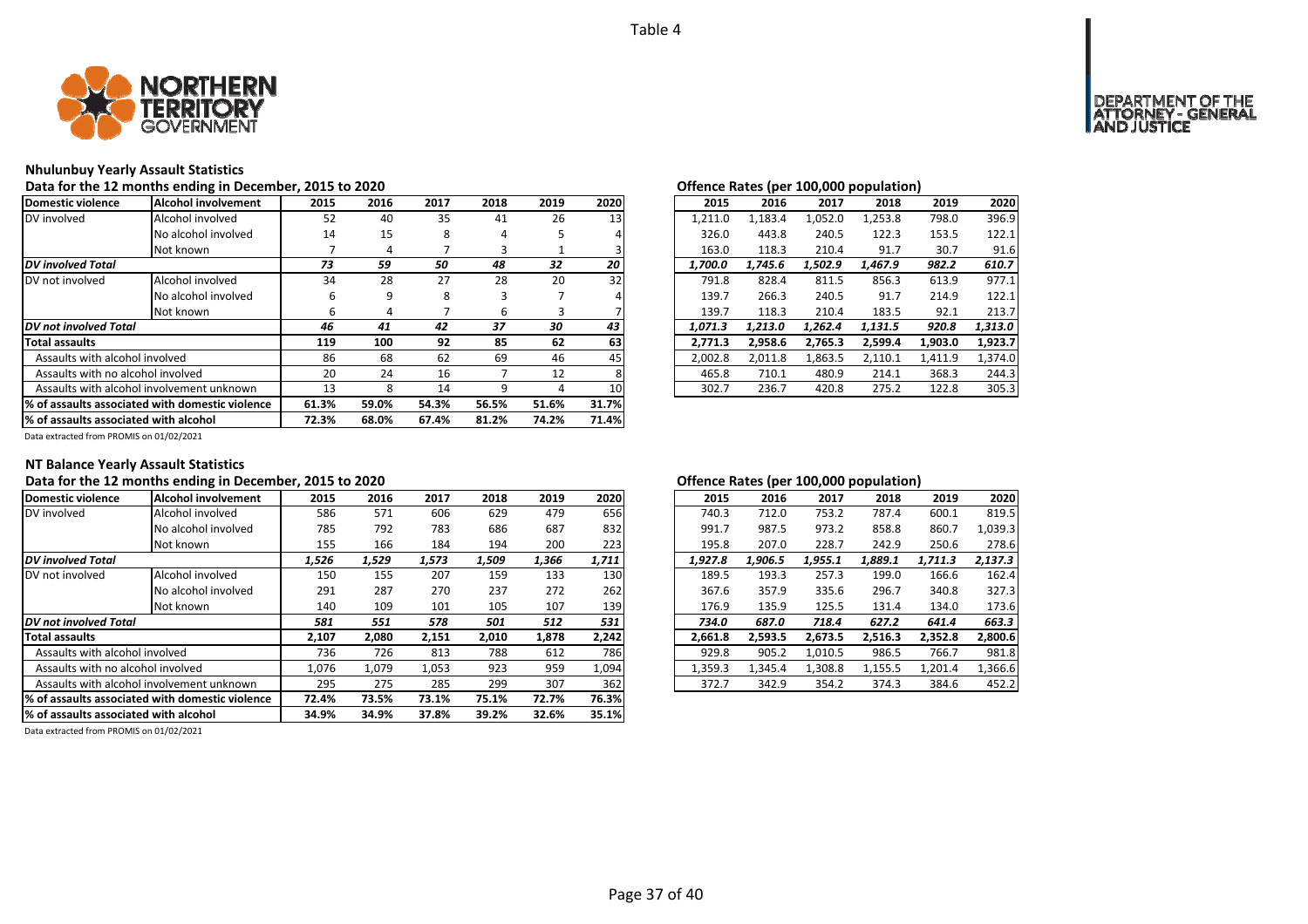Glossary

![](_page_37_Picture_1.jpeg)

**Northern Territory Crime Statistics Data through December 2020**

| Assault                                            | The direct (and immediate/confrontational) infliction of force, injury or violence upon a person or the threat of such force,<br>injury or violence where there is an apprehension that the threat could be enacted, excluding offences of a sexual nature.                                                                                |
|----------------------------------------------------|--------------------------------------------------------------------------------------------------------------------------------------------------------------------------------------------------------------------------------------------------------------------------------------------------------------------------------------------|
| Actual Break-in                                    | Gaining unlawful entry, either forced or unforced, to a dwelling or other premises.                                                                                                                                                                                                                                                        |
| Attempted Break-in                                 | Attempting but failing to gain unlawful entry to a dwelling or other premises.                                                                                                                                                                                                                                                             |
| <b>Attempted Murder</b>                            | Attempted, unlawful intentional killing of another person, where death did not actually result.                                                                                                                                                                                                                                            |
| <b>Break-in</b>                                    | Unlawful entry with intent of dwellings and other premises (excludes trespassing). Includes actual and attempted break-<br>ins.                                                                                                                                                                                                            |
| <b>Commercial Break-in</b>                         | A break-in at a property that is not a residential dwelling. Includes commercial and other non-residential premises.                                                                                                                                                                                                                       |
| Domestic Violence                                  | Domestic violence includes any of the following conduct committed by a person against someone with whom the person<br>is in a domestic relationship: conduct causing harm (such as sexual or other assault), damaging property, intimidation or<br>stalking, economic abuse or attempting or threatening to commit these types of actions. |
| <b>Driving Causing Death</b>                       | In the Northern Territory, this offence group is used for hit and run offences resulting in death. Other traffic-related<br>deaths are categorised as dangerous or negligent acts endangering persons.                                                                                                                                     |
| Homicide and Related<br><b>Offences</b>            | The actual or attempted unlawful killing of a person, including murder, manslaughter, attempted murder and driving<br>causing death.                                                                                                                                                                                                       |
| House Break-in                                     | A break-in at a property that is a residential dwelling.                                                                                                                                                                                                                                                                                   |
| Illegal Use of Motor Vehicle                       | The taking of a vehicle illegally and without permission, with the intent of temporarily depriving the owner or possessor of<br>its use.                                                                                                                                                                                                   |
| Manslaughter                                       | Unlawful killing of another person without the intent to kill or with impaired capacity of one's mind.                                                                                                                                                                                                                                     |
| Motor Vehicle Theft and<br><b>Related Offences</b> | Includes illegal use of motor vehicle, theft of a motor vehicle and theft of motor vehicle parts or contents.                                                                                                                                                                                                                              |
| Murder                                             | Unlawful intentional killing of another person.                                                                                                                                                                                                                                                                                            |

DEPARTMENT OF THE<br>ATTORNEY - GENERAL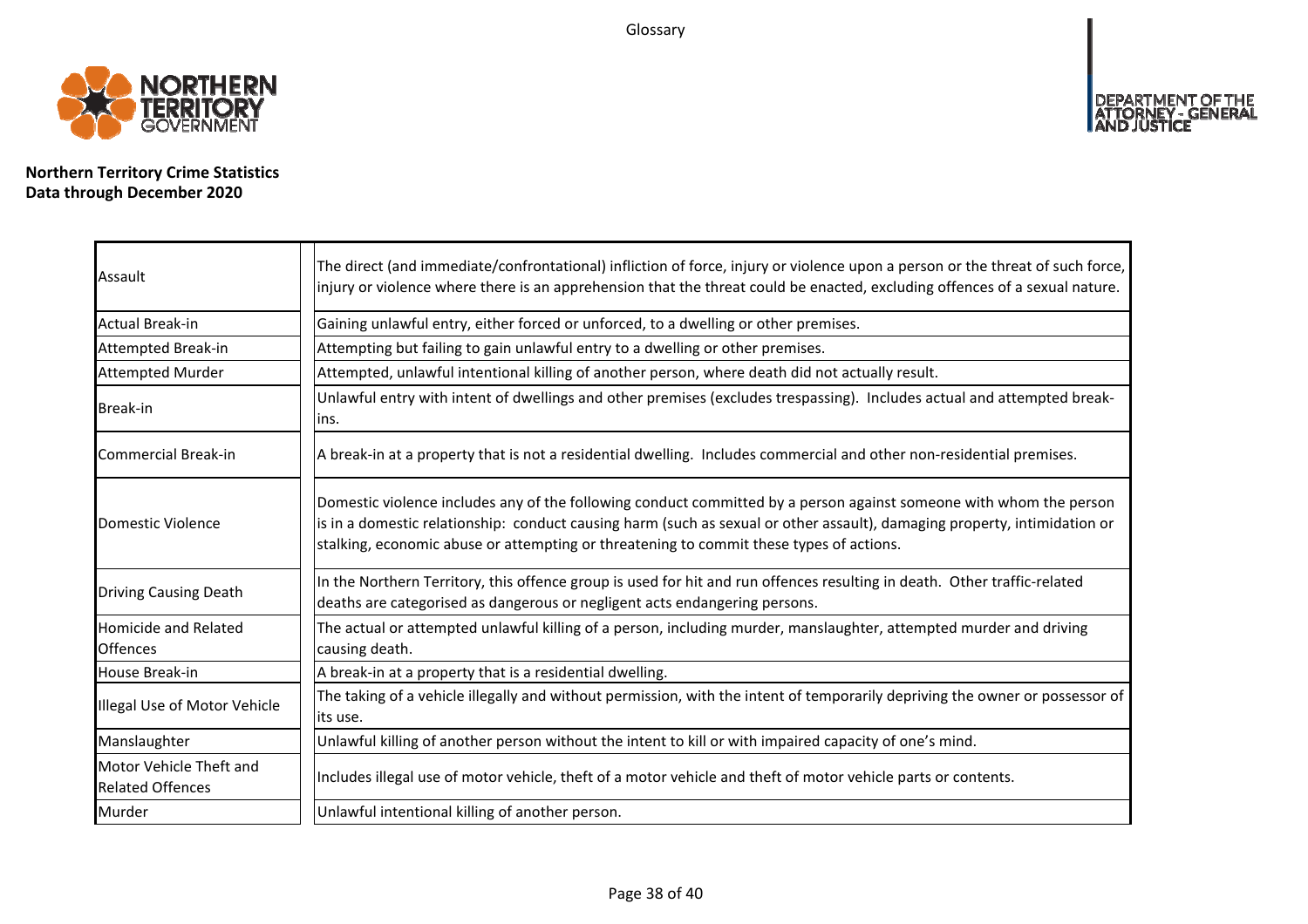Glossary

![](_page_38_Picture_1.jpeg)

# **Northern Territory Crime Statistics Data through December 2020**

| Non-Assaultive Sexual<br><b>Offences</b>    | Offences of a sexual nature that do not involve physical contact or intended contact, and where the victim does not give<br>consent, gives consent as a result of intimidation or deception, or consent is proscribed. Includes child pornography,<br>voyeurism and wilful exposure. |
|---------------------------------------------|--------------------------------------------------------------------------------------------------------------------------------------------------------------------------------------------------------------------------------------------------------------------------------------|
| Northern Territory Balance                  | The Northern Territory Balance is the area of the Northern Territory that lies outside of the six urban centres of Darwin,<br>Palmerston, Alice Springs, Katherine, Tennant Creek and Nhulunbuy.                                                                                     |
| Offence                                     | An action that contravenes an act of law in force in the Northern Territory or the Commonwealth.                                                                                                                                                                                     |
| Theft and Related Offences                  | A broad category involving the unlawful taking or obtaining of money, goods or services without the use of force, or the<br>receipt or handling of stolen money or goods. Includes offences such as stealing and shoplifting.                                                        |
| <b>Property Damage</b>                      | The unlawful destruction, damage, or defacement of property, including vandalism, graffiti and interfering with a motor<br>vehicle causing damage.                                                                                                                                   |
| Robbery                                     | A broad category involving theft of property with the use or threat of immediate force.                                                                                                                                                                                              |
| Sexual Assault                              | Physical contact or intended contact of a sexual nature where the victim does not give consent, gives consent as a result of<br>intimidation or deception, or consent is proscribed. Includes rape (actual, intended and attempted) and incest.                                      |
| Theft of Motor Vehicle Parts<br>or Contents | The taking of parts or contents from a motor vehicle illegally and without permission.                                                                                                                                                                                               |

Definitions are based on the Australian and New Zealand Standard Offence Classification system of 2011, published by the Australian Bureau of Statistics.

<u>T OF THE</u>

**DEPART**